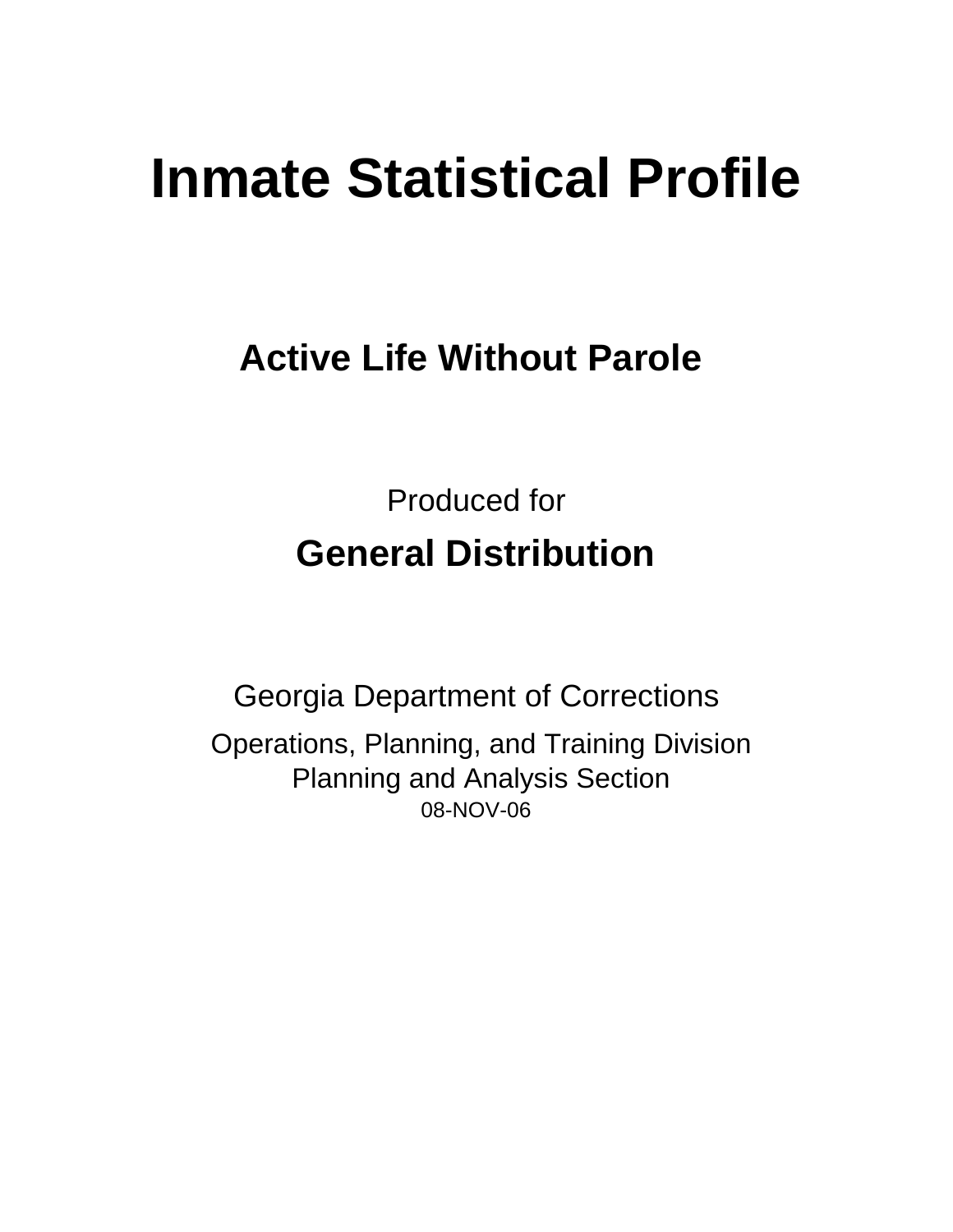**Contents** 

**Active Life Without Parole** 

Produced for **General Distribution**

# Table of Contents

| <b>Demographic information</b>                                       |
|----------------------------------------------------------------------|
| 5 Current age, broken out in ten year age groups                     |
| 6 Race group                                                         |
| 7 Hispanic Origin                                                    |
| 8 Marital status, self-reported at entry to prison                   |
| 9 Number of children, self-reported at entry to prison               |
| 10 Religious affiliation, self-reported at entry to prison           |
| 11 Home county - self-reported at entry to prison                    |
| 14 Socioeconomic class, self-reported at entry to prison             |
| 15 Environment to age 16, self-reported at entry to prison           |
| 16 Guardian status to age 16, self-reported at entry to prison       |
| 17 Employment status before prison, self-reported at entry to prison |
| 18 Age at admission                                                  |
| 20 Age at release                                                    |
| 21 Height, measured at entry to prison                               |
| 22 Weight, measured at entry to prison                               |
| <b>Correctional information</b>                                      |
| 23 Type of admission to prison                                       |
| 24 Current / last security status                                    |
| 25 Current / last institution type                                   |
| 26 Institution type - transitional centers                           |
| 27 Institution type - mental hospitals                               |
| 28 Institution type - county prisons                                 |
| 29 Institution type - state prisons                                  |
| 30 Institution type - private prisons                                |
| 31 Institution type - prison annexes                                 |
| 32 Institution type - inmate boot camp                               |
| 33 Number of disciplinary reports                                    |
| 34 Number of transfers                                               |
| 35 Number of escapes                                                 |
| 36 Probable future release type                                      |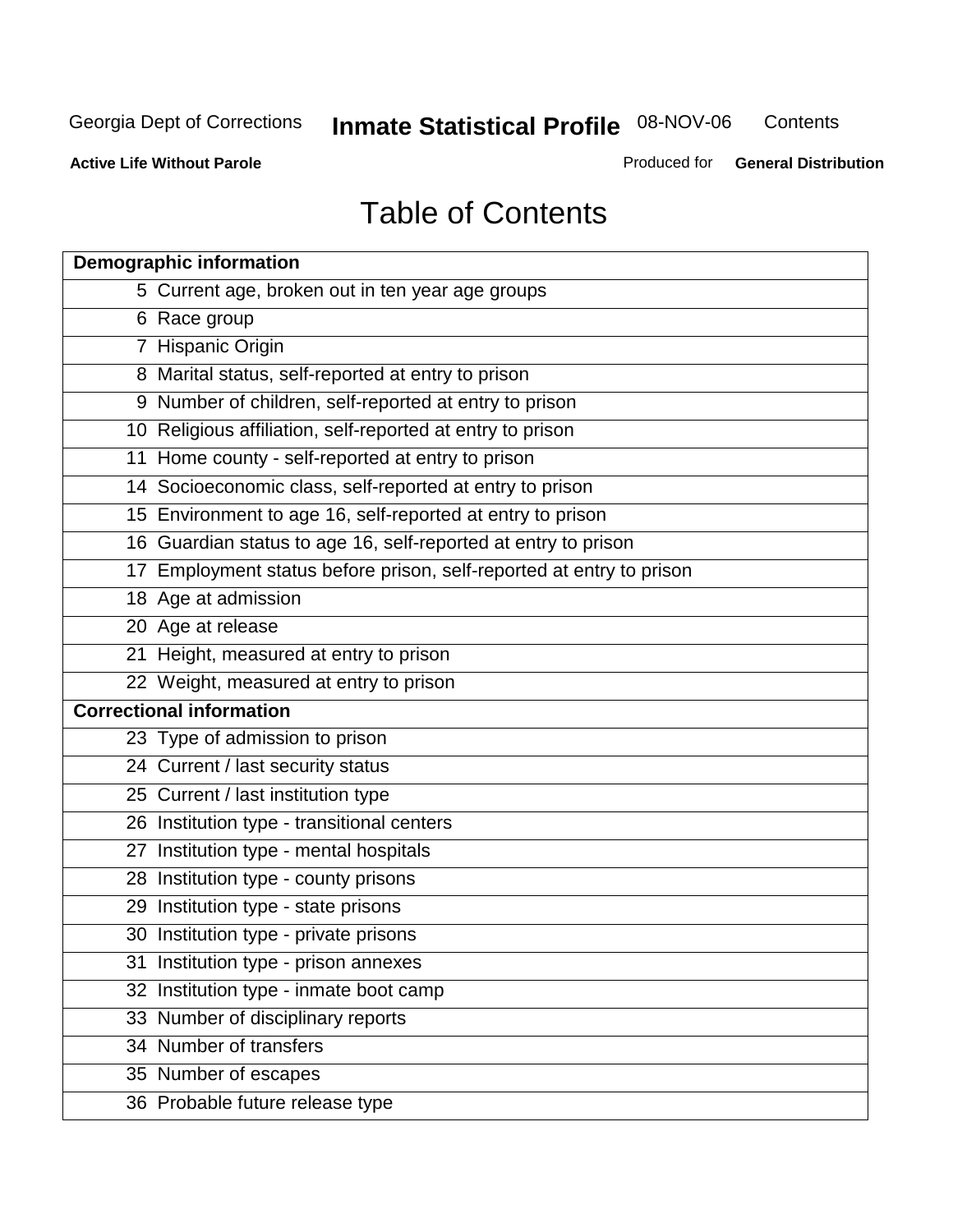**Contents** 

**Active Life Without Parole** 

Produced for **General Distribution**

# Table of Contents

| <b>Correctional information</b>                                  |
|------------------------------------------------------------------|
| 37 Actual release type                                           |
| 38 Time served in current (or last) institution                  |
| Educational, psychological and physical information              |
| 39 Highest grade level attained                                  |
| 40 Culture fair IQ scores                                        |
| 41 Wide Range Achievement Test (WRAT) reading score              |
| 42 Wide Range Achievement Test (WRAT) math score                 |
| 43 Wide Range Achievement Test (WRAT) spelling score             |
| 44 Scope of substance abuse - summary                            |
| 45 Scope of substance abuse - detail                             |
| 46 Current / last mental health treatment level                  |
| 47 PULHESDWIT medical scale - 'P' overall condition ('P'hysical) |
| 48 PULHESDWIT medical scale - 'U' upper body                     |
| 49 PULHESDWIT medical scale - 'L' lower body                     |
| 50 PULHESDWIT medical scale - 'H' hearing                        |
| 51 PULHESDWIT medical scale - 'E' vision                         |
| 52 PULHESDWIT medical scale -'S' psychiatric                     |
| 53 PULHESDWIT medical scale - 'D' dental                         |
| 54 PULHESDWIT medical scale - 'W' work ability                   |
| 55 PULHESDWIT medical scale - 'I' impairment                     |
| 56 PULHESDWIT medical scale - 'T' transportability               |
| 57 Criminality in family, self-reported                          |
| 58 Alcoholism in family, self-reported                           |
| 59 Drug abuse in family, self-reported                           |
| 60 Subjected to frequent beatings, self-reported                 |
| Father absent during inmate's childhood<br>61                    |
| 62 Mother absent during inmate's childhood                       |
| 63 Inmate diagnosed as manipulative                              |
| 64 Inmate diagnosed as assaultive                                |
| <b>Crimes and criminal history information</b>                   |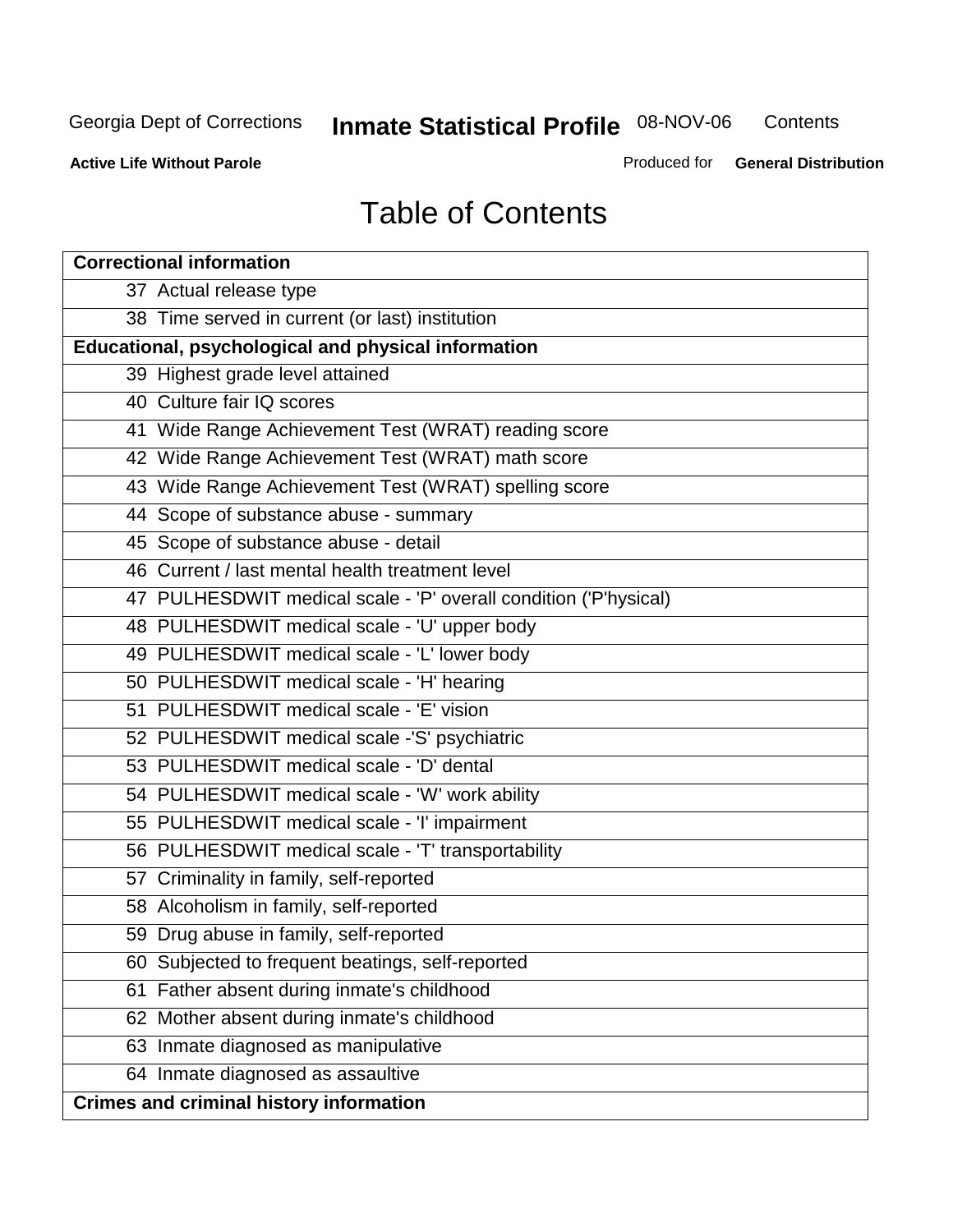**Contents** 

**Active Life Without Parole** 

Produced for **General Distribution**

# Table of Contents

| <b>Crimes and criminal history information</b>                 |
|----------------------------------------------------------------|
| 65 Number of prior Georgia incarcerations                      |
| 66 Prison sentence in years                                    |
| 67 Primary offense, broken out into felonies vs misdemeanors   |
| 68 Primary offense, broken out into six broad crime categories |
| 69 Primary offense, detailed offense code                      |
| 70 County of conviction of primary offense                     |
| 73 Circuit of conviction of primary offense                    |
| 75 Years served (jail + prison) in this incarceration          |
| <b>Medical information</b>                                     |
|                                                                |
| 76 Results of most recent HIV test                             |
| 77 Results of most recent tuberculosis test                    |
| 78 Results of most recent syphilis test                        |
| 79 Results of most recent Hepatitis-C test                     |
| 80 Results of most recent pregnancy test                       |
| 81 Results of most recent diabetes test                        |
| 82 Results of most recent hypertension test                    |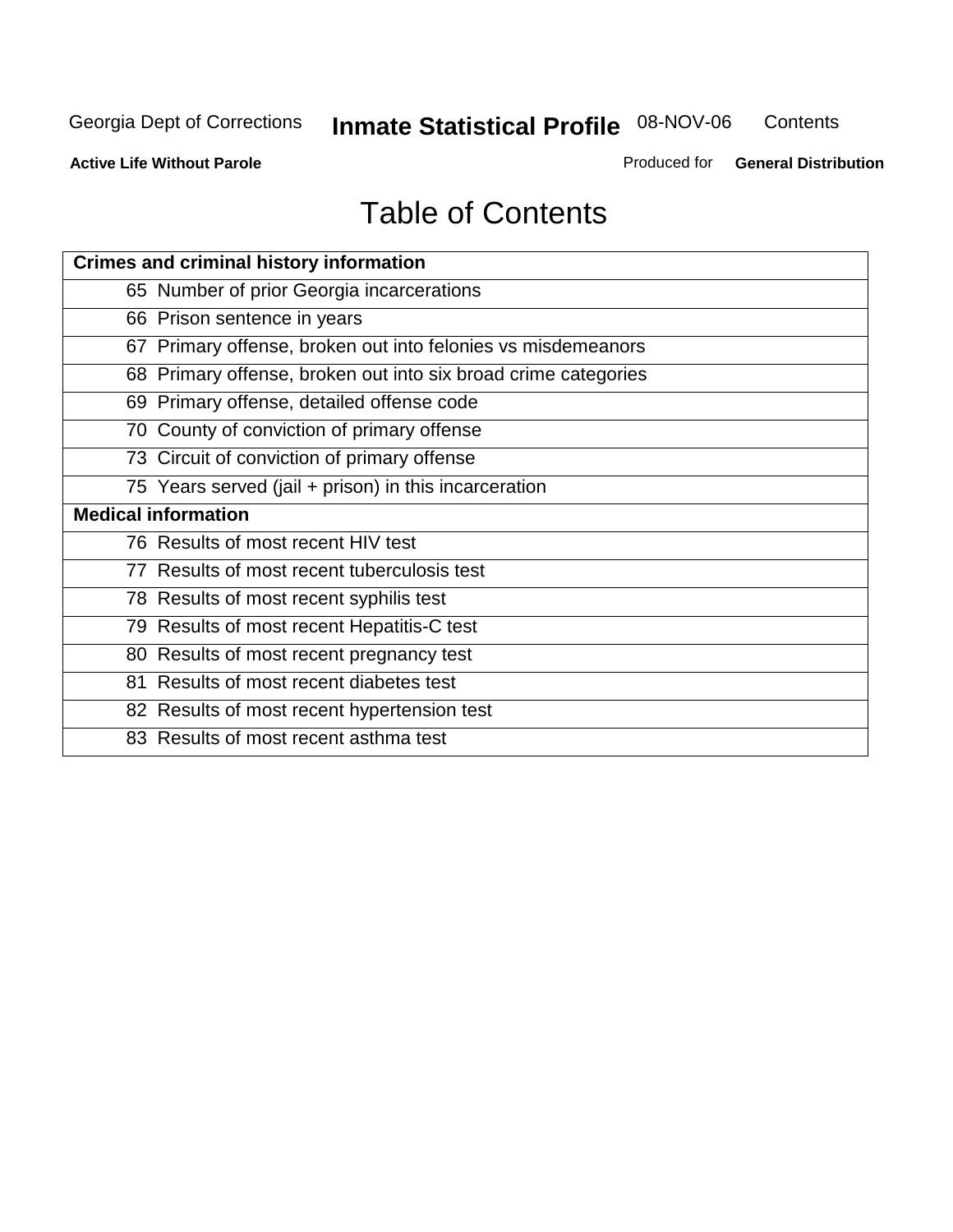#### **Active Life Without Parole**

#### Produced for **General Distribution**

#### Current age, broken out in ten-year age groups

|                       |              | <b>Male</b> |         |              | <b>Female</b> |       |                 | <b>Total</b> |
|-----------------------|--------------|-------------|---------|--------------|---------------|-------|-----------------|--------------|
| <b>Current Age</b>    | <b>Count</b> | Col %       | Row %   | <b>Count</b> | Col %         | Row % | <b>Total</b>    | Col %        |
| <b>Teens</b>          |              | 0.23%       | 100.00% |              |               |       |                 | 0.23%        |
| <b>Twenties</b>       | 69           | 16.12%      | 98.57%  |              | 16.67%        | 1.43% | 70 l            | 16.13%       |
| <b>Thirties</b>       | 160          | 37.38%      | 98.77%  | 2            | 33.33%        | 1.23% | 162             | 37.33%       |
| <b>Forties</b>        | 129          | $30.14\%$   | 98.47%  | 2            | 33.33%        | 1.53% | 131             | 30.18%       |
| <b>Fifties</b>        | 53           | 12.38%      | 98.15%  |              | 16.67%        | 1.85% | 54 I            | 12.44%       |
| <b>Sixties</b>        | 12           | 2.80%       | 100.00% |              |               |       | 12 <sup>2</sup> | 2.76%        |
| Seventy +             | 4            | 0.93%       | 100.00% |              |               |       | 4               | 0.92%        |
| <b>Total Reported</b> | 428          | 100%        | 98.62%  | 6            | 100%          | 1.38% | 434             | 100%         |

| i Alban<br>المتعاملات<br>m.<br>τeα |                     |  |
|------------------------------------|---------------------|--|
| $F \sim 4 \sim 1$<br><b>COMMA</b>  | ,,,<br>--<br>$\sim$ |  |

| <b>Mean</b><br>(average) | 40.65    | 40.17                | 40.65 |
|--------------------------|----------|----------------------|-------|
| <b>Median (middle)</b>   | 39       |                      | 39    |
| Mode<br>(most frequent)  | ^<br>ا پ | $\ddot{\phantom{0}}$ | ^     |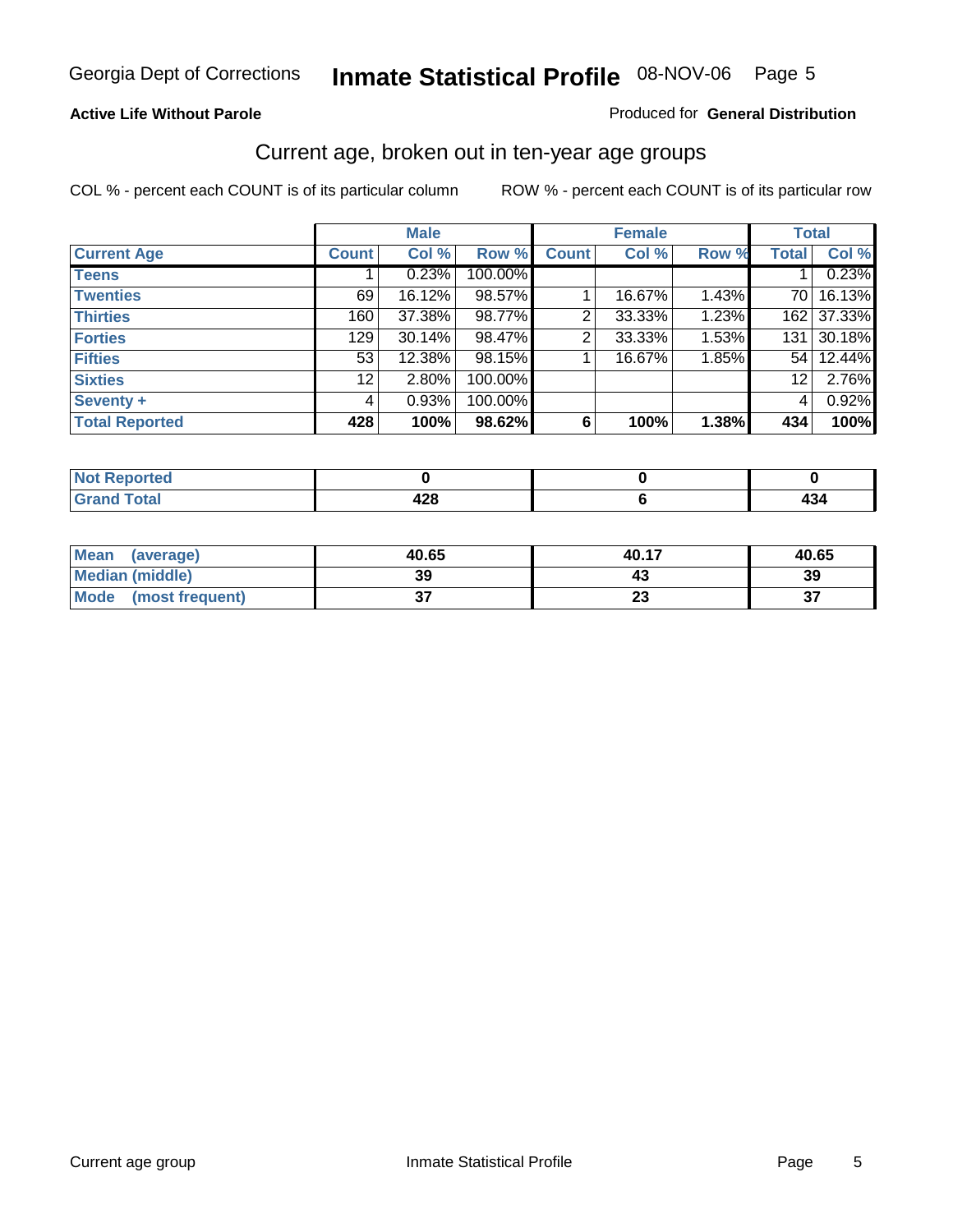**Active Life Without Parole** 

Produced for **General Distribution**

#### Race group

|                       |              | <b>Male</b> |                    |   | <b>Female</b> |          |       | <b>Total</b> |
|-----------------------|--------------|-------------|--------------------|---|---------------|----------|-------|--------------|
| <b>Race Group</b>     | <b>Count</b> | Col %       | <b>Row % Count</b> |   | Col %         | Row %    | Total | Col %        |
| <b>White</b>          | 111          | 25.93%      | 96.52%             | 4 | 66.67%        | $3.48\%$ | 115   | 26.50%       |
| <b>Black</b>          | 317          | 74.07%      | 99.37%             |   | $33.33\%$     | .63%     | 319   | 73.50%       |
| <b>Total Reported</b> | 428          | 100%        | 98.62%             |   | 100%          | $1.38\%$ | 434   | 100%         |

| المناسب بالتعمير<br>eportea<br>$\sim$ |            |             |
|---------------------------------------|------------|-------------|
| $\sim$ . $\sim$ .                     | 120<br>440 | 45.<br>$ -$ |

| $^1$ Mo. | Rlack | White | 3lack |
|----------|-------|-------|-------|
| .        |       |       |       |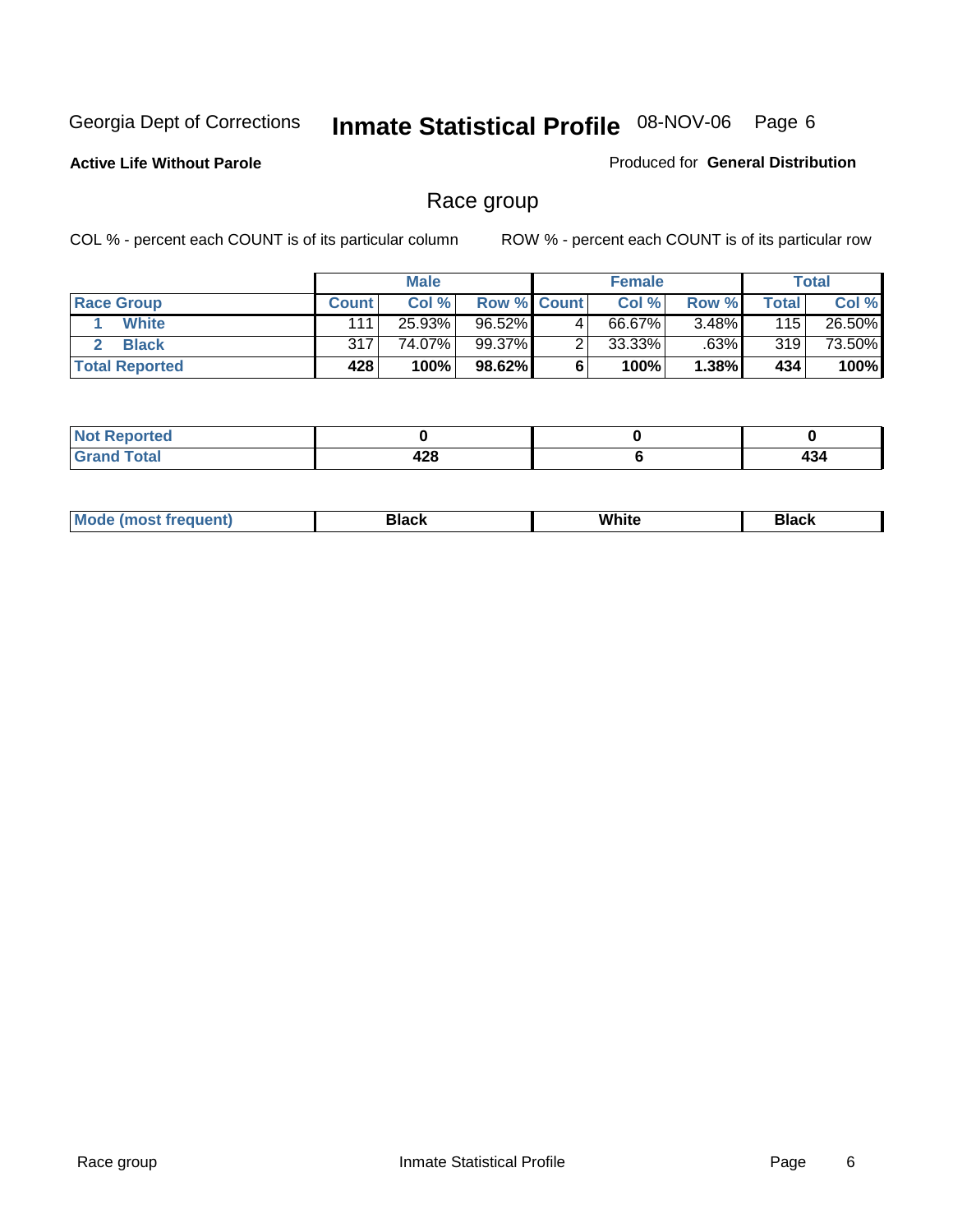**Active Life Without Parole** 

Produced for **General Distribution**

#### Hispanic Origin

COL % - percent each COUNT is of its particular column ROW % - percent each COUNT is of its particular row

|                        |              | <b>Male</b> |                    | <b>Female</b> |       |              | <b>Total</b> |
|------------------------|--------------|-------------|--------------------|---------------|-------|--------------|--------------|
| <b>Hispanic Origin</b> | <b>Count</b> | Col%        | <b>Row % Count</b> | Col %         | Row % | <b>Total</b> | Col %        |
| <b>Hispanic</b>        |              | $1.87\%$    | 100.00%            |               |       |              | .84%         |
| <b>Non Hispanic</b>    | 420          | 98.13%      | 98.59%             | 100.00%       | 1.41% | 426          | 98.16%       |
| <b>Total Reported</b>  | 428          | 100%        | 98.62%             | 100%          | 1.38% | 434          | 100%         |

**An inmate is counted as Hispanic if** 

**(a) he self-reported as Hispanic during the diagnostic process, or** 

**(b) his primary language is Spanish, or** 

**(c) he claimed birth or citizenship in Spain or a Latin American country, or** 

**(d) he had a common Spanish surname such as Lopez or Garcia**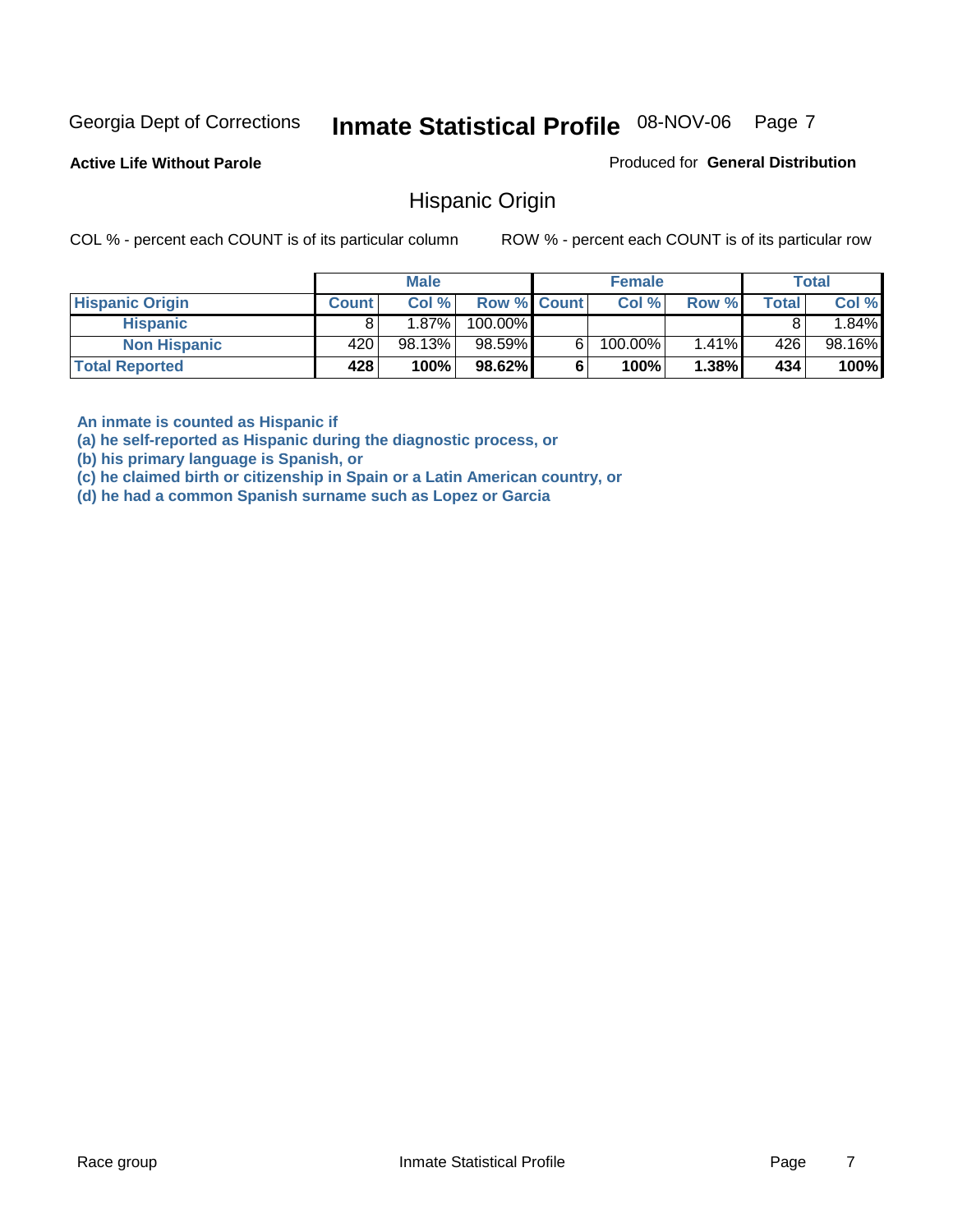#### **Active Life Without Parole**

#### Produced for **General Distribution**

#### Marital status, self-reported at entry to prison

|                        | <b>Male</b>  |        |         | <b>Female</b> |        |       | <b>Total</b>    |        |
|------------------------|--------------|--------|---------|---------------|--------|-------|-----------------|--------|
| <b>Marital Status</b>  | <b>Count</b> | Col %  | Row %   | <b>Count</b>  | Col %  | Row % | <b>Total</b>    | Col %  |
| <b>Single</b>          | 240          | 56.87% | 98.36%  | 4             | 66.67% | 1.64% | 244             | 57.01% |
| <b>Married</b><br>2.   | 55           | 13.03% | 100.00% |               |        |       | 55              | 12.85% |
| <b>Separated</b><br>3  | 18           | 4.27%  | 100.00% |               |        |       | 18              | 4.21%  |
| <b>Divorced</b><br>4   | 55           | 13.03% | 98.21%  |               | 16.67% | 1.79% | 56              | 13.08% |
| <b>Widowed</b><br>5    | 15           | 3.55%  | 93.75%  |               | 16.67% | 6.25% | 16 <sub>1</sub> | 3.74%  |
| <b>Common Law</b><br>6 | 39           | 9.24%  | 100.00% |               |        |       | 39              | 9.11%  |
| <b>Total Reported</b>  | 422          | 100%   | 98.6%   | 6             | 100%   | 1.4%  | 428             | 100%   |

| .<br>−∠∪ |  |
|----------|--|

| <b>Mode (most frequent)</b><br>Sinale<br>≒ınale |
|-------------------------------------------------|
|-------------------------------------------------|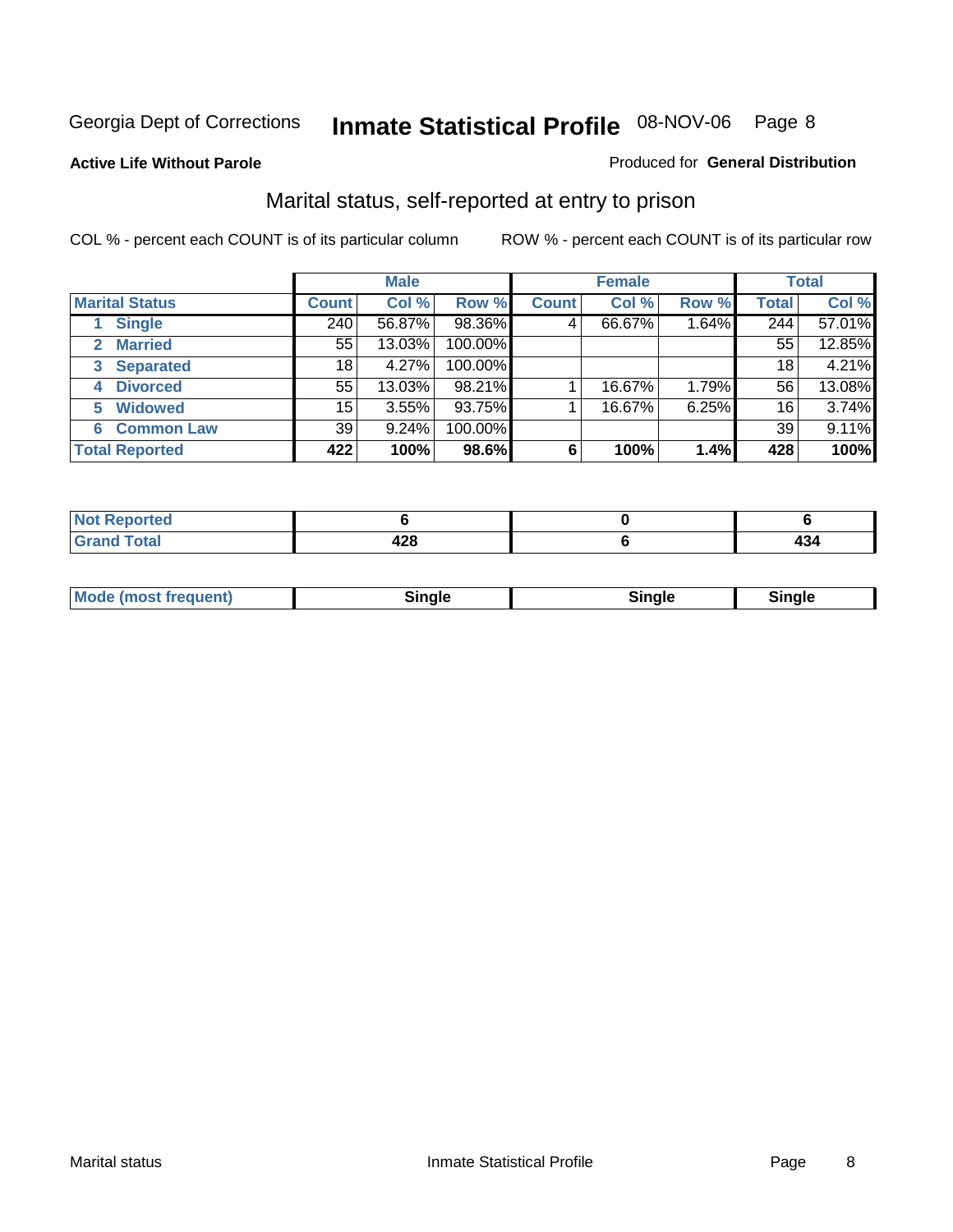#### **Active Life Without Parole**

#### Produced for **General Distribution**

### Number of children, self reported at entry to prison

|                           |              | <b>Male</b> |         |              | <b>Female</b> |       | <b>Total</b>   |        |
|---------------------------|--------------|-------------|---------|--------------|---------------|-------|----------------|--------|
| <b>Number of Children</b> | <b>Count</b> | Col %       | Row %   | <b>Count</b> | Col %         | Row % | <b>Total</b>   | Col %  |
| $\bf{0}$                  | 155          | 36.38%      | 99.36%  |              | 16.67%        | 0.64% | 156            | 36.11% |
|                           | 108          | 25.35%      | 96.43%  | 4            | 66.67%        | 3.57% | 112            | 25.93% |
| $\overline{2}$            | 74           | 17.37%      | 98.67%  |              | 16.67%        | 1.33% | 75             | 17.36% |
| 3                         | 48           | 11.27%      | 100.00% |              |               |       | 48             | 11.11% |
|                           | 20           | 4.69%       | 100.00% |              |               |       | 20             | 4.63%  |
| 5                         | 12.          | 2.82%       | 100.00% |              |               |       | 12             | 2.78%  |
| 6                         | 2            | 0.47%       | 100.00% |              |               |       | 2              | 0.46%  |
|                           |              | 0.23%       | 100.00% |              |               |       |                | 0.23%  |
| 8                         |              | 0.23%       | 100.00% |              |               |       |                | 0.23%  |
| 9                         | 2            | 0.47%       | 100.00% |              |               |       | $\overline{2}$ | 0.46%  |
| Over 10                   | 3            | 0.70%       | 100.00% |              |               |       | 3              | 0.69%  |
| <b>Total Reported</b>     | 426          | 100%        | 98.61%  | 6            | 100%          | 1.39% | 432            | 100%   |

| للمستقصاء<br>теа<br>N<br>. |               |          |
|----------------------------|---------------|----------|
| $T = 4$<br>---<br>-        | A O O<br>44 C | .<br>404 |

| <b>Mean</b><br>(average) | ،46. | 1.45 |
|--------------------------|------|------|
| <b>Median (middle)</b>   |      |      |
| Mode (most frequent)     |      |      |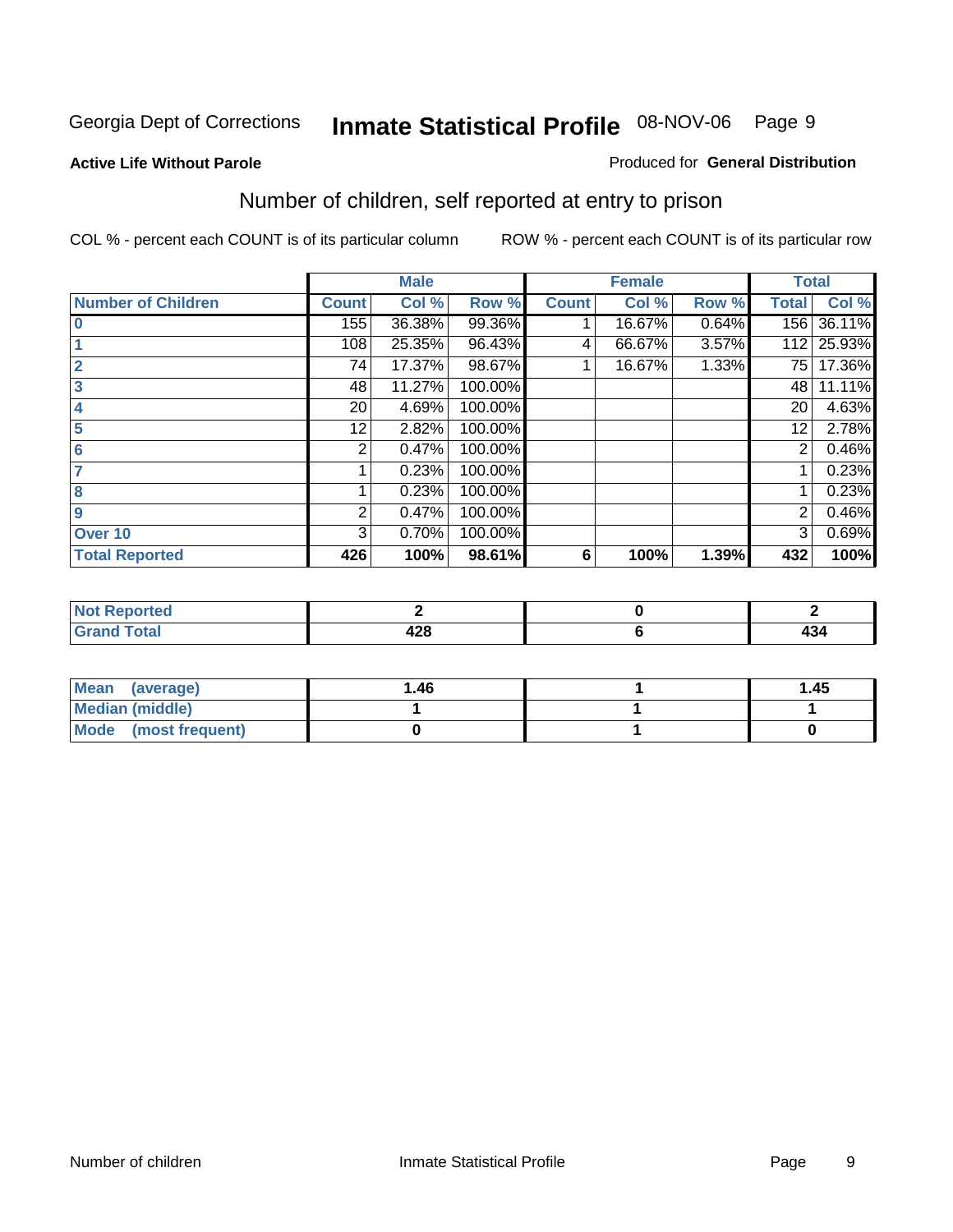#### **Active Life Without Parole**

#### Produced for **General Distribution**

### Religious affiliation, self-reported at entry to prison

|              |                              |              | <b>Male</b> |         |              | <b>Female</b> |        |              | <b>Total</b> |
|--------------|------------------------------|--------------|-------------|---------|--------------|---------------|--------|--------------|--------------|
|              | <b>Religious Affiliation</b> | <b>Count</b> | Col %       | Row %   | <b>Count</b> | Col %         | Row %  | <b>Total</b> | Col %        |
|              | <b>Islam</b>                 | 30           | 8.09%       | 100.00% |              |               |        | 30           | 7.96%        |
| $\mathbf{2}$ | <b>Catholic</b>              | 11           | 2.96%       | 100.00% |              |               |        | 11           | 2.92%        |
| 3            | <b>Baptist</b>               | 167          | 45.01%      | 98.24%  | 3            | 50.00%        | 1.76%  | 170          | 45.09%       |
| 4            | <b>Methodist</b>             | 5            | 1.35%       | 100.00% |              |               |        | 5            | 1.33%        |
| 7            | <b>Chc Of God</b>            |              | .27%        | 100.00% |              |               |        |              | .27%         |
| 8            | <b>Holiness</b>              | 9            | 2.43%       | 90.00%  |              | 16.67%        | 10.00% | 10           | 2.65%        |
| 9            | <b>Jewish</b>                |              | .27%        | 100.00% |              |               |        |              | .27%         |
| 16           | <b>Seven D Ad</b>            | 4            | 1.08%       | 100.00% |              |               |        | 4            | 1.06%        |
| 17           | <b>Jehovah Wt</b>            | 6            | 1.62%       | 100.00% |              |               |        | 6            | 1.59%        |
| 18           | <b>Latr Day S</b>            |              | .27%        | 100.00% |              |               |        |              | .27%         |
| 20           | <b>Other Prot</b>            | 51           | 13.75%      | 96.23%  | 2            | 33.33%        | 3.77%  | 53           | 14.06%       |
| 96           | <b>None</b>                  | 85           | 22.91%      | 100.00% |              |               |        | 85           | 22.55%       |
|              | <b>Total Reported</b>        | 371          | 100%        | 98.41%  | 6            | 100%          | 1.59%  | 377          | 100%         |

| <b>rted</b> | --         | --                       |
|-------------|------------|--------------------------|
| 'otal       | ៱៱៰<br>440 | $\overline{\phantom{a}}$ |

| ' Mo<br>went | <b>}aptist</b> | Baptist<br>$ -$ | <b>Baptist</b> |
|--------------|----------------|-----------------|----------------|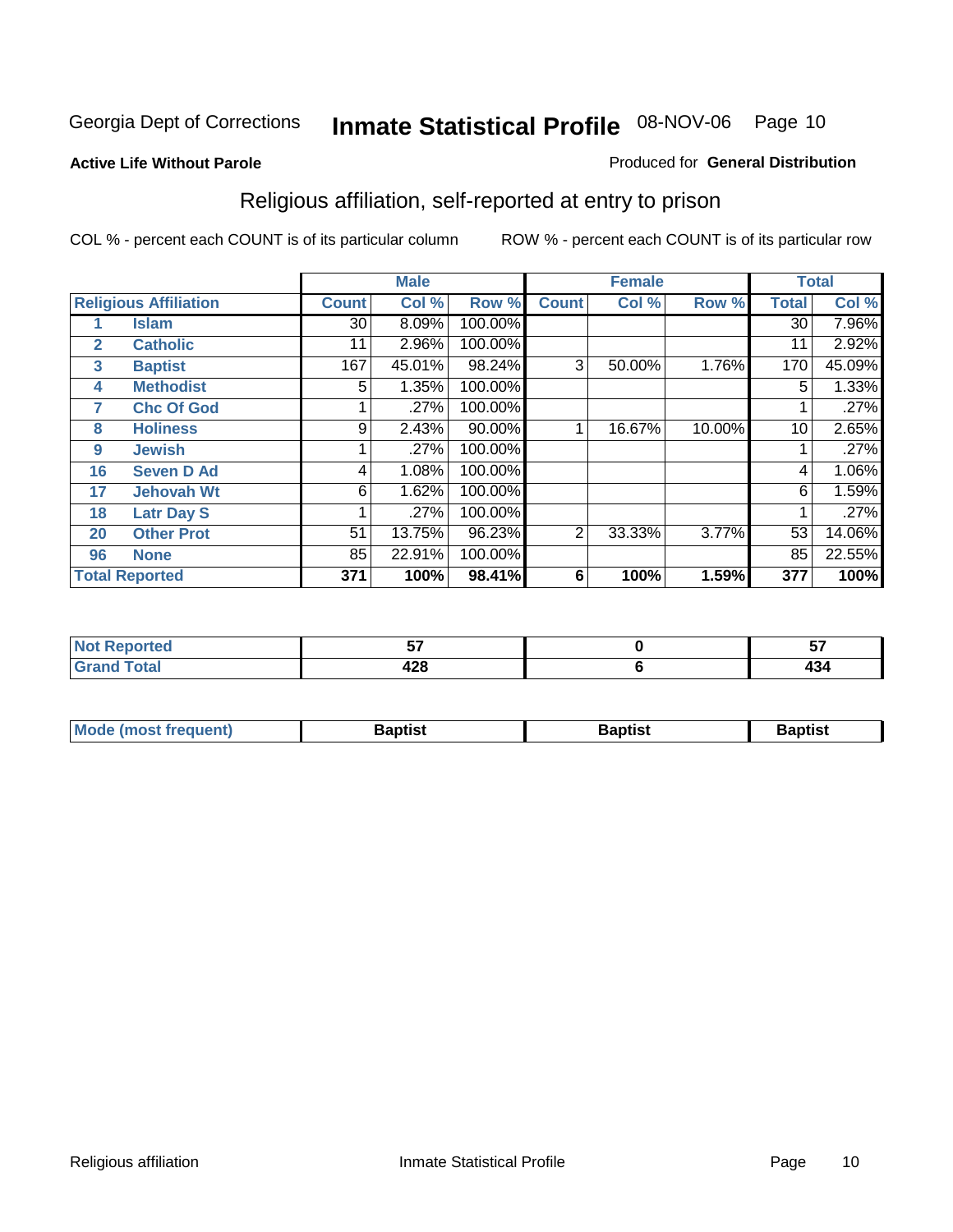#### **Active Life Without Parole**

#### Produced for **General Distribution**

#### Home county, self-reported at entry to prison

|                         |                    |                 | <b>Male</b> |         |              | <b>Female</b> |        | <b>Total</b>    |        |
|-------------------------|--------------------|-----------------|-------------|---------|--------------|---------------|--------|-----------------|--------|
|                         | <b>Home County</b> | <b>Count</b>    | Col %       | Row %   | <b>Count</b> | Col %         | Row %  | <b>Total</b>    | Col %  |
| $\overline{1}$          | <b>Appling</b>     | $\overline{2}$  | .49%        | 100.00% |              |               |        | $\overline{2}$  | .49%   |
| $\overline{2}$          | <b>Atkinson</b>    | 1               | .25%        | 100.00% |              |               |        | 1               | .24%   |
| 5                       | <b>Baldwin</b>     | 4               | .99%        | 100.00% |              |               |        | 4               | .97%   |
| $\overline{\mathbf{7}}$ | <b>Barrow</b>      | 3               | .74%        | 100.00% |              |               |        | $\overline{3}$  | .73%   |
| 8                       | <b>Bartow</b>      | $\overline{3}$  | .74%        | 100.00% |              |               |        | 3               | .73%   |
| 9                       | <b>Ben Hill</b>    | $\overline{3}$  | .74%        | 100.00% |              |               |        | $\overline{3}$  | .73%   |
| 11                      | <b>Bibb</b>        | $\overline{9}$  | 2.22%       | 100.00% |              |               |        | 9               | 2.19%  |
| 12                      | <b>Bleckley</b>    | 3               | .74%        | 100.00% |              |               |        | $\overline{3}$  | .73%   |
| 14                      | <b>Brooks</b>      | 1               | .25%        | 100.00% |              |               |        | 1               | .24%   |
| 16                      | <b>Bulloch</b>     | 1               | .25%        | 100.00% |              |               |        | 1               | .24%   |
| 17                      | <b>Burke</b>       | $\overline{3}$  | .74%        | 100.00% |              |               |        | 3               | .73%   |
| 18                      | <b>Butts</b>       | $\mathbf{1}$    | .25%        | 100.00% |              |               |        | 1               | .24%   |
| 20                      | <b>Camden</b>      | 4               | .99%        | 100.00% |              |               |        | 4               | .97%   |
| 22                      | <b>Carroll</b>     | 2               | .49%        | 100.00% |              |               |        | $\overline{2}$  | .49%   |
| 25                      | <b>Chatham</b>     | $\overline{18}$ | 4.44%       | 100.00% |              |               |        | $\overline{18}$ | 4.38%  |
| 28                      | <b>Cherokee</b>    | $\overline{2}$  | .49%        | 100.00% |              |               |        | $\overline{2}$  | .49%   |
| 29                      | <b>Clarke</b>      | $\overline{10}$ | 2.47%       | 100.00% |              |               |        | 10              | 2.43%  |
| 31                      | <b>Clayton</b>     | $\overline{11}$ | 2.72%       | 91.67%  | 1            | 16.67%        | 8.33%  | $\overline{12}$ | 2.92%  |
| 33                      | <b>Cobb</b>        | 14              | 3.46%       | 100.00% |              |               |        | $\overline{14}$ | 3.41%  |
| 34                      | <b>Coffee</b>      | $\overline{c}$  | .49%        | 100.00% |              |               |        | $\overline{2}$  | .49%   |
| 35                      | <b>Colquitt</b>    | $\overline{2}$  | .49%        | 100.00% |              |               |        | $\overline{2}$  | .49%   |
| 36                      | <b>Columbia</b>    | $\overline{c}$  | .49%        | 100.00% |              |               |        | $\overline{2}$  | .49%   |
| 37                      | <b>Cook</b>        | $\mathbf{1}$    | .25%        | 100.00% |              |               |        | 1               | .24%   |
| 38                      | <b>Coweta</b>      | 1               | .25%        | 100.00% |              |               |        | 1               | .24%   |
| 40                      | <b>Crisp</b>       | 1               | .25%        | 100.00% |              |               |        | 1               | .24%   |
| 43                      | <b>Decatur</b>     | 1               | .25%        | 100.00% |              |               |        | 1               | .24%   |
| 44                      | <b>Dekalb</b>      | 29              | 7.16%       | 100.00% |              |               |        | $\overline{29}$ | 7.06%  |
| 46                      | <b>Dooly</b>       | 1               | .25%        | 100.00% |              |               |        | 1               | .24%   |
| 47                      | <b>Dougherty</b>   | $\overline{13}$ | 3.21%       | 100.00% |              |               |        | $\overline{13}$ | 3.16%  |
| 48                      | <b>Douglas</b>     | 6               | 1.48%       | 85.71%  | 1            | 16.67%        | 14.29% | $\overline{7}$  | 1.70%  |
| $\overline{51}$         | <b>Effingham</b>   | 1               | .25%        | 100.00% |              |               |        | 1               | .24%   |
| 52                      | <b>Elbert</b>      | 2               | .49%        | 100.00% |              |               |        | $\overline{c}$  | .49%   |
| 56                      | <b>Fayette</b>     | $\overline{3}$  | .74%        | 100.00% |              |               |        | $\overline{3}$  | .73%   |
| 57                      | <b>Floyd</b>       | 4               | .99%        | 100.00% |              |               |        | 4               | .97%   |
| 59                      | <b>Franklin</b>    | $\overline{2}$  | .49%        | 100.00% |              |               |        | $\overline{2}$  | .49%   |
| 60                      | <b>Fulton</b>      | 49              | 12.10%      | 100.00% |              |               |        | 49              | 11.92% |
| 61                      | <b>Gilmer</b>      | 1               | .25%        | 100.00% |              |               |        | 1               | .24%   |
| 63                      | <b>Glynn</b>       | 7               | 1.73%       | 100.00% |              |               |        | 7               | 1.70%  |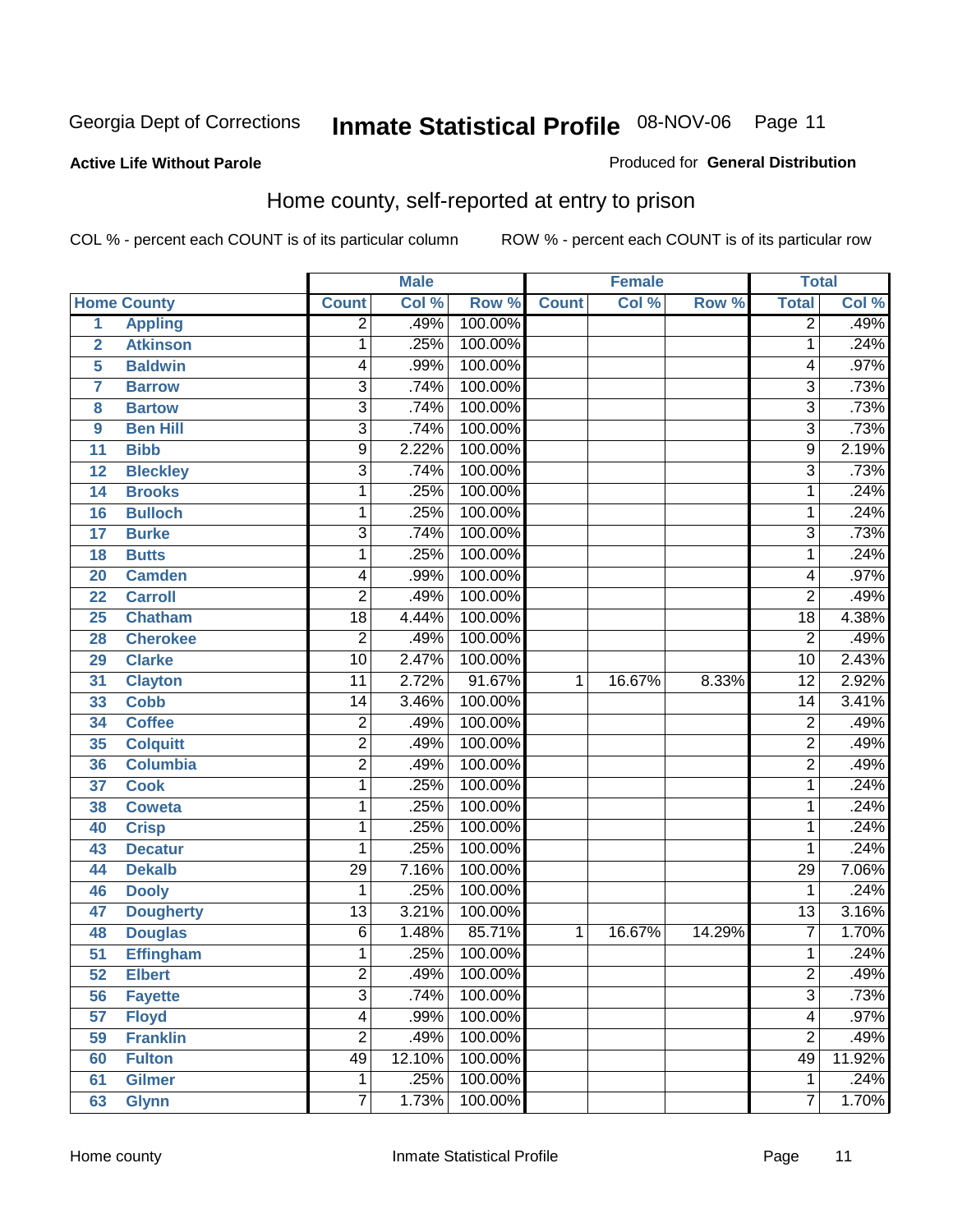#### **Active Life Without Parole**

#### Produced for **General Distribution**

#### Home county, self-reported at entry to prison

|     |                    |                 | <b>Male</b> |         |              | <b>Female</b> |        | <b>Total</b>    |       |
|-----|--------------------|-----------------|-------------|---------|--------------|---------------|--------|-----------------|-------|
|     | <b>Home County</b> | <b>Count</b>    | Col %       | Row %   | <b>Count</b> | Col %         | Row %  | <b>Total</b>    | Col % |
| 65  | <b>Grady</b>       | 1               | .25%        | 100.00% |              |               |        | 1               | .24%  |
| 66  | <b>Greene</b>      | 1               | .25%        | 100.00% |              |               |        | 1               | .24%  |
| 67  | <b>Gwinnett</b>    | 8               | 1.98%       | 100.00% |              |               |        | 8               | 1.95% |
| 68  | <b>Habersham</b>   | $\mathbf 1$     | .25%        | 100.00% |              |               |        | 1               | .24%  |
| 69  | <b>Hall</b>        | $\overline{7}$  | 1.73%       | 100.00% |              |               |        | 7               | 1.70% |
| 70  | <b>Hancock</b>     | $\overline{2}$  | .49%        | 100.00% |              |               |        | $\overline{2}$  | .49%  |
| 72  | <b>Harris</b>      | $\mathbf 1$     | .25%        | 100.00% |              |               |        | 1               | .24%  |
| 73  | <b>Hart</b>        | $\overline{2}$  | .49%        | 100.00% |              |               |        | $\overline{2}$  | .49%  |
| 75  | <b>Henry</b>       | 3               | .74%        | 100.00% |              |               |        | $\overline{3}$  | .73%  |
| 76  | <b>Houston</b>     | 6               | 1.48%       | 100.00% |              |               |        | 6               | 1.46% |
| 78  | <b>Jackson</b>     | 3               | .74%        | 100.00% |              |               |        | $\overline{3}$  | .73%  |
| 80  | <b>Jeff Davis</b>  | $\mathbf 1$     | .25%        | 100.00% |              |               |        | 1               | .24%  |
| 82  | <b>Jenkins</b>     | $\overline{c}$  | .49%        | 100.00% |              |               |        | $\overline{2}$  | .49%  |
| 87  | <b>Laurens</b>     | $\overline{2}$  | .49%        | 100.00% |              |               |        | $\overline{2}$  | .49%  |
| 89  | <b>Liberty</b>     | 4               | .99%        | 100.00% |              |               |        | 4               | .97%  |
| 90  | <b>Lincoln</b>     | 1               | .25%        | 100.00% |              |               |        | 1               | .24%  |
| 91  | Long               | 1               | .25%        | 100.00% |              |               |        | 1               | .24%  |
| 92  | <b>Lowndes</b>     | $\overline{3}$  | .74%        | 100.00% |              |               |        | $\overline{3}$  | .73%  |
| 96  | <b>Marion</b>      | $\mathbf 1$     | .25%        | 100.00% |              |               |        | 1               | .24%  |
| 97  | <b>Mcduffie</b>    | $\mathbf 1$     | .25%        | 100.00% |              |               |        | 1               | .24%  |
| 98  | <b>Mcintosh</b>    | $\overline{2}$  | .49%        | 100.00% |              |               |        | $\overline{2}$  | .49%  |
| 100 | <b>Miller</b>      | 1               | .25%        | 100.00% |              |               |        | 1               | .24%  |
| 101 | <b>Mitchell</b>    | $\mathbf 1$     | .25%        | 100.00% |              |               |        | 1               | .24%  |
| 102 | <b>Monroe</b>      | 1               | .25%        | 100.00% |              |               |        | 1               | .24%  |
| 104 | <b>Morgan</b>      | 1               | .25%        | 100.00% |              |               |        | 1               | .24%  |
| 106 | <b>Muscogee</b>    | $\overline{11}$ | 2.72%       | 100.00% |              |               |        | $\overline{11}$ | 2.68% |
| 107 | <b>Newton</b>      | $\mathbf 1$     | .25%        | 50.00%  | 1            | 16.67%        | 50.00% | $\overline{2}$  | .49%  |
| 109 | <b>Oglethorpe</b>  | $\overline{2}$  | .49%        | 100.00% |              |               |        | $\overline{2}$  | .49%  |
| 110 | <b>Paulding</b>    | $\mathbf 1$     | .25%        | 100.00% |              |               |        | 1               | .24%  |
| 113 | <b>Pierce</b>      | $\mathbf 1$     | .25%        | 100.00% |              |               |        | 1               | .24%  |
| 114 | <b>Pike</b>        | $\overline{2}$  | .49%        | 66.67%  | 1            | 16.67%        | 33.33% | $\overline{3}$  | .73%  |
| 115 | <b>Polk</b>        | 1               | .25%        | 100.00% |              |               |        | 1               | .24%  |
| 117 | <b>Putnam</b>      | $\overline{2}$  | .49%        | 100.00% |              |               |        | $\overline{2}$  | .49%  |
| 119 | <b>Rabun</b>       | $\overline{1}$  | .25%        | 100.00% |              |               |        | 1               | .24%  |
| 120 | <b>Randolph</b>    | $\overline{2}$  | .49%        | 100.00% |              |               |        | $\overline{2}$  | .49%  |
| 121 | <b>Richmond</b>    | $\overline{16}$ | 3.95%       | 94.12%  | 1            | 16.67%        | 5.88%  | $\overline{17}$ | 4.14% |
| 122 | <b>Rockdale</b>    | $\mathbf{1}$    | .25%        | 100.00% |              |               |        | 1               | .24%  |
| 125 | <b>Seminole</b>    | $\overline{1}$  | .25%        | 100.00% |              |               |        | 1               | .24%  |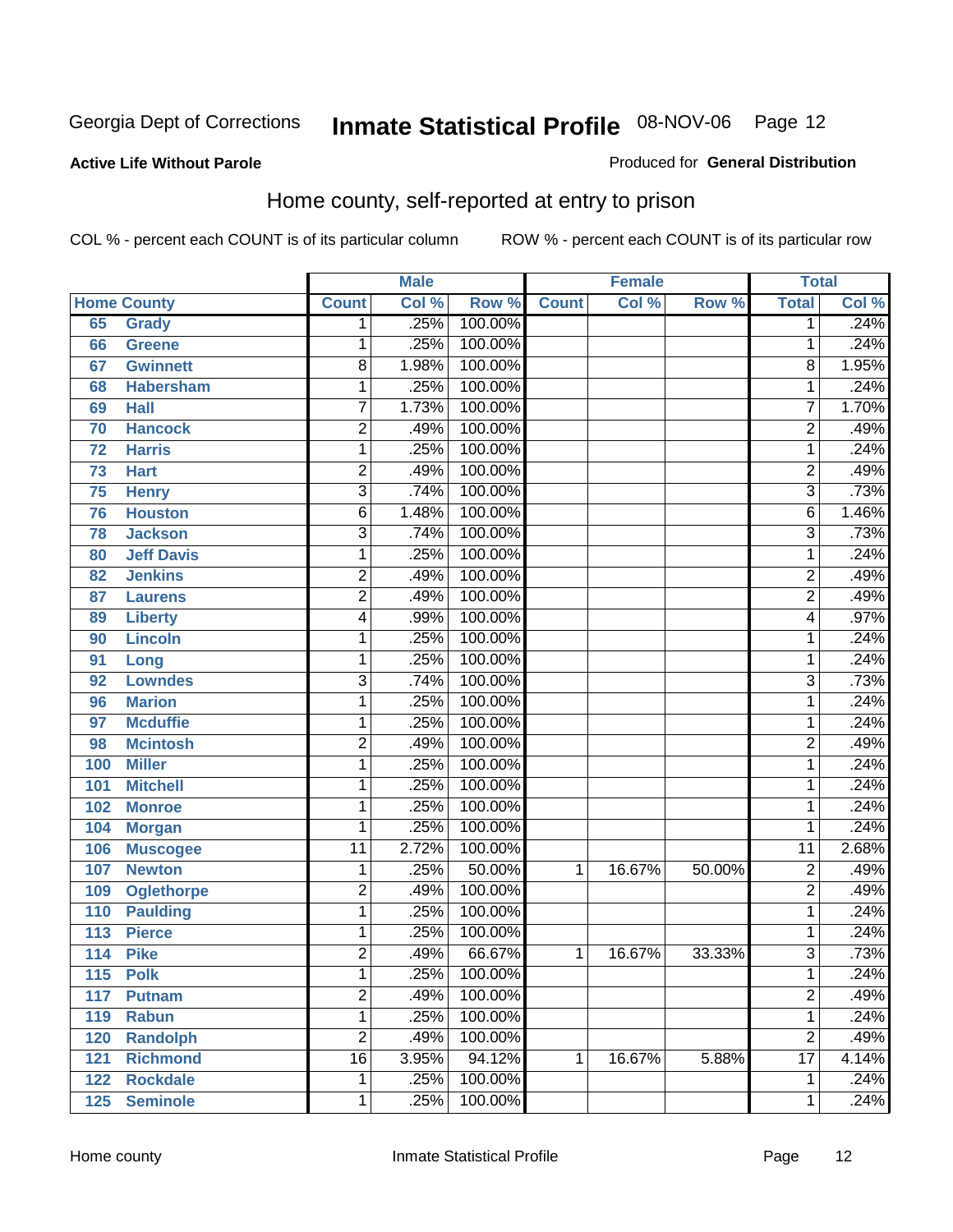#### **Active Life Without Parole**

#### Produced for **General Distribution**

#### Home county, self-reported at entry to prison

|                          |              | <b>Male</b> |         |                | <b>Female</b> |        | <b>Total</b> |        |
|--------------------------|--------------|-------------|---------|----------------|---------------|--------|--------------|--------|
| <b>Home County</b>       | <b>Count</b> | Col %       | Row %   | <b>Count</b>   | Col %         | Row %  | <b>Total</b> | Col %  |
| 126<br><b>Spalding</b>   | 5            | 1.23%       | 100.00% |                |               |        | 5            | 1.22%  |
| <b>Stephens</b><br>127   | 2            | .49%        | 100.00% |                |               |        | 2            | .49%   |
| 129<br><b>Sumter</b>     | 1            | .25%        | 100.00% |                |               |        |              | .24%   |
| <b>Tattnall</b><br>132   | 1            | .25%        | 100.00% |                |               |        |              | .24%   |
| 136<br><b>Thomas</b>     | 3            | .74%        | 100.00% |                |               |        | 3            | .73%   |
| <b>Tift</b><br>137       | 3            | .74%        | 100.00% |                |               |        | 3            | .73%   |
| <b>Toombs</b><br>138     | 3            | .74%        | 100.00% |                |               |        | 3            | .73%   |
| 141<br><b>Troup</b>      |              | .25%        | 100.00% |                |               |        |              | .24%   |
| <b>Union</b><br>144      |              | .25%        | 100.00% |                |               |        |              | .24%   |
| 145<br><b>Upson</b>      | 1            | .25%        | 100.00% |                |               |        |              | .24%   |
| <b>Walker</b><br>146     | 2            | .49%        | 66.67%  | 1              | 16.67%        | 33.33% | 3            | .73%   |
| <b>Walton</b><br>147     | 3            | .74%        | 100.00% |                |               |        | 3            | .73%   |
| 148<br><b>Ware</b>       | 5            | 1.23%       | 100.00% |                |               |        | 5            | 1.22%  |
| 150<br><b>Washington</b> | 3            | .74%        | 100.00% |                |               |        | 3            | .73%   |
| <b>Wayne</b><br>151      | 3            | .74%        | 100.00% |                |               |        | 3            | .73%   |
| <b>Whitfield</b><br>155  | 2            | .49%        | 100.00% |                |               |        | 2            | .49%   |
| <b>Wilkinson</b><br>158  |              | .25%        | 100.00% |                |               |        |              | .24%   |
| <b>Unknown</b><br>160    | 43           | 10.62%      | 100.00% |                |               |        | 43           | 10.46% |
| <b>Total Rported</b>     | 405          | 100%        | 98.54%  | $6\phantom{1}$ | 100%          | 1.46%  | 411          | 100%   |

| <b>NO</b><br>τeα<br>                            | ~~<br>∼    | $\mathbf{A}$<br>∼ |
|-------------------------------------------------|------------|-------------------|
| . .<br>--<br>$\sim$ $\sim$ $\sim$ $\sim$ $\sim$ | ספ<br>44 U | . .<br>___        |

| <b>Mode</b><br>$\cdots$ | TOT. | $ -$ | uiton |
|-------------------------|------|------|-------|
|                         |      |      |       |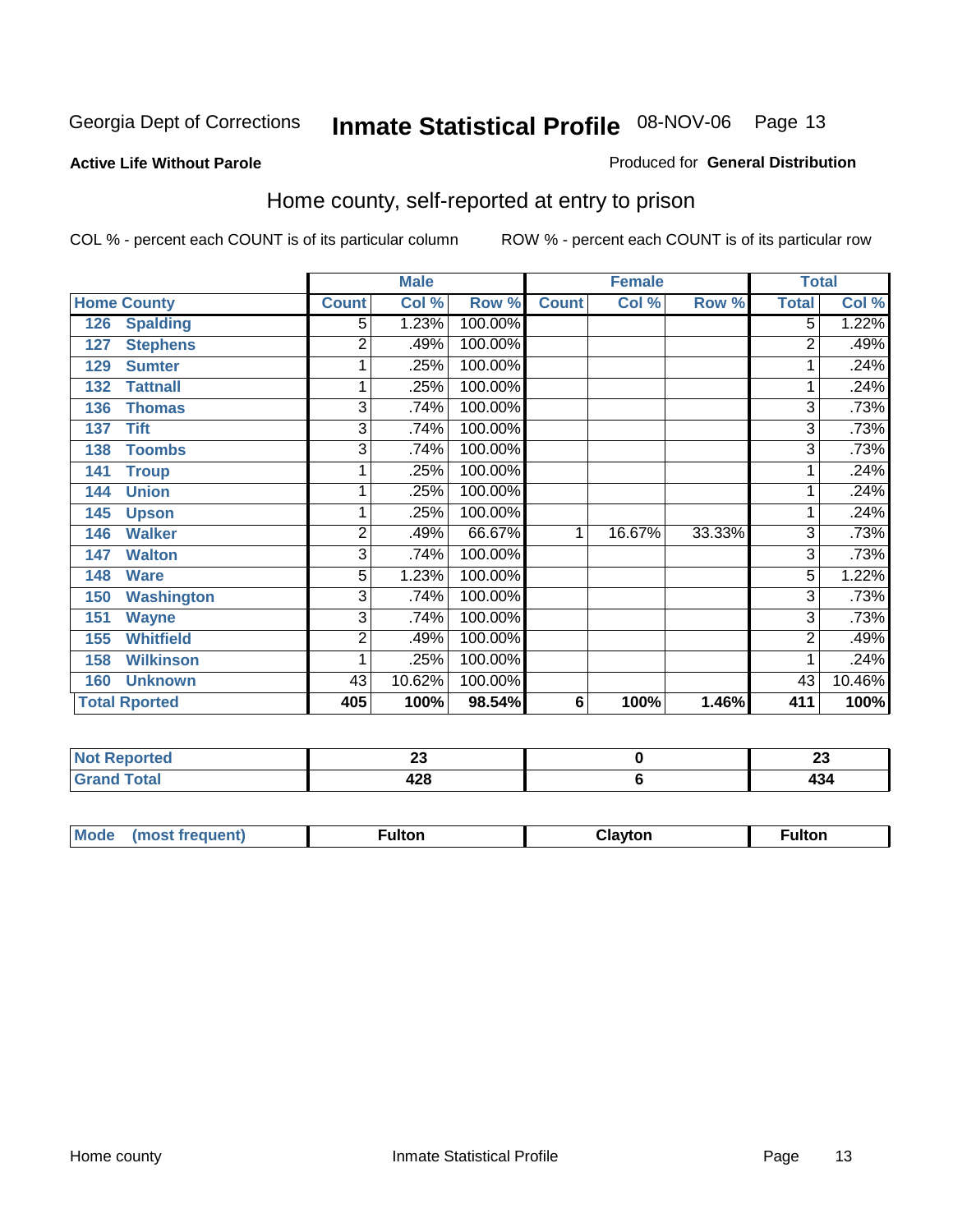#### **Active Life Without Parole**

#### Produced for **General Distribution**

#### Socioeconomic class, self-reported at entry to prison

|                            | <b>Male</b>  |        |           | <b>Female</b> |           |       | <b>Total</b> |        |
|----------------------------|--------------|--------|-----------|---------------|-----------|-------|--------------|--------|
| <b>Socioeconomic Class</b> | <b>Count</b> | Col %  | Row %     | <b>Count</b>  | Col %     | Row % | Total        | Col %  |
| <b>Welfare</b>             | 26           | 6.34%  | 100.00%   |               |           |       | 26           | 6.27%  |
| <b>Occ Employ</b>          | 18           | 4.39%  | 100.00%   |               |           |       | 18           | 4.34%  |
| <b>Minimum Std</b>         | 225          | 54.88% | 99.56%    |               | $20.00\%$ | .44%  | 226          | 54.46% |
| <b>Middle</b>              | 141          | 34.39% | $97.24\%$ |               | 80.00%    | 2.76% | 145          | 34.94% |
| <b>Total Reported</b>      | 410          | 100%   | 98.8%     |               | 100%      | 1.2%  | 415          | 100%   |

| the said the co<br>rreo              | יי        | ιu<br>. .  |
|--------------------------------------|-----------|------------|
| $C = 4$<br><b></b><br>νιαι<br>$\sim$ | 00<br>440 | . .<br>434 |

| M<br>Mir<br>Mi<br><b>Middle</b><br><b>C</b> ta<br>Sta<br>əτu<br>.<br>the contract of the contract of the contract of the contract of the contract of the contract of the contract of<br>___ |
|---------------------------------------------------------------------------------------------------------------------------------------------------------------------------------------------|
|---------------------------------------------------------------------------------------------------------------------------------------------------------------------------------------------|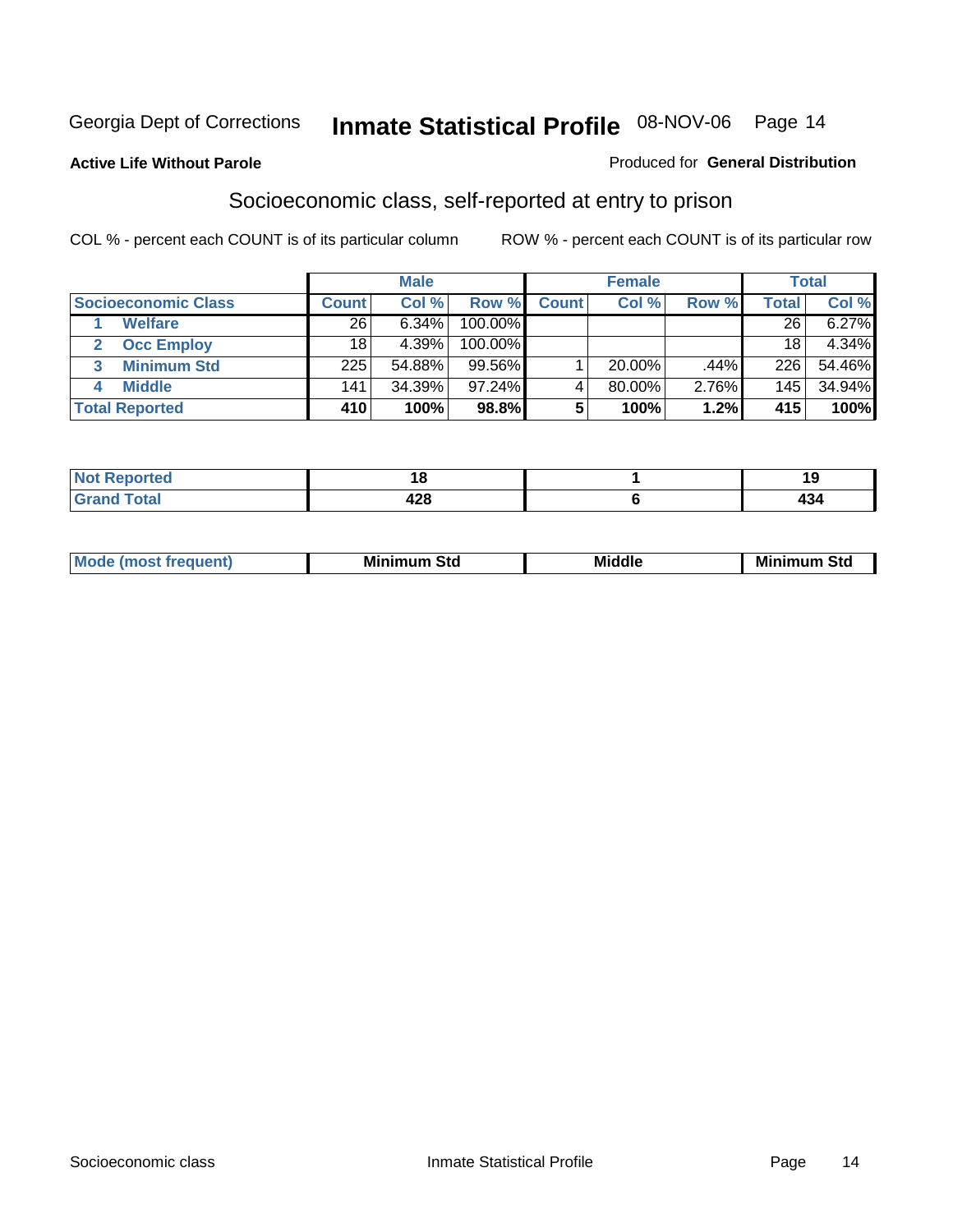**Active Life Without Parole** 

#### Produced for **General Distribution**

#### Environment to age 16, self-reported at entry to prison

|                              |              | <b>Male</b> |            |              | <b>Female</b> |        |              | <b>Total</b> |
|------------------------------|--------------|-------------|------------|--------------|---------------|--------|--------------|--------------|
| <b>Environment to age 16</b> | <b>Count</b> | Col %       | Row %      | <b>Count</b> | Col %         | Row %  | <b>Total</b> | Col %        |
| <b>Rural/Farm</b>            | 8            | .92%        | 100.00%    |              |               |        |              | 1.90%        |
| <b>Rural/Nfarm</b><br>2      | 20           | 4.81%       | 86.96%     | 3            | 50.00%        | 13.04% | 23           | 5.45%        |
| S.M.S.A<br>3                 | 167          | 40.14%      | $100.00\%$ |              |               |        | 167          | 39.57%       |
| <b>Urban</b>                 | 89           | 21.39%      | $97.80\%$  |              | 33.33%        | 2.20%  | 91           | 21.56%       |
| <b>Small Town</b><br>5.      | 132          | 31.73%      | $99.25\%$  |              | 16.67%        | .75%   | 133          | 31.52%       |
| <b>Total Reported</b>        | 416          | 100%        | 98.58%     | 6            | 100%          | 1.42%  | 422          | 100%         |

| Reported              | . . | . . |
|-----------------------|-----|-----|
| Not                   |     |     |
| <b>Total</b><br>Grand | 428 | 434 |

| Mo<br>м s<br>M<br>---<br>.<br>□……<br>rarr |  |  |
|-------------------------------------------|--|--|
|                                           |  |  |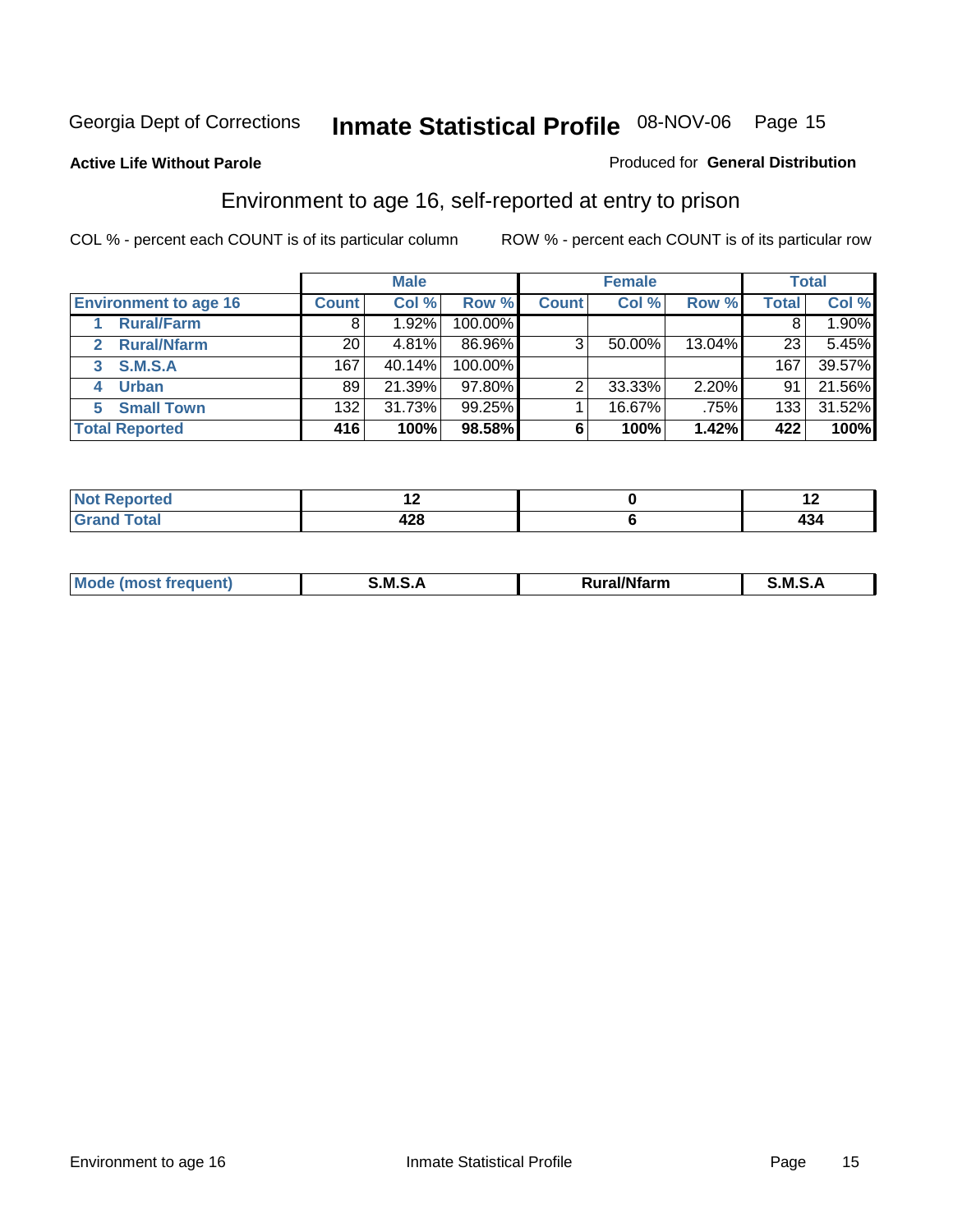#### **Active Life Without Parole**

#### Produced for **General Distribution**

#### Guardian status to age 16, self-reported at entry to prison

|                                  |              | <b>Male</b> |         |              | <b>Female</b> |       |              | <b>Total</b> |
|----------------------------------|--------------|-------------|---------|--------------|---------------|-------|--------------|--------------|
| <b>Guardian Status To Age 16</b> | <b>Count</b> | Col %       | Row %   | <b>Count</b> | Col %         | Row % | <b>Total</b> | Col %        |
| 2 Father Only                    | 8            | 2.06%       | 100.00% |              |               |       | 8            | 2.03%        |
| 3 Ftr Mtr Hd                     | 32           | 8.25%       | 100.00% |              |               |       | 32           | 8.12%        |
| <b>4 Mother Only</b>             | 154          | 39.69%      | 99.35%  |              | 16.67%        | .65%  | 155          | 39.34%       |
| 5 Mtr Ftr Hd                     | 133          | 34.28%      | 97.08%  | 4            | 66.67%        | 2.92% | 137          | 34.77%       |
| <b>6 Oth Female</b>              | 13           | 3.35%       | 100.00% |              |               |       | 13           | 3.30%        |
| <b>7 Oth Male</b>                | 3            | .77%        | 100.00% |              |               |       | 3            | .76%         |
| 8 Step-Parnts                    | 11           | 2.84%       | 100.00% |              |               |       | 11           | 2.79%        |
| 9 Foster Home                    | 8            | 2.06%       | 100.00% |              |               |       | 8            | 2.03%        |
| <b>10 Grand Prnts</b>            | 26           | 6.70%       | 96.30%  |              | 16.67%        | 3.70% | 27           | 6.85%        |
| <b>Total Reported</b>            | 388          | 100%        | 98.48%  | 6            | 100%          | 1.52% | 394          | 100%         |

|              | 40  |
|--------------|-----|
| --<br>$\sim$ | 405 |

| <b>Mou</b> | Mother<br>Onlv | Hd<br>Mtr<br>E4w | M<br>Only<br>. |
|------------|----------------|------------------|----------------|
|            |                |                  |                |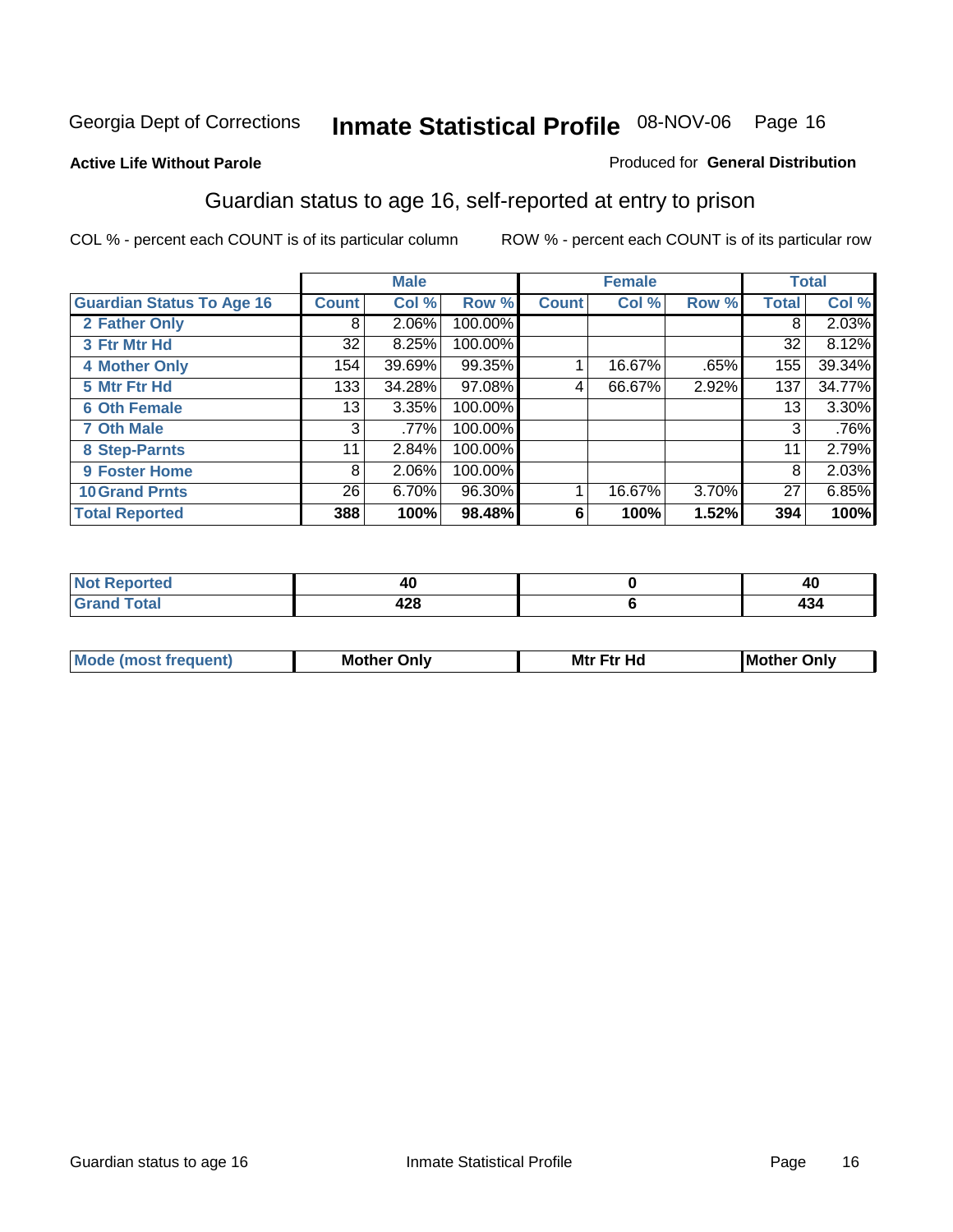#### **Active Life Without Parole**

#### Produced for **General Distribution**

#### Employment status before prison, self-reported at entry to prison

|              |                          |              | <b>Male</b> |         |              | <b>Female</b> |       |       | <b>Total</b> |
|--------------|--------------------------|--------------|-------------|---------|--------------|---------------|-------|-------|--------------|
|              | <b>Employment Status</b> | <b>Count</b> | Col %       | Row %   | <b>Count</b> | Col %         | Row % | Total | Col %        |
|              | <b>Full Time</b>         | 215          | 56.43%      | 98.17%  | 4            | 80.00%        | 1.83% | 219   | 56.74%       |
| $\mathbf{2}$ | <b>Part Time</b>         | 19           | 4.99%       | 100.00% |              |               |       | 19    | 4.92%        |
| 3            | Unempl $<$ 6m            | 39           | 10.24%      | 97.50%  |              | 20.00%        | 2.50% | 40    | 10.36%       |
| 4            | Unempl > 6m              | 62           | 16.27%      | 100.00% |              |               |       | 62    | 16.06%       |
| 5            | <b>Never Workd</b>       | 28           | 7.35%       | 100.00% |              |               |       | 28    | 7.25%        |
| 6            | <b>Student</b>           |              | .26%        | 100.00% |              |               |       |       | $.26\%$      |
|              | <b>Incapable</b>         | 17           | 4.46%       | 100.00% |              |               |       | 17    | 4.40%        |
|              | <b>Total Reported</b>    | 381          | 100%        | 98.7%   | 5            | 100%          | 1.3%  | 386   | 100%         |

| vet. | т,            | ◢<br>TU. |
|------|---------------|----------|
|      | $\sim$<br>440 | 494      |

| Mo | 'me<br>uн<br>the contract of the contract of the contract of the contract of the contract of the contract of the contract of the contract of the contract of the contract of the contract of the contract of the contract of the contract o | ïme<br>uı.<br>the contract of the contract of the contract of the contract of the contract of the contract of the contract of the contract of the contract of the contract of the contract of the contract of the contract of the contract o |
|----|---------------------------------------------------------------------------------------------------------------------------------------------------------------------------------------------------------------------------------------------|----------------------------------------------------------------------------------------------------------------------------------------------------------------------------------------------------------------------------------------------|
|    |                                                                                                                                                                                                                                             |                                                                                                                                                                                                                                              |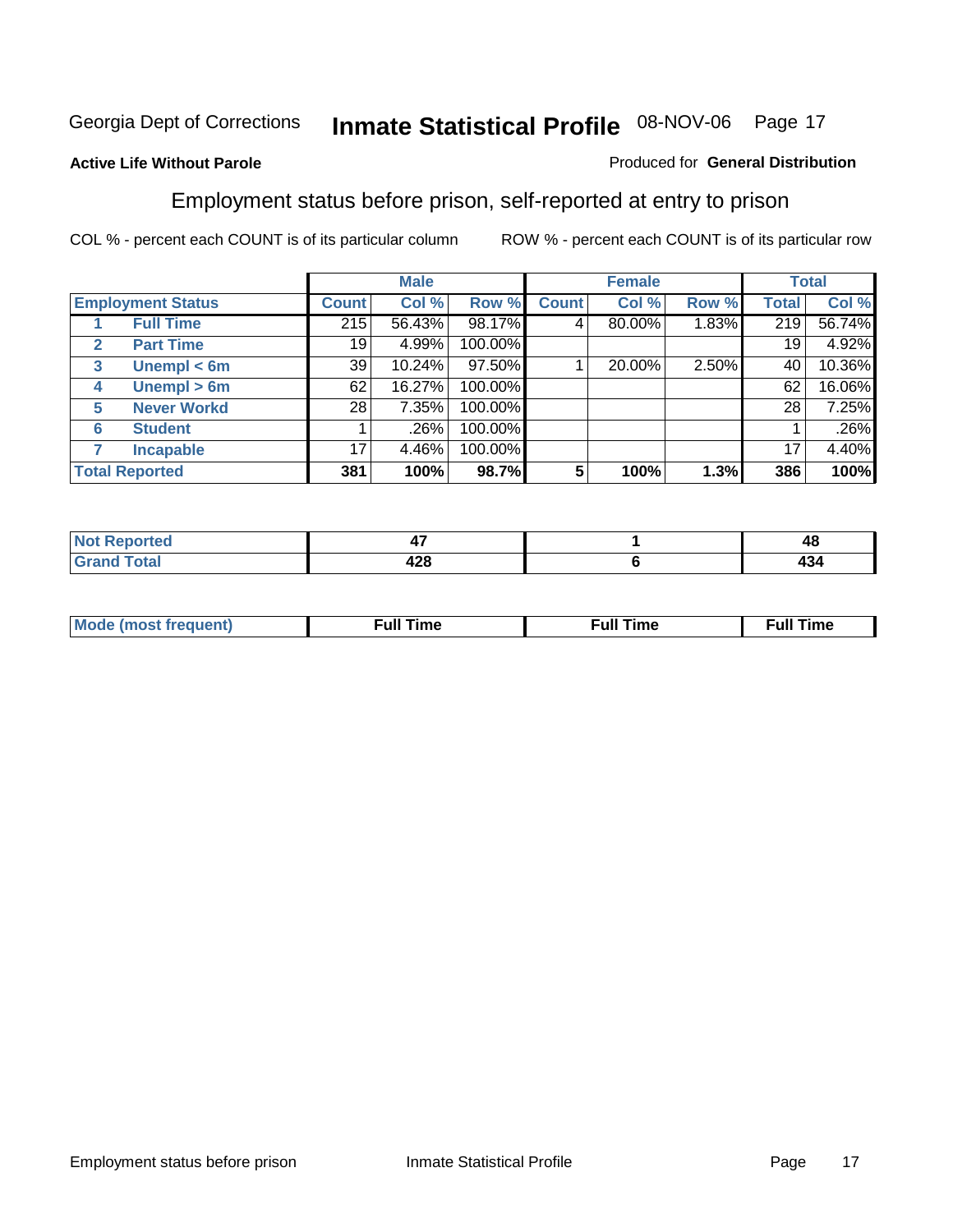#### **Active Life Without Parole**

Produced for **General Distribution**

#### Age at admission

|                         |                 | <b>Male</b> |         |              | <b>Female</b> |        | <b>Total</b>    |       |
|-------------------------|-----------------|-------------|---------|--------------|---------------|--------|-----------------|-------|
| <b>Age At Admission</b> | <b>Count</b>    | Col %       | Row %   | <b>Count</b> | Col %         | Row %  | <b>Total</b>    | Col % |
| 17                      | $\overline{2}$  | 0.47%       | 100.00% |              |               |        | 2               | 0.46% |
| 18                      | $\overline{3}$  | 0.70%       | 100.00% |              |               |        | $\overline{3}$  | 0.69% |
| 19                      | $\overline{11}$ | 2.57%       | 100.00% |              |               |        | $\overline{11}$ | 2.53% |
| 20                      | 6               | 1.40%       | 85.71%  | 1            | 16.67%        | 14.29% | 7               | 1.61% |
| 21                      | $\overline{15}$ | 3.50%       | 100.00% |              |               |        | 15              | 3.46% |
| 22                      | $\overline{22}$ | 5.14%       | 100.00% |              |               |        | $\overline{22}$ | 5.07% |
| 23                      | $\overline{14}$ | 3.27%       | 100.00% |              |               |        | $\overline{14}$ | 3.23% |
| 24                      | 14              | 3.27%       | 100.00% |              |               |        | 14              | 3.23% |
| 25                      | $\overline{17}$ | 3.97%       | 94.44%  | 1            | 16.67%        | 5.56%  | 18              | 4.15% |
| 26                      | 16              | 3.74%       | 100.00% |              |               |        | 16              | 3.69% |
| 27                      | $\overline{14}$ | 3.27%       | 100.00% |              |               |        | $\overline{14}$ | 3.23% |
| 28                      | $\overline{16}$ | 3.74%       | 100.00% |              |               |        | 16              | 3.69% |
| 29                      | $\overline{15}$ | 3.50%       | 100.00% |              |               |        | $\overline{15}$ | 3.46% |
| 30                      | $\overline{12}$ | 2.80%       | 100.00% |              |               |        | $\overline{12}$ | 2.76% |
| 31                      | $\overline{14}$ | 3.27%       | 100.00% |              |               |        | $\overline{14}$ | 3.23% |
| 32                      | 15              | 3.50%       | 93.75%  | 1            | 16.67%        | 6.25%  | 16              | 3.69% |
| 33                      | 14              | 3.27%       | 100.00% |              |               |        | 14              | 3.23% |
| 34                      | $\overline{8}$  | 1.87%       | 100.00% |              |               |        | 8               | 1.84% |
| 35                      | 15              | 3.50%       | 100.00% |              |               |        | 15              | 3.46% |
| 36                      | $\overline{20}$ | 4.67%       | 100.00% |              |               |        | $\overline{20}$ | 4.61% |
| 37                      | $\overline{15}$ | 3.50%       | 100.00% |              |               |        | $\overline{15}$ | 3.46% |
| 38                      | $\overline{14}$ | 3.27%       | 100.00% |              |               |        | 14              | 3.23% |
| 39                      | $\overline{13}$ | 3.04%       | 100.00% |              |               |        | $\overline{13}$ | 3.00% |
| 40                      | $\overline{7}$  | 1.64%       | 100.00% |              |               |        | 7               | 1.61% |
| 41                      | 18              | 4.21%       | 100.00% |              |               |        | 18              | 4.15% |
| 42                      | $\overline{12}$ | 2.80%       | 100.00% |              |               |        | $\overline{12}$ | 2.76% |
| 43                      | $\overline{12}$ | 2.80%       | 100.00% |              |               |        | $\overline{12}$ | 2.76% |
| 44                      | 7               | 1.64%       | 87.50%  | 1            | 16.67%        | 12.50% | 8               | 1.84% |
| 45                      | 14              | 3.27%       | 100.00% |              |               |        | 14              | 3.23% |
| 46                      | $\overline{8}$  | 1.87%       | 88.89%  | 1            | 16.67%        | 11.11% | $\overline{9}$  | 2.07% |
| 47                      | 3               | 0.70%       | 100.00% |              |               |        | $\overline{3}$  | 0.69% |
| 48                      | 6               | 1.40%       | 85.71%  | 1            | 16.67%        | 14.29% | <sup>'</sup>    | 1.61% |
| 49                      | 9               | 2.10%       | 100.00% |              |               |        | 9               | 2.07% |
| 50                      | 3               | 0.70%       | 100.00% |              |               |        | $\overline{3}$  | 0.69% |
| 51                      | 3               | 0.70%       | 100.00% |              |               |        | $\overline{3}$  | 0.69% |
| 52                      | 6               | 1.40%       | 100.00% |              |               |        | 6               | 1.38% |
| 54                      | 1               | 0.23%       | 100.00% |              |               |        | 1               | 0.23% |
| 56                      | 3               | 0.70%       | 100.00% |              |               |        | $\overline{3}$  | 0.69% |
| 57                      | $\overline{3}$  | 0.70%       | 100.00% |              |               |        | $\overline{3}$  | 0.69% |
| 58                      | $\overline{2}$  | 0.47%       | 100.00% |              |               |        | $\overline{2}$  | 0.46% |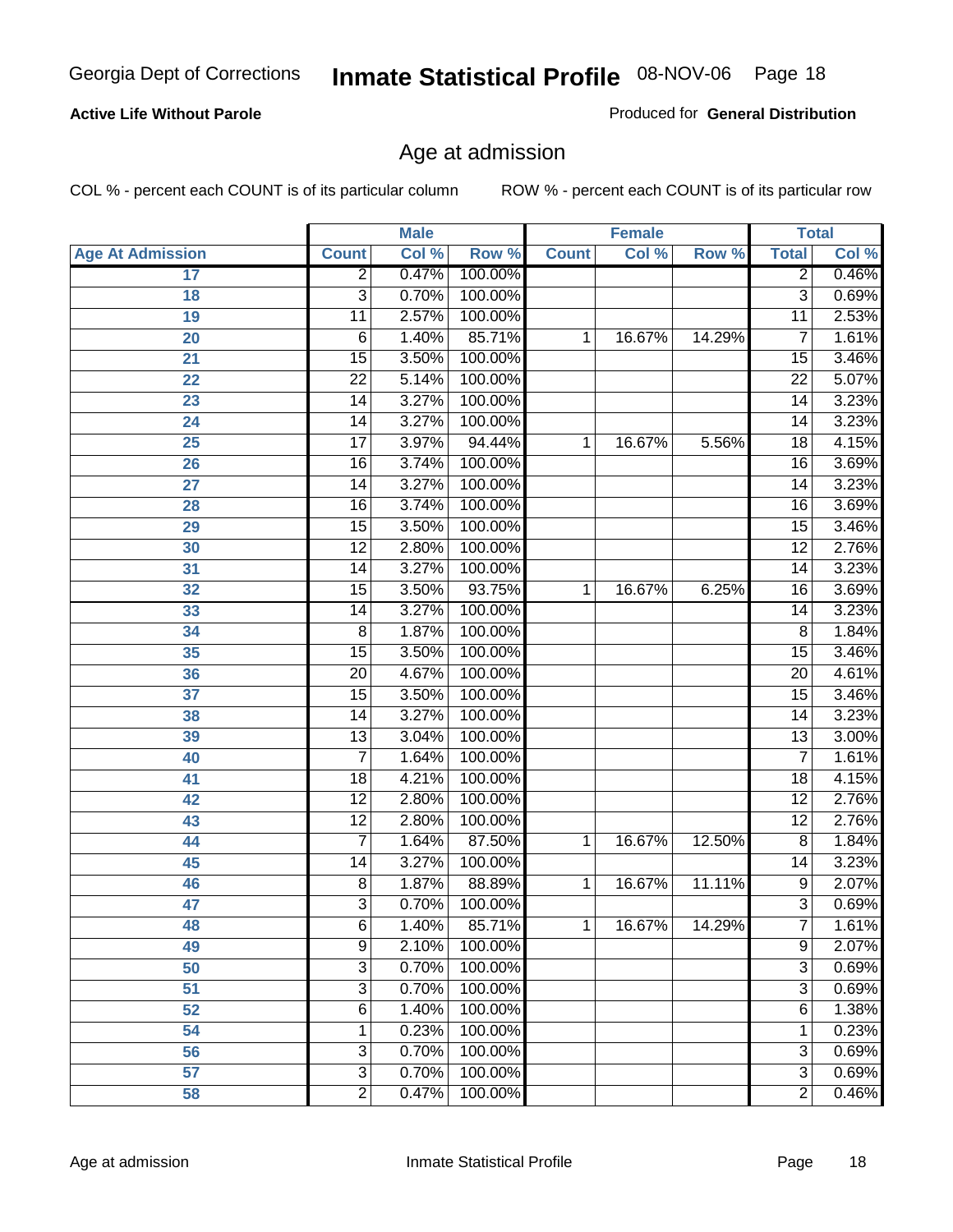#### **Active Life Without Parole**

Produced for **General Distribution**

#### Age at admission

|                         |              | <b>Male</b> |         |              | <b>Female</b> |       |              | <b>Total</b> |
|-------------------------|--------------|-------------|---------|--------------|---------------|-------|--------------|--------------|
| <b>Age At Admission</b> | <b>Count</b> | Col %       | Row %   | <b>Count</b> | Col %         | Row % | <b>Total</b> | Col %        |
| 63                      |              | 0.23%       | 100.00% |              |               |       |              | 0.23%        |
| 64                      |              | 0.47%       | 100.00% |              |               |       |              | 0.46%        |
| 65                      |              | 0.23%       | 100.00% |              |               |       |              | 0.23%        |
| 66                      |              | 0.23%       | 100.00% |              |               |       |              | 0.23%        |
| 71                      |              | 0.23%       | 100.00% |              |               |       |              | 0.23%        |
| <b>Total Reported</b>   | 428          | 100%        | 98.62%  | 6            | 100%          | 1.38% | 434          | 100%         |

| orted<br>N<br>. |     |                 |
|-----------------|-----|-----------------|
| <b>Cotal</b>    | 00  | $\overline{10}$ |
| _____           | −∠∪ | 434             |

| Mean<br>(average)              | 34.00 | 35.83 | 34.03   |
|--------------------------------|-------|-------|---------|
| <b>Median (middle)</b>         | JJ    | 38    | 33      |
| <b>Mode</b><br>(most frequent) |       | 20    | …<br>LL |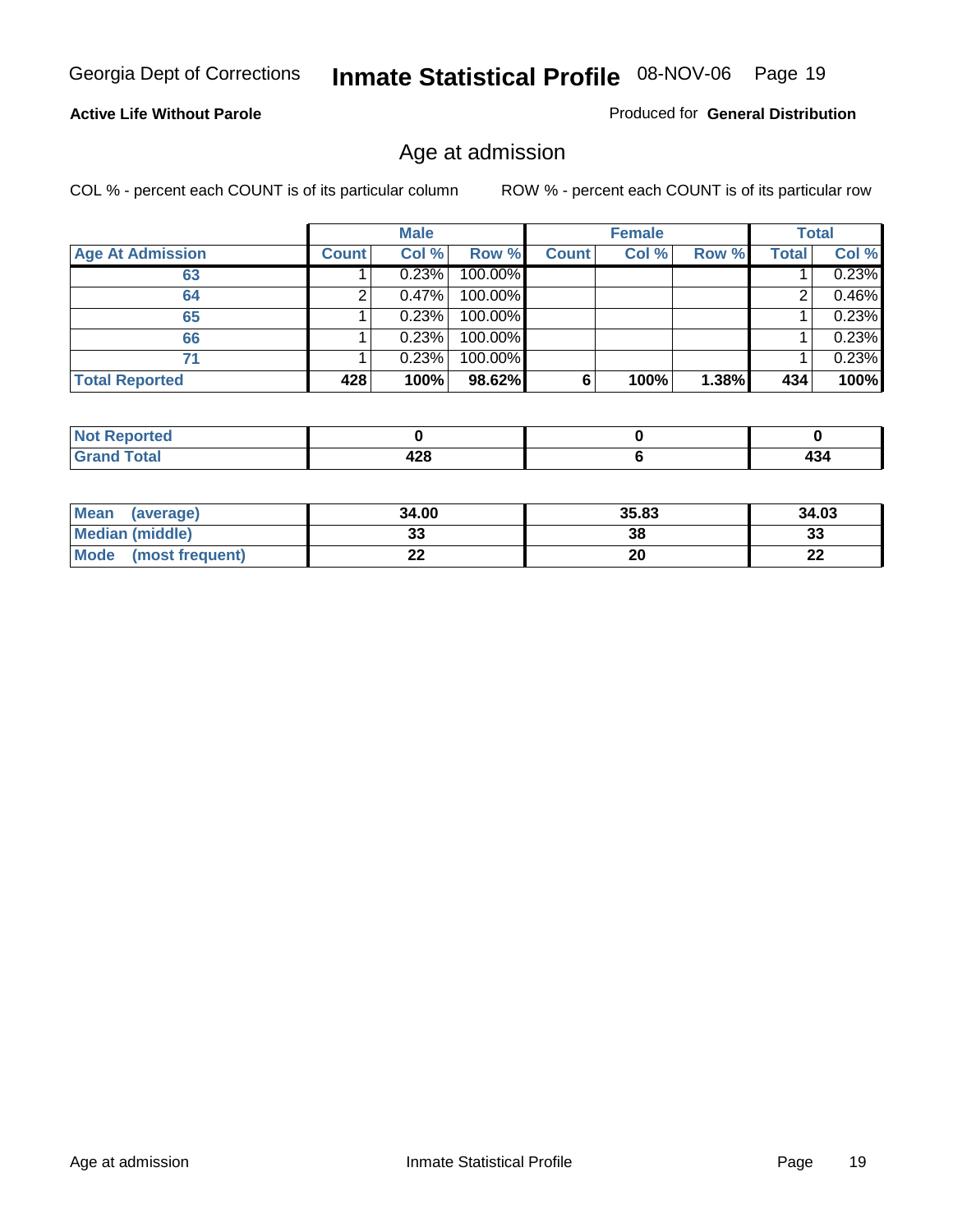#### **Active Life Without Parole**

Produced for **General Distribution**

#### Age at release

|                       |              | <b>Male</b> |       |              | <b>Female</b> |       | Total        |          |
|-----------------------|--------------|-------------|-------|--------------|---------------|-------|--------------|----------|
| <b>Age At Release</b> | <b>Count</b> | Col%        | Row % | <b>Count</b> | Col %         | Row % | <b>Total</b> | Col $\%$ |
| <b>Total Reported</b> |              |             |       |              |               |       |              |          |

| <b>Still Active</b> | 428 | 434 |
|---------------------|-----|-----|
| <b>Not Reported</b> |     |     |
| <b>Grand Total</b>  | 428 | 434 |

| Mean<br>(average)      | N/A | N/A | N/A |
|------------------------|-----|-----|-----|
| <b>Median (middle)</b> | N/A | N/A | N/A |
| Mode (most frequent)   | N/A | N/A | N/A |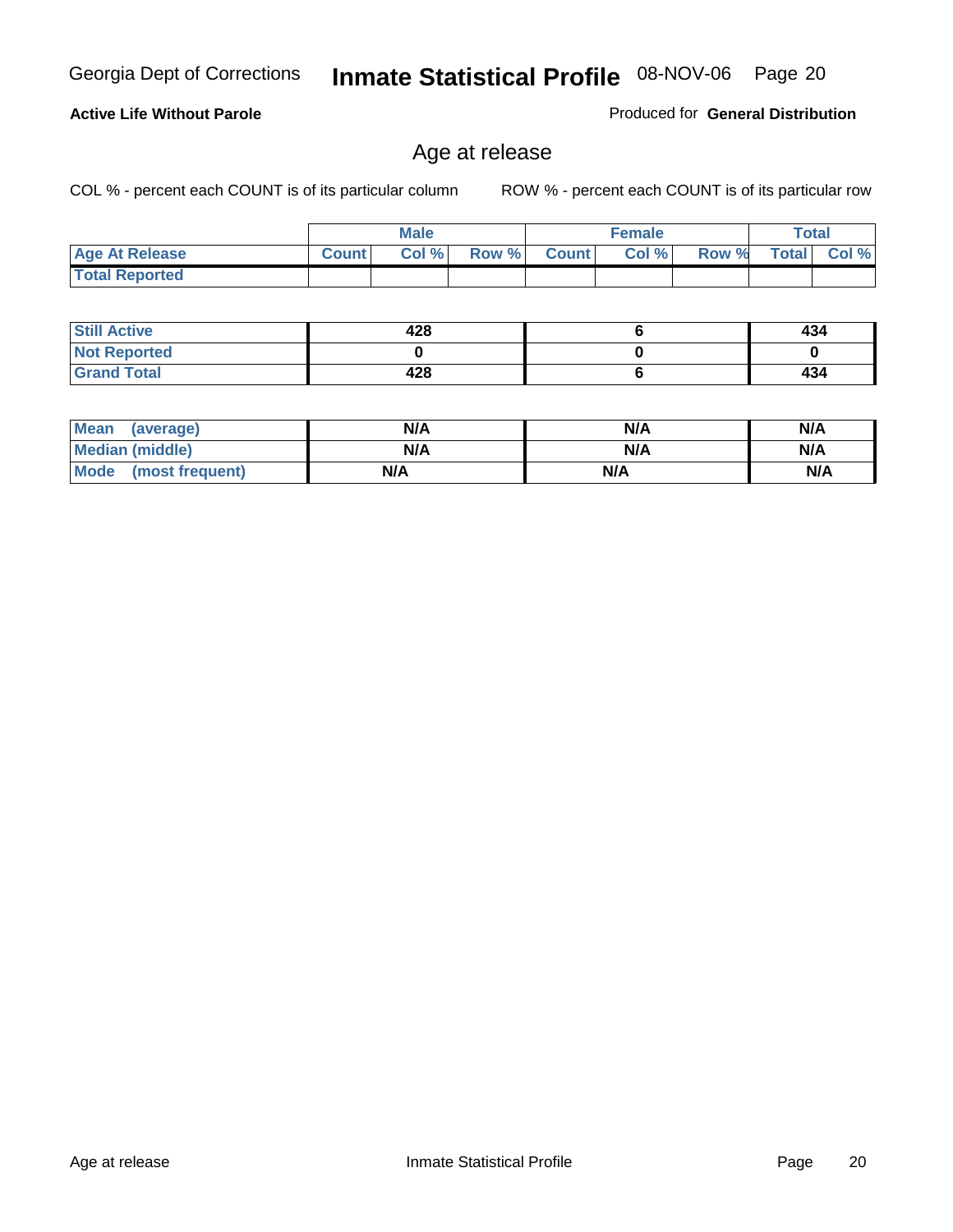#### **Active Life Without Parole**

#### Produced for **General Distribution**

#### Height, measured at entry to prison

|                       |                | <b>Male</b> |         |                | <b>Female</b> |        | <b>Total</b>    |        |
|-----------------------|----------------|-------------|---------|----------------|---------------|--------|-----------------|--------|
| <b>Height</b>         | <b>Count</b>   | Col %       | Row %   | <b>Count</b>   | Col %         | Row %  | <b>Total</b>    | Col %  |
| 5'01''                | 1              | 0.23%       | 100.00% |                |               |        | 1               | 0.23%  |
| 5'02"                 | $\overline{2}$ | 0.47%       | 100.00% |                |               |        | 2               | 0.46%  |
| 5'03"                 | 2              | 0.47%       | 50.00%  | $\overline{c}$ | 33.33%        | 50.00% | 4               | 0.92%  |
| 5'04"                 | 5              | 1.17%       | 83.33%  | 1              | 16.67%        | 16.67% | 6               | 1.39%  |
| 5'05"                 | 12             | 2.81%       | 92.31%  | 1              | 16.67%        | 7.69%  | 13              | 3.00%  |
| 5'06"                 | 30             | 7.03%       | 100.00% |                |               |        | $\overline{30}$ | 6.93%  |
| 5'07''                | 28             | 6.56%       | 96.55%  | 1              | 16.67%        | 3.45%  | 29              | 6.70%  |
| 5'08"                 | 44             | 10.30%      | 97.78%  | 1              | 16.67%        | 2.22%  | 45              | 10.39% |
| <b>5'09"</b>          | 51             | 11.94%      | 100.00% |                |               |        | 51              | 11.78% |
| 5'10''                | 56             | 13.11%      | 100.00% |                |               |        | 56              | 12.93% |
| 5'11''                | 60             | 14.05%      | 100.00% |                |               |        | 60              | 13.86% |
| 6'00"                 | 48             | 11.24%      | 100.00% |                |               |        | 48              | 11.09% |
| 6'01''                | 34             | 7.96%       | 100.00% |                |               |        | 34              | 7.85%  |
| 6'02''                | 21             | 4.92%       | 100.00% |                |               |        | 21              | 4.85%  |
| 6'03"                 | 15             | 3.51%       | 100.00% |                |               |        | 15              | 3.46%  |
| 6'04"                 | 12             | 2.81%       | 100.00% |                |               |        | 12              | 2.77%  |
| 6'05"                 | 4              | 0.94%       | 100.00% |                |               |        | 4               | 0.92%  |
| 6'06"                 | $\overline{2}$ | 0.47%       | 100.00% |                |               |        | $\overline{2}$  | 0.46%  |
| <b>Total Reported</b> | 427            | 100%        | 98.61%  | 6              | 100%          | 1.39%  | 433             | 100%   |

| oorted<br>N6<br>$\sim$           |     |     |
|----------------------------------|-----|-----|
| $int^{\bullet}$<br>---<br>______ | 428 | 404 |

| <b>Mean</b><br>(average)       | 5'10" | 5'05" | 5'10"             |
|--------------------------------|-------|-------|-------------------|
| Median (middle)                | 5'10" |       | 5'10"             |
| <b>Mode</b><br>(most frequent) | 5'11" | 5'03" | <b>5'44"</b><br>◡ |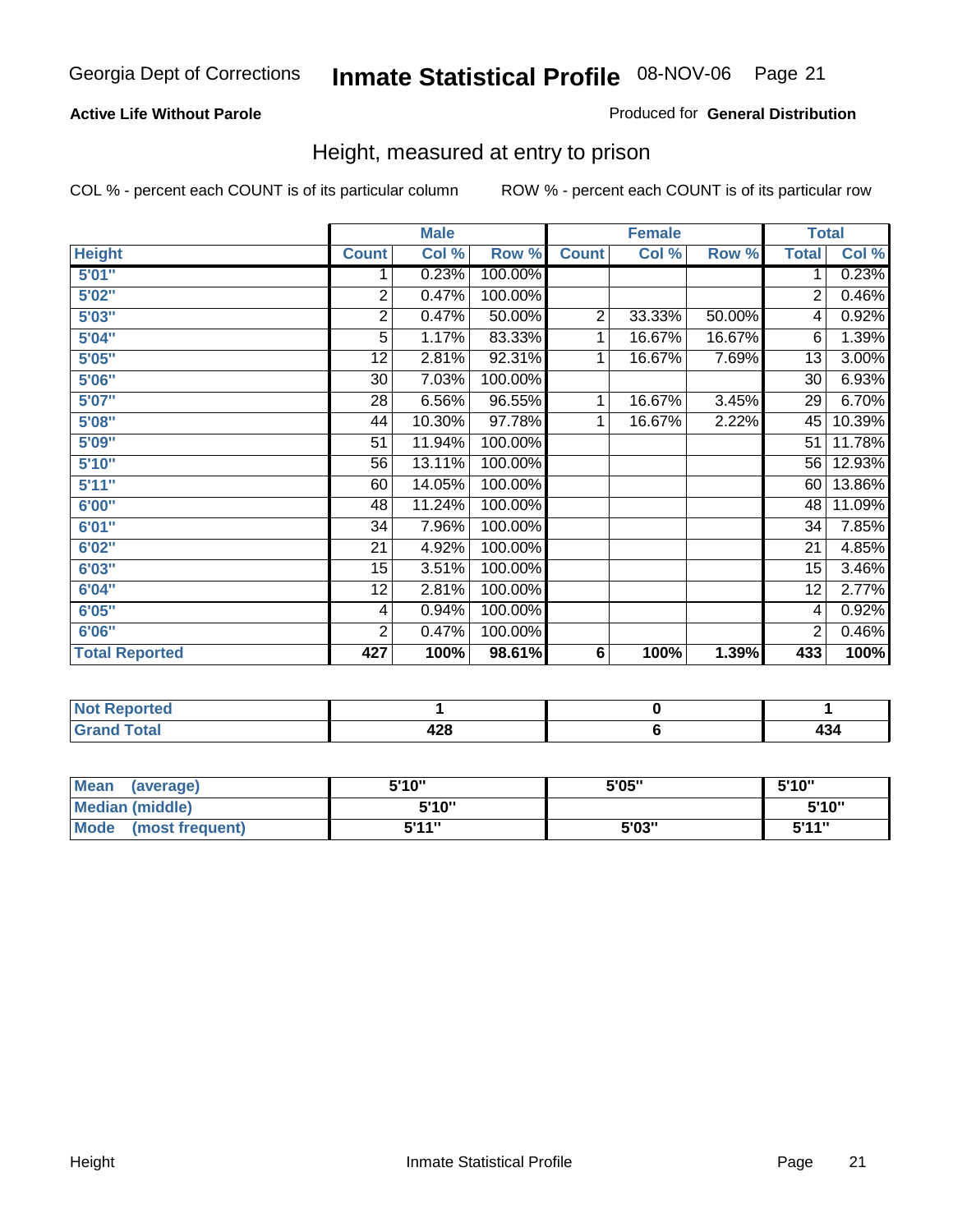#### **Active Life Without Parole**

#### Produced for **General Distribution**

#### Weight, measured at entry to prison

|                       |                | <b>Male</b>               |         |              | <b>Female</b> |         | <b>Total</b>    |        |
|-----------------------|----------------|---------------------------|---------|--------------|---------------|---------|-----------------|--------|
| <b>Weight</b>         | <b>Count</b>   | $\overline{\text{Col}}$ % | Row %   | <b>Count</b> | Col %         | Row %   | <b>Total</b>    | Col %  |
| 110 - 119 pounds      |                |                           |         | 1.           | 16.67%        | 100.00% | 1.              | 0.23%  |
| 120 - 129 pounds      | 3              | 0.70%                     | 75.00%  | 1            | 16.67%        | 25.00%  | 4               | 0.92%  |
| 130 - 139 pounds      | 10             | 2.34%                     | 100.00% |              |               |         | 10              | 2.31%  |
| 140 - 149 pounds      | 29             | 6.79%                     | 100.00% |              |               |         | $\overline{29}$ | 6.70%  |
| 150 - 159 pounds      | 30             | 7.03%                     | 96.77%  | 1            | 16.67%        | 3.23%   | $\overline{31}$ | 7.16%  |
| 160 - 169 pounds      | 59             | 13.82%                    | 96.72%  | 2            | 33.33%        | 3.28%   | 61              | 14.09% |
| 170 - 179 pounds      | 57             | 13.35%                    | 98.28%  | 1            | 16.67%        | 1.72%   | 58              | 13.39% |
| 180 - 189 pounds      | 60             | 14.05%                    | 100.00% |              |               |         | 60              | 13.86% |
| 190 - 199 pounds      | 47             | 11.01%                    | 100.00% |              |               |         | 47              | 10.85% |
| 200 - 209 pounds      | 27             | 6.32%                     | 100.00% |              |               |         | 27              | 6.24%  |
| 210 - 219 pounds      | 28             | 6.56%                     | 100.00% |              |               |         | 28              | 6.47%  |
| 220 - 229 pounds      | 26             | 6.09%                     | 100.00% |              |               |         | $\overline{26}$ | 6.00%  |
| 230 - 239 pounds      | 20             | 4.68%                     | 100.00% |              |               |         | 20              | 4.62%  |
| 240 - 249 pounds      | $\overline{9}$ | 2.11%                     | 100.00% |              |               |         | $\overline{9}$  | 2.08%  |
| 250 - 259 pounds      | $\overline{5}$ | 1.17%                     | 100.00% |              |               |         | $\overline{5}$  | 1.15%  |
| 260 - 269 pounds      | $\overline{7}$ | 1.64%                     | 100.00% |              |               |         | $\overline{7}$  | 1.62%  |
| 270 - 279 pounds      | 4              | 0.94%                     | 100.00% |              |               |         | 4               | 0.92%  |
| 280 - 289 pounds      | $\overline{2}$ | 0.47%                     | 100.00% |              |               |         | $\overline{2}$  | 0.46%  |
| 290 - 299 pounds      | $\overline{2}$ | 0.47%                     | 100.00% |              |               |         | $\overline{2}$  | 0.46%  |
| 310 - 319 pounds      | 1              | 0.23%                     | 100.00% |              |               |         | 1               | 0.23%  |
| 400 pounds and over   | 1              | 0.23%                     | 100.00% |              |               |         | 1               | 0.23%  |
| <b>Total Reported</b> | 427            | 100%                      | 98.61%  | 6            | 100%          | 1.39%   | 433             | 100%   |

| NO <sub>1</sub><br>wreo – |                              |     |
|---------------------------|------------------------------|-----|
| <b>otal</b><br>$\sim$     | ,00<br><b>TA-4</b><br>$\sim$ | 434 |

| Mean<br>(average)       | 189 | 149   | 188 |
|-------------------------|-----|-------|-----|
| Median (middle)         | 185 | 159.5 | 184 |
| Mode<br>(most frequent) | 160 | 110   | 160 |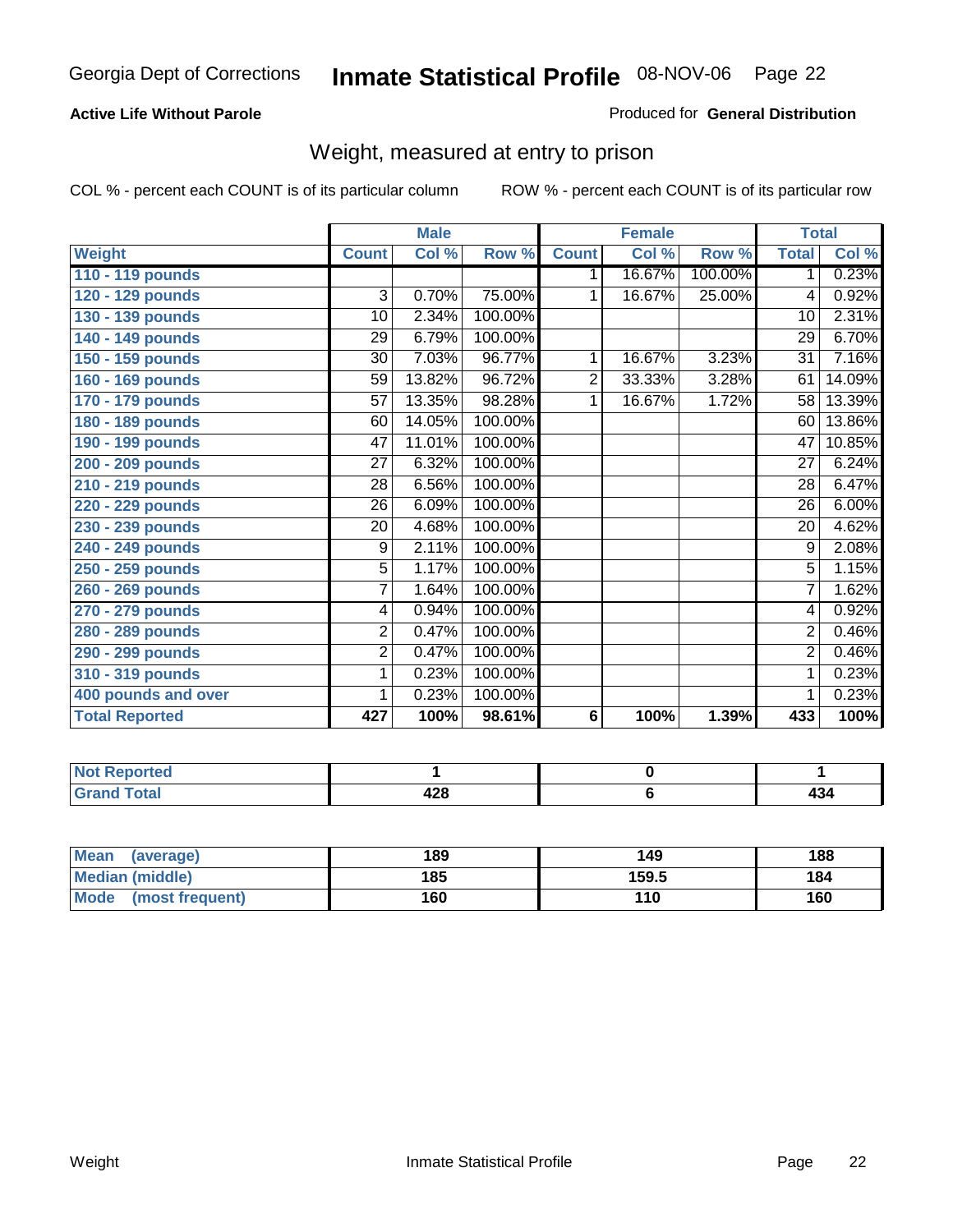#### **Active Life Without Parole**

#### Produced for **General Distribution**

#### Type of admission to prison

|    |                             |                 | <b>Male</b> |                    |   | <b>Female</b> |       |              | <b>Total</b> |
|----|-----------------------------|-----------------|-------------|--------------------|---|---------------|-------|--------------|--------------|
|    | <b>Type of Admission</b>    | <b>Count</b>    | Col %       | <b>Row % Count</b> |   | Col %         | Row % | <b>Total</b> | Col %        |
|    | <b>Committed From Court</b> | 120             | 28.04%      | 97.56%             | 3 | 50.00%        | 2.44% | 123          | 28.34%       |
| 3  | <b>Parole Rev/New Sent</b>  | 32              | 7.48%       | 100.00%            |   |               |       | 32           | 7.37%        |
| 4  | <b>Par Rev/No New Sent</b>  |                 | 1.64%       | 100.00%            |   |               |       |              | 1.61%        |
| 6  | <b>Prob Viol/Partial</b>    | 3               | .70%        | 100.00%            |   |               |       |              | .69%         |
| 9  | <b>Prob Rev/Remainder</b>   | 10 <sup>1</sup> | 2.34%       | 100.00%            |   |               |       | 10           | 2.30%        |
| 10 | <b>New Sent/Par Rev Pnd</b> |                 | .23%        | 100.00%            |   |               |       |              | .23%         |
| 11 | <b>Life W/O Parole</b>      | 254             | 59.35%      | 98.83%             | 3 | 50.00%        | 1.17% | 257          | 59.22%       |
| 30 | <b>Par Rev/Rsn Unknown</b>  |                 | .23%        | 100.00%            |   |               |       |              | .23%         |
|    | <b>Total Reported</b>       | 428             | 100%        | 98.62%             | 6 | 100%          | 1.38% | 434          | 100%         |

| <b>Reported</b><br>NOT           |           |            |
|----------------------------------|-----------|------------|
| <b>Total</b><br>C-rs<br>$\sim$ . | .<br>44 Y | . .<br>404 |

| <b>Mode (most frequent)</b> | <b>W/O Par</b> | <b>Court Cmmt</b> | M/O Par |
|-----------------------------|----------------|-------------------|---------|
|                             |                |                   |         |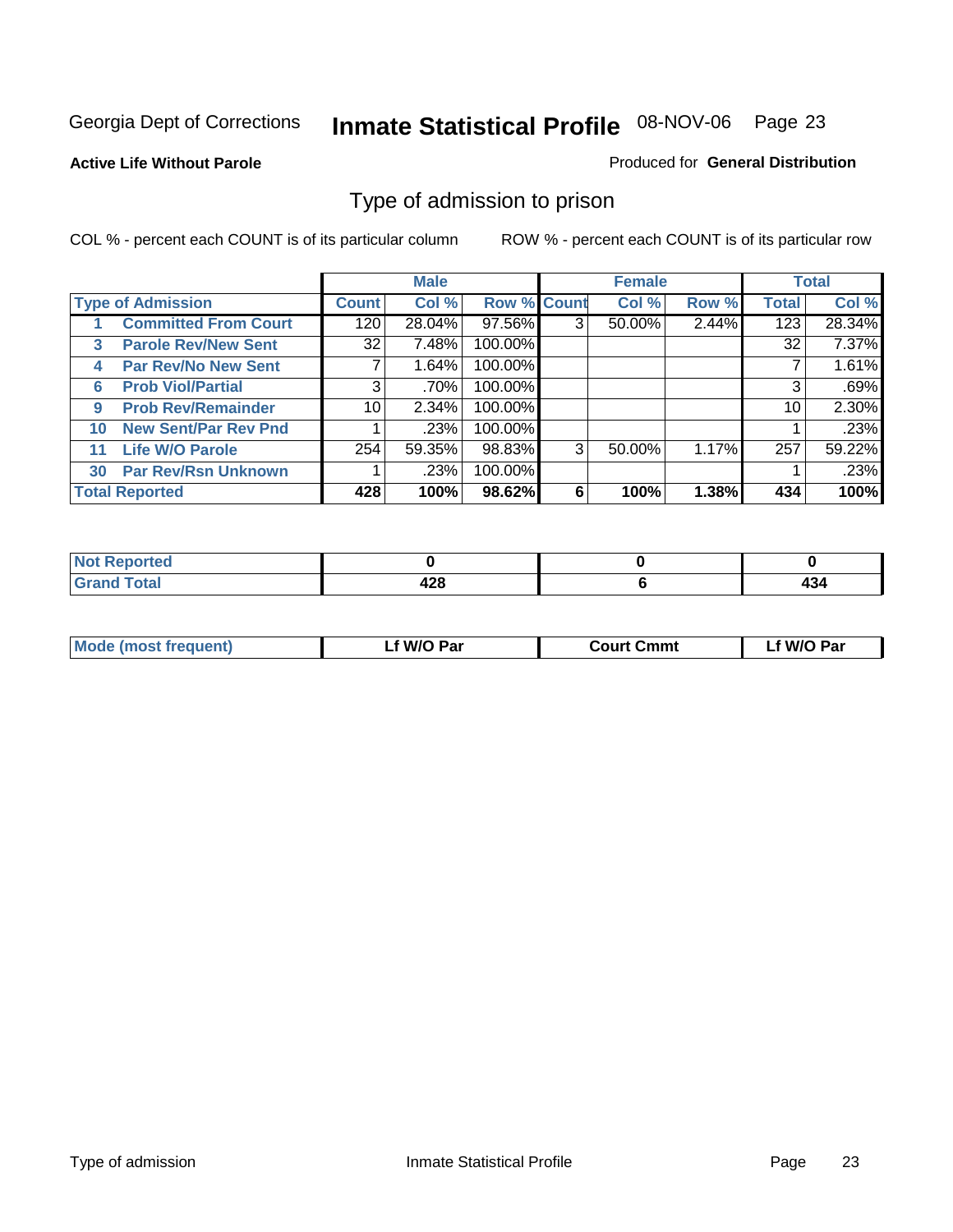**Active Life Without Parole** 

Produced for **General Distribution**

#### Current / last security status

|                        |              | <b>Male</b> |                    |   | <b>Female</b> |       |       | <b>Total</b> |
|------------------------|--------------|-------------|--------------------|---|---------------|-------|-------|--------------|
| <b>Security Status</b> | <b>Count</b> | Col %       | <b>Row % Count</b> |   | Col %         | Row % | Total | Col %        |
| 3 Minimum              |              | $.47\%$     | $100.00\%$         |   | .00%          |       |       | .46%         |
| 4 Medium               | 36           | 8.47%       | $100.00\%$         |   | .00%          |       | 36    | 8.35%        |
| 5 Close                | 364          | 85.65%      | 98.38%             | 6 | 100.00%       | 1.62% | 370   | 85.85%       |
| 6 Maximum              | 23           | 5.41%       | 100.00%            |   | .00%          |       | 23    | 5.34%        |
| <b>Total Reported</b>  | 425          | 100%        | 98.61%             | 6 | 100%          | 1.39% | 431   | 100%         |

| <b>Still being diagnosed</b> |     |     |
|------------------------------|-----|-----|
| <b>Not Reported</b>          |     |     |
| <b>Grand Total</b>           | 428 | 434 |

| <b>Mode</b><br><b>OSE</b><br>∵lose<br>(most frequent)<br>oseث<br>- - - -<br>- - - -<br>- - - - |  |
|------------------------------------------------------------------------------------------------|--|
|------------------------------------------------------------------------------------------------|--|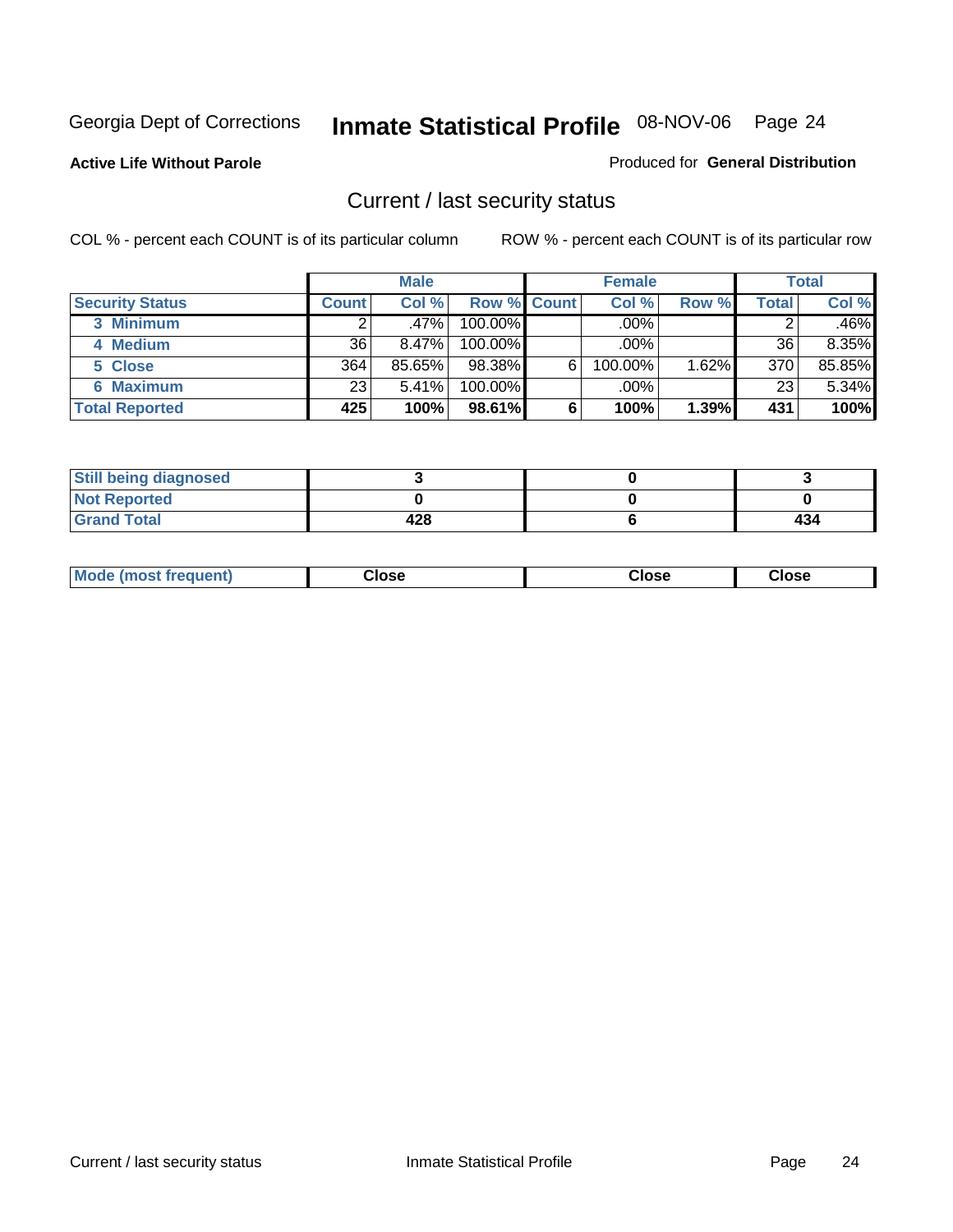**Active Life Without Parole** 

Produced for **General Distribution**

### Current / last type of institution

|                            |              | <b>Male</b> |                    |    | <b>Female</b> |          |         | Total   |
|----------------------------|--------------|-------------|--------------------|----|---------------|----------|---------|---------|
| <b>Type of Institution</b> | <b>Count</b> | Col%        | <b>Row % Count</b> |    | Col%          | Row %    | Total i | Col %   |
| <b>State Prison</b>        | 428          | 100.00%     | 98.62%             | 61 | $100.00\%$    | .38%     | 434     | 100.00% |
| <b>Total Rported</b>       | 428          | 100%        | 98.62%             |    | 100%          | $1.38\%$ | 434     | 100%    |

| <b>rted</b><br>$\sim$ |                    |     |
|-----------------------|--------------------|-----|
| $\sim$<br>$\sim$      | ,<br>---<br>$\sim$ | $-$ |

|  | <b>Mode (most frequent)</b> | State Prison | <b>State Prison</b> | <b>State Prison</b> |
|--|-----------------------------|--------------|---------------------|---------------------|
|--|-----------------------------|--------------|---------------------|---------------------|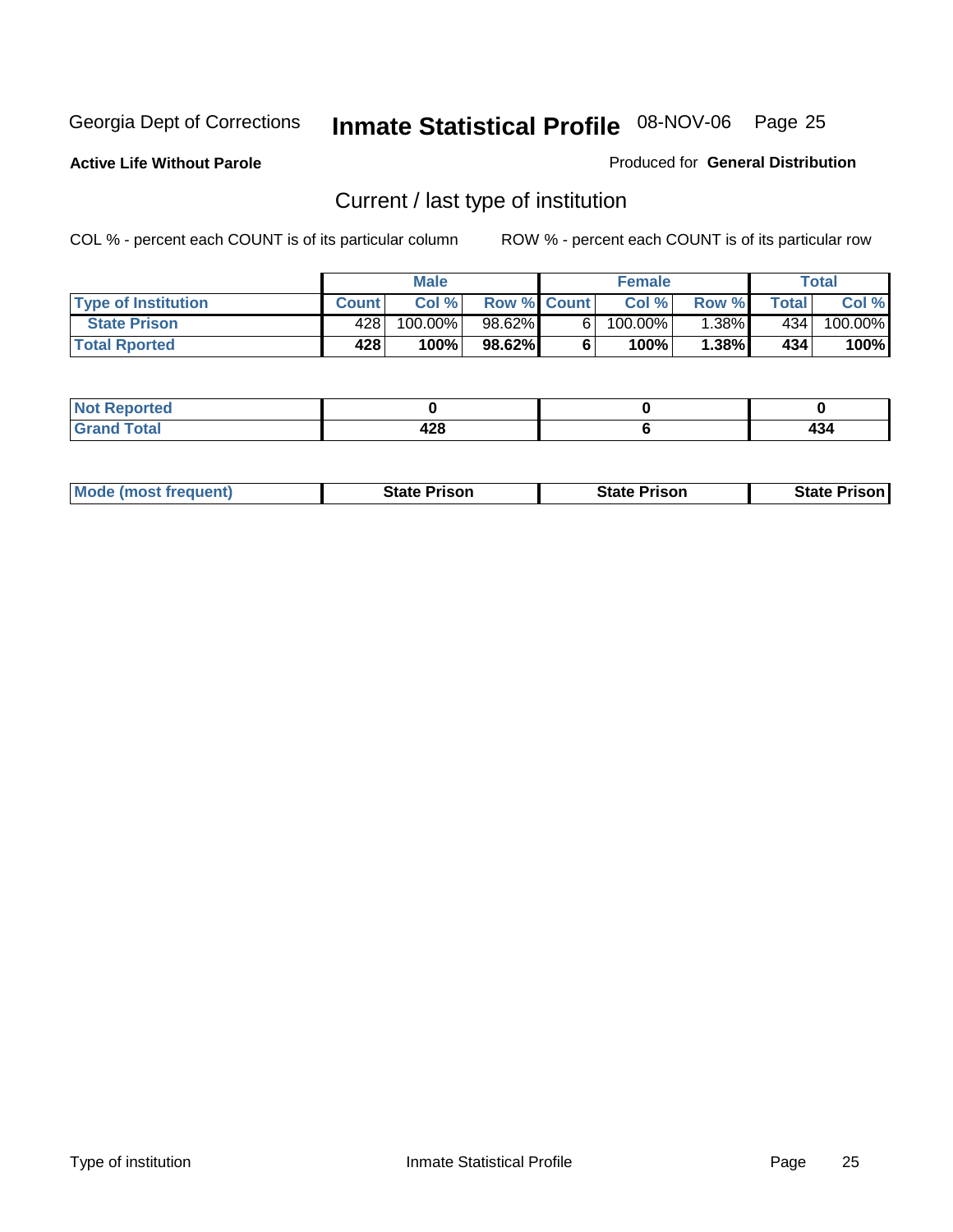**Active Life Without Parole** 

Produced for **General Distribution**

#### Institution type - transitional centers

|                                                | <b>Male</b> |                    | <b>Female</b> |             | Total |
|------------------------------------------------|-------------|--------------------|---------------|-------------|-------|
| <b>Institution Type - Trans. Centers Count</b> | Col %       | <b>Row % Count</b> | Col %         | Row % Total | Col % |
| <b>Total Rported</b>                           |             |                    |               |             |       |

| <b>Not Reported</b>  |  |  |
|----------------------|--|--|
| <b>Total</b><br>Cror |  |  |

| Mode (most frequent) | <b>Null</b> | <b>Null</b> | <b>Null</b> |
|----------------------|-------------|-------------|-------------|
|                      |             |             |             |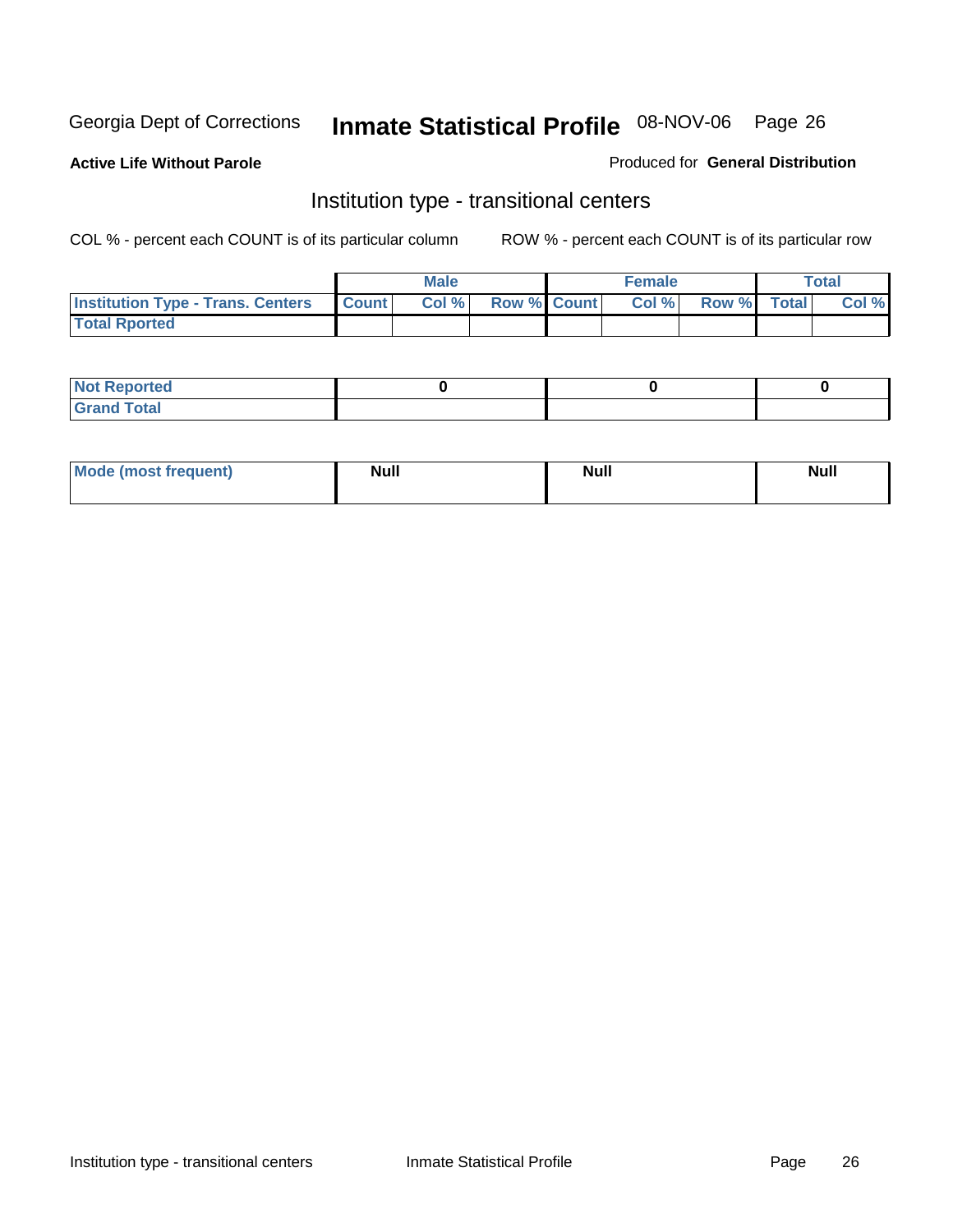**Active Life Without Parole** 

Produced for **General Distribution**

#### Institution type - mental hospitals

|                                                  | <b>Male</b> |                    | <b>Female</b> |                          | <b>Total</b> |
|--------------------------------------------------|-------------|--------------------|---------------|--------------------------|--------------|
| <b>Institution Type - Mental Hospitals Count</b> | Col%        | <b>Row % Count</b> |               | <b>Col % Row % Total</b> | Col %        |
| <b>Total Rported</b>                             |             |                    |               |                          |              |

| <b>Not Reported</b> |  |  |
|---------------------|--|--|
| <b>Fotal</b><br>Cro |  |  |

| Mode (most frequent) | <b>Null</b> | <b>Null</b> | <b>Null</b> |
|----------------------|-------------|-------------|-------------|
|                      |             |             |             |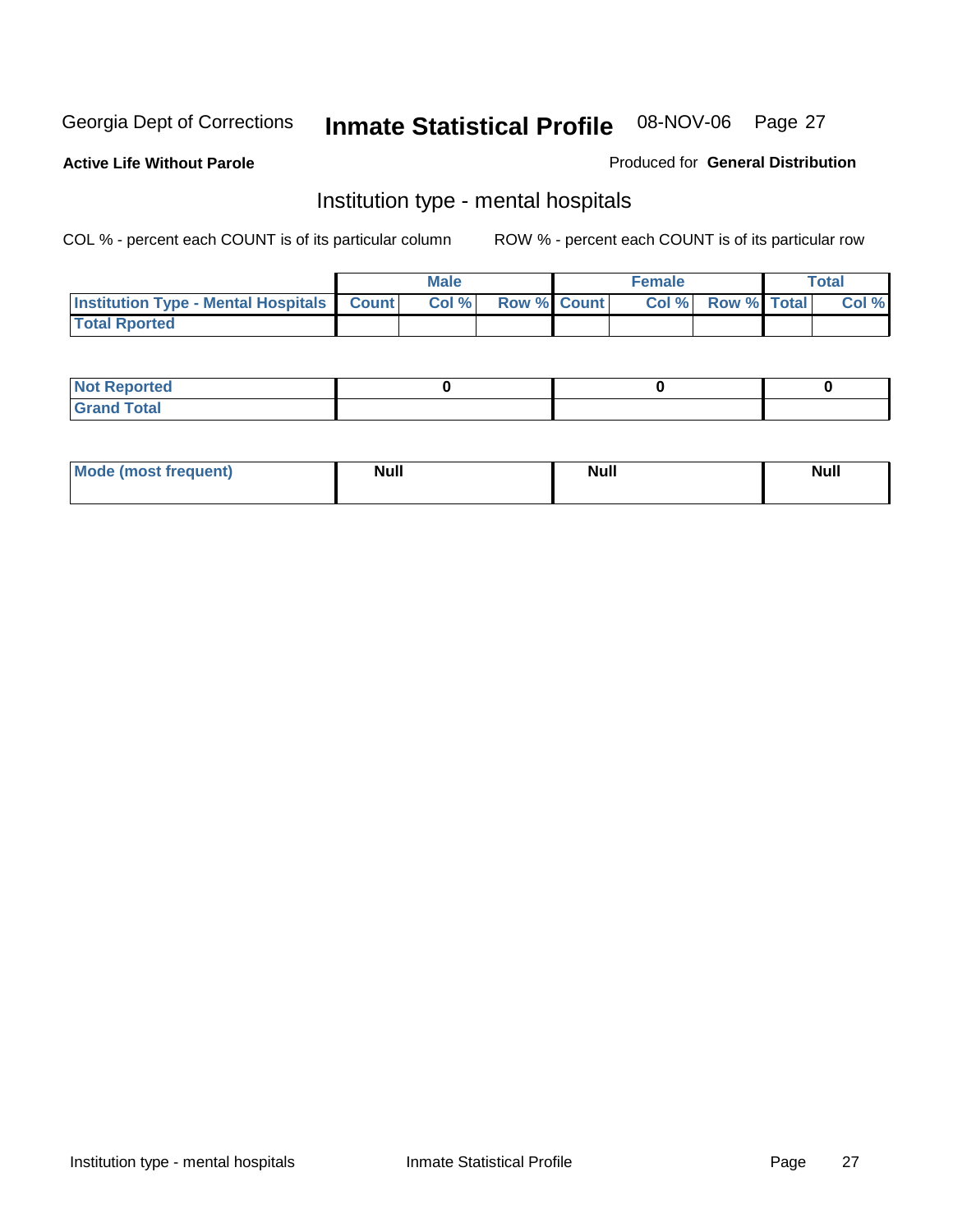**Active Life Without Parole** 

Produced for **General Distribution**

#### Institution type - county prisons

|                                                    | <b>Male</b> |                          | <b>Female</b> |       |       | Total |
|----------------------------------------------------|-------------|--------------------------|---------------|-------|-------|-------|
| <b>Institution Type - County Prisons   Count  </b> | Col %       | <b>Row % Count Col %</b> |               | Row % | Total | Col % |
| <b>Total Rported</b>                               |             |                          |               |       |       |       |

| <b>Not</b><br><b>Reported</b> |  |  |
|-------------------------------|--|--|
| <b>Grand Total</b>            |  |  |

| <b>Mo</b><br>frequent) | NI. . II<br>1u 11 | <b>Moll</b> | <b>Null</b> |
|------------------------|-------------------|-------------|-------------|
|                        |                   |             |             |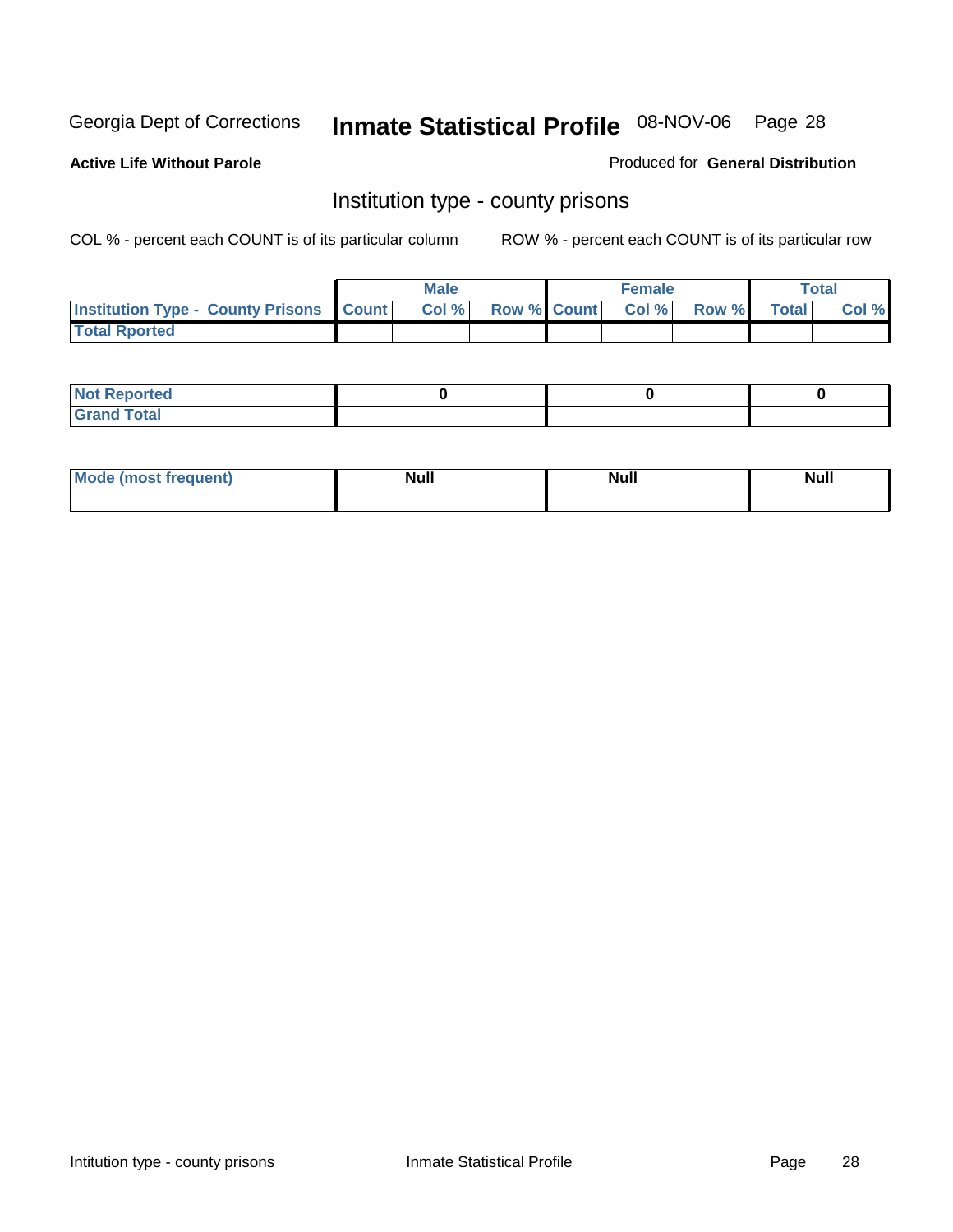#### **Active Life Without Parole**

#### Produced for **General Distribution**

#### Institution type - state prisons

|                                         |                 | <b>Male</b> |         |              | <b>Female</b> |         | <b>Total</b>    |        |
|-----------------------------------------|-----------------|-------------|---------|--------------|---------------|---------|-----------------|--------|
| <b>Institution Type - State Prisons</b> | <b>Count</b>    | Col %       | Row %   | <b>Count</b> | Col %         | Row %   | <b>Total</b>    | Col %  |
| <b>Arrendale State Prison</b><br>508    |                 |             |         | 3            | 50.00%        | 100.00% | 3               | .69%   |
| <b>Augusta State Med.</b><br>532        | 16              | 3.74%       | 100.00% |              |               |         | 16              | 3.69%  |
| <b>Prison</b>                           |                 |             |         |              |               |         |                 |        |
| <b>Autry State Prison</b><br>543        | 2               | .47%        | 100.00% |              |               |         | 2               | .46%   |
| 553<br><b>Baldwin State Prison</b>      | $\overline{2}$  | .47%        | 100.00% |              |               |         | $\overline{2}$  | .46%   |
| <b>Calhoun State Prison</b><br>547      | 4               | .93%        | 100.00% |              |               |         | 4               | .92%   |
| <b>Coastal State Prison</b><br>523      | 8               | 1.87%       | 100.00% |              |               |         | 8               | 1.84%  |
| <b>Ga Diag &amp; Class Pris</b><br>521  | 1               | .23%        | 100.00% |              |               |         | 1               | .23%   |
| <b>Ga Diag &amp; Class Pris-</b><br>522 | $\overline{2}$  | .47%        | 100.00% |              |               |         | $\overline{2}$  | .46%   |
| <b>Perm</b>                             |                 |             |         |              |               |         |                 |        |
| <b>Ga State Prison</b><br>517           | 58              | 13.55%      | 100.00% |              |               |         | 58              | 13.36% |
| <b>Hancock State Prison</b><br>541      | $\overline{32}$ | 7.48%       | 100.00% |              |               |         | 32              | 7.37%  |
| <b>Hays State Prison</b><br>540         | $\overline{31}$ | 7.24%       | 100.00% |              |               |         | 31              | 7.14%  |
| <b>Macon State Prison</b><br>549        | 73              | 17.06%      | 100.00% |              |               |         | 73              | 16.82% |
| <b>Phillips State Prison</b><br>505     | $\overline{22}$ | 5.14%       | 100.00% |              |               |         | 22              | 5.07%  |
| <b>Pulaski State Prison (W)</b><br>557  |                 |             |         | 3            | 50.00%        | 100.00% | 3               | .69%   |
| <b>Smith State Prison</b><br>550        | 38              | 8.88%       | 100.00% |              |               |         | $\overline{38}$ | 8.76%  |
| <b>Telfair State Prison</b><br>542      | 63              | 14.72%      | 100.00% |              |               |         | 63              | 14.52% |
| <b>Valdosta State Prison</b><br>537     | 40              | 9.35%       | 100.00% |              |               |         | 40              | 9.22%  |
| <b>Ware State Prison</b><br>501         | $\overline{32}$ | 7.48%       | 100.00% |              |               |         | $\overline{32}$ | 7.37%  |
| <b>Washington Sp</b><br>552             | 4               | .93%        | 100.00% |              |               |         | 4               | .92%   |
| <b>Total Rported</b>                    | 428             | 100%        | 98.62%  | 6            | 100%          | 1.38%   | 434             | 100%   |

| <b>rted</b><br>N |     |                      |
|------------------|-----|----------------------|
| $f$ oto $f$      | 400 | $\ddot{\phantom{1}}$ |
| _____            | 440 | 494                  |

| Mode (most frequent) | 1549 Macon State Prison | <b>508 Arrendale State Prison</b> | 1549 Macon State<br>Prison |
|----------------------|-------------------------|-----------------------------------|----------------------------|
|----------------------|-------------------------|-----------------------------------|----------------------------|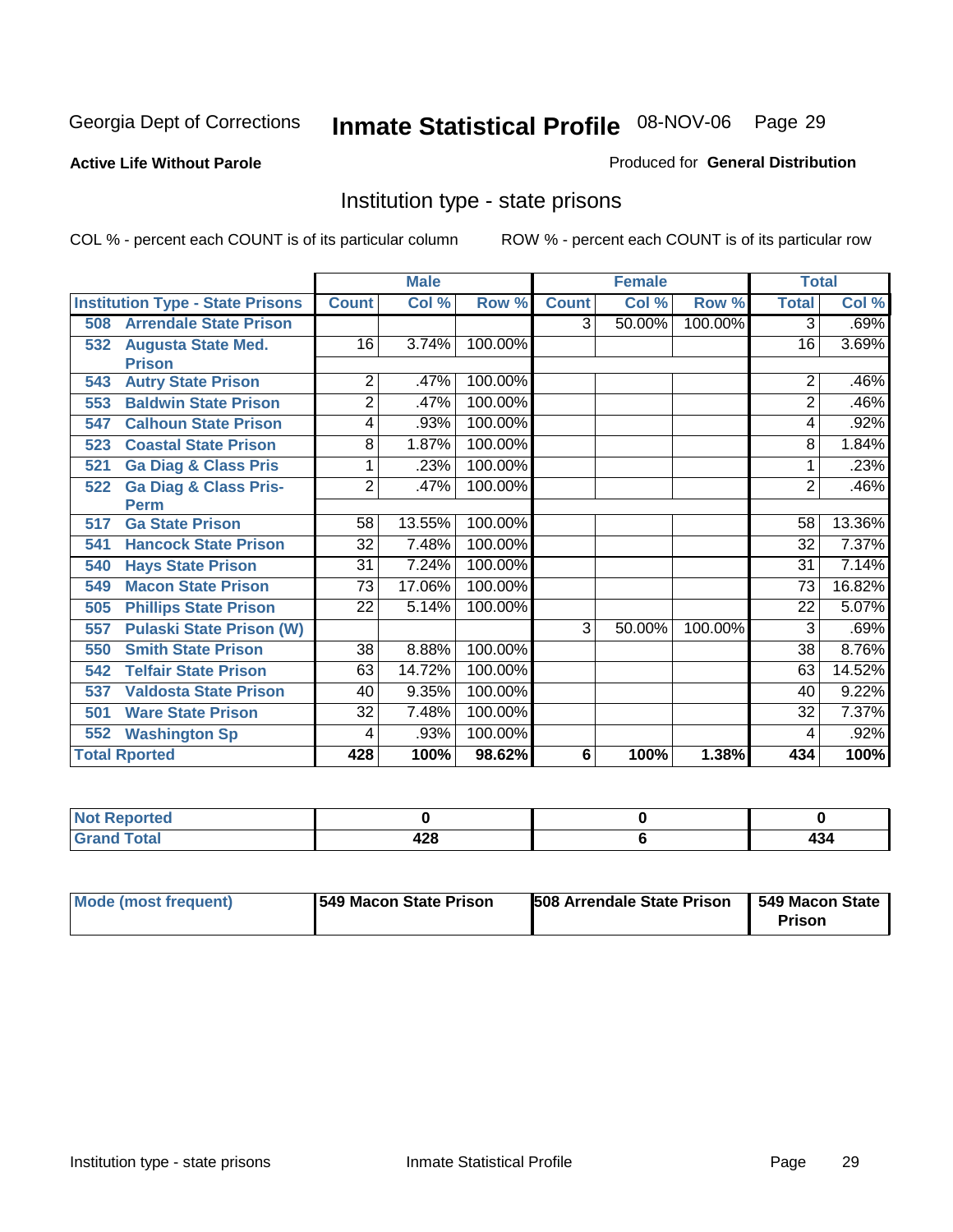**Active Life Without Parole** 

Produced for **General Distribution**

#### Institution type - private prisons

|                                                     | <b>Male</b> |                    | <b>Female</b> |             | <b>Total</b> |
|-----------------------------------------------------|-------------|--------------------|---------------|-------------|--------------|
| <b>Institution Type - Private Prisons   Count  </b> | Col %       | <b>Row % Count</b> | Col %         | Row % Total | Col %        |
| <b>Total Rported</b>                                |             |                    |               |             |              |

| <b>Not Reported</b> |  |  |
|---------------------|--|--|
| <b>otal</b><br>r.   |  |  |

| Mode (most frequent) | <b>Null</b> | <b>Null</b> | <b>Null</b> |
|----------------------|-------------|-------------|-------------|
|                      |             |             |             |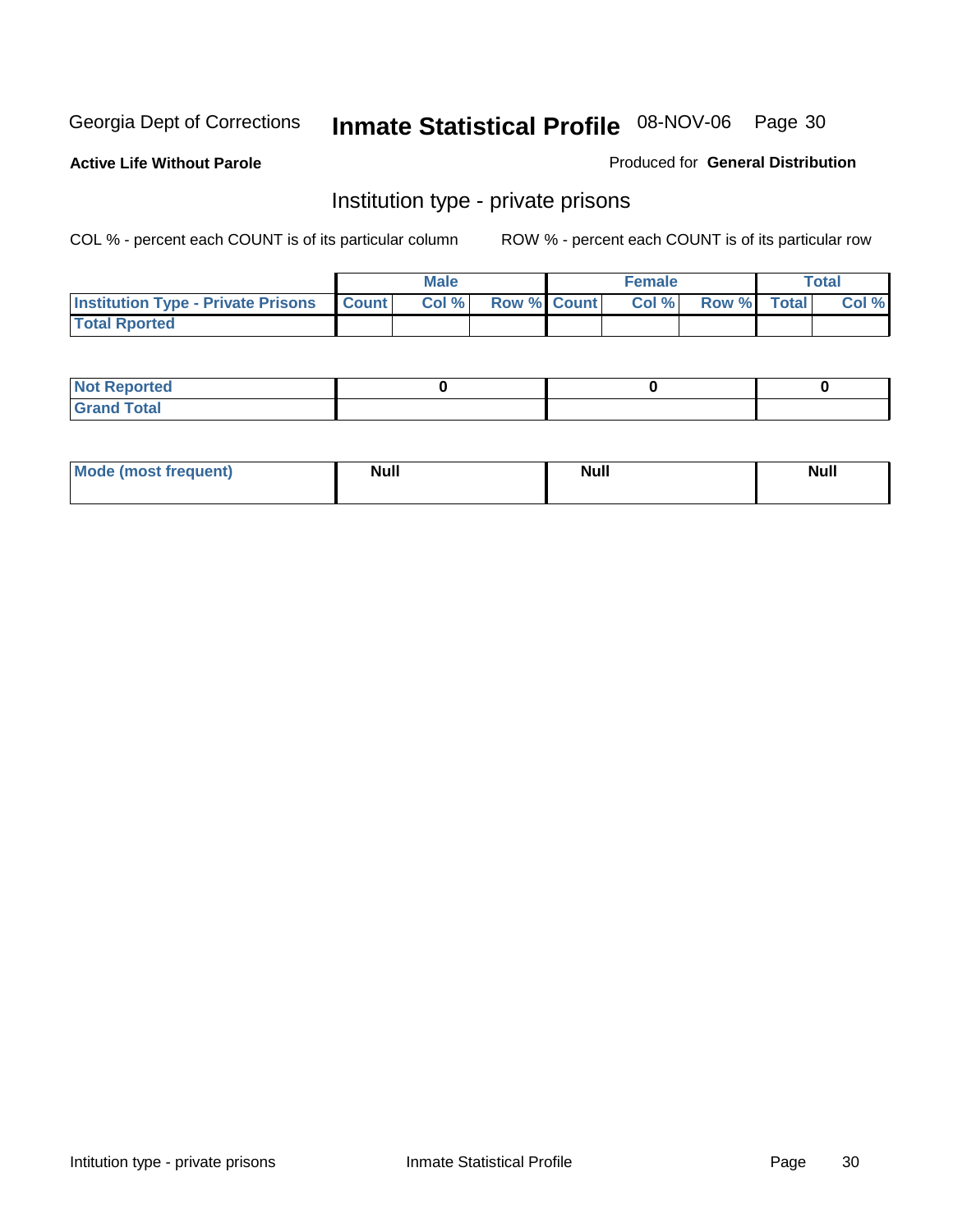**Active Life Without Parole** 

Produced for **General Distribution**

#### Institution type - prison annexes

|                                                | <b>Male</b> |              |                | <b>Female</b> |             | <b>Total</b> |
|------------------------------------------------|-------------|--------------|----------------|---------------|-------------|--------------|
| <b>Institution Type - Prison Annexes Count</b> | Col%        | <b>Row %</b> | <b>Count</b> Ⅰ | Col%          | Row % Total | Col %        |
| <b>Total Rported</b>                           |             |              |                |               |             |              |

| <b>Not Reported</b>            |  |  |
|--------------------------------|--|--|
| <b>Total</b><br>Croi<br>$\sim$ |  |  |

| Mode (most frequent) | <b>Null</b> | <b>Null</b><br>_____ | <b>Null</b> |
|----------------------|-------------|----------------------|-------------|
|                      |             |                      |             |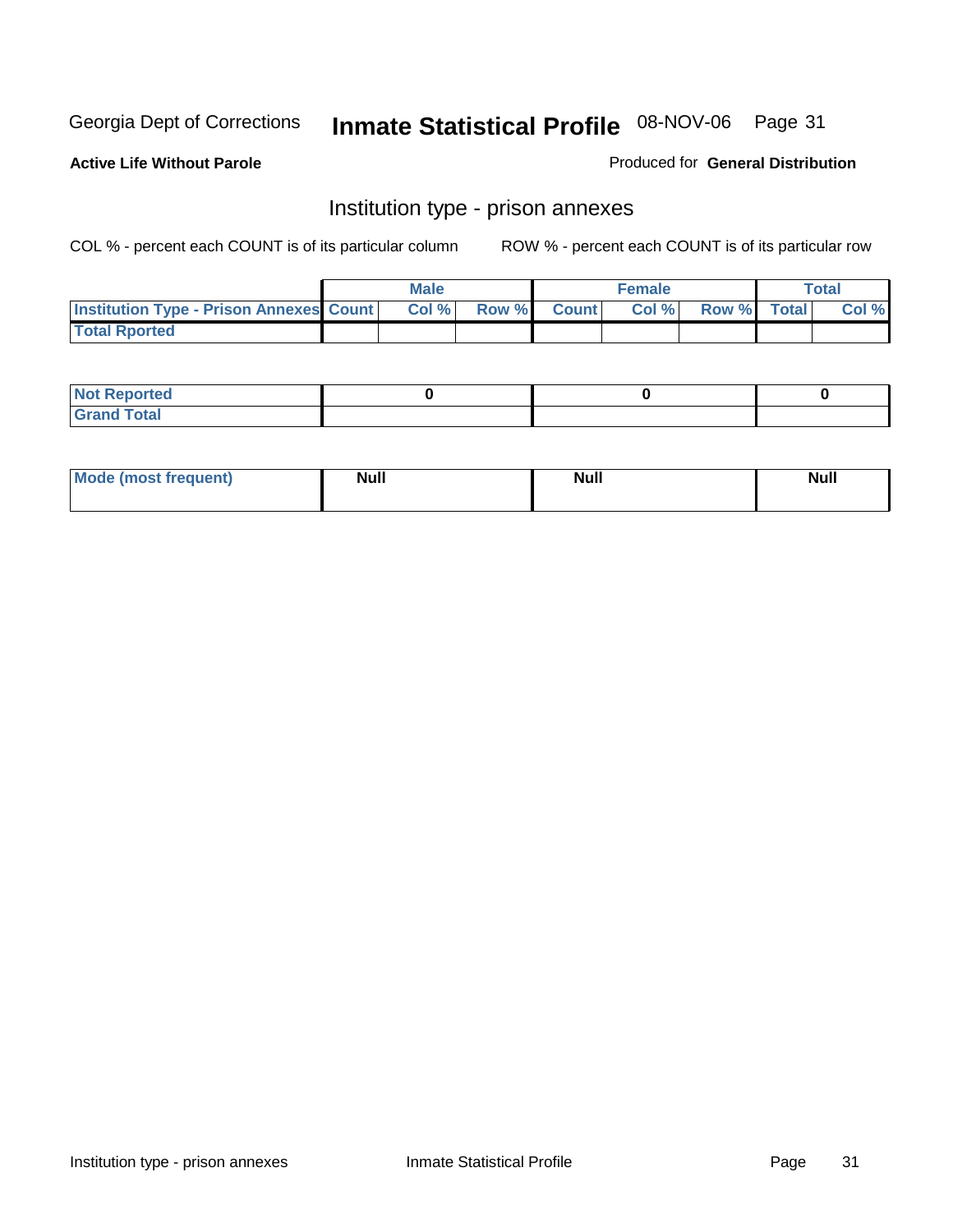**Active Life Without Parole** 

Produced for **General Distribution**

#### Institution type - inmate boot camp

|                                      |              | <b>Male</b> |                    | <b>Female</b> |             | <b>Total</b> |
|--------------------------------------|--------------|-------------|--------------------|---------------|-------------|--------------|
| <b>Institution Type - Boot Camps</b> | <b>Count</b> | Col %       | <b>Row % Count</b> | Col%          | Row % Total | Col %        |
| <b>Total Rported</b>                 |              |             |                    |               |             |              |

| <b>Not Reported</b>  |  |  |
|----------------------|--|--|
| <b>Total</b><br>Croy |  |  |

| Mode (most frequent) | <b>Null</b> | <b>Null</b> | <b>Null</b> |
|----------------------|-------------|-------------|-------------|
|                      |             |             |             |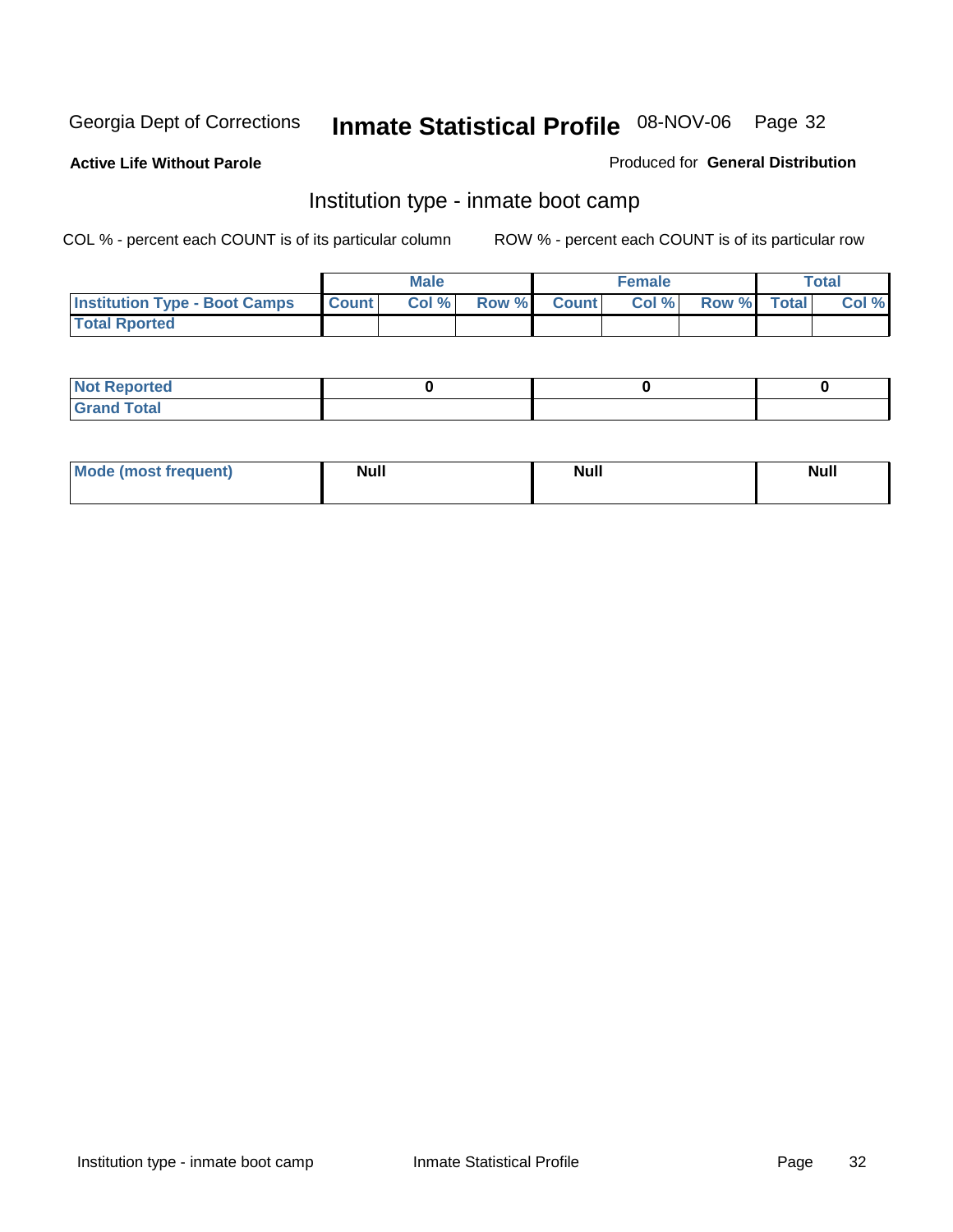**Active Life Without Parole** 

Produced for **General Distribution**

### Number of disciplinary reports

|                                       |                 | <b>Male</b> |             |   | <b>Female</b> |       |              | <b>Total</b> |
|---------------------------------------|-----------------|-------------|-------------|---|---------------|-------|--------------|--------------|
| <b>Number of Disciplinary Reports</b> | <b>Count</b>    | Col %       | Row % Count |   | Col %         | Row % | <b>Total</b> | Col %        |
|                                       | 97              | 22.66%      | 97.98%      | 2 | 33.33%        | 2.02% | 99           | 22.81%       |
|                                       | 55              | 12.85%      | 100.00%     |   |               |       | 55           | 12.67%       |
| 2                                     | 38              | 8.88%       | 97.44%      |   | 16.67%        | 2.56% | 39           | 8.99%        |
| 3                                     | 34              | 7.94%       | 97.14%      |   | 16.67%        | 2.86% | 35           | $8.06\%$     |
|                                       | 30 <sup>1</sup> | 7.01%       | 100.00%     |   |               |       | 30           | 6.91%        |
| 5                                     | 21              | 4.91%       | 100.00%     |   |               |       | 21           | 4.84%        |
| <b>More Than 5</b>                    | 153             | 35.75%      | 98.71%      | 2 | 33.33%        | 1.29% | 155          | 35.71%       |
| <b>Total Reported</b>                 | 428             | 100%        | 98.62%      | 6 | 100%          | 1.38% | 434          | 100%         |

| .<br>N<br>чес |                    |             |
|---------------|--------------------|-------------|
| $T$ ntori     | .<br>---<br>$\sim$ | . ა⊶<br>$-$ |

| Mean<br>(average)      | 7.30 | 8.67 | ר כ<br>ـ∡ت. ≀ |
|------------------------|------|------|---------------|
| <b>Median (middle)</b> |      | 2.J  |               |
| Mode (most frequent)   |      |      |               |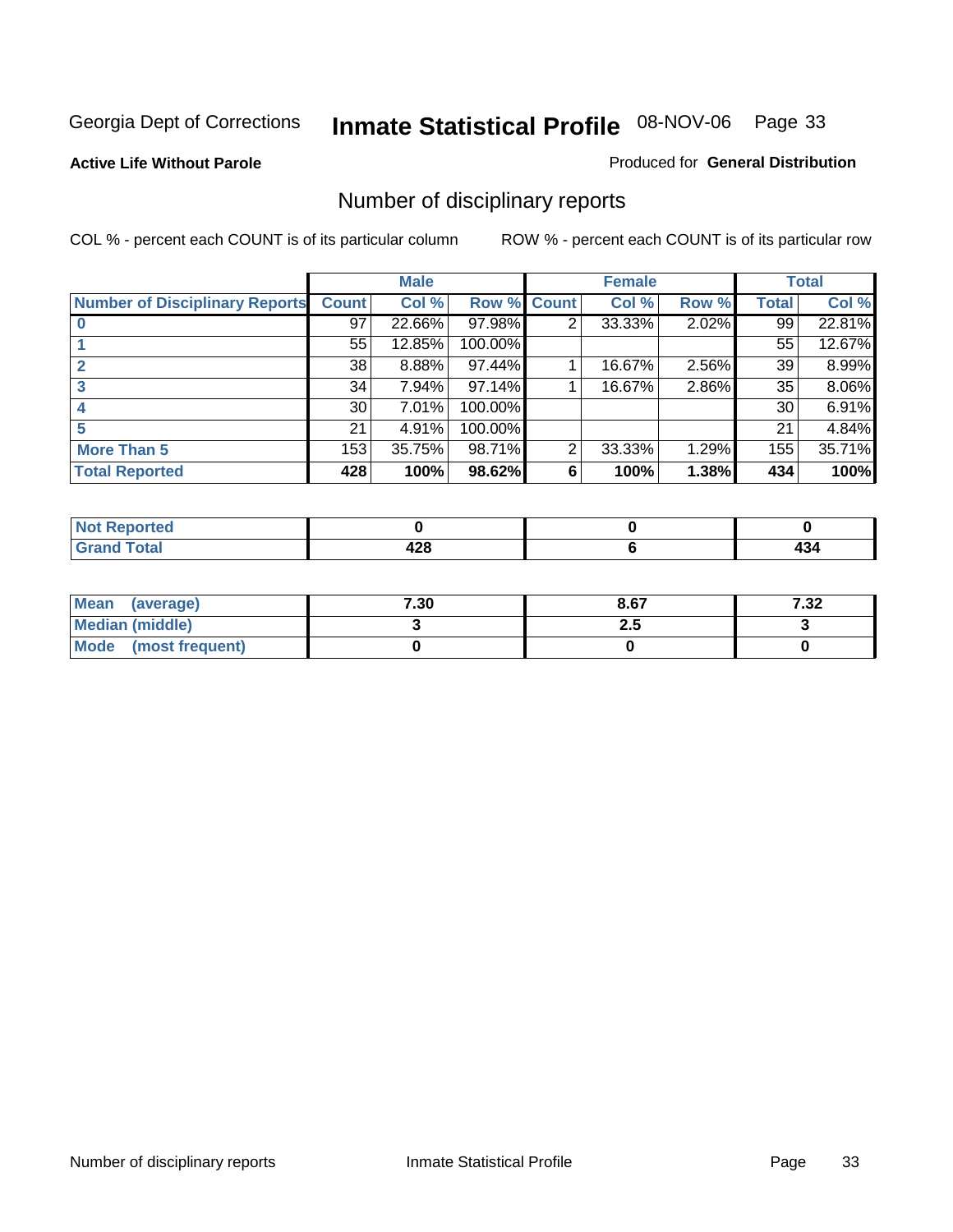#### **Active Life Without Parole**

#### Produced for **General Distribution**

#### Number of transfers

|                            |         | <b>Male</b> |         |              | <b>Female</b> |       |              | <b>Total</b> |
|----------------------------|---------|-------------|---------|--------------|---------------|-------|--------------|--------------|
| <b>Number of Transfers</b> | Count l | Col %       | Row %   | <b>Count</b> | Col %         | Row % | <b>Total</b> | Col %        |
|                            | 4       | 0.93%       | 100.00% |              |               |       | 4            | 0.92%        |
|                            | 129     | 30.14%      | 97.73%  | 3            | 50.00%        | 2.27% | 132          | 30.41%       |
|                            | 111     | 25.93%      | 97.37%  | 3            | 50.00%        | 2.63% | 114          | 26.27%       |
|                            | 77      | 17.99%      | 100.00% |              |               |       | 77           | 17.74%       |
|                            | 45      | 10.51%      | 100.00% |              |               |       | 45           | 10.37%       |
|                            | 19      | 4.44%       | 100.00% |              |               |       | 19           | 4.38%        |
| <b>More Than 5</b>         | 43      | 10.05%      | 100.00% |              |               |       | 43           | 9.91%        |
| <b>Total Reported</b>      | 428     | 100%        | 98.62%  | 6            | 100%          | 1.38% | 434          | 100%         |

| <b><i><u>A</u></i></b> <i>a a</i><br>N<br>тео |     |     |
|-----------------------------------------------|-----|-----|
| T <sub>1</sub>                                | ספו | 17  |
|                                               | ™   | $-$ |

| Mean (average)       | 2.75 | . . | 22<br>2.IJ |
|----------------------|------|-----|------------|
| Median (middle)      |      | .   |            |
| Mode (most frequent) |      |     |            |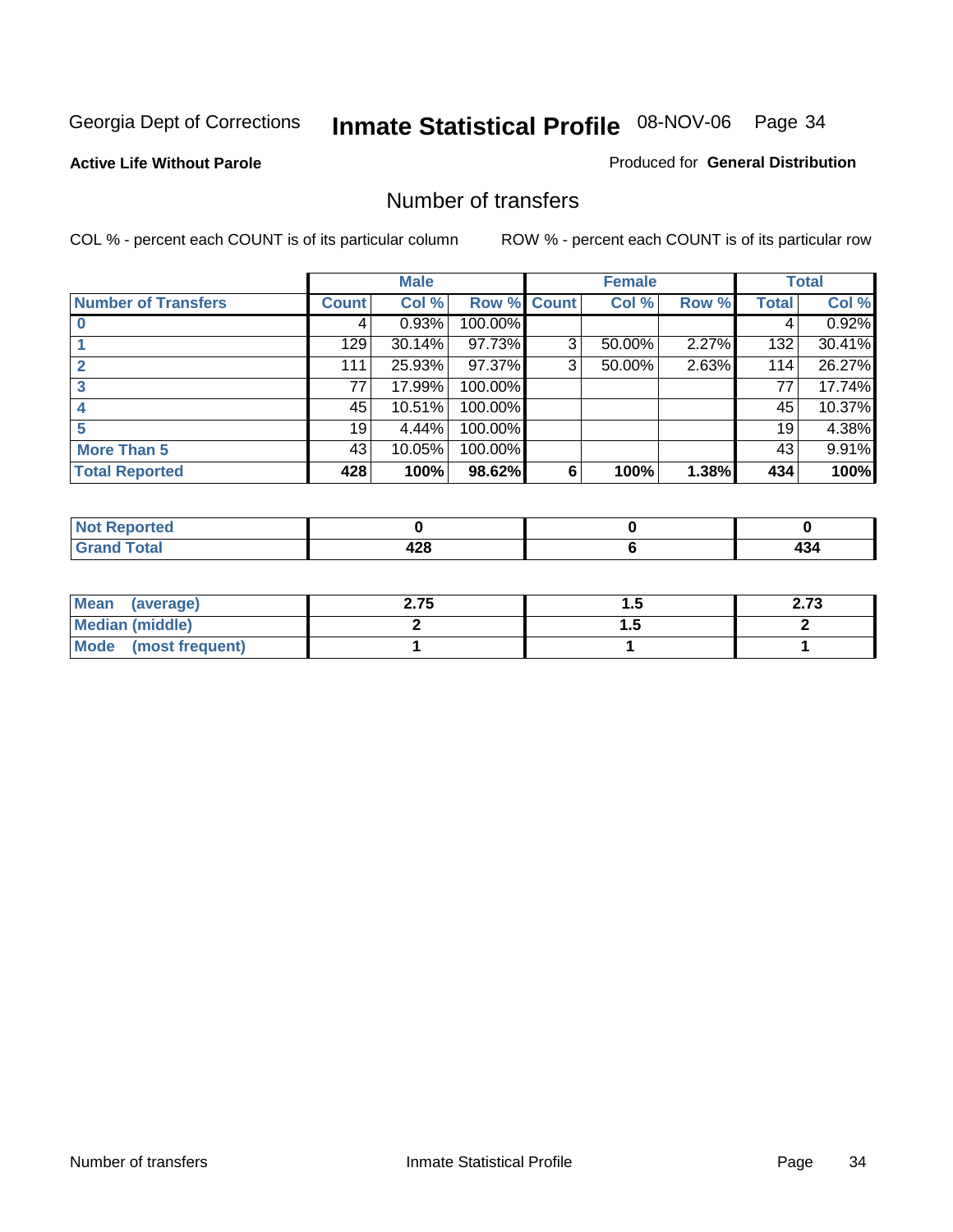**Active Life Without Parole** 

Produced for **General Distribution**

### Number of escapes

|                          |              | <b>Male</b> |                    |    | <b>Female</b> |          |       | <b>Total</b> |
|--------------------------|--------------|-------------|--------------------|----|---------------|----------|-------|--------------|
| <b>Number of Escapes</b> | <b>Count</b> | Col %       | <b>Row % Count</b> |    | Col %         | Row %I   | Total | Col %        |
|                          | 427          | 99.77%      | 98.61%             | 6. | 100.00%       | $.39\%$  | 433'  | 99.77%       |
|                          |              | 0.23%       | 100.00%            |    |               |          |       | 0.23%        |
| <b>Total Reported</b>    | 428          | 100%        | 98.62%             |    | 100%          | $1.38\%$ | 434   | 100%         |

| المتحافظ<br>rteol     |            |     |
|-----------------------|------------|-----|
| <b>otal</b><br>ulallu | And<br>440 | 494 |

| Mean (average)       |  |  |
|----------------------|--|--|
| Median (middle)      |  |  |
| Mode (most frequent) |  |  |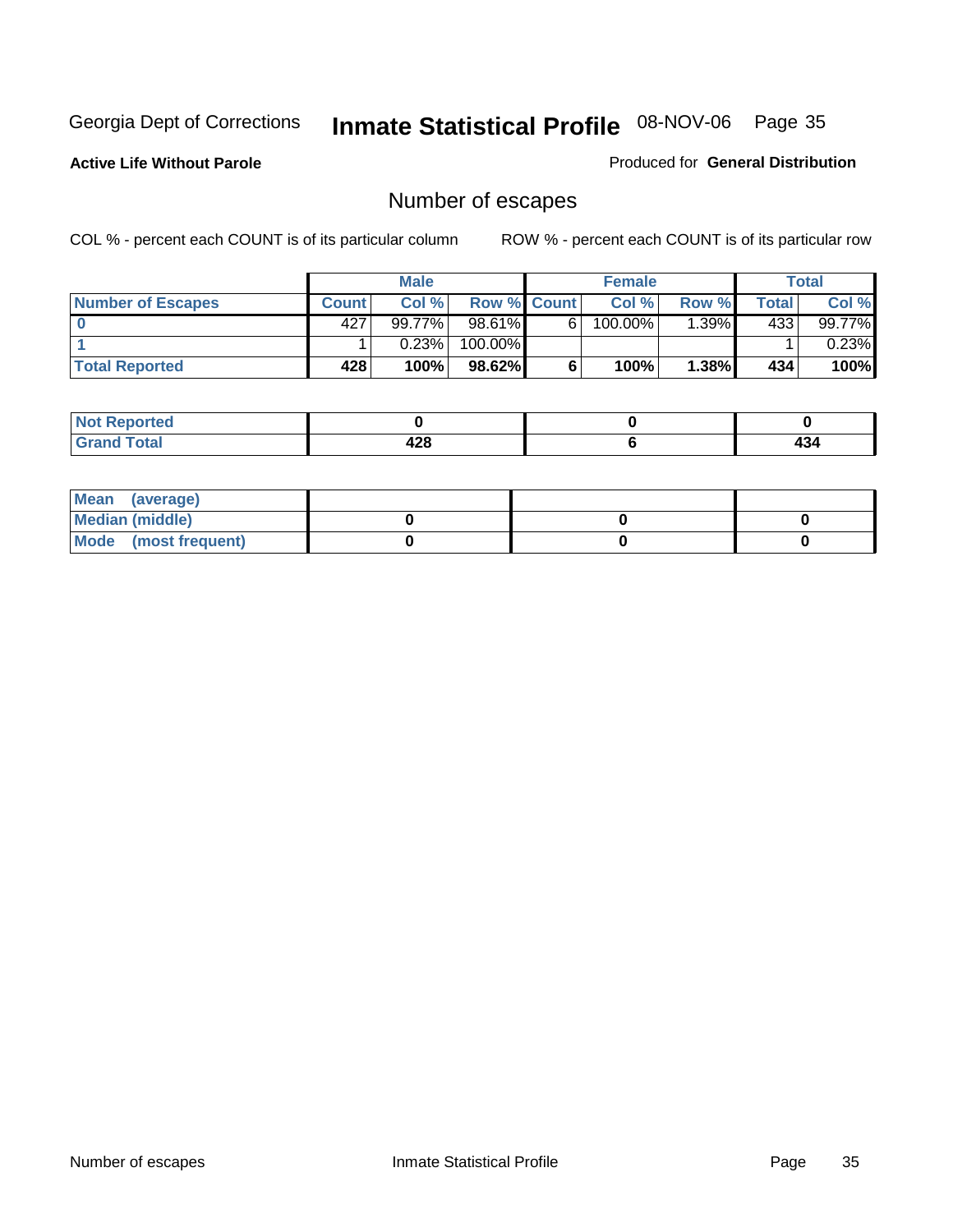**Active Life Without Parole** 

Produced for **General Distribution**

### Probable future release type

|                                     |              | <b>Male</b> |                    |   | <b>Female</b> |          |       | Total   |
|-------------------------------------|--------------|-------------|--------------------|---|---------------|----------|-------|---------|
| <b>Probable Future Release Type</b> | <b>Count</b> | Col%        | <b>Row % Count</b> |   | Col %         | Row %    | Total | Col %   |
| Life, LWOP or death sentence        | 428          | 100.00%।    | 98.62%             | 6 | 100.00%       | $1.38\%$ | 434   | 100.00% |
| <b>Total Reported</b>               | 428          | 100%        | 98.62%             | 6 | 100%          | $1.38\%$ | 434   | 100%    |

| Reported<br>NOI |     |       |     |
|-----------------|-----|-------|-----|
| Total           | 0 מ | 0 ^ ۱ | 434 |
| ------          | 440 | 420   |     |

| <b>Mode (most frequent)</b> | Life, LWOP or death | Life, LWOP or death | Life, LWOP or death |
|-----------------------------|---------------------|---------------------|---------------------|
|-----------------------------|---------------------|---------------------|---------------------|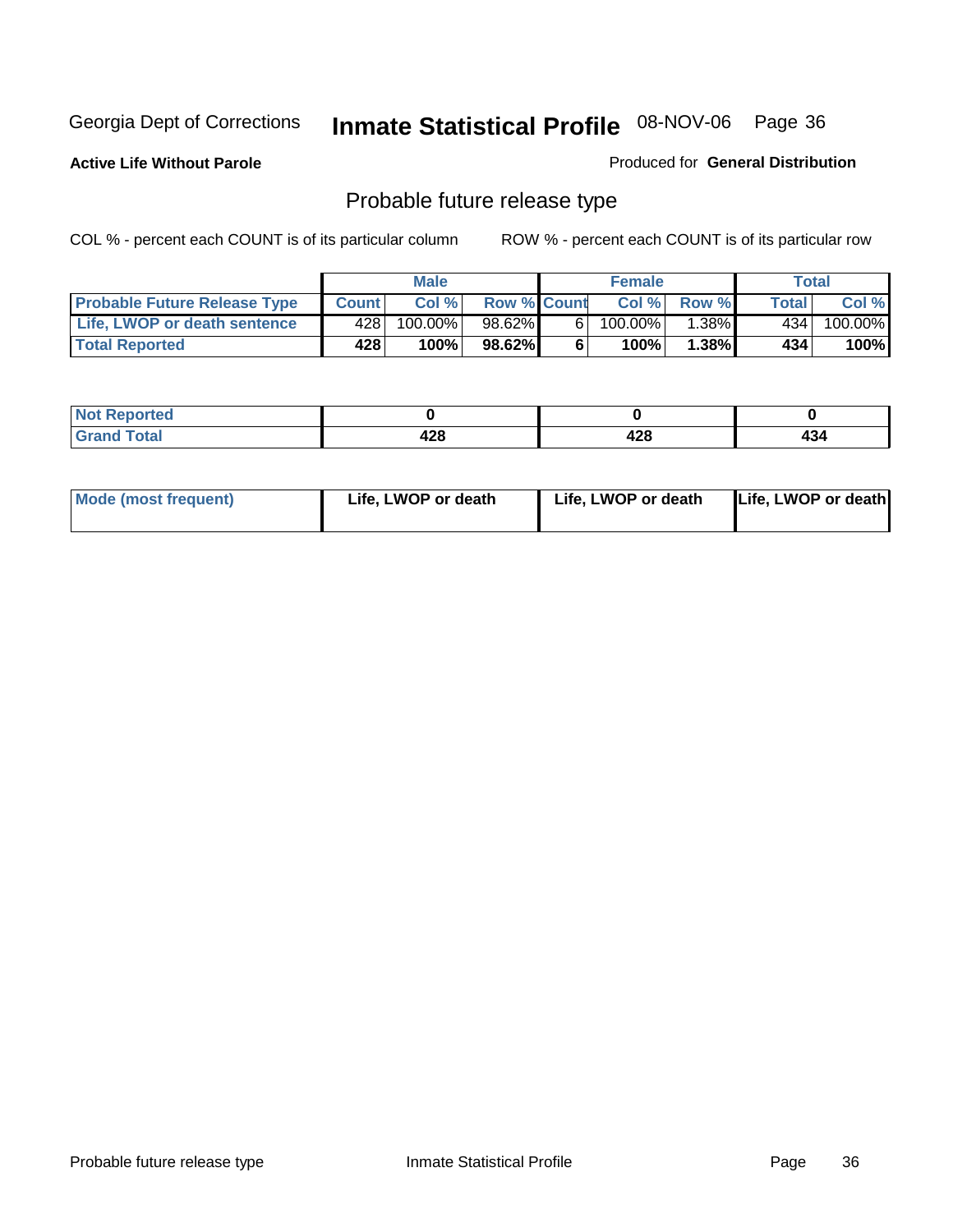**Active Life Without Parole** 

Produced for **General Distribution**

### Actual release type

|                            |              | <b>Male</b> |                    | <b>Female</b> |       |              | Total |
|----------------------------|--------------|-------------|--------------------|---------------|-------|--------------|-------|
| <b>Actual Release Type</b> | <b>Count</b> | Col %       | <b>Row % Count</b> | Col %         | Row % | <b>Total</b> | Col % |
| <b>Total Reported</b>      |              | $\%$        | %                  | %             | %     |              | %     |

| <b>Still Active</b> | 428 | 434 |
|---------------------|-----|-----|
| <b>Not Reported</b> |     |     |
| <b>Grand Total</b>  | 428 | 434 |

| . . | . |  |
|-----|---|--|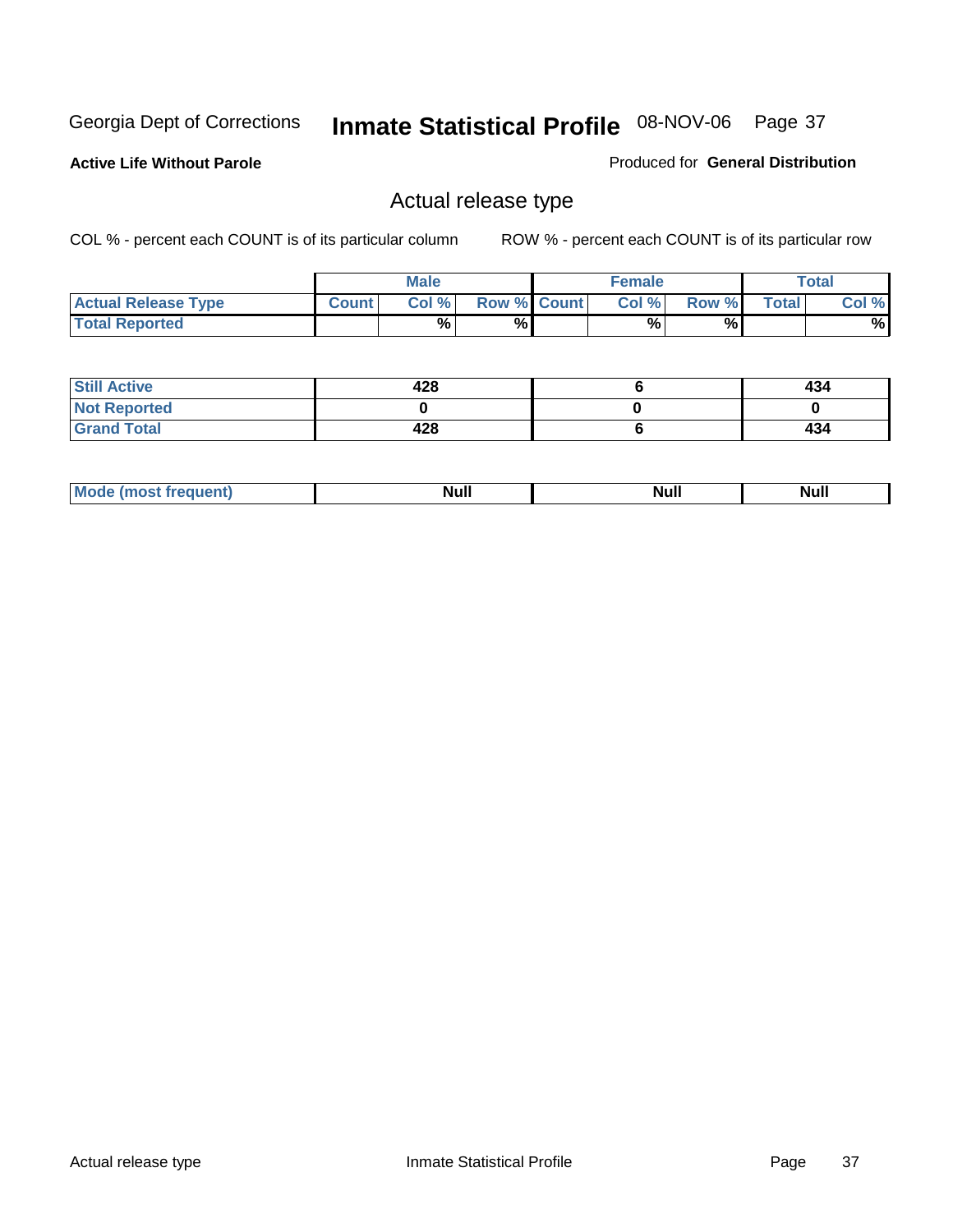### **Active Life Without Parole**

#### Produced for **General Distribution**

### Time served in current (or last) institution

|                            |              | <b>Male</b> |         |                 | <b>Female</b> |       |              | <b>Total</b> |
|----------------------------|--------------|-------------|---------|-----------------|---------------|-------|--------------|--------------|
| <b>Time In Institution</b> | <b>Count</b> | Col %       | Row %   | <b>Count</b>    | Col %         | Row % | <b>Total</b> | Col %        |
| 0 to 3 months              | 36           | 8.41%       | 100.00% |                 |               |       | 36           | 8.29%        |
| <b>3.01 to 6 months</b>    | 30           | 7.01%       | 96.77%  | 1               | 16.67%        | 3.23% | 31           | 7.14%        |
| 6.01 to 9 months           | 39           | 9.11%       | 100.00% |                 |               |       | 39           | 8.99%        |
| 9.01 to 12 months          | 24           | 5.61%       | 100.00% |                 |               |       | 24           | 5.53%        |
| 12.01 to 18 months         | 56           | 13.08%      | 100.00% |                 |               |       | 56           | 12.90%       |
| 18.01 to 24 months         | 40           | 9.35%       | 93.02%  | 3               | 50.00%        | 6.98% | 43           | 9.91%        |
| 2.01 to 3 years            | 43           | 10.05%      | 97.73%  | 1               | 16.67%        | 2.27% | 44           | 10.14%       |
| 3.01 to 4 years            | 36           | 8.41%       | 100.00% |                 |               |       | 36           | 8.29%        |
| 4.01 to 5 years            | 37           | 8.64%       | 100.00% |                 |               |       | 37           | 8.53%        |
| 5.01 to 6 years            | 30           | 7.01%       | 100.00% |                 |               |       | 30           | 6.91%        |
| 6.01 to 7 years            | 21           | 4.91%       | 100.00% |                 |               |       | 21           | 4.84%        |
| $7.01$ to 8 years          | 9            | 2.10%       | 100.00% |                 |               |       | 9            | 2.07%        |
| 8.01 to 9 years            | 10           | 2.34%       | 90.91%  | 1               | 16.67%        | 9.09% | 11           | 2.53%        |
| 9.01 to 10 years           | 6            | 1.40%       | 100.00% |                 |               |       | 6            | 1.38%        |
| Over 10 years              | 11           | 2.57%       | 100.00% |                 |               |       | 11           | 2.53%        |
| <b>Total Reported</b>      | 428          | 100%        | 98.62%  | $6\phantom{1}6$ | 100%          | 1.38% | 434          | 100%         |

| <b>eported</b><br>NOT. |            |       |
|------------------------|------------|-------|
| <b>Total</b>           | 170<br>440 | - - - |

| <b>Mean</b><br>(average) | 35 months | 32 months | 35 months |
|--------------------------|-----------|-----------|-----------|
| Median (middle)          | 23 months | 20 months | 22 months |
| Mode<br>(most frequent)  | months    | ∣ months  | months    |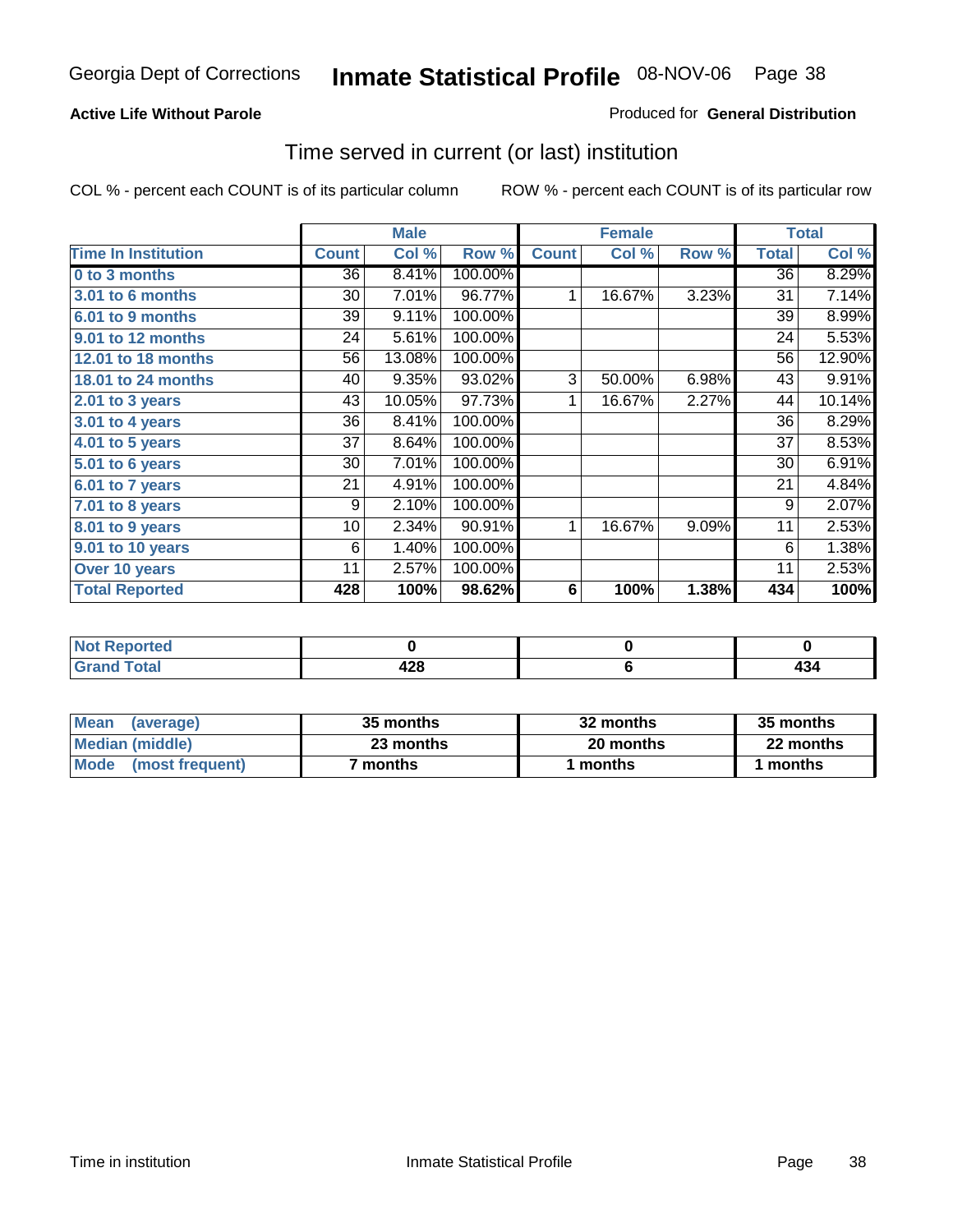**Active Life Without Parole** 

Produced for **General Distribution**

### Highest grade level attained

|                              |                | <b>Male</b> |         |                | <b>Female</b> |       |                 | <b>Total</b> |
|------------------------------|----------------|-------------|---------|----------------|---------------|-------|-----------------|--------------|
| <b>Grade Level</b>           | <b>Count</b>   | Col %       | Row %   | <b>Count</b>   | Col %         | Row % | <b>Total</b>    | Col %        |
| <b>Grade 1</b>               | 1              | 0.24%       | 100.00% |                |               |       | 1               | 0.23%        |
| <b>Grade 4</b>               | 3              | 0.71%       | 100.00% |                |               |       | 3               | 0.70%        |
| Grade 5                      | 3              | 0.71%       | 100.00% |                |               |       | 3               | 0.70%        |
| Grade 6                      | 8              | 1.90%       | 100.00% |                |               |       | 8               | 1.88%        |
| <b>Grade 7</b>               | 17             | 4.05%       | 100.00% |                |               |       | $\overline{17}$ | 3.99%        |
| Grade 8                      | 43             | 10.24%      | 100.00% |                |               |       | 43              | 10.09%       |
| <b>Grade 9</b>               | 58             | 13.81%      | 98.31%  | 1              | 16.67%        | 1.69% | 59              | 13.85%       |
| Grade 10                     | 85             | 20.24%      | 98.84%  | 1              | 16.67%        | 1.16% | 86              | 20.19%       |
| Grade 11                     | 59             | 14.05%      | 96.72%  | $\overline{2}$ | 33.33%        | 3.28% | 61              | 14.32%       |
| <b>Grade 12 or GED</b>       | 69             | 16.43%      | 98.57%  | 1              | 16.67%        | 1.43% | 70              | 16.43%       |
| <b>Some tech school</b>      | 10             | 2.38%       | 100.00% |                |               |       | 10              | 2.35%        |
| <b>Completed tech school</b> | 12             | 2.86%       | 100.00% |                |               |       | 12              | 2.82%        |
| College, 1 year              | 13             | 3.10%       | 100.00% |                |               |       | 13              | 3.05%        |
| College, 2 year              | 17             | 4.05%       | 94.44%  | 1              | 16.67%        | 5.56% | 18              | 4.23%        |
| College, 3 year              | 7              | 1.67%       | 100.00% |                |               |       | 7               | 1.64%        |
| <b>Bachelor's degree</b>     | 9              | 2.14%       | 100.00% |                |               |       | 9               | 2.11%        |
| <b>Master's degree</b>       | 3              | 0.71%       | 100.00% |                |               |       | $\overline{3}$  | 0.70%        |
| Ph.D. degree                 | 1              | 0.24%       | 100.00% |                |               |       | 1               | 0.23%        |
| Law degree                   | $\overline{2}$ | 0.48%       | 100.00% |                |               |       | $\overline{2}$  | 0.47%        |
| <b>Total Reported</b>        | 420            | 100%        | 98.59%  | 6              | 100.0%        | 1.41% | 426             | 100%         |

| i Alba<br><b>Constitution and</b><br>rtea<br>NI.<br>. |            |                    |
|-------------------------------------------------------|------------|--------------------|
| Total<br><b></b><br>-                                 | ההו<br>440 | - -<br><b>TU-1</b> |

| <b>Mean</b><br>(average) | 10.61    | 11.17    | 10.62    |
|--------------------------|----------|----------|----------|
| Median (middle)          | Grade 10 | Grade 11 | Grade 10 |
| Mode<br>(most frequent)  | Grade 10 | Grade 11 | Grade 10 |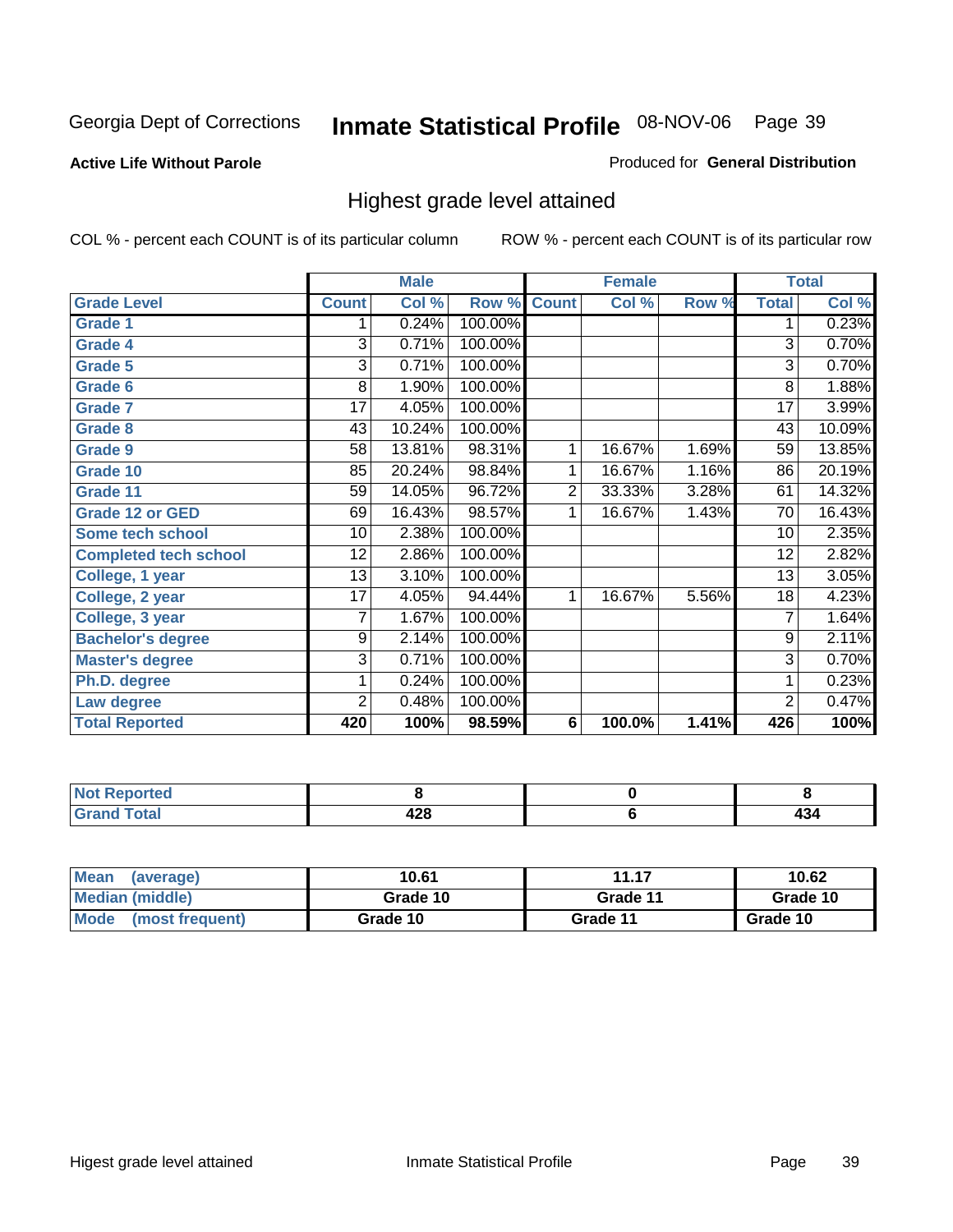#### **Active Life Without Parole**

#### Produced for **General Distribution**

### Culture fair IQ scores

|                       |                 | <b>Male</b> |             |                | <b>Female</b> |       |              | <b>Total</b> |
|-----------------------|-----------------|-------------|-------------|----------------|---------------|-------|--------------|--------------|
| <b>IQ Scores</b>      | <b>Count</b>    | Col %       | Row % Count |                | Col %         | Row % | <b>Total</b> | Col %        |
| $60 - 69$             | 18 <sup>1</sup> | 4.77%       | 100.00%     |                |               |       | 18           | 4.70%        |
| $70 - 79$             | 29              | 7.69%       | 100.00%     |                |               |       | 29           | 7.57%        |
| $80 - 89$             | 54              | 14.32%      | 98.18%      |                | 16.67%        | 1.82% | 55           | 14.36%       |
| $90 - 99$             | 63              | 16.71%      | 96.92%      | $\overline{2}$ | 33.33%        | 3.08% | 65           | 16.97%       |
| $100 - 109$           | 105             | 27.85%      | 99.06%      |                | 16.67%        | 0.94% | 106          | 27.68%       |
| $110 - 119$           | 89              | 23.61%      | 98.89%      |                | 16.67%        | 1.11% | 90           | 23.50%       |
| $120 - 129$           | 19              | 5.04%       | 95.00%      |                | 16.67%        | 5.00% | 20           | 5.22%        |
| <b>Total Reported</b> | 377             | 100%        | 98.43%      | 6              | 100.0%        | 1.57% | 383          | 100%         |

| <b>Not Reported</b>         | 48  | 48  |
|-----------------------------|-----|-----|
| <b>Not Valid (under 60)</b> |     |     |
| <b>Grand Total</b>          | 428 | 434 |

| <b>Mean</b><br>(average)       | 99  | 104 | 99  |
|--------------------------------|-----|-----|-----|
| Median (middle)                | 102 | 99  | 102 |
| <b>Mode</b><br>(most frequent) | 110 | 96  | 110 |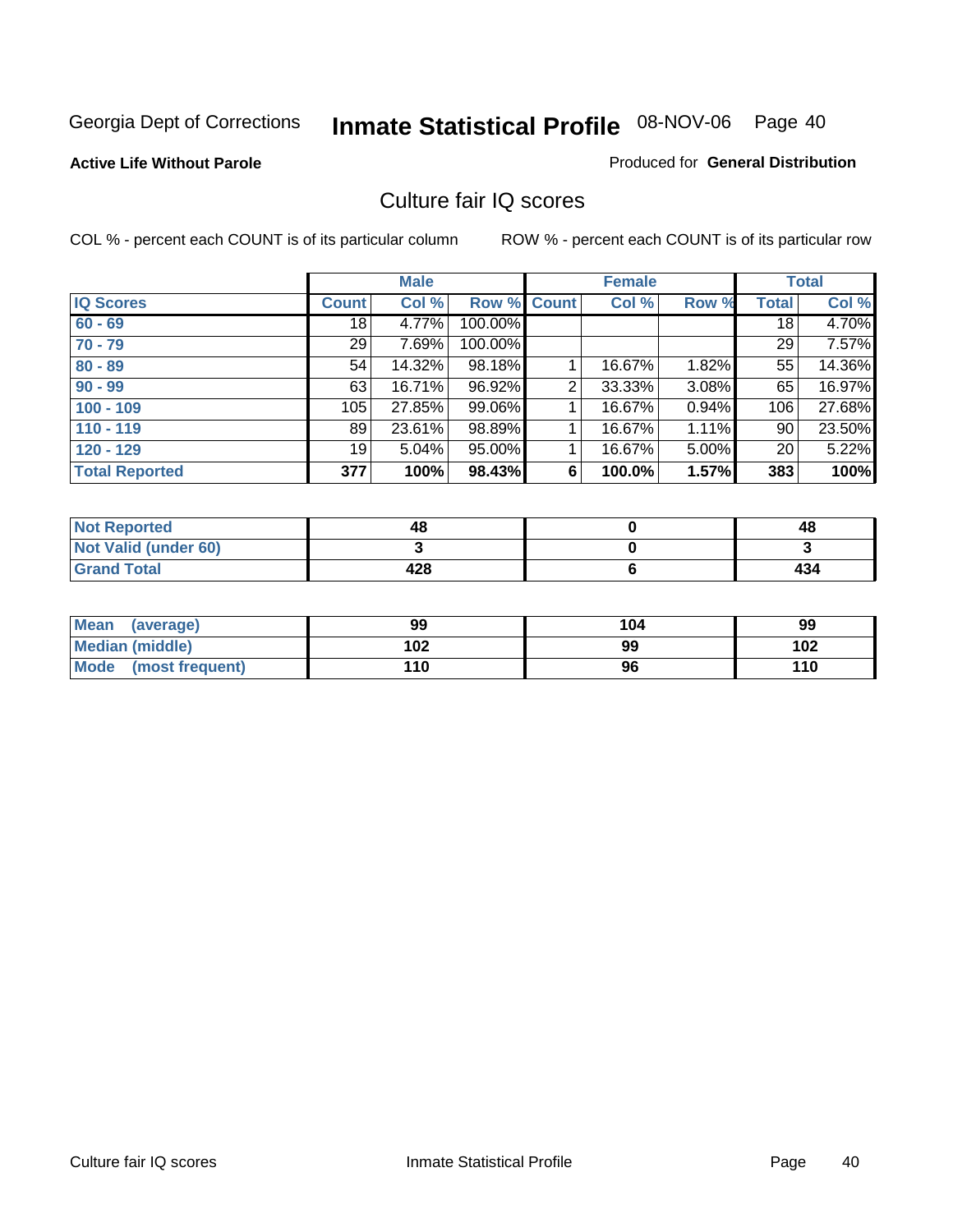#### **Active Life Without Parole**

#### Produced for **General Distribution**

# Wide Range Achievement Test (WRAT) reading score

|                           |              | <b>Male</b> |         |              | <b>Female</b> |       |              | <b>Total</b> |
|---------------------------|--------------|-------------|---------|--------------|---------------|-------|--------------|--------------|
| <b>WRAT Reading Score</b> | <b>Count</b> | Col %       | Row %   | <b>Count</b> | Col %         | Row % | <b>Total</b> | Col %        |
| Less than 1               | 7            | 1.82%       | 100.00% |              |               |       | 7            | 1.79%        |
| 1.1 to 1.9                | 11           | 2.86%       | 100.00% |              |               |       | 11           | 2.81%        |
| 2.1 to 2.9                | 24           | 6.23%       | 96.00%  | $\mathbf{1}$ | 16.67%        | 4.00% | 25           | 6.39%        |
| 3.1 to 3.9                | 20           | 5.19%       | 100.00% |              |               |       | 20           | 5.12%        |
| 4.1 to 4.9                | 30           | 7.79%       | 100.00% |              |               |       | 30           | 7.67%        |
| 5.1 to 5.9                | 39           | 10.13%      | 97.50%  | 1            | 16.67%        | 2.50% | 40           | 10.23%       |
| 6.1 to 6.9                | 34           | 8.83%       | 100.00% |              |               |       | 34           | 8.70%        |
| 7.1 to 7.9                | 15           | 3.90%       | 100.00% |              |               |       | 15           | 3.84%        |
| 8.1 to 8.9                | 26           | 6.75%       | 100.00% |              |               |       | 26           | 6.65%        |
| 9.1 to 9.9                | 33           | 8.57%       | 97.06%  | 1            | 16.67%        | 2.94% | 34           | 8.70%        |
| 10.1 to 10.9              | 12           | 3.12%       | 100.00% |              |               |       | 12           | 3.07%        |
| 11.1 to 11.9              | 22           | 5.71%       | 100.00% |              |               |       | 22           | 5.63%        |
| 12.1 to 12.9              | 65           | 16.88%      | 100.00% |              |               |       | 65           | 16.62%       |
| 13                        | 47           | 12.21%      | 94.00%  | 3            | 50.00%        | 6.00% | 50           | 12.79%       |
| <b>Total Reported</b>     | 385          | 100%        | 98.47%  | 6            | 100.0%        | 1.53% | 391          | 100.0%       |
|                           |              |             |         |              |               |       |              |              |
| <b>Not Reported</b>       |              | 43          |         |              | $\pmb{0}$     |       |              | 43           |
| <b>Grand Total</b>        |              | 428         |         |              | $\bf 6$       |       |              | 434          |

| <b>Mean</b><br>(average)       | 8.23 | 9.35 | 8.25 |
|--------------------------------|------|------|------|
| <b>Median (middle)</b>         | U.Z  | .    | o.z  |
| <b>Mode</b><br>(most frequent) | 12.8 |      | 17   |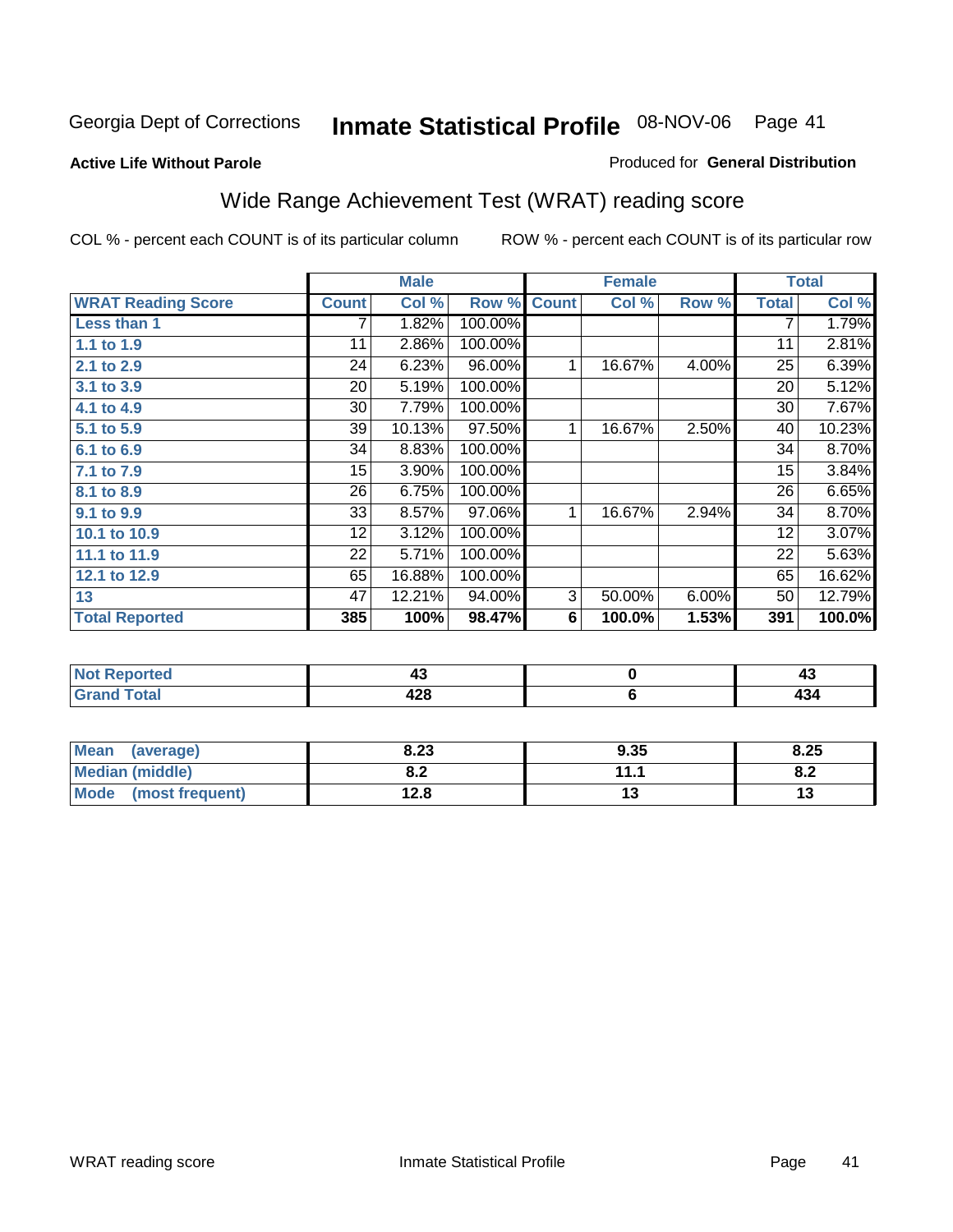#### **Active Life Without Parole**

#### Produced for **General Distribution**

# Wide Range Achievement Test (WRAT) math score

|                              |              | <b>Male</b>    |         |                | <b>Female</b> |        |              | <b>Total</b>   |
|------------------------------|--------------|----------------|---------|----------------|---------------|--------|--------------|----------------|
| <b>WRAT Mathematic Score</b> | <b>Count</b> | Col %          | Row %   | <b>Count</b>   | Col %         | Row %  | <b>Total</b> | Col %          |
| Less than 1                  |              | 0.26%          | 100.00% |                |               |        | 1            | 0.26%          |
| 1.1 to 1.9                   | 4            | 1.04%          | 100.00% |                |               |        | 4            | 1.02%          |
| 2.1 to 2.9                   | 14           | 3.64%          | 100.00% |                |               |        | 14           | 3.58%          |
| 3.1 to 3.9                   | 28           | 7.27%          | 100.00% |                |               |        | 28           | 7.16%          |
| 4.1 to 4.9                   | 38           | 9.87%          | 97.44%  | 1              | 16.67%        | 2.56%  | 39           | 9.97%          |
| 5.1 to 5.9                   | 45           | 11.69%         | 100.00% |                |               |        | 45           | 11.51%         |
| 6.1 to 6.9                   | 88           | 22.86%         | 100.00% |                |               |        | 88           | 22.51%         |
| 7.1 to 7.9                   | 53           | 13.77%         | 98.15%  | 1              | 16.67%        | 1.85%  | 54           | 13.81%         |
| 8.1 to 8.9                   | 26           | 6.75%          | 96.30%  | 1              | 16.67%        | 3.70%  | 27           | 6.91%          |
| 9.1 to 9.9                   | 40           | 10.39%         | 95.24%  | $\overline{2}$ | 33.33%        | 4.76%  | 42           | 10.74%         |
| 10.1 to 10.9                 | 20           | 5.19%          | 100.00% |                |               |        | 20           | 5.12%          |
| 11 to 11.9                   | 11           | 2.86%          | 100.00% |                |               |        | 11           | 2.81%          |
| 12 to 12.9                   | 9            | 2.34%          | 100.00% |                |               |        | 9            | 2.30%          |
| 13                           | 8            | 2.08%          | 88.89%  | 1              | 16.67%        | 11.11% | 9            | 2.30%          |
| <b>Total Reported</b>        | 385          | 100%           | 98.47%  | 6              | 100.0%        | 1.53%  | 391          | 100%           |
|                              |              |                |         |                |               |        |              |                |
| <b>Net Departed</b>          |              | $\overline{A}$ |         |                | $\mathbf{r}$  |        |              | $\overline{A}$ |

| t a o                   |                     |     |
|-------------------------|---------------------|-----|
| $rac{1}{2}$<br>$\sim$ . | י הו<br><b>TA-4</b> | -17 |

| Mean<br>(average)              | 7.00 | 0.77 | 7.03 |
|--------------------------------|------|------|------|
| <b>Median (middle)</b>         | 6.9  |      | 6.9  |
| <b>Mode</b><br>(most frequent) | 6.9  | 4.O  | 6.9  |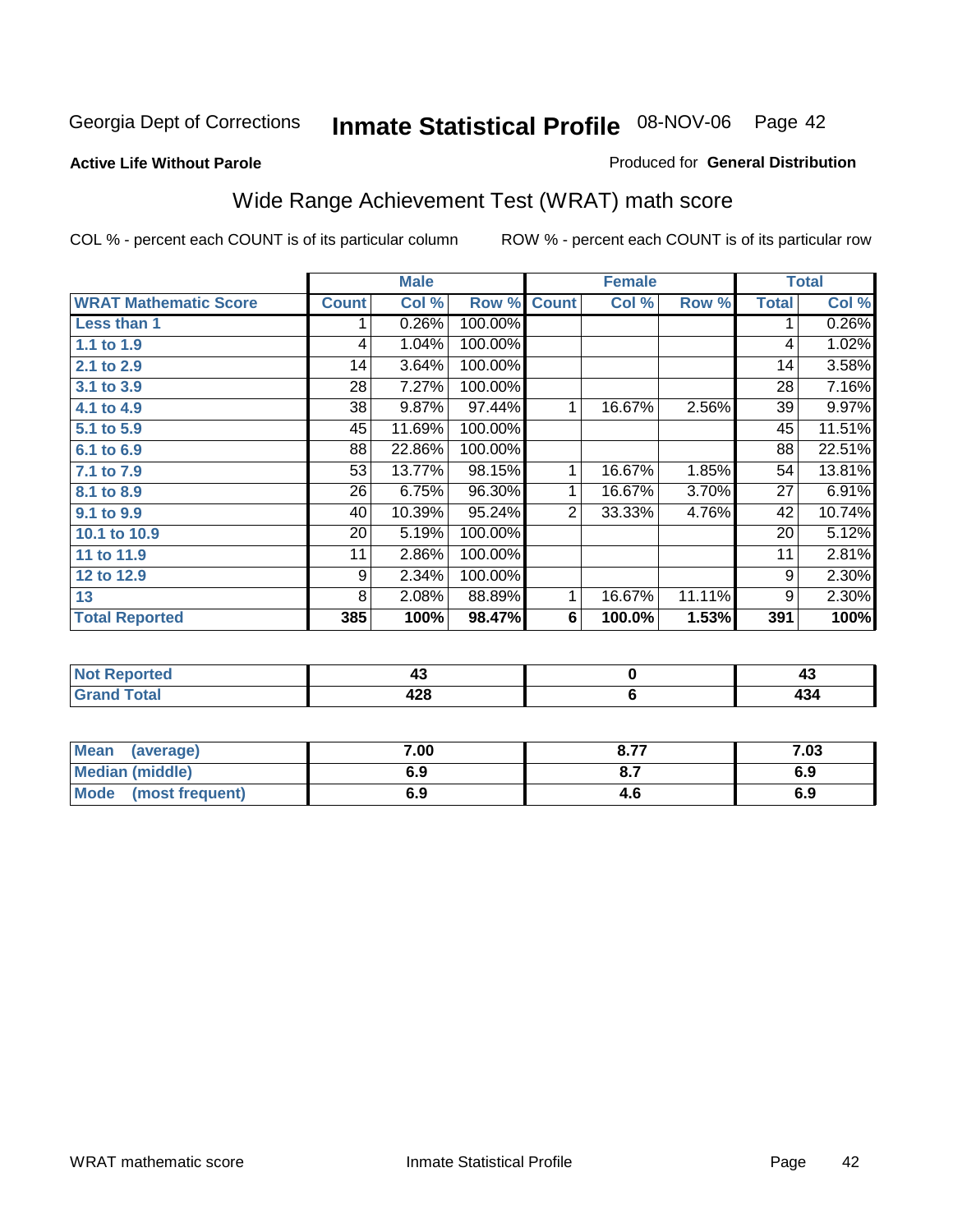#### **Active Life Without Parole**

#### Produced for **General Distribution**

# Wide Range Achievement Test (WRAT) spelling score

|                            |              | <b>Male</b> |         |                | <b>Female</b> |       |              | <b>Total</b> |
|----------------------------|--------------|-------------|---------|----------------|---------------|-------|--------------|--------------|
| <b>WRAT Spelling Score</b> | <b>Count</b> | Col %       | Row %   | <b>Count</b>   | Col %         | Row % | <b>Total</b> | Col %        |
| Less than 1                | 3            | 0.78%       | 100.00% |                |               |       | 3            | 0.77%        |
| 1.1 to 1.9                 | 18           | 4.69%       | 100.00% |                |               |       | 18           | 4.62%        |
| 2.1 to 2.9                 | 32           | 8.33%       | 100.00% |                |               |       | 32           | 8.21%        |
| 3.1 to 3.9                 | 21           | 5.47%       | 100.00% |                |               |       | 21           | 5.38%        |
| 4.1 to 4.9                 | 38           | 9.90%       | 97.44%  | 1              | 16.67%        | 2.56% | 39           | 10.00%       |
| 5.1 to 5.9                 | 34           | 8.85%       | 100.00% |                |               |       | 34           | 8.72%        |
| 6.1 to 6.9                 | 45           | 11.72%      | 97.83%  | 1              | 16.67%        | 2.17% | 46           | 11.79%       |
| 7.1 to 7.9                 | 34           | 8.85%       | 100.00% |                |               |       | 34           | 8.72%        |
| 8.1 to 8.9                 | 30           | 7.81%       | 100.00% |                |               |       | 30           | 7.69%        |
| 9.1 to 9.9                 | 34           | 8.85%       | 100.00% |                |               |       | 34           | 8.72%        |
| 10.1 to 10.9               | 23           | 5.99%       | 100.00% |                |               |       | 23           | 5.90%        |
| 11.1 to 11.9               | 21           | 5.47%       | 95.45%  | 1              | 16.67%        | 4.55% | 22           | 5.64%        |
| 12.1 to 12.9               | 29           | 7.55%       | 93.55%  | $\overline{2}$ | 33.33%        | 6.45% | 31           | 7.95%        |
| 13                         | 22           | 5.73%       | 95.65%  | 1              | 16.67%        | 4.35% | 23           | 5.90%        |
| <b>Total Reported</b>      | 384          | 100%        | 98.46%  | 6              | 100.0%        | 1.54% | 390          | 100.0%       |
|                            |              |             |         |                |               |       |              |              |
| <b>Not Reported</b>        |              | 44          |         |                | $\pmb{0}$     |       |              | 44           |
| <b>Grand Total</b>         |              | 428         |         |                | $\bf 6$       |       |              | 434          |

| Mean                   | 7.07 | 9.9  | 7.24       |
|------------------------|------|------|------------|
| (average)              | $-2$ |      | .J I       |
| <b>Median (middle)</b> | . ت  | 11.8 | ں ،        |
| <b>Mode</b>            | 8.5  | 122  | <b>Q</b> L |
| (most frequent)        |      | د.ء  | o.J        |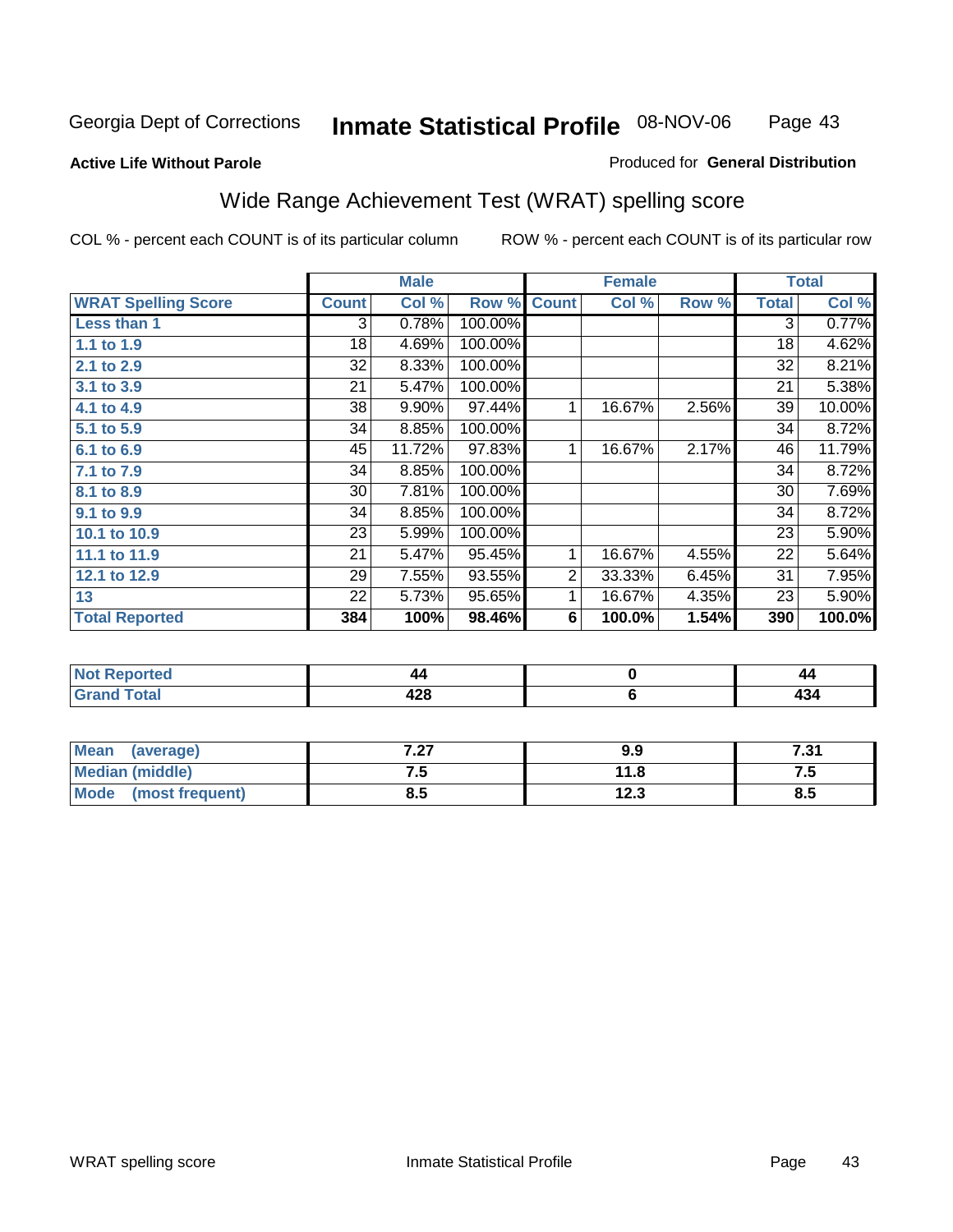### **Active Life Without Parole**

#### Produced for **General Distribution**

### Scope of substance abuse - summary

|                        |              | <b>Male</b> |            |              | <b>Female</b> |          |                  | <b>Total</b> |
|------------------------|--------------|-------------|------------|--------------|---------------|----------|------------------|--------------|
| <b>Substance Abuse</b> | <b>Count</b> | Col %       | Row %      | <b>Count</b> | Col %         | Row %    | <b>Total</b>     | Col %        |
| <b>None</b>            | 135          | $31.54\%$   | 97.83%     |              | 50.00%        | $2.17\%$ | 138              | 31.80%       |
| Drugs only             | 169          | $39.49\%$   | $99.41\%$  |              | 16.67%        | 0.59%    | 170 <sub>1</sub> | 39.17%       |
| <b>Alcohol only</b>    | 30           | 7.01%       | $100.00\%$ |              |               |          | 30               | 6.91%        |
| Drugs and alcohol      | 94           | 21.96%      | 97.92%     |              | $33.33\%$     | 2.08%    | 96               | 22.12%       |
| <b>Total Reported</b>  | 428          | 100%        | 98.62%     |              | 100%          | 1.38%    | 434              | 100%         |

| <b>Not</b><br><b>Reported</b> |              |      |
|-------------------------------|--------------|------|
| <b>Total</b><br>' Grano       | . הו<br>44 U | -101 |

|  | Mode<br>ונוצוווי | Druas onlv | None | only<br>Pruas . |
|--|------------------|------------|------|-----------------|
|--|------------------|------------|------|-----------------|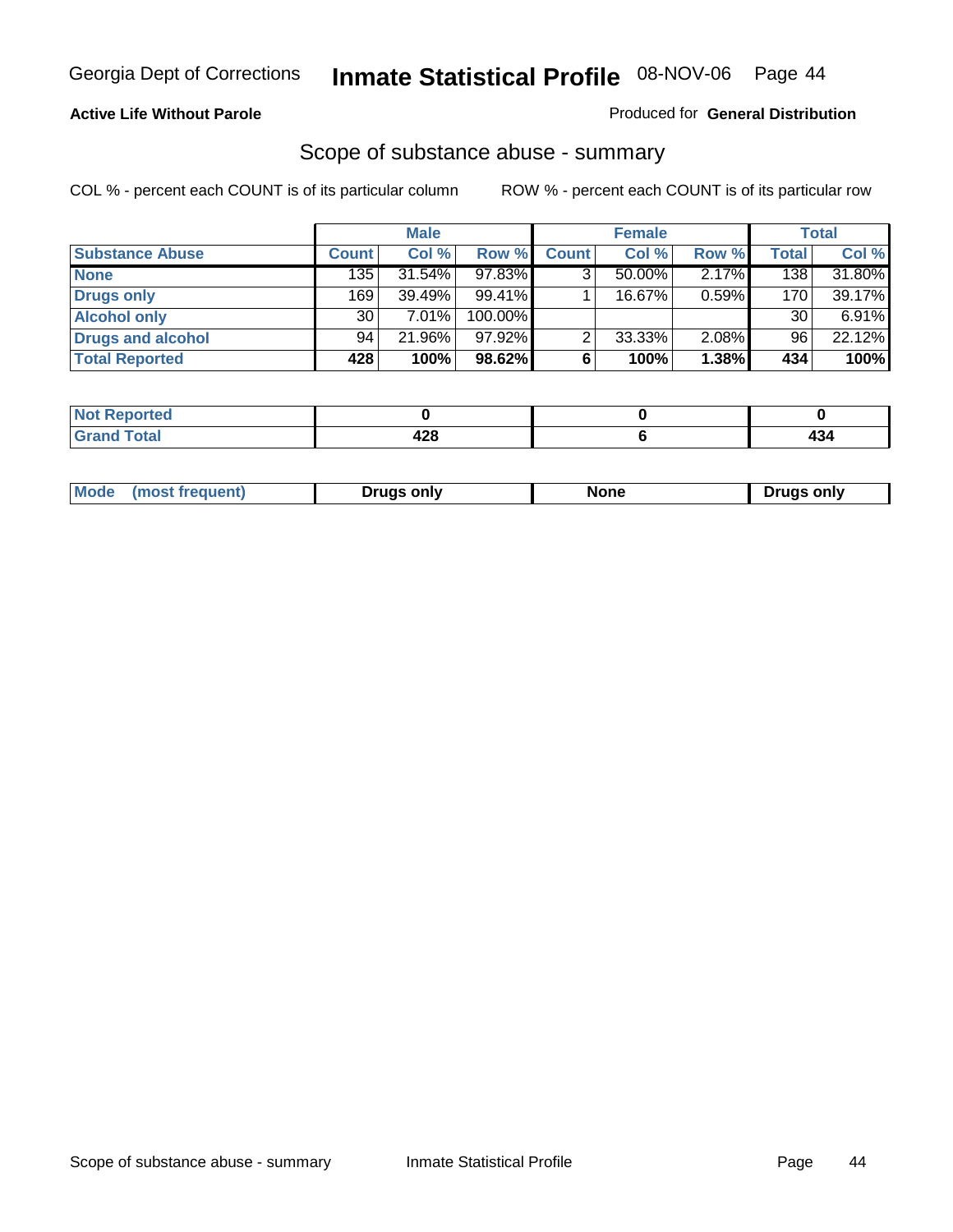### **Active Life Without Parole**

#### Produced for **General Distribution**

### Scope of substance abuse - detail

|                                         |              | <b>Male</b> |         |              | <b>Female</b> |       |                | <b>Total</b> |
|-----------------------------------------|--------------|-------------|---------|--------------|---------------|-------|----------------|--------------|
| <b>Substance Abuse</b>                  | <b>Count</b> | Col %       | Row %   | <b>Count</b> | Col %         | Row % | <b>Total</b>   | Col %        |
| No drug or alcohol problems             | 135          | 31.54%      | 97.83%  | 3            | 50.00%        | 2.17% | 138            | 31.80%       |
| Drug addiction but no alcohol           | 2            | 0.47%       | 100.00% |              |               |       | 2              | 0.46%        |
| <b>Drug addiction and alcohol</b>       | 3            | 0.70%       | 100.00% |              |               |       | 3              | 0.69%        |
| abuse                                   |              |             |         |              |               |       |                |              |
| <b>Drug addiction and alcoholism</b>    | 2            | 0.47%       | 100.00% |              |               |       | $\overline{2}$ | 0.46%        |
| No drug problem but alcohol             | 25           | 5.84%       | 100.00% |              |               |       | 25             | 5.76%        |
| abuse                                   |              |             |         |              |               |       |                |              |
| No drug problem but alcoholism          | 5            | 1.17%       | 100.00% |              |               |       | 5              | 1.15%        |
| Drug experiment but no alcohol          | 103          | 24.07%      | 99.04%  |              | 16.67%        | 0.96% | 104            | 23.96%       |
| <b>Drug experiment &amp; alcohol</b>    | 13           | 3.04%       | 100.00% |              |               |       | 13             | 3.00%        |
| abuse                                   |              |             |         |              |               |       |                |              |
| <b>Drug experiment &amp; alcoholism</b> | 7            | 1.64%       | 100.00% |              |               |       | 7              | 1.61%        |
| Drug abuse but no alcohol               | 64           | 14.95%      | 100.00% |              |               |       | 64             | 14.75%       |
| Drug abuse and alcohol abuse            | 57           | 13.32%      | 98.28%  |              | 16.67%        | 1.72% | 58             | 13.36%       |
| Drug abuse and alcoholism               | 12           | 2.80%       | 92.31%  |              | 16.67%        | 7.69% | 13             | 3.00%        |
| <b>Total Reported</b>                   | 428          | 100%        | 98.62%  | 6            | 100%          | 1.38% | 434            | 100%         |

| Not Reported                |            |     |
|-----------------------------|------------|-----|
| <b>Total</b><br><b>Gran</b> | 0 م<br>440 | 404 |

| Mode (most frequent) | No drug or alcohol problems No drug or alcohol problems No drug or alcohol |          |
|----------------------|----------------------------------------------------------------------------|----------|
|                      |                                                                            | problems |
|                      |                                                                            |          |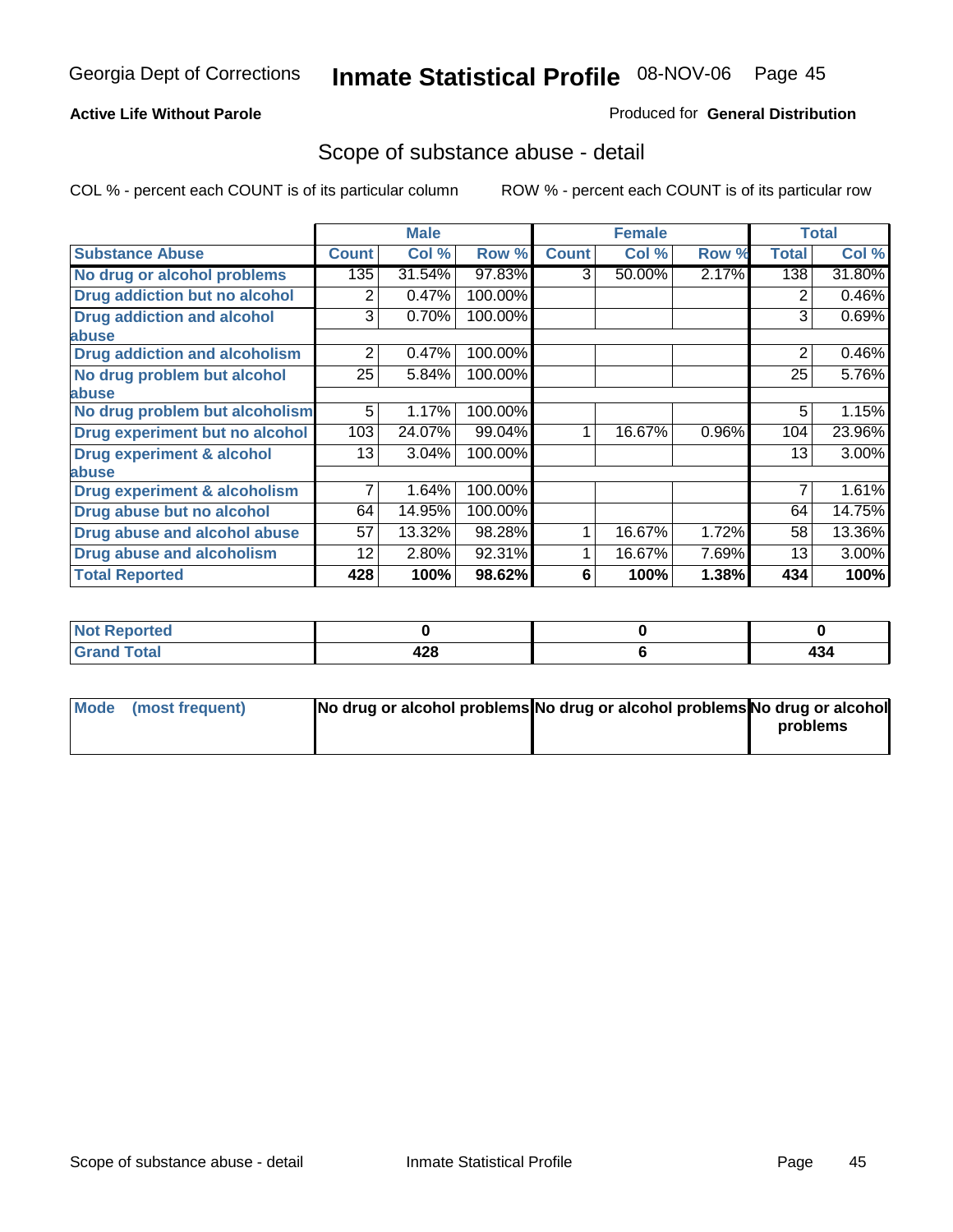**Active Life Without Parole** 

#### Produced for **General Distribution**

### Current / last mental health treatment level

|                                    |              | <b>Male</b> |         |              | <b>Female</b> |          |              | <b>Total</b> |
|------------------------------------|--------------|-------------|---------|--------------|---------------|----------|--------------|--------------|
| <b>Mental Health Treatment Lev</b> | <b>Count</b> | Col %       | Row %   | <b>Count</b> | Col %         | Row %    | <b>Total</b> | Col %        |
| 1 No problem at current time       | 75           | 47.17%      | 98.68%  |              | 20.00%        | $1.32\%$ | 76           | 46.34%       |
| 2 Receiving outpatient             | 59           | 37.11%      | 93.65%  | 4            | 80.00%        | 6.35%    | 63           | 38.41%       |
| treatment                          |              |             |         |              |               |          |              |              |
| 3 Inpatient, moderate              | 21           | 13.21%      | 100.00% |              |               |          | 21           | 12.80%       |
| treatment                          |              |             |         |              |               |          |              |              |
| 4 Inpatient, intensive             | 4            | 2.52%       | 100.00% |              |               |          | 4            | 2.44%        |
| treatment                          |              |             |         |              |               |          |              |              |
| <b>Total Evaluated</b>             | 159          | 100%        | 96.95%  | 5            | 100%          | 3.05%    | 164          | 100%         |

| Never had MH evaluation | 269 | $\sim$ |
|-------------------------|-----|--------|
| Total                   | 428 |        |

| <b>Median (middle)</b> | <b>Receiving outpatient</b><br>treatment | <b>Receiving outpatient</b><br>treatment | <b>Receiving</b><br>outpatient<br>treatment |
|------------------------|------------------------------------------|------------------------------------------|---------------------------------------------|
| <b>Mode</b>            | No problem at current time               | <b>Receiving outpatient</b>              | No problem at                               |
| (most frequent)        |                                          | treatment                                | current time                                |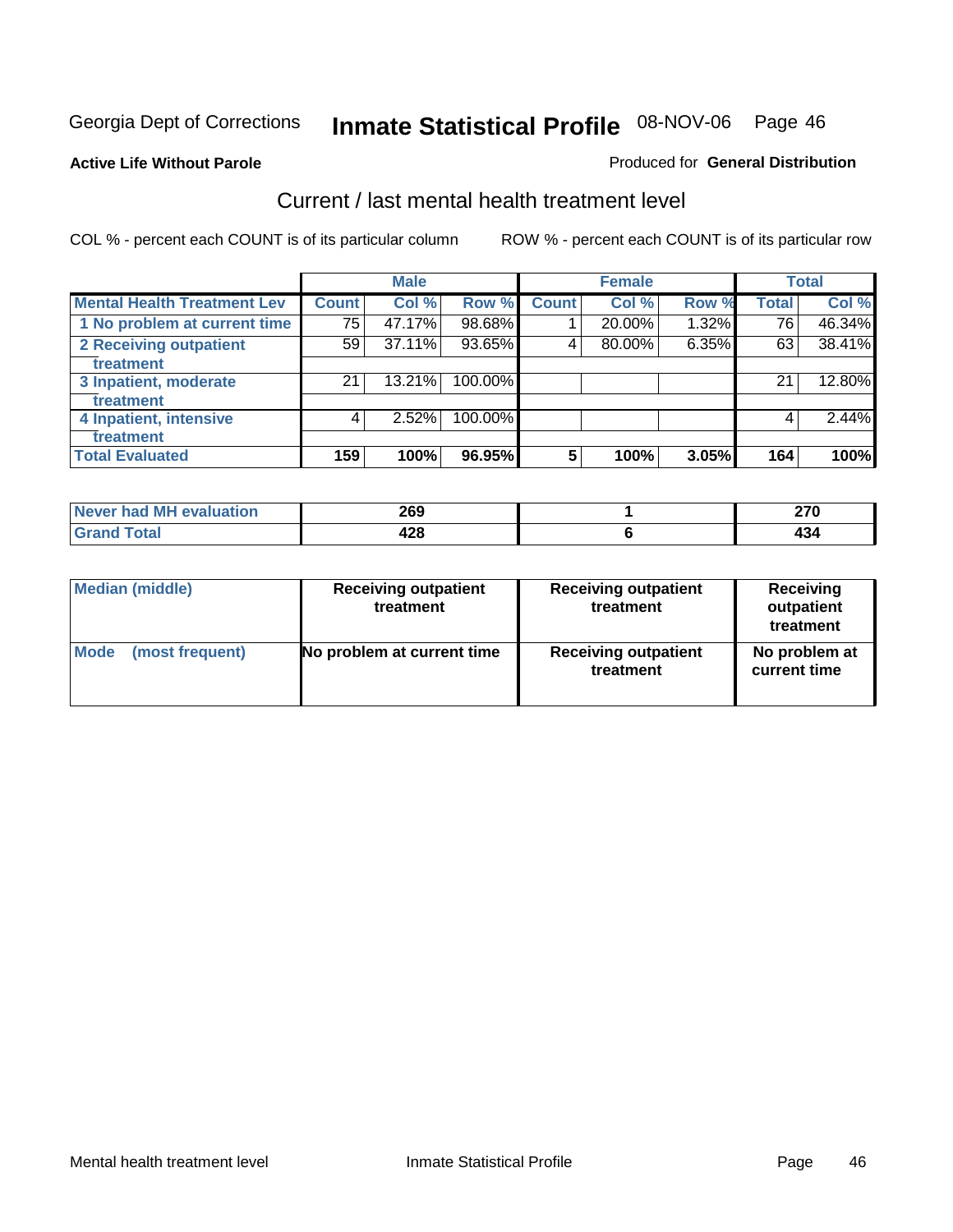### **Active Life Without Parole**

#### Produced for **General Distribution**

### PULHESDWIT medical scale - 'P' overall condition ('P'hysical)

|                                   |              | <b>Male</b> |                    |   | <b>Female</b> |       |              | <b>Total</b> |
|-----------------------------------|--------------|-------------|--------------------|---|---------------|-------|--------------|--------------|
| 'P' Overall Condition             | <b>Count</b> | Col %       | <b>Row % Count</b> |   | Col %         | Row % | <b>Total</b> | Col %        |
| 1 No medical illness              | 291          | 68.31%      | 98.98%             | 3 | 50.00%        | 1.02% | 294          | 68.06%       |
| 2 Well-controlled chronic illness | 79           | 18.54%      | 96.34%             | 3 | 50.00%        | 3.66% | 82           | 18.98%       |
| 3 Poorly-controlled chronic       | 55           | 12.91%      | 100.00%            |   |               |       | 55           | 12.73%       |
| <b>illness</b>                    |              |             |                    |   |               |       |              |              |
| 4 Significant problems requiring  |              | 0.23%       | 100.00%            |   |               |       |              | 0.23%        |
| special housing                   |              |             |                    |   |               |       |              |              |
| <b>Total Reported</b>             | 426          | 100%        | 98.61%             | 6 | 100%          | 1.39% | 432          | 100%         |

| Not i<br>Reported  |              |     |
|--------------------|--------------|-----|
| <b>Grand Total</b> | A O O<br>440 | 434 |

| Mode | (most frequent) | <sup>1</sup> No medical illness | 1 No medical illness | 1 No medical<br>illness |
|------|-----------------|---------------------------------|----------------------|-------------------------|
|------|-----------------|---------------------------------|----------------------|-------------------------|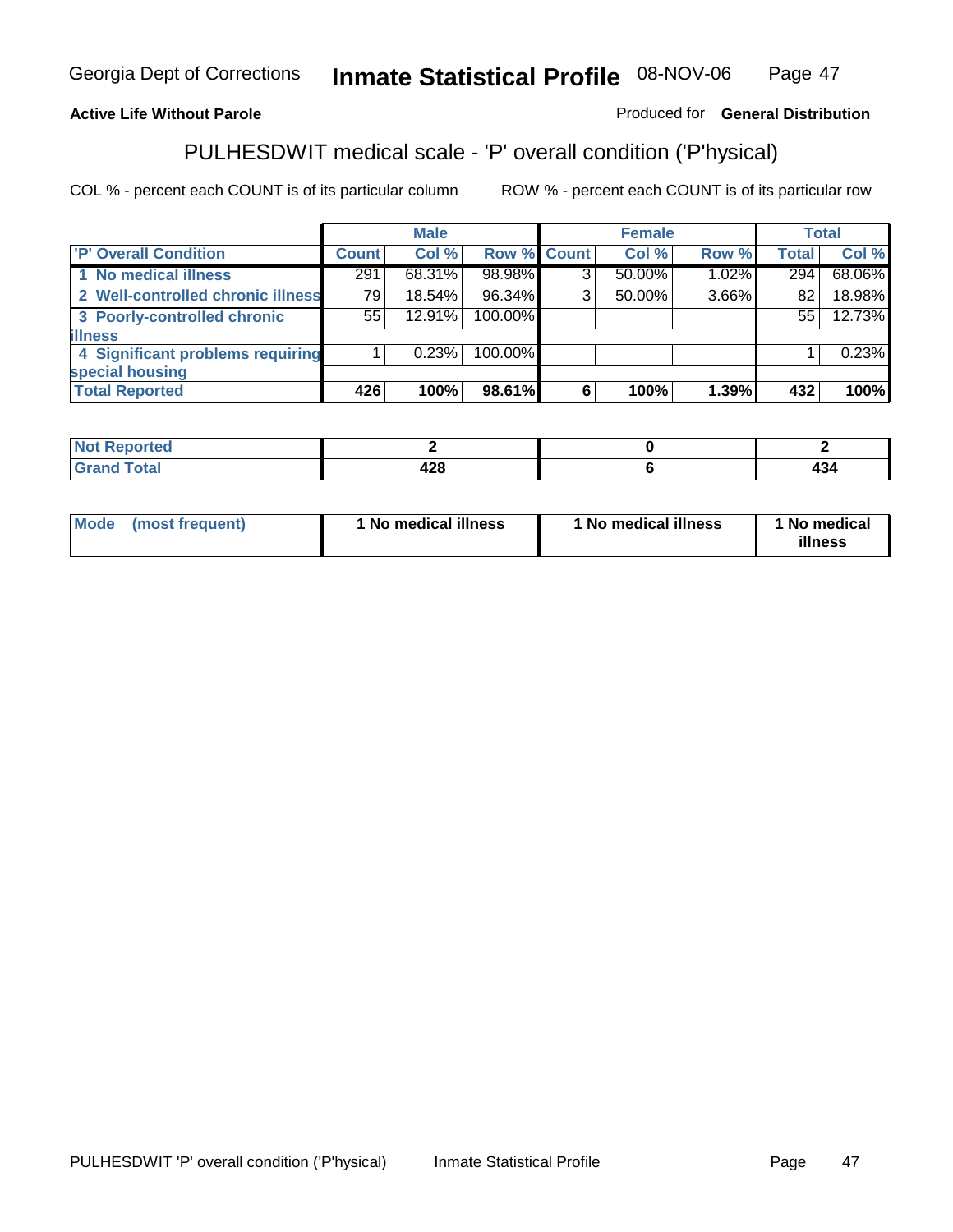### **Active Life Without Parole**

Produced for **General Distribution**

# PULHESDWIT medical scale - 'U' upper body

|                              |              | <b>Male</b> |         |              | <b>Female</b> |       |              | <b>Total</b> |
|------------------------------|--------------|-------------|---------|--------------|---------------|-------|--------------|--------------|
| <b>TU' Upper Body</b>        | <b>Count</b> | Col %       | Row %   | <b>Count</b> | Col %         | Row % | <b>Total</b> | Col %        |
| 1 Upper bones, joints,       | 409          | 96.01%      | 98.55%  | 6            | 100.00%       | 1.45% | 415          | 96.06%       |
| muscles all OK               |              |             |         |              |               |       |              |              |
| 2 One or both arms minimally | 11           | 2.58%       | 100.00% |              |               |       | 11           | 2.55%        |
| limited                      |              |             |         |              |               |       |              |              |
| 3 One or both arms           | 6            | $1.41\%$    | 100.00% |              |               |       | 6            | 1.39%        |
| moderately limited           |              |             |         |              |               |       |              |              |
| <b>Total Reported</b>        | 426          | 100%        | 98.61%  | 6            | 100%          | 1.39% | 432          | 100%         |

| المتماسية<br>Reported<br>. |                         |               |
|----------------------------|-------------------------|---------------|
| $int^{\bullet}$<br>______  | 1 2 Q<br>74 V<br>$\sim$ | $\sim$ $\sim$ |

| Mode | (most frequent) | 1 Upper bones, joints,<br>muscles all OK | 1 Upper bones, joints,<br>muscles all OK | 1 Upper bones,<br>joints, muscles all |
|------|-----------------|------------------------------------------|------------------------------------------|---------------------------------------|
|------|-----------------|------------------------------------------|------------------------------------------|---------------------------------------|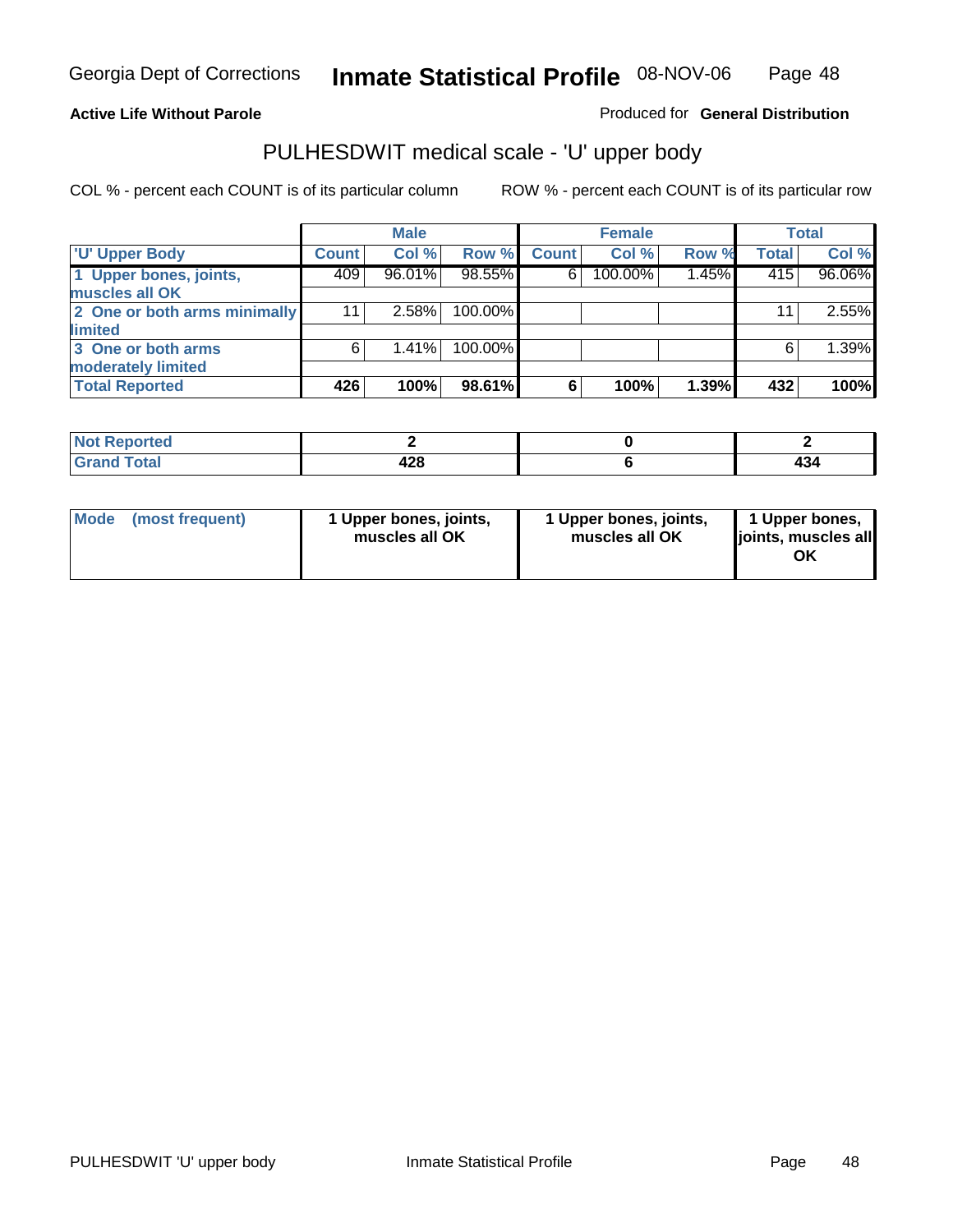#### **Active Life Without Parole**

#### Produced for **General Distribution**

### PULHESDWIT medical scale - 'L' lower body

|                                |              | <b>Male</b> |         |              | <b>Female</b> |       |              | <b>Total</b> |
|--------------------------------|--------------|-------------|---------|--------------|---------------|-------|--------------|--------------|
| 'L' Lower Body                 | <b>Count</b> | Col %       | Row %   | <b>Count</b> | Col %         | Row % | <b>Total</b> | Col %        |
| 1 Lower bones, joints,         | 385          | 90.38%      | 98.72%  | 5            | 83.33%        | 1.28% | 390          | 90.28%       |
| muscles all OK                 |              |             |         |              |               |       |              |              |
| 2 One or both legs minimally   | 32           | 7.51%       | 96.97%  |              | 16.67%        | 3.03% | 33           | 7.64%        |
| limited                        |              |             |         |              |               |       |              |              |
| 3 One or both legs             | 8            | 1.88%       | 100.00% |              |               |       | 8            | 1.85%        |
| moderately limited             |              |             |         |              |               |       |              |              |
| 4 One leg disabled, paralyzed, |              | 0.23%       | 100.00% |              |               |       |              | 0.23%        |
| or amputated                   |              |             |         |              |               |       |              |              |
| <b>Total Reported</b>          | 426          | 100%        | 98.61%  | 6            | 100%          | 1.39% | 432          | 100%         |

| <b>ALA</b><br>norted<br>NOT      |     |     |
|----------------------------------|-----|-----|
| <b>Total</b><br>$\sim$<br>------ | 428 | 404 |

|  | Mode (most frequent) | 1 Lower bones, joints,<br>muscles all OK | 1 Lower bones, joints,<br>muscles all OK | 1 Lower bones,<br>joints, muscles all<br>OK |
|--|----------------------|------------------------------------------|------------------------------------------|---------------------------------------------|
|--|----------------------|------------------------------------------|------------------------------------------|---------------------------------------------|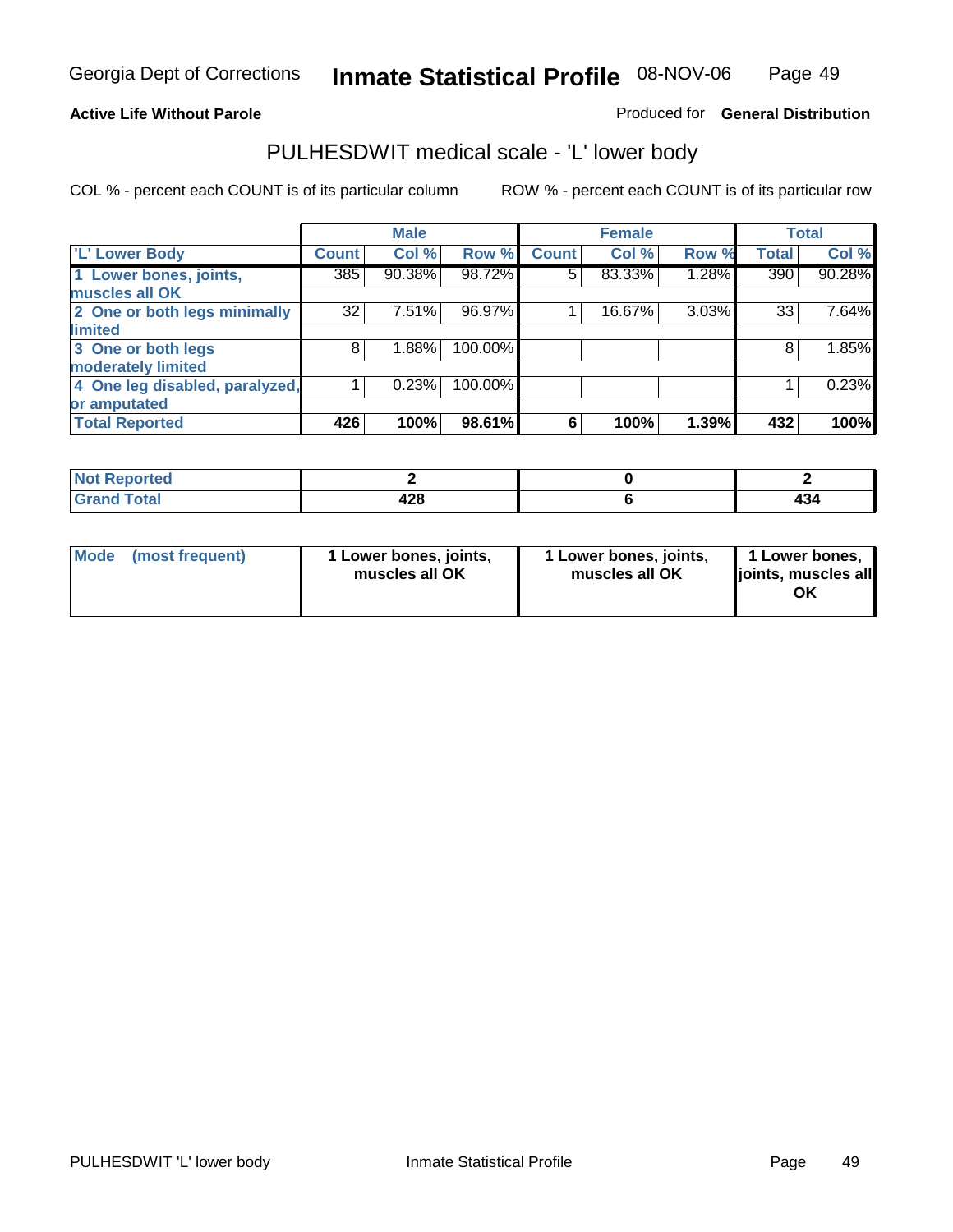**Active Life Without Parole** 

Produced for **General Distribution**

### PULHESDWIT medical scale - 'H' hearing

|                                |              | <b>Male</b> |             |    | <b>Female</b> |       | Total        |        |
|--------------------------------|--------------|-------------|-------------|----|---------------|-------|--------------|--------|
| 'H' Hearing                    | <b>Count</b> | Col %       | Row % Count |    | Col%          | Row % | <b>Total</b> | Col %  |
| 1 Normal hearing both ears     | 425          | 99.77%      | 98.61%      | 6. | 100.00%       | 1.39% | 431          | 99.77% |
| 2 Some loss in one ear with    |              | 0.23%       | 100.00%     |    |               |       |              | 0.23%  |
| other OK, or mild loss in both |              |             |             |    |               |       |              |        |
| <b>Total Reported</b>          | 426          | 100%        | 98.61%      |    | 100%          | 1.39% | 432          | 100%   |

| "tea |           |     |
|------|-----------|-----|
| otal | ההו<br>__ | 434 |

| Mode (most frequent) | 1 Normal hearing both ears 1 Normal hearing both ears 1 Normal hearing | both ears |
|----------------------|------------------------------------------------------------------------|-----------|
|                      |                                                                        |           |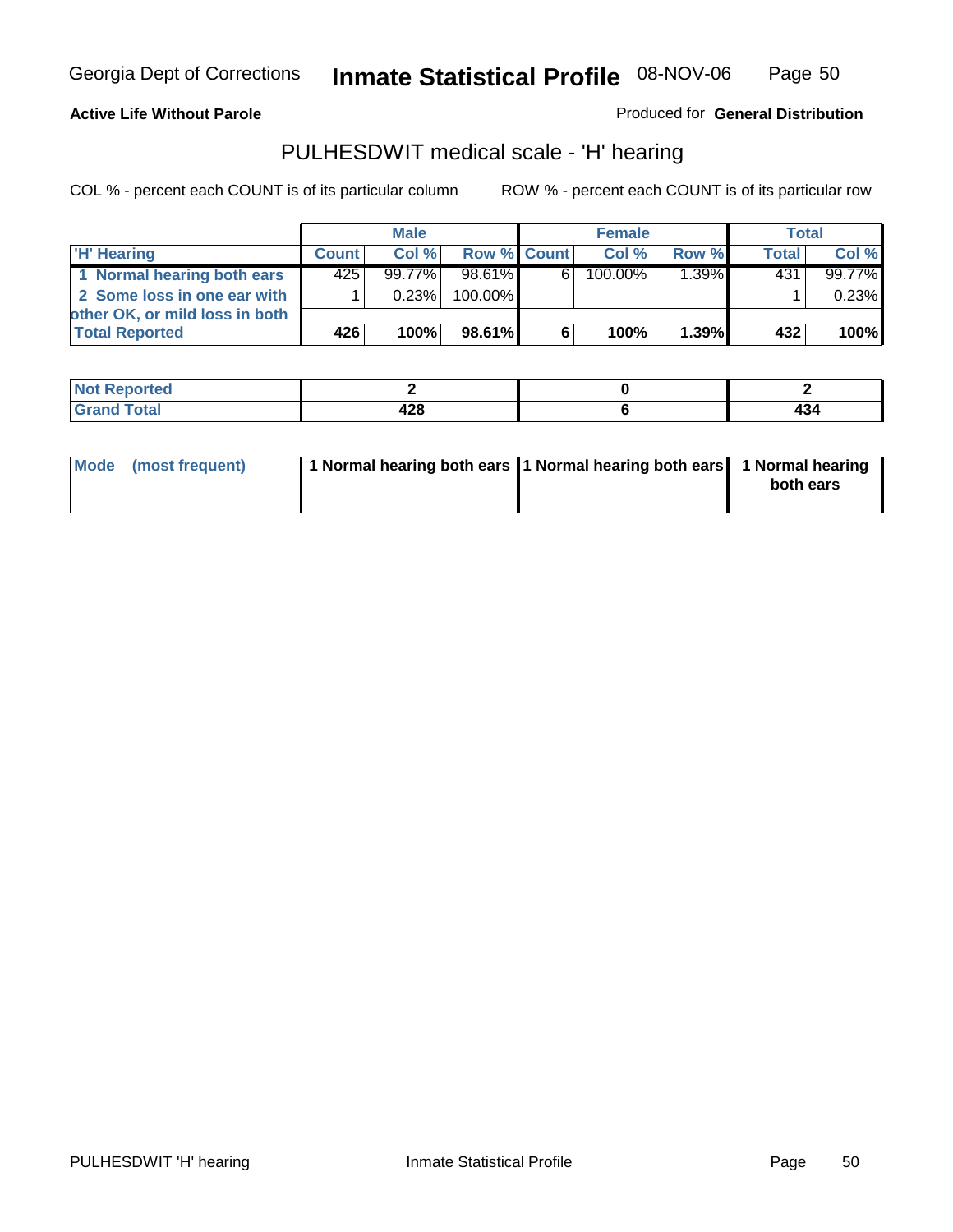#### **Active Life Without Parole**

#### Produced for **General Distribution**

### PULHESDWIT medical scale - 'E' vision

|                                 |              | <b>Male</b> |                    |   | <b>Female</b> |       |              | <b>Total</b> |
|---------------------------------|--------------|-------------|--------------------|---|---------------|-------|--------------|--------------|
| 'E' Vision                      | <b>Count</b> | Col %       | <b>Row % Count</b> |   | Col %         | Row % | <b>Total</b> | Col %        |
| 1 Correctable to 20/40 in both  | 358          | 84.04%      | 98.90%             | 4 | 66.67%        | 1.10% | 362          | 83.80%       |
| eyes                            |              |             |                    |   |               |       |              |              |
| 2 Correctable to 20/70 in one   | 61           | 14.32%      | 96.83%             | 2 | 33.33%        | 3.17% | 63           | 14.58%       |
| eye, may be blind in other      |              |             |                    |   |               |       |              |              |
| 3 Correctable to 20/200 in one  | 5            | 1.17%       | 100.00%            |   |               |       | 5            | 1.16%        |
| eye, may be blind in other      |              |             |                    |   |               |       |              |              |
| 4 One eye not correctable to    |              | 0.23%       | 100.00%            |   |               |       |              | 0.23%        |
| 20/200, other may be blind      |              |             |                    |   |               |       |              |              |
| 5 Blind in both eyes, requiring |              | 0.23%       | 100.00%            |   |               |       |              | 0.23%        |
| special housing                 |              |             |                    |   |               |       |              |              |
| <b>Total Reported</b>           | 426          | 100%        | 98.61%             | 6 | 100%          | 1.39% | 432          | 100%         |

| $N = 1$<br>ported?<br>NG            |              |    |
|-------------------------------------|--------------|----|
| $f$ ota'<br><b>C</b> .com<br>______ | Λ 9 Ω<br>440 | ט+ |

| <b>Mode</b>     | 1 Correctable to 20/40 in | 1 Correctable to 20/40 in   1 Correctable to | 20/40 in both eyes |
|-----------------|---------------------------|----------------------------------------------|--------------------|
| (most frequent) | both eyes                 | both eves                                    |                    |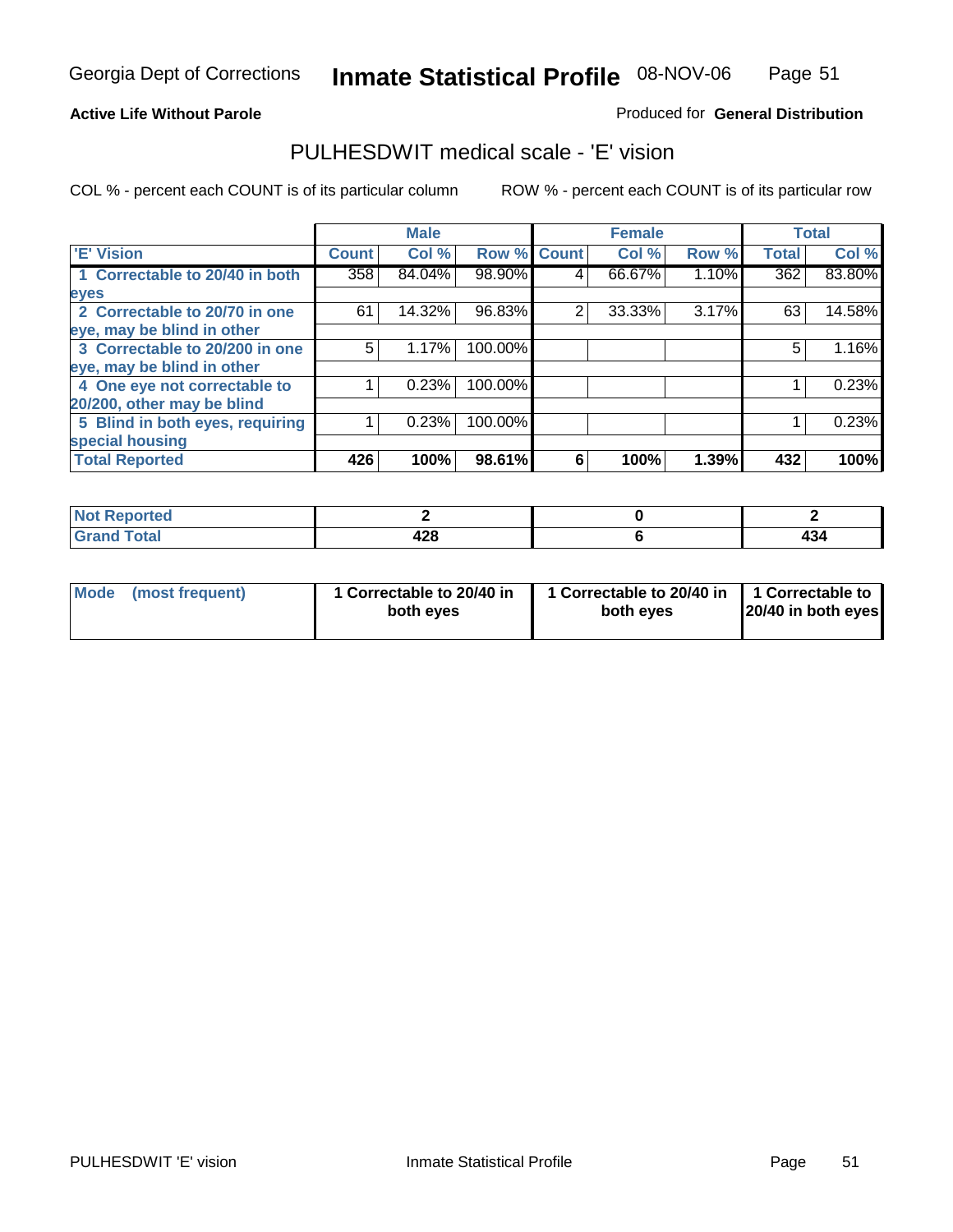### **Active Life Without Parole**

### Produced for **General Distribution**

### PULHESDWIT medical scale - 'S' pSychiatric

|                                |                 | <b>Male</b> |             |   | <b>Female</b> |       |              | <b>Total</b> |
|--------------------------------|-----------------|-------------|-------------|---|---------------|-------|--------------|--------------|
| 'S' pSychiatric                | <b>Count</b>    | Col %       | Row % Count |   | Col %         | Row % | <b>Total</b> | Col %        |
| 1 No impairment or disorders   | 337             | 81.01%      | 99.41%      | 2 | 33.33%        | 0.59% | 339          | 80.33%       |
| 2 Stable, or in remission, or  | 64              | 15.38%      | 94.12%      | 4 | 66.67%        | 5.88% | 68           | 16.11%       |
| mild impairment or retardation |                 |             |             |   |               |       |              |              |
| 3 Requires moderate inpatient  | 12 <sup>2</sup> | 2.88%       | 100.00%     |   |               |       | 12           | 2.84%        |
| treatment                      |                 |             |             |   |               |       |              |              |
| 4 Requires intensive inpatient | 3               | $0.72\%$    | 100.00%     |   |               |       | 3            | 0.71%        |
| treatment                      |                 |             |             |   |               |       |              |              |
| <b>Total Reported</b>          | 416             | 100%        | 98.58%      | 6 | 100%          | 1.42% | 422          | 100%         |

| <b>orted</b> | . .                                  | . .           |
|--------------|--------------------------------------|---------------|
| <b>Total</b> | $\overline{\phantom{a}}$<br>.<br>440 | $\sim$<br>TV- |

| Mode (most frequent) | 1 No impairment or disorders 2 Stable, or in remission, 11 No impairment or |                       |           |
|----------------------|-----------------------------------------------------------------------------|-----------------------|-----------|
|                      |                                                                             | or mild impairment or | disorders |
|                      |                                                                             | retardation           |           |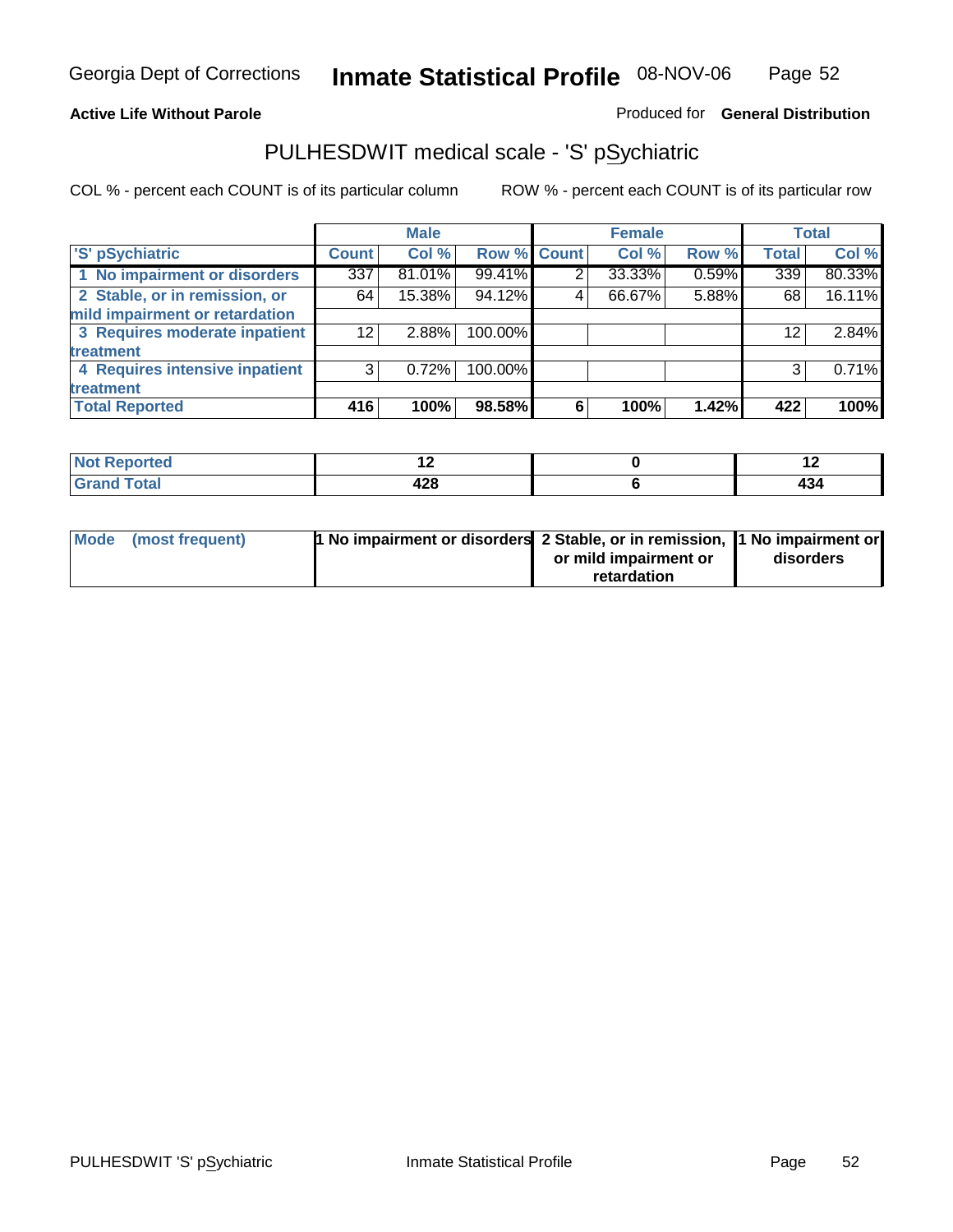#### **Active Life Without Parole**

Produced for **General Distribution**

### PULHESDWIT medical scale - 'D' dental

|                                 |       | <b>Male</b> |                    |   | <b>Female</b> |       |              | <b>Total</b> |
|---------------------------------|-------|-------------|--------------------|---|---------------|-------|--------------|--------------|
| <b>D'</b> Dental                | Count | Col %       | <b>Row % Count</b> |   | Col %         | Row % | <b>Total</b> | Col %        |
| 1 Minimal routine dental health | 207   | $50.12\%$   | 98.10%             |   | 66.67%        | 1.90% | 211          | 50.36%       |
| <b>needs</b>                    |       |             |                    |   |               |       |              |              |
| 2 Moderate cavities and/or      | 172   | 41.65%      | 98.85%             |   | 33.33%        | 1.15% | 174          | 41.53%       |
| gum disease                     |       |             |                    |   |               |       |              |              |
| 3 Extensive gum disease         | 34    | 8.23%       | 100.00%            |   |               |       | 34           | 8.11%        |
| and/or widespread decay         |       |             |                    |   |               |       |              |              |
| <b>Total Reported</b>           | 413   | 100%        | 98.57%             | 6 | 100%          | 1.43% | 419          | 100%         |

| ----<br>тео<br>N | . .<br>$-$ |     |
|------------------|------------|-----|
| $\mathbf{r}$     | 190        | . . |
| <b></b>          | 440        | ᅲᇅ  |

| Mode (most frequent) | <b>Minimal routine dental</b><br>health needs | 1 Minimal routine dental<br>health needs | 1 Minimal routine<br>dental health<br>needs |
|----------------------|-----------------------------------------------|------------------------------------------|---------------------------------------------|
|----------------------|-----------------------------------------------|------------------------------------------|---------------------------------------------|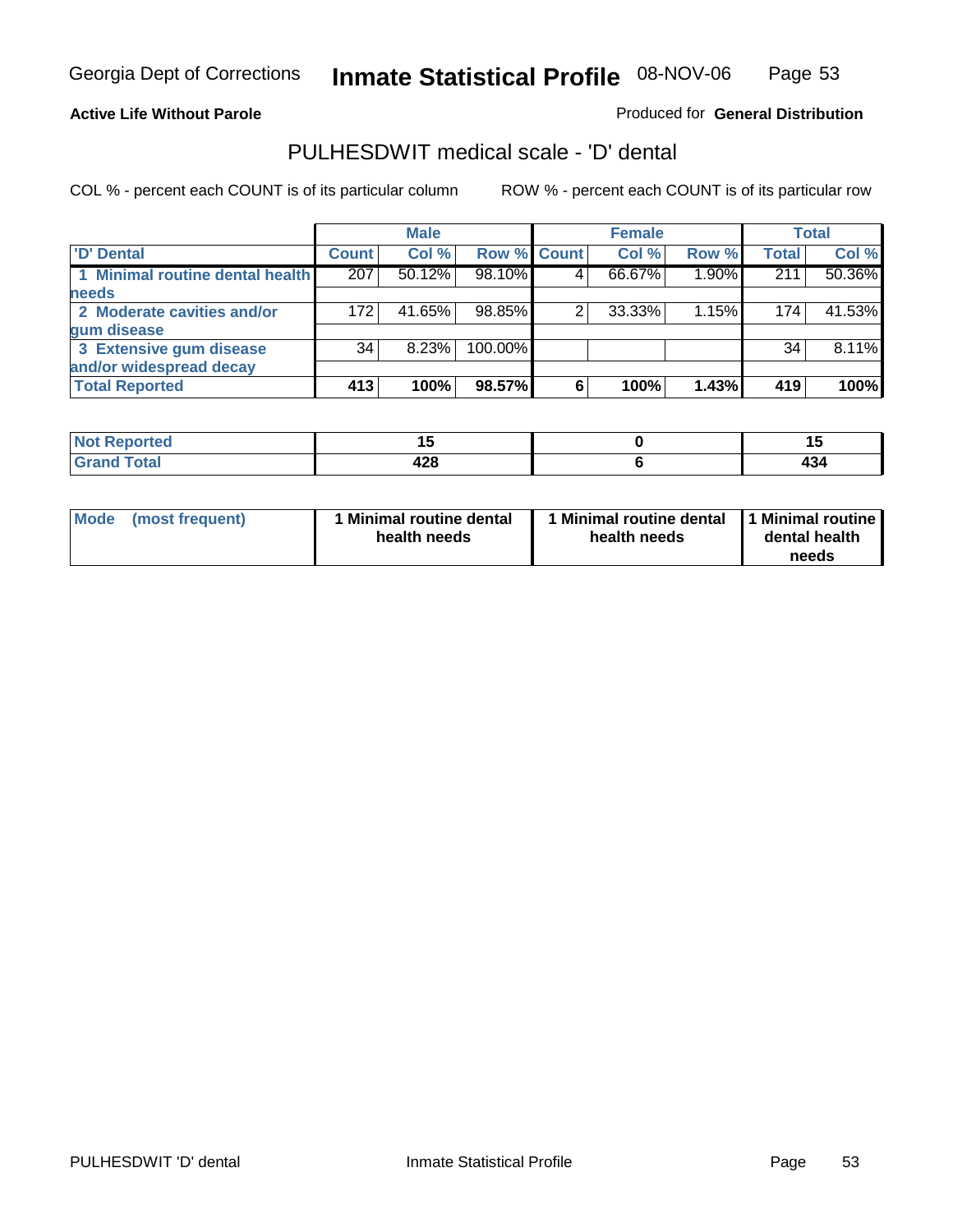### **Active Life Without Parole**

### Produced for **General Distribution**

### PULHESDWIT medical scale - 'W' work ability

|                                 |              | <b>Male</b> |             |   | <b>Female</b> |       |                 | <b>Total</b> |
|---------------------------------|--------------|-------------|-------------|---|---------------|-------|-----------------|--------------|
| <b>W' work ability</b>          | <b>Count</b> | Col %       | Row % Count |   | Col %         | Row % | <b>Total</b>    | Col %        |
| 1 Unrestricted work or activity | 335          | 78.64%      | 98.53%      | 5 | 83.33%        | 1.47% | 340             | 78.70%       |
| 2 Minor restrictions on type of | 70           | $16.43\%$   | 98.59%      |   | 16.67%        | 1.41% | 71              | 16.44%       |
| <b>work</b>                     |              |             |             |   |               |       |                 |              |
| 3 Moderate restrictions on type | 14           | 3.29%       | 100.00%     |   |               |       | 14 <sub>1</sub> | 3.24%        |
| of work                         |              |             |             |   |               |       |                 |              |
| 4 Major restrictions on type of |              | 1.64%       | 100.00%     |   |               |       |                 | 1.62%        |
| <b>work</b>                     |              |             |             |   |               |       |                 |              |
| <b>Total Reported</b>           | 426          | 100%        | 98.61%      | 6 | 100%          | 1.39% | 432             | 100%         |

| د د لاد<br>TV.<br>rtea     |            |     |
|----------------------------|------------|-----|
| $T0$ tol<br>υιαι<br>$\sim$ | ᄳ.<br>44 U | 404 |

| Mode | (most frequent) | 1 Unrestricted work or<br>activity | 1 Unrestricted work or<br>activity | 1 Unrestricted<br>work or activity |
|------|-----------------|------------------------------------|------------------------------------|------------------------------------|
|      |                 |                                    |                                    |                                    |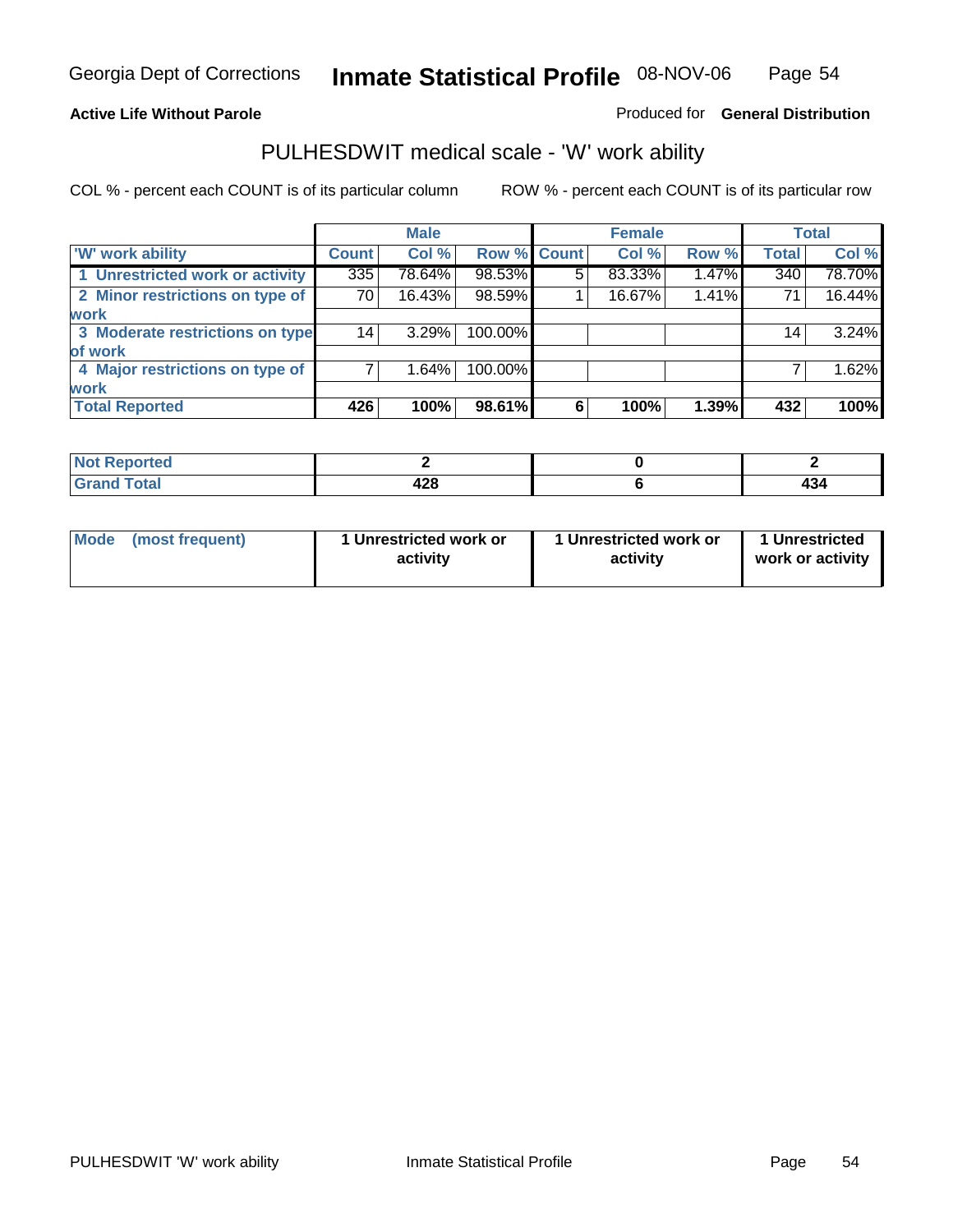#### **Active Life Without Parole**

### Produced for **General Distribution**

### PULHESDWIT medical scale - 'I' impairment

|                                 |              | <b>Male</b> |                    |   | <b>Female</b> |       |              | <b>Total</b> |
|---------------------------------|--------------|-------------|--------------------|---|---------------|-------|--------------|--------------|
| <b>T' Impairment</b>            | <b>Count</b> | Col %       | <b>Row % Count</b> |   | Col %         | Row % | <b>Total</b> | Col %        |
| 1 No impairments or             | 423          | 99.30%      | 98.60%             | 6 | 100.00%       | 1.40% | 429          | 99.31%       |
| disabilities                    |              |             |                    |   |               |       |              |              |
| 4 Needs moderate Assisted       |              | 0.23%       | 100.00%            |   |               |       |              | 0.23%        |
| Living (level II)               |              |             |                    |   |               |       |              |              |
| <b>5 Needs maximal Assisted</b> |              | 0.47%       | 100.00%            |   |               |       |              | 0.46%        |
| <b>Living (level III)</b>       |              |             |                    |   |               |       |              |              |
| <b>Total Reported</b>           | 426          | 100%        | 98.61%             | 6 | 100%          | 1.39% | 432          | 100%         |

| Reported<br>$\sim$ |           |   |
|--------------------|-----------|---|
| <b>Total</b>       | າດ<br>420 | ™ |

| Mode            | 1 No impairments or | 1 No impairments or | 1 No impairments |
|-----------------|---------------------|---------------------|------------------|
| (most frequent) | disabilities        | disabilities        | or disabilities  |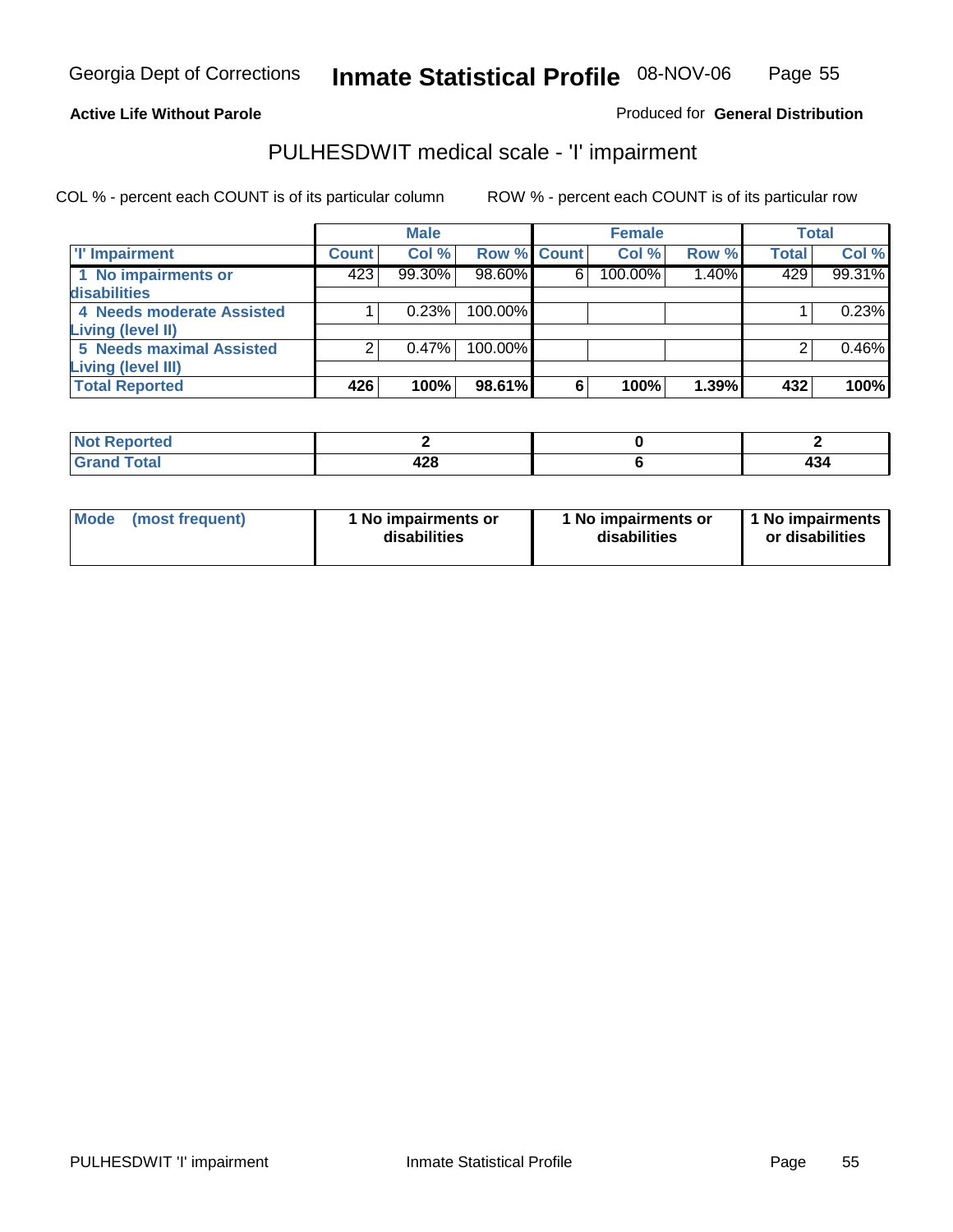#### **Inmate Statistical Profile** 08-NOV-06 Page Page 56

### **Active Life Without Parole Produced fo Seneral Distribution**

### PULHESDWIT medical scale - 'T' transportability

|                              |              | <b>Male</b> |                    |   | <b>Female</b> |       |              | <b>Total</b> |
|------------------------------|--------------|-------------|--------------------|---|---------------|-------|--------------|--------------|
| <b>T' Transportability</b>   | <b>Count</b> | Col%        | <b>Row % Count</b> |   | Col%          | Row % | <b>Total</b> | Col %        |
| 1 Can be transported in any  | 425          | 99.77%      | 98.61%             | 6 | 100.00%       | 1.39% | 431          | 99.77%       |
| ordinary approved vehicle    |              |             |                    |   |               |       |              |              |
| 3 Wheelchair-bound, requires |              | 0.23%       | $100.00\%$         |   |               |       |              | 0.23%        |
| special vehicle              |              |             |                    |   |               |       |              |              |
| <b>Total Reported</b>        | 426          | 100%        | 98.61%             | 6 | 100%          | 1.39% | 432          | 100%         |

| Reported<br>. |     |      |
|---------------|-----|------|
| <b>otal</b>   | ההו | - 7  |
| _____         | 440 | $ -$ |

|  | Mode (most frequent) | 1 Can be transported in any 1 Can be transported in any | ordinary approved vehicle   ordinary approved vehicle   transported in any | 1 Can be<br>ordinary approved<br>vehicle |
|--|----------------------|---------------------------------------------------------|----------------------------------------------------------------------------|------------------------------------------|
|--|----------------------|---------------------------------------------------------|----------------------------------------------------------------------------|------------------------------------------|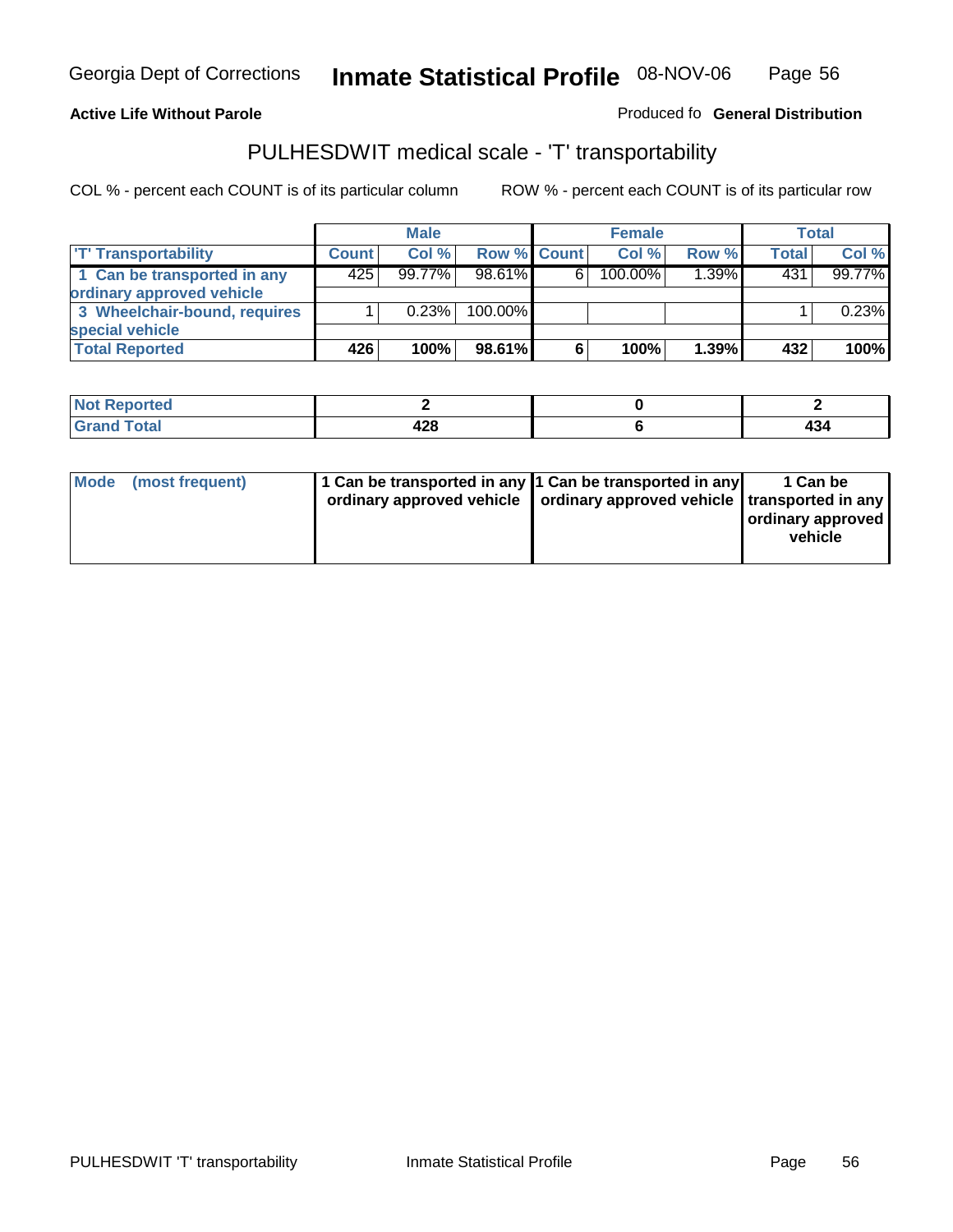### **Active Life Without Parole**

#### Produced for **General Distribution**

### Criminality in family, self-reported

|                              |              | <b>Male</b> |        |                | <b>Female</b> |          |       | Total  |
|------------------------------|--------------|-------------|--------|----------------|---------------|----------|-------|--------|
| <b>Criminality In Family</b> | <b>Count</b> | Col %       | Row %  | <b>Count</b>   | Col %         | Row %    | Total | Col %  |
| Yes, criminality in family   | 132          | $30.99\%$   | 97.78% | 3              | 50.00%        | $2.22\%$ | 135   | 31.25% |
| No criminality in family     | 294          | 69.01%      | 98.99% | 3 <sub>1</sub> | 50.00%        | $1.01\%$ | 297   | 68.75% |
| <b>Total Reported</b>        | 426          | 100%        | 98.61% | 6              | 100%          | $1.39\%$ | 432   | 100%   |

| oorted<br><b>NOT</b><br><b>IVGI</b> |                       |     |
|-------------------------------------|-----------------------|-----|
| $\sim$<br>Grar<br>---               | 128<br>44 U<br>$\sim$ | 404 |

| Mode (most frequent) |  | No criminality in family | No criminality in family | No criminality in<br>family |
|----------------------|--|--------------------------|--------------------------|-----------------------------|
|----------------------|--|--------------------------|--------------------------|-----------------------------|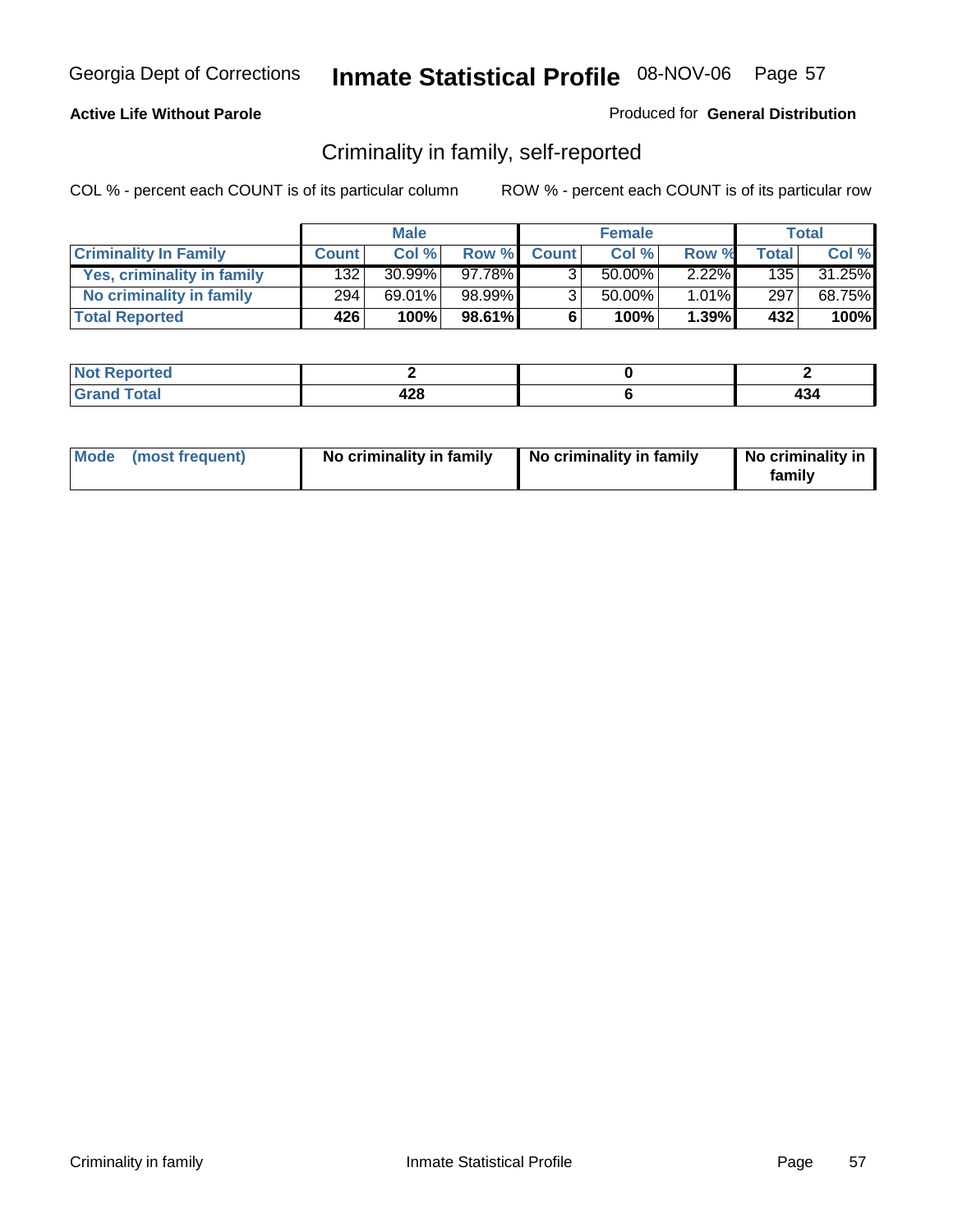### **Active Life Without Parole**

#### Produced for **General Distribution**

### Alcoholism in family, self-reported

|                             |              | <b>Male</b> |           |              | <b>Female</b> |          |       | Total  |
|-----------------------------|--------------|-------------|-----------|--------------|---------------|----------|-------|--------|
| <b>Alcoholism In Family</b> | <b>Count</b> | Col %       | Row %     | <b>Count</b> | Col %         | Row %    | Total | Col %  |
| Yes, alcoholism in family   | 88           | 20.66%      | 98.88%    |              | 16.67%        | $1.12\%$ | 89    | 20.60% |
| No alcoholism in family     | 338          | 79.34%      | $98.54\%$ | 5            | 83.33%        | $1.46\%$ | 3431  | 79.40% |
| <b>Total Reported</b>       | 426          | 100%        | 98.61%    | 6            | 100%          | 1.39%    | 432   | 100%   |

| rted<br><b>NO</b><br><b>IVGI</b> |                      |    |
|----------------------------------|----------------------|----|
| Total<br>Grar<br>---             | 190<br>420<br>$\sim$ | т. |

|  | Mode (most frequent) | No alcoholism in family | No alcoholism in family | No alcoholism in<br>family |
|--|----------------------|-------------------------|-------------------------|----------------------------|
|--|----------------------|-------------------------|-------------------------|----------------------------|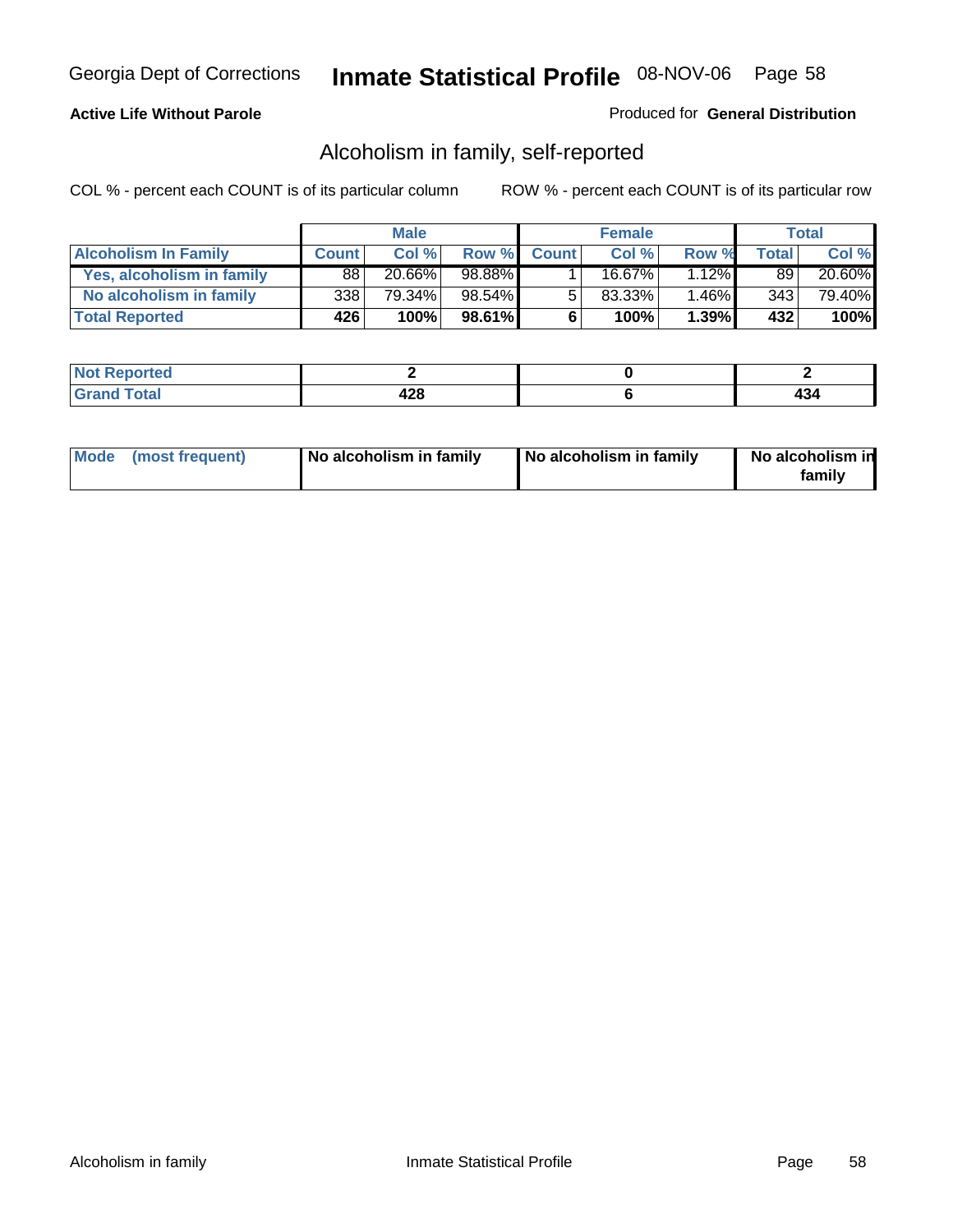#### **Active Life Without Parole**

Produced for **General Distribution**

### Drug abuse in family, self-reported

|                           |              | <b>Male</b> |           |              | <b>Female</b> |          |       | Total  |
|---------------------------|--------------|-------------|-----------|--------------|---------------|----------|-------|--------|
| Drug Abuse In Family      | <b>Count</b> | Col %       | Row %     | <b>Count</b> | Col %         | Row %    | Total | Col %  |
| Yes, drug abuse in family | 54           | 12.68%      | $96.43\%$ |              | 33.33%        | $3.57\%$ | 56 I  | 12.96% |
| No drug abuse in family   | 372          | 87.32%      | 98.94%    | 4            | 66.67%        | $1.06\%$ | 376   | 87.04% |
| <b>Total Reported</b>     | 426          | 100%        | 98.61%    | 6            | 100%          | 1.39%    | 432   | 100%   |

| oorted<br><b>NOT</b><br><b>IVGI</b> |                       |     |
|-------------------------------------|-----------------------|-----|
| $\sim$<br>Grar<br>---               | 128<br>44 U<br>$\sim$ | 404 |

|  | Mode (most frequent) | No drug abuse in family | No drug abuse in family | No drug abuse in<br>family |
|--|----------------------|-------------------------|-------------------------|----------------------------|
|--|----------------------|-------------------------|-------------------------|----------------------------|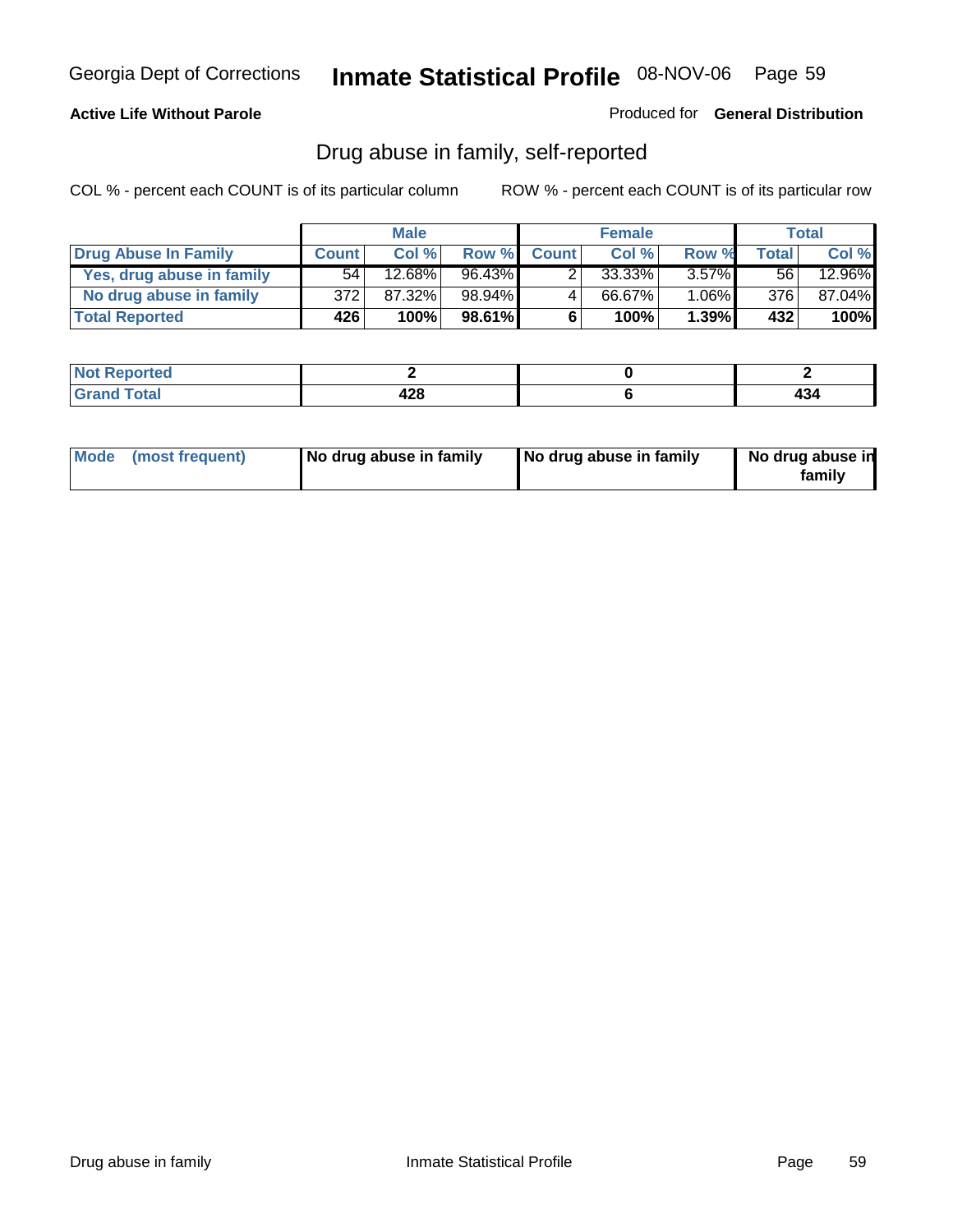#### **Active Life Without Parole**

#### Produced for **General Distribution**

### Subjected to frequent beatings, self-reported

|                            |              | <b>Male</b> |        |              | <b>Female</b> |       |       | <b>Total</b> |
|----------------------------|--------------|-------------|--------|--------------|---------------|-------|-------|--------------|
| <b>Frequent beatings</b>   | <b>Count</b> | Col%        | Row %  | <b>Count</b> | Col%          | Row % | Total | Col %        |
| Yes, subjected to frequent | 26           | 6.10%       | 96.30% |              | 16.67%        | 3.70% | 27    | 6.25%        |
| <b>beatings</b>            |              |             |        |              |               |       |       |              |
| Not subjected to frequent  | 400          | $93.90\%$   | 98.77% | 5            | 83.33%        | 1.23% | 405   | 93.75%       |
| <b>beatings</b>            |              |             |        |              |               |       |       |              |
| <b>Total Reported</b>      | 426          | 100%        | 98.61% | 6            | 100%          | 1.39% | 432   | 100%         |

| Not Reported              |           |  |
|---------------------------|-----------|--|
| T <sub>ofol</sub><br>Cror | 428<br>__ |  |

| Mode (most frequent) | Not subjected to frequent<br>beatings | Not subjected to frequent<br>beatings | Not subjected to<br><b>frequent beatings</b> |
|----------------------|---------------------------------------|---------------------------------------|----------------------------------------------|
|                      |                                       |                                       |                                              |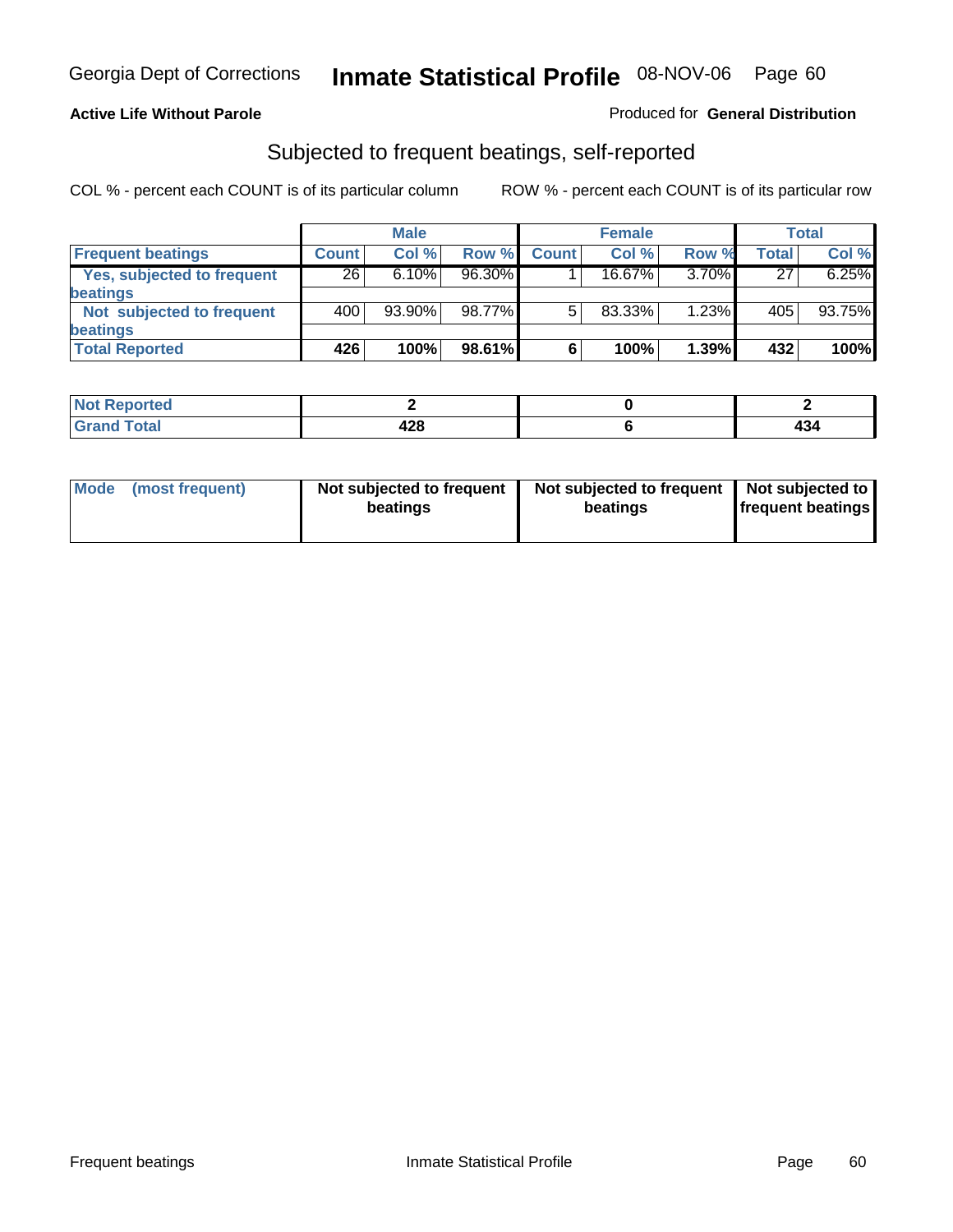### **Active Life Without Parole**

#### Produced for **General Distribution**

### Father absent during inmate's childhood

|                           |              | <b>Male</b> |         |              | <b>Female</b> |          |       | Total  |
|---------------------------|--------------|-------------|---------|--------------|---------------|----------|-------|--------|
| <b>Father Absent</b>      | <b>Count</b> | Col%        | Row %   | <b>Count</b> | Col %         | Row %    | Total | Col %  |
| Yes, father was absent    | 217          | 50.94%      |         |              | 33.33%        | $0.91\%$ | 219   | 50.69% |
| No, father was not absent | 209          | 49.06%      | 98.12%  | 4            | 66.67%        | 1.88%    | 213   | 49.31% |
| <b>Total Reported</b>     | 426          | 100%        | 98.61%I | 6            | 100%          | $1.39\%$ | 432   | 100%   |

| <b>Not Reported</b>   |           |  |
|-----------------------|-----------|--|
| <b>Total</b><br>Grano | 428<br>__ |  |

| Mode (most frequent)<br>Yes, father was absent | No, father was not absent | Yes, father was<br>absent |
|------------------------------------------------|---------------------------|---------------------------|
|------------------------------------------------|---------------------------|---------------------------|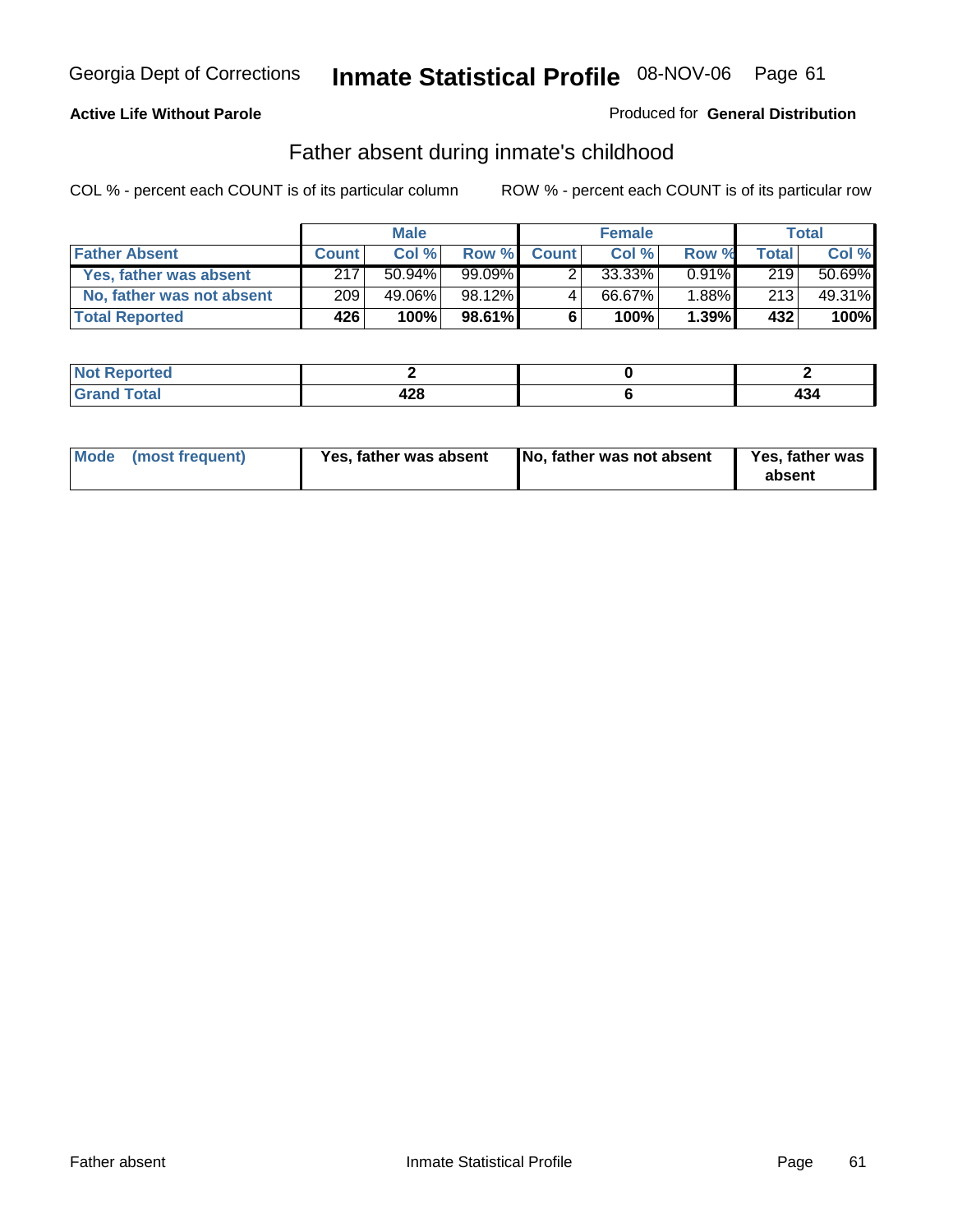### **Active Life Without Parole**

#### Produced for **General Distribution**

# Mother absent during inmate's childhood

|                           |                 | <b>Male</b> |           |              | <b>Female</b> |          |       | Total  |
|---------------------------|-----------------|-------------|-----------|--------------|---------------|----------|-------|--------|
| <b>Mother Absent</b>      | <b>Count</b>    | Col %       | Row %     | <b>Count</b> | Col %         | Row %    | Total | Col %  |
| Yes, mother was absent    | 59 <sub>1</sub> | 13.85%      | 98.33%    |              | 16.67%        | $.67\%$  | 60    | 13.89% |
| No, mother was not absent | 367             | 86.15%      | 98.66%I   | 5            | 83.33%        | $1.34\%$ | 372   | 86.11% |
| <b>Total Reported</b>     | 426             | 100%        | $98.61\%$ | 6            | 100%          | $1.39\%$ | 432   | 100%   |

| <b>Not Reported</b>    |                      |  |
|------------------------|----------------------|--|
| <b>Total</b><br>l Gran | ΛOΩ<br>14U<br>$\sim$ |  |

| Mode (most frequent) | No, mother was not absent   No, mother was not absent   No, mother was | not absent |
|----------------------|------------------------------------------------------------------------|------------|
|----------------------|------------------------------------------------------------------------|------------|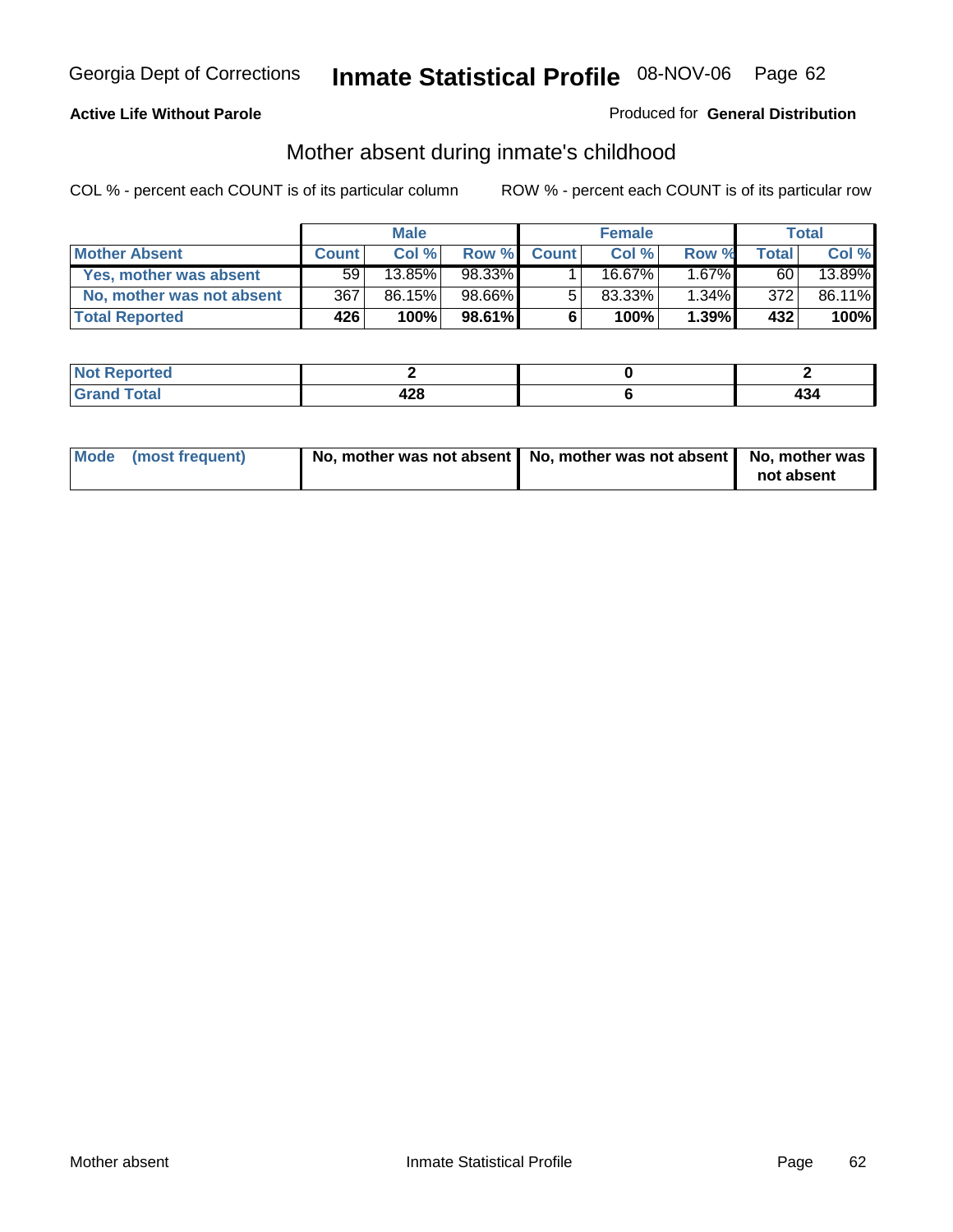### **Active Life Without Parole**

#### Produced for **General Distribution**

### Inmate diagnosed as manipulative

|                          | <b>Male</b>  |        |        | <b>Female</b> |        |          | Total            |        |
|--------------------------|--------------|--------|--------|---------------|--------|----------|------------------|--------|
| <b>Manipulative</b>      | <b>Count</b> | Col %  | Row %  | <b>Count</b>  | Col %  | Row %    | <b>Total</b>     | Col %  |
| <b>Yes, manipulative</b> | 100          | 23.47% | 99.01% |               | 16.67% | 0.99%    | 101 <sub>1</sub> | 23.38% |
| No, not manipulative     | 326          | 76.53% | 98.49% | 5             | 83.33% | $1.51\%$ | 331              | 76.62% |
| <b>Total Reported</b>    | 426'         | 100%   | 98.61% | 6             | 100%   | 1.39%    | 432              | 100%   |

| المتمتلس<br><b>NO</b><br>rtea |     |     |
|-------------------------------|-----|-----|
| $\sim$ $\sim$                 | າດ  |     |
| $\sim$ $\sim$ $\sim$          | 449 |     |
| $\sim$                        | __  | ᠇ᢦ᠇ |

|  | Mode (most frequent) | No, not manipulative | No, not manipulative | No. not<br><b>I</b> manipulative |
|--|----------------------|----------------------|----------------------|----------------------------------|
|--|----------------------|----------------------|----------------------|----------------------------------|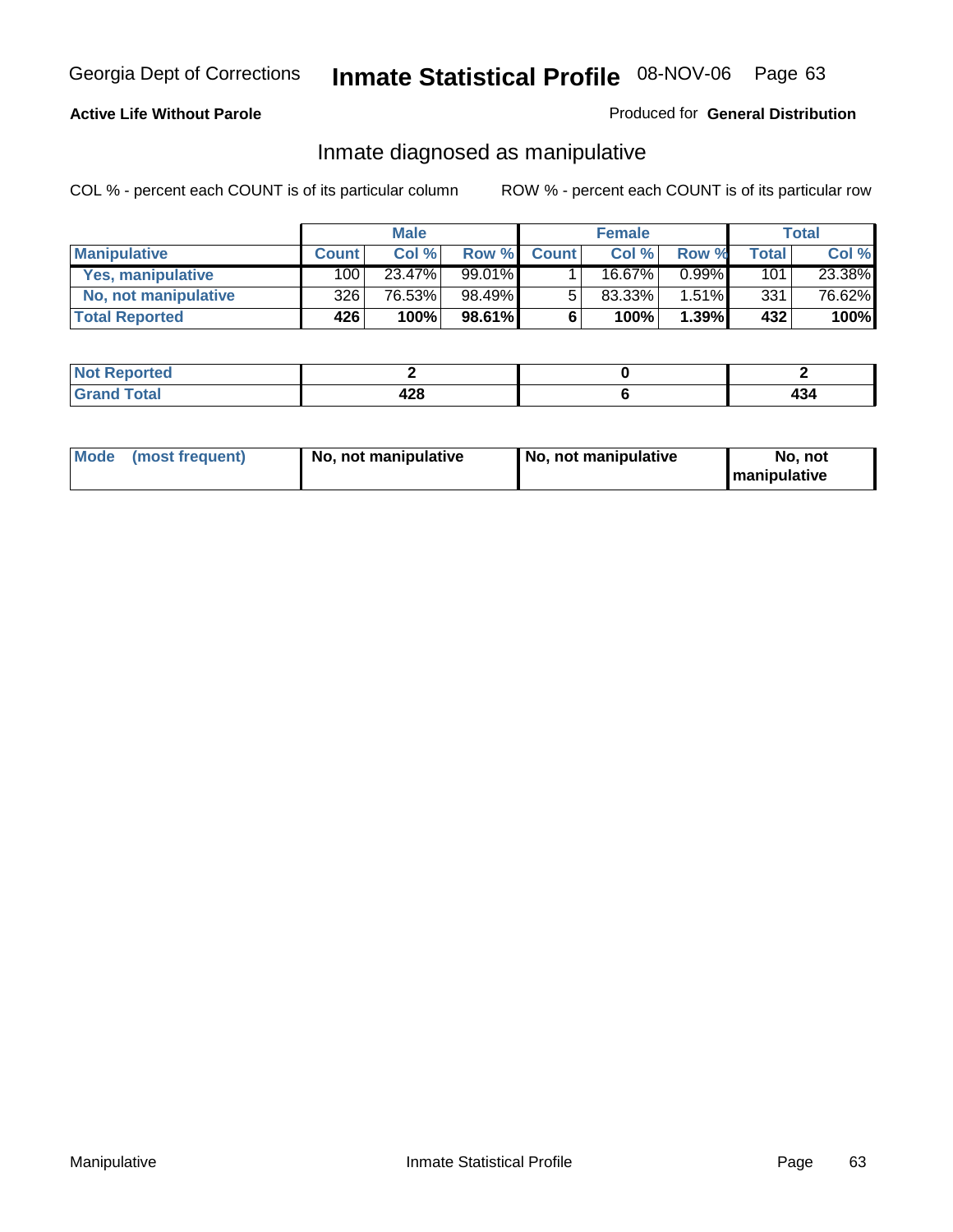### **Active Life Without Parole**

#### Produced for **General Distribution**

### Inmate diagnosed as assaultive

|                       |              | <b>Male</b> |         |              | <b>Female</b> |          |       | Total  |
|-----------------------|--------------|-------------|---------|--------------|---------------|----------|-------|--------|
| <b>Assaultive</b>     | <b>Count</b> | Col %       | Row %   | <b>Count</b> | Col %         | Row %    | Total | Col %  |
| Yes, assaultive       | 342          | 80.28%      | 98.28%  | 61           | 100.00%       | $1.72\%$ | 348   | 80.56% |
| No. not assaultive    | 84           | 19.72%      | 100.00% |              |               |          | 84    | 19.44% |
| <b>Total Reported</b> | 426          | 100%        | 98.61%  | c            | 100%          | $1.39\%$ | 432   | 100%   |

| <b>Not Reported</b>   |           |  |
|-----------------------|-----------|--|
| <b>Total</b><br>Grano | 428<br>__ |  |

| <b>Mode</b><br>(most frequent) | <b>Yes, assaultive</b> | Yes, assaultive | Yes, assaultive |
|--------------------------------|------------------------|-----------------|-----------------|
|--------------------------------|------------------------|-----------------|-----------------|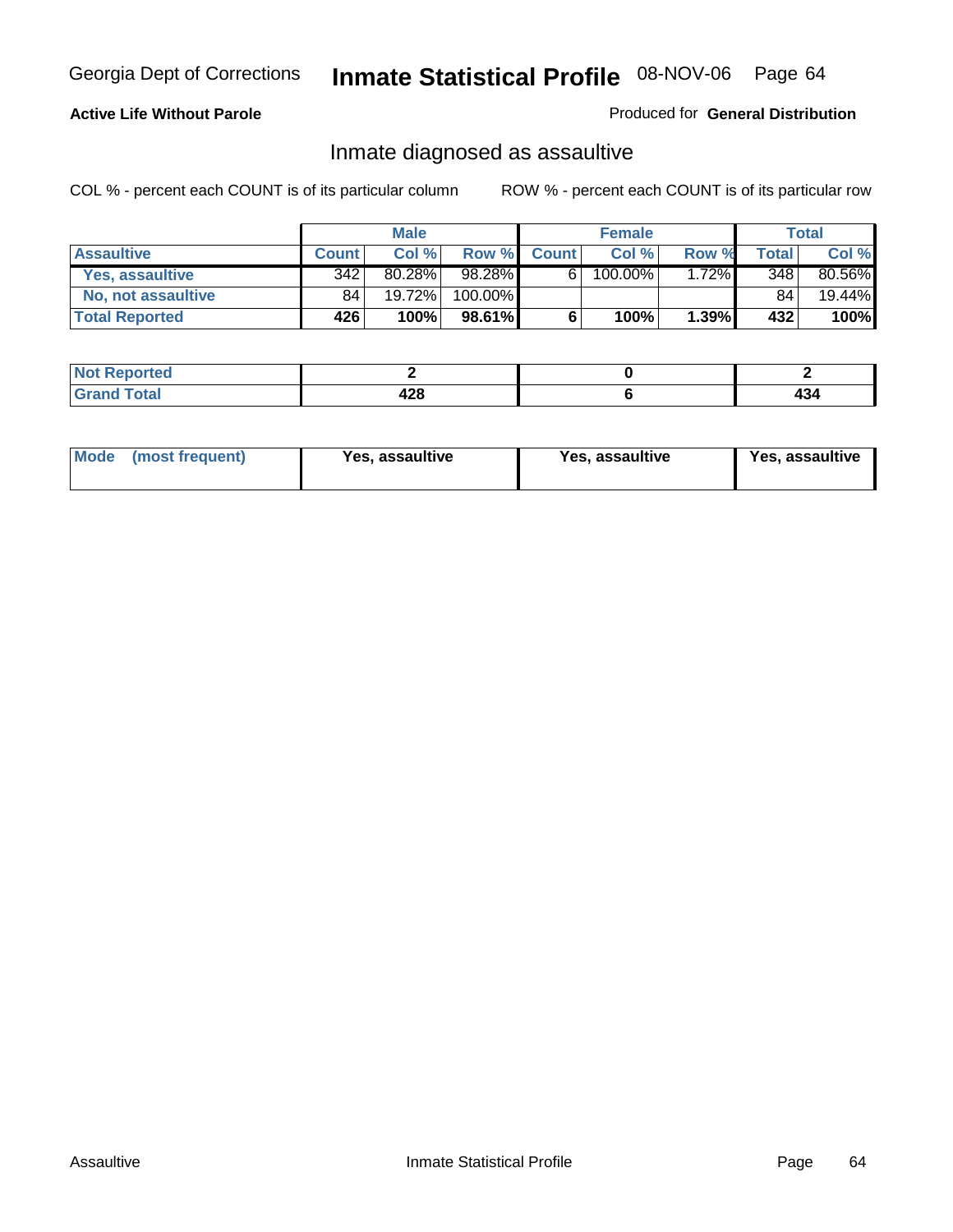**Active Life Without Parole** 

#### Produced for **General Distribution**

### Number of prior Georgia incarcerations

|                                       |                 | <b>Male</b> |                    |   | <b>Female</b> |       |       | <b>Total</b> |
|---------------------------------------|-----------------|-------------|--------------------|---|---------------|-------|-------|--------------|
| <b>Num of Prior GA Incarcerations</b> | <b>Count</b>    | Col %       | <b>Row % Count</b> |   | Col %         | Row % | Total | Col %        |
|                                       | 204             | 47.66%      | 97.14%             | 6 | 100.00%       | 2.86% | 210   | 48.39%       |
|                                       | 86              | 20.09%      | 100.00%            |   |               |       | 86    | 19.82%       |
|                                       | 50 <sub>1</sub> | 11.68%      | 100.00%            |   |               |       | 50    | 11.52%       |
|                                       | 45              | 10.51%      | 100.00%            |   |               |       | 45    | 10.37%       |
|                                       | 22              | 5.14%       | 100.00%            |   |               |       | 22    | 5.07%        |
|                                       | 11              | 2.57%       | 100.00%            |   |               |       |       | 2.53%        |
| <b>More Than 5</b>                    | 10 <sup>1</sup> | 2.34%       | 100.00%            |   |               |       | 10    | 2.30%        |
| <b>Total Reported</b>                 | 428             | 100%        | 98.62%             | 6 | 100%          | 1.38% | 434   | 100%         |

| ا د د ک<br>≺eported⊦<br>NOT     |        |     |
|---------------------------------|--------|-----|
| <b>otal</b><br>$\mathbf{v}$ and | $\sim$ | 434 |

| Mean (average)       | .25 | $\overline{.23}$ |
|----------------------|-----|------------------|
| Median (middle)      |     |                  |
| Mode (most frequent) |     |                  |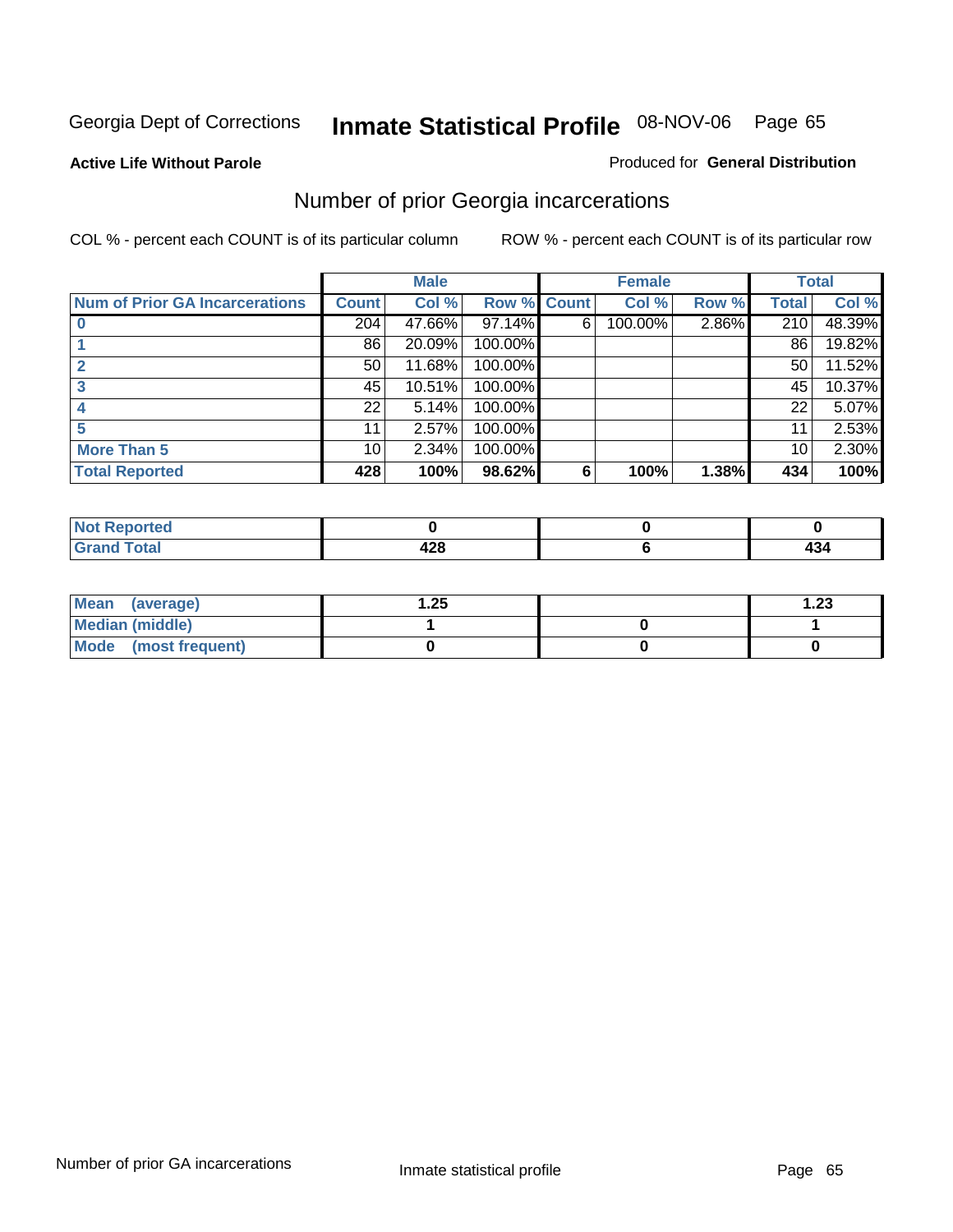**Active Life Without Parole** 

Produced for **General Distribution**

### Prison sentence in years

COL % - percent each COUNT is of its particular column ROW % - percent each COUNT is of its particular row

|                                 | <b>Male</b> |         |                    | <b>Female</b> |         |          | Total       |         |
|---------------------------------|-------------|---------|--------------------|---------------|---------|----------|-------------|---------|
| <b>Prison Sentence In Years</b> | Count l     | Col%    | <b>Row % Count</b> |               | Col%    | Row %    | $\tau$ otal | Col %   |
| Life Without Parole             | 428'        | 100.00% | 98.62%             |               | 100.00% | $1.38\%$ | 434'        | 100.00% |
| <b>Total Reported</b>           | 428'        | 100%    | 98.62%             |               | 100%    | 1.38%    | 434         | 100%    |

| <b>eported</b>                   |             |     |
|----------------------------------|-------------|-----|
| <b>Total</b><br>$\mathbf{v}$ and | ס רו<br>+LU | T.J |

#### **Determinate (numeric) sentences only**

|--|

**All sentences (including determinate), with life, life without parole, and death sentences figured at 45 years**

| <b>Mean</b><br><b>AVARANA</b><br>- 1<br>$\cdots$<br>$\sim$ | -- | т. |
|------------------------------------------------------------|----|----|
|------------------------------------------------------------|----|----|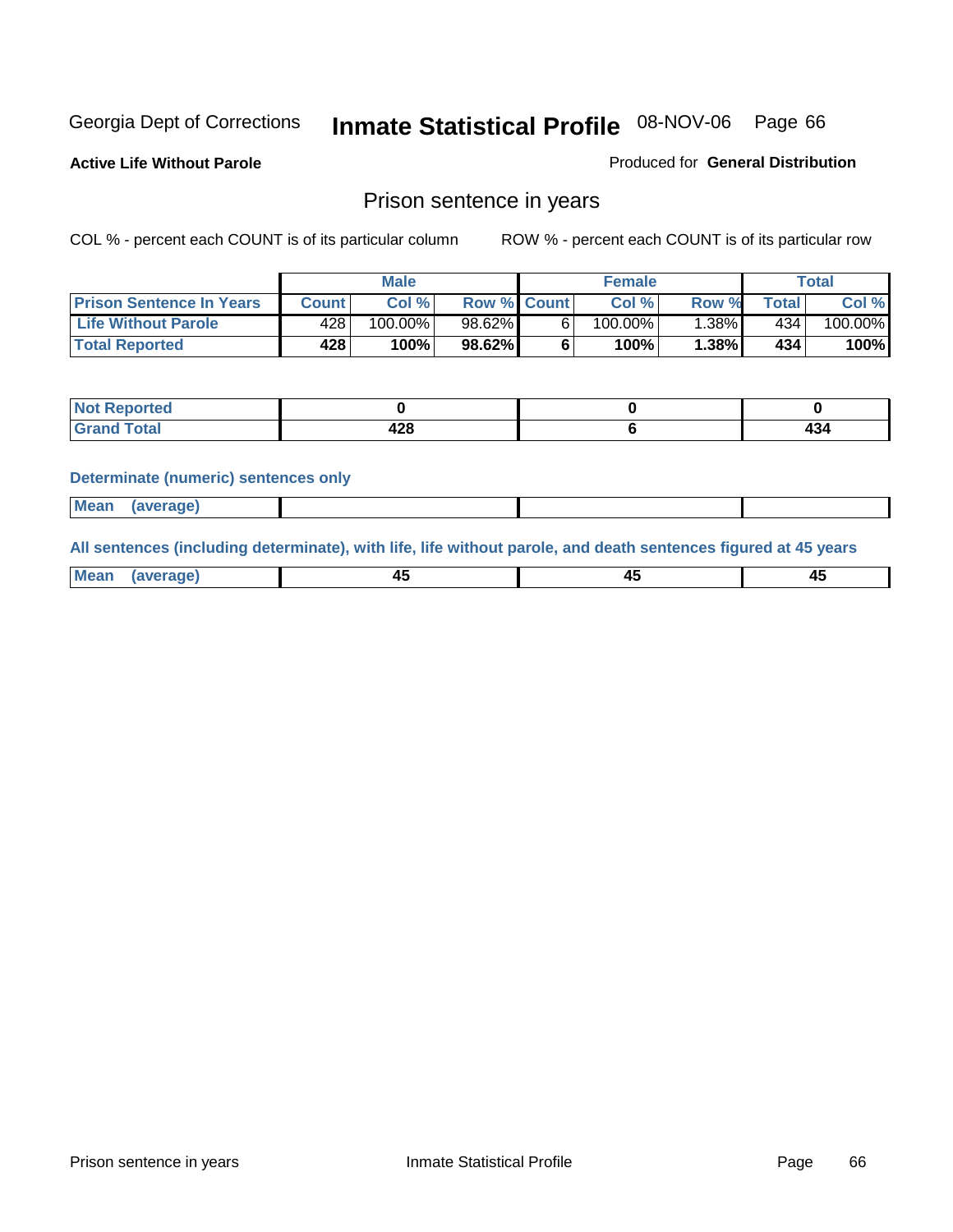#### **Active Life Without Parole**

#### Produced for **General Distribution**

# Primary offense, broken out into felonies vs misdemeanors

|                                  | <b>Male</b>  |         |                    | <b>Female</b> |            |          | Total  |            |  |
|----------------------------------|--------------|---------|--------------------|---------------|------------|----------|--------|------------|--|
| <b>Felonies and Misdemeanors</b> | <b>Count</b> | Col%    | <b>Row % Count</b> |               | Col%       | Row %    | Total. | Col %      |  |
| <b>Felonies</b>                  | 428          | 100.00% | 98.62%             | 61            | $100.00\%$ | $1.38\%$ | 434    | $100.00\%$ |  |
| <b>Total Reported</b>            | 428          | 100%    | $98.62\%$          |               | 100%       | .38%     | 434    | 100%       |  |

| <b>Not</b><br><b>orted</b><br>.  |            |              |     |
|----------------------------------|------------|--------------|-----|
| $int^{\bullet}$<br>Grat<br>----- | "^^<br>−∠∪ | A O O<br>440 | 434 |

| M<br>$\cdots$<br>пю.<br>. | nies<br>. | . |
|---------------------------|-----------|---|
|---------------------------|-----------|---|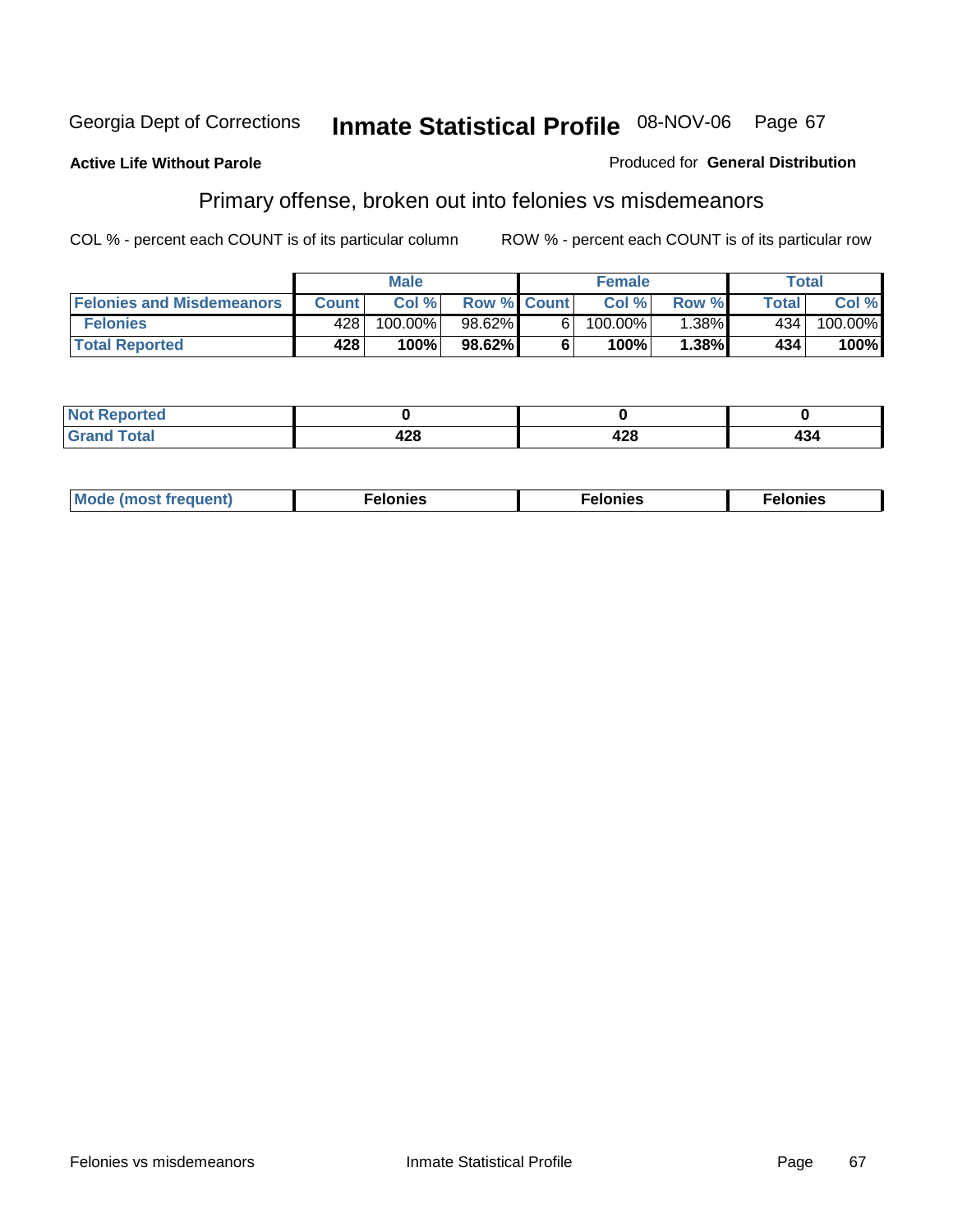#### **Active Life Without Parole**

#### Produced for **General Distribution**

### Primary offense, broken out into six broad crime categories

|                         | <b>Male</b>  |           |             | <b>Female</b> |         |          | Total           |        |
|-------------------------|--------------|-----------|-------------|---------------|---------|----------|-----------------|--------|
| <b>Crime Categories</b> | <b>Count</b> | Col %     | Row % Count |               | Col %   | Row %    | <b>Total</b>    | Col %  |
| <b>Violent</b>          | 359          | 83.88%    | 98.36%      | 6             | 100.00% | $1.64\%$ | 365             | 84.10% |
| <b>Sex Crime</b><br>2   | 57           | $13.32\%$ | $100.00\%$  |               | .00%    |          | 57              | 13.13% |
| 3<br><b>Property</b>    | 2            | ا %47.    | 100.00%     |               | .00%    |          |                 | .46%   |
| <b>Drug</b><br>4        | 10           | $2.34\%$  | 100.00%     |               | .00%    |          | 10 <sup>1</sup> | 2.30%  |
| <b>Total Reported</b>   | 428          | 100%      | 98.62%      | 6             | 100%    | 1.38%    | 434             | 100%   |

| ____ | ,<br>.<br><b>TAV</b><br>$\sim$ | . .<br>434 |
|------|--------------------------------|------------|

| Mode<br>frequent)<br>ns | - --<br>'ıolent | <br>Violent | ′iolent |
|-------------------------|-----------------|-------------|---------|
|                         |                 |             |         |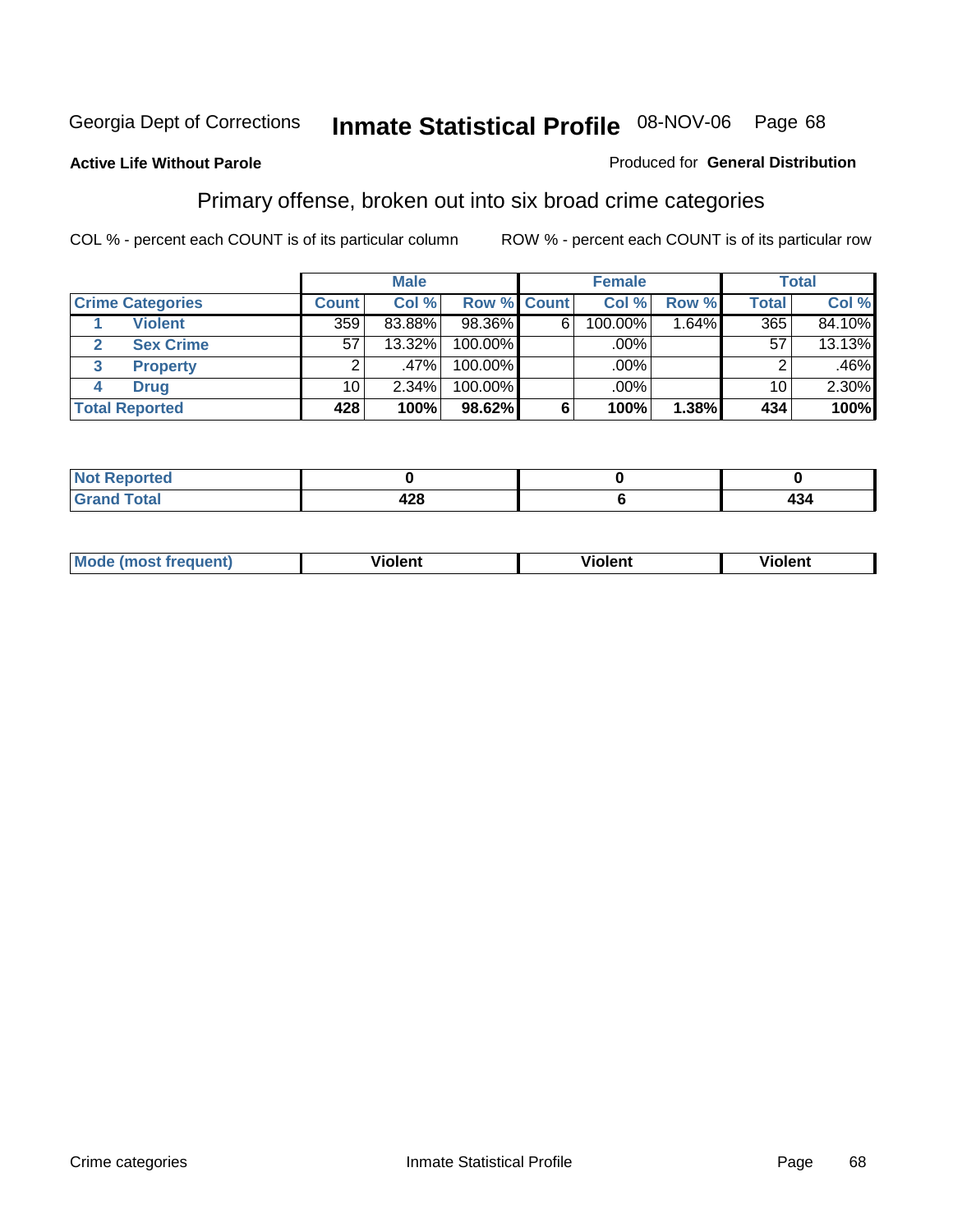#### **Active Life Without Parole**

#### Produced for **General Distribution**

# Primary offense, detailed offense code

|      |                                 | <b>Male</b>    |        |             |   | <b>Female</b> | <b>Total</b> |              |        |
|------|---------------------------------|----------------|--------|-------------|---|---------------|--------------|--------------|--------|
|      | <b>Primary Offense</b>          | <b>Count</b>   | Col %  | Row % Count |   | Col %         | Row %        | <b>Total</b> | Col %  |
| 1101 | <b>Murder</b>                   | 255            | 59.58% | 97.70%      | 6 | 100.00%       | 2.30%        | 261          | 60.14% |
| 1311 | <b>Kidnapping</b>               | 43             | 10.05% | 100.00%     |   |               |              | 43           | 9.91%  |
| 1601 | <b>Burglary</b>                 | 2              | .47%   | 100.00%     |   |               |              | 2            | .46%   |
| 1902 | <b>Armed Robbery</b>            | 60             | 14.02% | 100.00%     |   |               |              | 60           | 13.82% |
| 1911 | <b>Hijacking Motor Vehicle</b>  |                | .23%   | 100.00%     |   |               |              |              | .23%   |
| 2001 | Rape                            | 45             | 10.51% | 100.00%     |   |               |              | 45           | 10.37% |
| 2003 | <b>Aggrav Sodomy</b>            | 2              | .47%   | 100.00%     |   |               |              | 2            | .46%   |
| 2009 | <b>Aggrav Sexual Battery</b>    |                | .23%   | 100.00%     |   |               |              |              | .23%   |
| 2019 | <b>Child Molestation</b>        | $\overline{2}$ | .47%   | 100.00%     |   |               |              | 2            | .46%   |
| 2021 | <b>Aggrav Child Molestation</b> | 7              | 1.64%  | 100.00%     |   |               |              |              | 1.61%  |
| 4012 | <b>Viol Ga Cntrl Sbst Act</b>   |                | .23%   | 100.00%     |   |               |              |              | .23%   |
| 4018 | <b>S/D Cont Sub School</b>      |                | .23%   | 100.00%     |   |               |              |              | .23%   |
| 4021 | <b>S/D Cocaine</b>              | 3              | .70%   | 100.00%     |   |               |              | 3            | .69%   |
| 4022 | <b>Poss Of Cocaine</b>          | 4              | .93%   | 100.00%     |   |               |              | 4            | .92%   |
| 4134 | <b>Att/Consprcy Commt</b>       | 1              | .23%   | 100.00%     |   |               |              |              | .23%   |
|      | C/S/Of                          |                |        |             |   |               |              |              |        |
|      | <b>Total Rported</b>            | 428            | 100%   | 98.62%      | 6 | 100%          | 1.38%        | 434          | 100%   |

| <b>Reported</b>          |                        |     |
|--------------------------|------------------------|-----|
| <b>Total</b><br>$\sim$ . | 0 م م<br>42C<br>$\sim$ | 404 |

| Mode (most frequent) | 1101 Murder | 1101 Murder | 1101 Murder |
|----------------------|-------------|-------------|-------------|
|                      |             |             |             |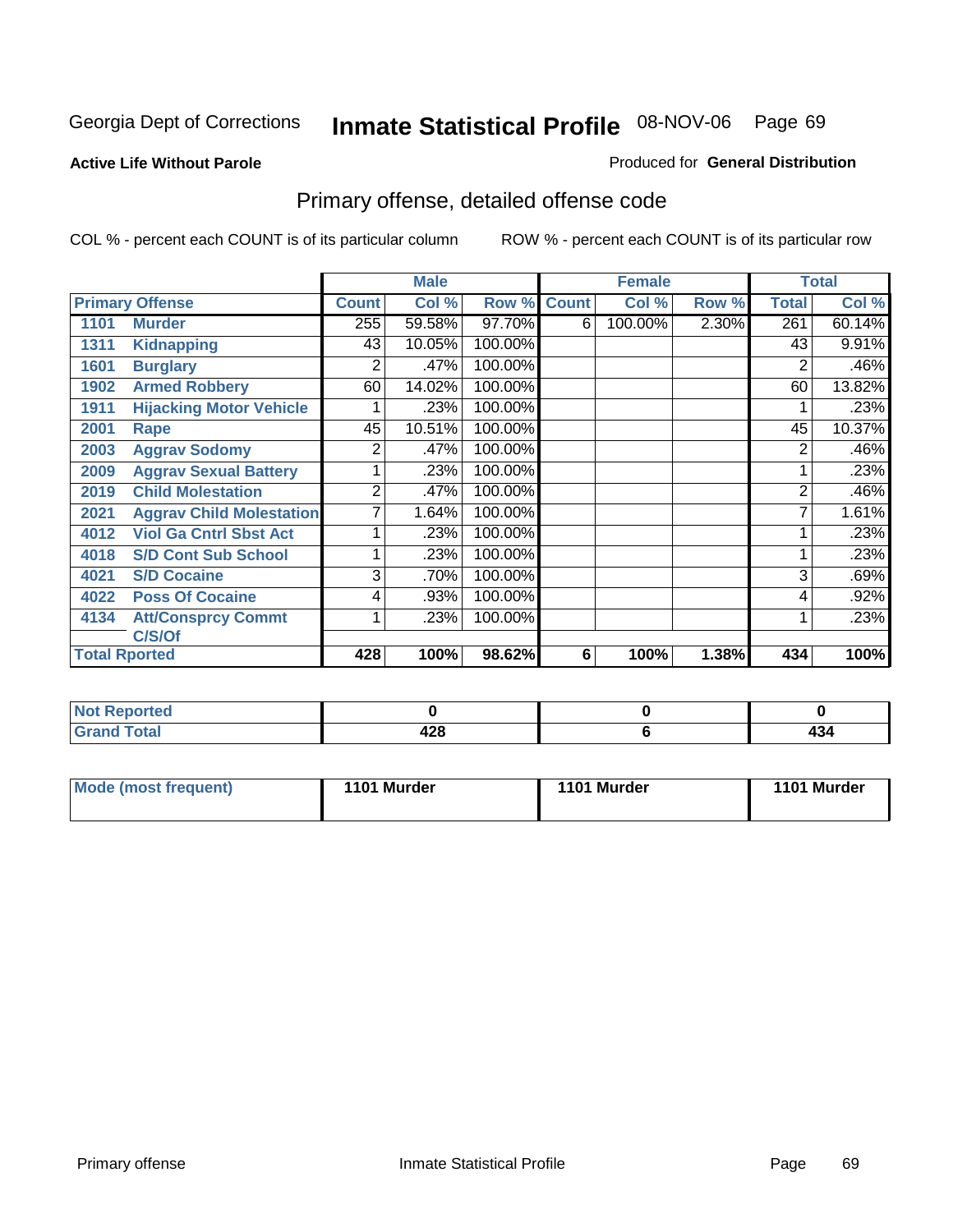#### **Active Life Without Parole**

#### Produced for **General Distribution**

# County of conviction of primary offense

|                |                             |                 | <b>Male</b> |         |              | <b>Female</b> |       |                 | <b>Total</b> |
|----------------|-----------------------------|-----------------|-------------|---------|--------------|---------------|-------|-----------------|--------------|
|                | <b>County of Conviction</b> | <b>Count</b>    | Col %       | Row %   | <b>Count</b> | Col %         | Row % | <b>Total</b>    | Col %        |
| 1              | <b>Appling</b>              | $\overline{2}$  | .47%        | 100.00% |              |               |       | $\overline{2}$  | .46%         |
| $\overline{2}$ | <b>Atkinson</b>             | 1               | .23%        | 100.00% |              |               |       | 1               | .23%         |
| 3              | <b>Bacon</b>                | 1               | .23%        | 100.00% |              |               |       | 1               | .23%         |
| 5              | <b>Baldwin</b>              | $\overline{6}$  | 1.40%       | 100.00% |              |               |       | 6               | 1.38%        |
| 6              | <b>Banks</b>                | 1               | .23%        | 100.00% |              |               |       | 1               | .23%         |
| $\overline{7}$ | <b>Barrow</b>               | 3               | .70%        | 100.00% |              |               |       | $\overline{3}$  | .69%         |
| 8              | <b>Bartow</b>               | 1               | .23%        | 100.00% |              |               |       | 1               | .23%         |
| 9              | <b>Ben Hill</b>             | $\overline{3}$  | .70%        | 100.00% |              |               |       | $\overline{3}$  | .69%         |
| 10             | <b>Berrien</b>              | 1               | .23%        | 100.00% |              |               |       | 1               | .23%         |
| 11             | <b>Bibb</b>                 | $\overline{15}$ | 3.50%       | 100.00% |              |               |       | $\overline{15}$ | 3.46%        |
| 12             | <b>Bleckley</b>             | 1               | .23%        | 100.00% |              |               |       | 1               | .23%         |
| 13             | <b>Brantley</b>             | 1               | .23%        | 100.00% |              |               |       | 1               | .23%         |
| 14             | <b>Brooks</b>               | 1               | .23%        | 100.00% |              |               |       | 1               | .23%         |
| 16             | <b>Bulloch</b>              | 1               | .23%        | 100.00% |              |               |       | 1               | .23%         |
| 17             | <b>Burke</b>                | $\overline{5}$  | 1.17%       | 100.00% |              |               |       | $\overline{5}$  | 1.15%        |
| 18             | <b>Butts</b>                | $\overline{3}$  | .70%        | 100.00% |              |               |       | $\overline{3}$  | .69%         |
| 20             | <b>Camden</b>               | $\overline{2}$  | .47%        | 100.00% |              |               |       | $\overline{2}$  | .46%         |
| 22             | <b>Carroll</b>              | $\overline{2}$  | .47%        | 100.00% |              |               |       | $\overline{2}$  | .46%         |
| 23             | <b>Catoosa</b>              | 1               | .23%        | 100.00% |              |               |       | 1               | .23%         |
| 24             | <b>Charlton</b>             | 1               | .23%        | 100.00% |              |               |       | 1               | .23%         |
| 25             | <b>Chatham</b>              | $\overline{15}$ | 3.50%       | 100.00% |              |               |       | $\overline{15}$ | 3.46%        |
| 28             | <b>Cherokee</b>             | $\overline{2}$  | .47%        | 100.00% |              |               |       | $\overline{2}$  | .46%         |
| 29             | <b>Clarke</b>               | $\overline{11}$ | 2.57%       | 100.00% |              |               |       | $\overline{11}$ | 2.53%        |
| 31             | <b>Clayton</b>              | $\overline{16}$ | 3.74%       | 100.00% |              |               |       | $\overline{16}$ | 3.69%        |
| 33             | <b>Cobb</b>                 | $\overline{12}$ | 2.80%       | 100.00% |              |               |       | $\overline{12}$ | 2.76%        |
| 34             | <b>Coffee</b>               | 3               | .70%        | 100.00% |              |               |       | $\overline{3}$  | .69%         |
| 35             | <b>Colquitt</b>             | $\overline{3}$  | .70%        | 100.00% |              |               |       | $\overline{3}$  | .69%         |
| 36             | <b>Columbia</b>             | 4               | .93%        | 100.00% |              |               |       | 4               | .92%         |
| 37             | <b>Cook</b>                 | 3               | .70%        | 100.00% |              |               |       | $\overline{3}$  | .69%         |
| 38             | <b>Coweta</b>               | $\overline{2}$  | .47%        | 100.00% |              |               |       | $\overline{2}$  | .46%         |
| 40             | <b>Crisp</b>                | 1               | .23%        | 100.00% |              |               |       | 1               | .23%         |
| 41             | <b>Dade</b>                 | 1               | .23%        | 100.00% |              |               |       | 1               | .23%         |
| 43             | <b>Decatur</b>              | 1               | .23%        | 100.00% |              |               |       | 1               | .23%         |
| 44             | <b>Dekalb</b>               | $\overline{35}$ | 8.18%       | 97.22%  | $\mathbf{1}$ | 16.67%        | 2.78% | $\overline{36}$ | 8.29%        |
| 45             | <b>Dodge</b>                | 1               | .23%        | 100.00% |              |               |       | 1               | .23%         |
| 46             | <b>Dooly</b>                | 1               | .23%        | 100.00% |              |               |       | 1               | .23%         |
| 47             | <b>Dougherty</b>            | $\overline{15}$ | 3.50%       | 100.00% |              |               |       | $\overline{15}$ | 3.46%        |
| 48             | <b>Douglas</b>              | $\overline{12}$ | 2.80%       | 92.31%  | $\mathbf 1$  | 16.67%        | 7.69% | $\overline{13}$ | 3.00%        |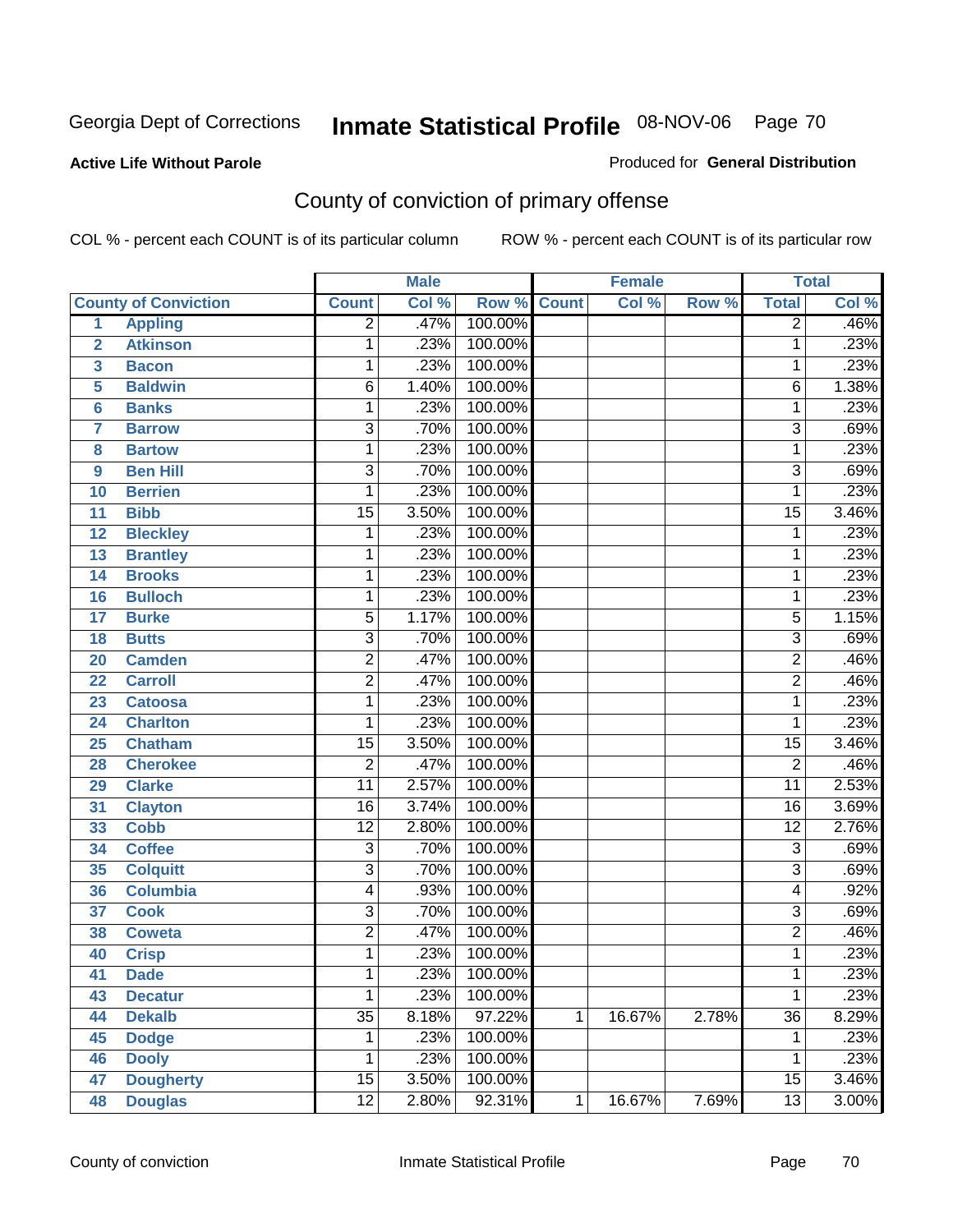#### **Active Life Without Parole**

#### Produced for **General Distribution**

# County of conviction of primary offense

|     |                             |                           | <b>Male</b> |                    |   | <b>Female</b> |        |                 | <b>Total</b> |
|-----|-----------------------------|---------------------------|-------------|--------------------|---|---------------|--------|-----------------|--------------|
|     | <b>County of Conviction</b> | <b>Count</b>              | Col %       | <b>Row % Count</b> |   | Col %         | Row %  | <b>Total</b>    | Col %        |
| 49  | <b>Early</b>                | 1                         | .23%        | 100.00%            |   |               |        | 1               | .23%         |
| 51  | <b>Effingham</b>            | $\overline{2}$            | .47%        | 100.00%            |   |               |        | $\overline{2}$  | .46%         |
| 52  | <b>Elbert</b>               | $\overline{2}$            | .47%        | 100.00%            |   |               |        | $\overline{2}$  | .46%         |
| 53  | <b>Emanuel</b>              | 1                         | .23%        | 100.00%            |   |               |        | 1               | .23%         |
| 56  | <b>Fayette</b>              | 4                         | .93%        | 100.00%            |   |               |        | 4               | .92%         |
| 57  | <b>Floyd</b>                | 5                         | 1.17%       | 100.00%            |   |               |        | 5               | 1.15%        |
| 58  | <b>Forsyth</b>              | 1                         | .23%        | 100.00%            |   |               |        | 1               | .23%         |
| 59  | <b>Franklin</b>             | 1                         | .23%        | 100.00%            |   |               |        | 1               | .23%         |
| 60  | <b>Fulton</b>               | $\overline{39}$           | 9.11%       | 100.00%            |   |               |        | $\overline{39}$ | 8.99%        |
| 61  | <b>Gilmer</b>               | 1                         | .23%        | 100.00%            |   |               |        | 1               | .23%         |
| 63  | <b>Glynn</b>                | $\overline{11}$           | 2.57%       | 100.00%            |   |               |        | $\overline{11}$ | 2.53%        |
| 65  | <b>Grady</b>                | 1                         | .23%        | 100.00%            |   |               |        | 1               | .23%         |
| 66  | Greene                      | 1                         | .23%        | 100.00%            |   |               |        | 1               | .23%         |
| 67  | <b>Gwinnett</b>             | $\overline{8}$            | 1.87%       | 100.00%            |   |               |        | 8               | 1.84%        |
| 68  | <b>Habersham</b>            | $\overline{2}$            | .47%        | 100.00%            |   |               |        | $\overline{2}$  | .46%         |
| 69  | <b>Hall</b>                 | $\overline{6}$            | 1.40%       | 100.00%            |   |               |        | 6               | 1.38%        |
| 72  | <b>Harris</b>               | 1                         | .23%        | 100.00%            |   |               |        | 1               | .23%         |
| 73  | <b>Hart</b>                 | 4                         | .93%        | 100.00%            |   |               |        | 4               | .92%         |
| 75  | <b>Henry</b>                | 9                         | 2.10%       | 100.00%            |   |               |        | 9               | 2.07%        |
| 76  | <b>Houston</b>              | $\overline{6}$            | 1.40%       | 100.00%            |   |               |        | 6               | 1.38%        |
| 78  | <b>Jackson</b>              | 8                         | 1.87%       | 100.00%            |   |               |        | 8               | 1.84%        |
| 79  | <b>Jasper</b>               | 1                         | .23%        | 100.00%            |   |               |        | 1               | .23%         |
| 80  | <b>Jeff Davis</b>           | 1                         | .23%        | 100.00%            |   |               |        | 1               | .23%         |
| 84  | <b>Jones</b>                | 1                         | .23%        | 100.00%            |   |               |        | 1               | .23%         |
| 87  | <b>Laurens</b>              | $\overline{2}$            | .47%        | 100.00%            |   |               |        | 2               | .46%         |
| 88  | Lee                         | 1                         | .23%        | 100.00%            |   |               |        | 1               | .23%         |
| 89  | <b>Liberty</b>              | $\overline{5}$            | 1.17%       | 100.00%            |   |               |        | 5               | 1.15%        |
| 91  | Long                        | $\overline{3}$            | .70%        | 100.00%            |   |               |        | 3               | .69%         |
| 92  | <b>Lowndes</b>              | $\overline{\overline{3}}$ | .70%        | 100.00%            |   |               |        | $\overline{3}$  | .69%         |
| 95  | <b>Madison</b>              | 1                         | .23%        | 100.00%            |   |               |        | 1               | .23%         |
| 96  | <b>Marion</b>               | 1                         | .23%        | 100.00%            |   |               |        | 1               | .23%         |
| 98  | <b>Mcintosh</b>             | 1                         | $.23\%$     | 100.00%            |   |               |        | 1               | .23%         |
| 100 | <b>Miller</b>               | 1                         | .23%        | 100.00%            |   |               |        | 1               | .23%         |
| 102 | <b>Monroe</b>               | $\overline{2}$            | .47%        | 100.00%            |   |               |        | $\overline{2}$  | .46%         |
| 106 | <b>Muscogee</b>             | $\overline{15}$           | 3.50%       | 100.00%            |   |               |        | $\overline{15}$ | 3.46%        |
| 107 | <b>Newton</b>               | $\overline{3}$            | .70%        | 75.00%             | 1 | 16.67%        | 25.00% | 4               | .92%         |
| 109 | <b>Oglethorpe</b>           | 1                         | .23%        | 100.00%            |   |               |        | 1               | .23%         |
| 110 | <b>Paulding</b>             | $\mathbf 1$               | .23%        | 100.00%            |   |               |        | 1               | .23%         |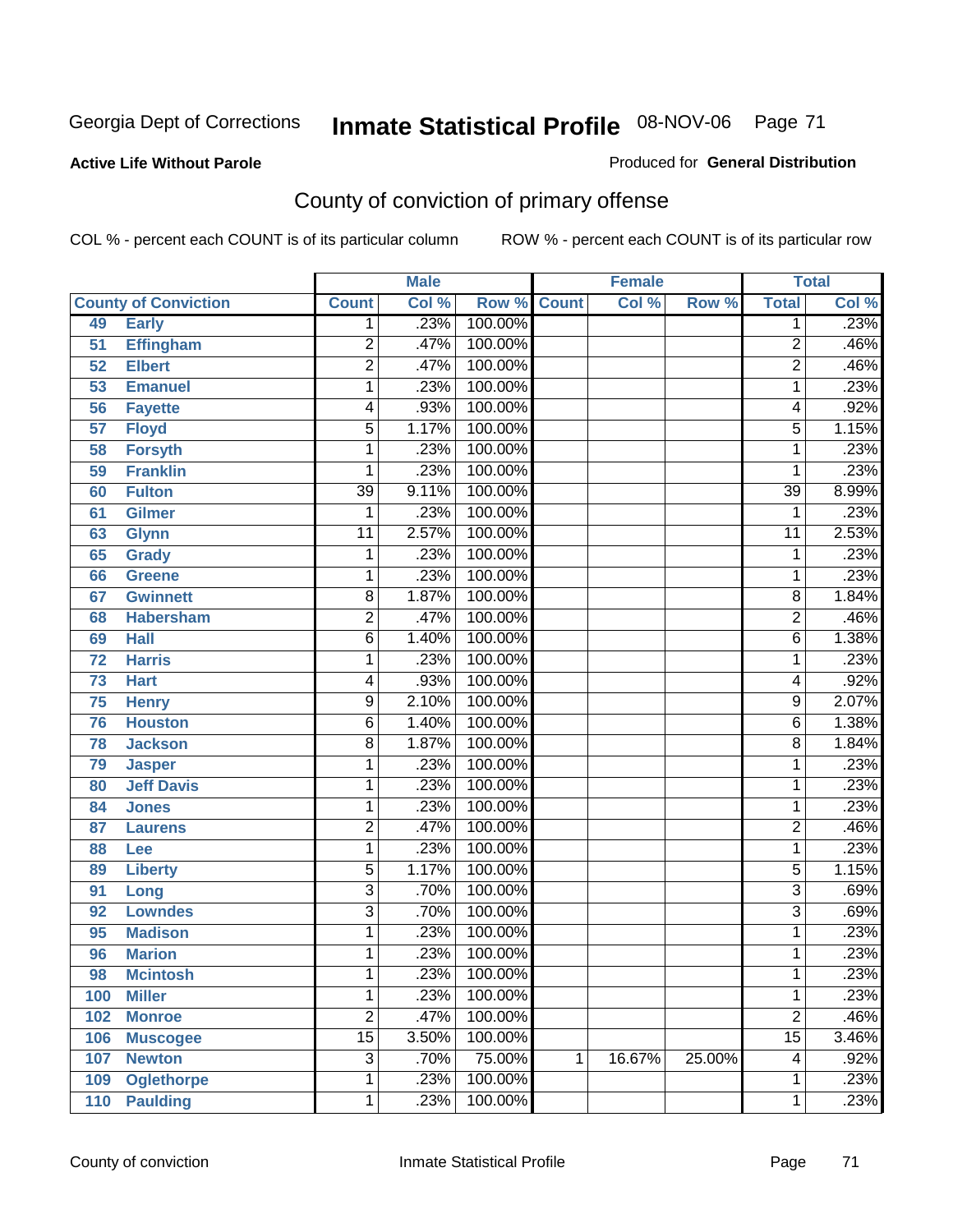#### **Active Life Without Parole**

#### Produced for **General Distribution**

# County of conviction of primary offense

|                                 |                 | <b>Male</b>                |                    |                 | <b>Female</b> |        |                 | <b>Total</b>               |
|---------------------------------|-----------------|----------------------------|--------------------|-----------------|---------------|--------|-----------------|----------------------------|
| <b>County of Conviction</b>     | <b>Count</b>    | $\overline{\text{Col }^9}$ | <b>Row % Count</b> |                 | Col %         | Row %  | <b>Total</b>    | $\overline{\text{Col }^9}$ |
| 113<br><b>Pierce</b>            | $\overline{3}$  | .70%                       | 100.00%            |                 |               |        | $\overline{3}$  | .69%                       |
| <b>Pike</b><br>114              | $\overline{3}$  | .70%                       | 75.00%             | 1               | 16.67%        | 25.00% | 4               | .92%                       |
| <b>Polk</b><br>$\overline{115}$ | 1               | .23%                       | 100.00%            |                 |               |        | 1               | .23%                       |
| <b>Pulaski</b><br>116           | 1               | .23%                       | 100.00%            |                 |               |        | 1               | .23%                       |
| 117<br><b>Putnam</b>            | 4               | .93%                       | 100.00%            |                 |               |        | 4               | .92%                       |
| <b>Rabun</b><br>119             | 1               | .23%                       | 100.00%            |                 |               |        | 1               | .23%                       |
| 120<br><b>Randolph</b>          | 1               | .23%                       | 100.00%            |                 |               |        | 1               | .23%                       |
| <b>Richmond</b><br>121          | $\overline{19}$ | 4.44%                      | 95.00%             | 1               | 16.67%        | 5.00%  | $\overline{20}$ | 4.61%                      |
| <b>Rockdale</b><br>122          | 4               | .93%                       | 100.00%            |                 |               |        | 4               | .92%                       |
| <b>Spalding</b><br>126          | 5               | 1.17%                      | 100.00%            |                 |               |        | 5               | 1.15%                      |
| <b>Stephens</b><br>127          | $\overline{2}$  | .47%                       | 100.00%            |                 |               |        | $\overline{2}$  | .46%                       |
| <b>Sumter</b><br>129            | 1               | .23%                       | 100.00%            |                 |               |        | 1               | .23%                       |
| 132<br><b>Tattnall</b>          | 1               | .23%                       | 100.00%            |                 |               |        | 1               | .23%                       |
| <b>Terrell</b><br>135           | 1               | .23%                       | 100.00%            |                 |               |        | 1               | .23%                       |
| 136<br><b>Thomas</b>            | 3               | .70%                       | 100.00%            |                 |               |        | 3               | .69%                       |
| <b>Tift</b><br>137              | $\overline{2}$  | .47%                       | 100.00%            |                 |               |        | $\overline{2}$  | .46%                       |
| <b>Toombs</b><br>138            | $\overline{3}$  | .70%                       | 100.00%            |                 |               |        | $\overline{3}$  | .69%                       |
| 139<br><b>Towns</b>             | 1               | .23%                       | 100.00%            |                 |               |        | 1               | .23%                       |
| <b>Troup</b><br>141             | 1               | .23%                       | 100.00%            |                 |               |        | 1               | .23%                       |
| <b>Union</b><br>144             | 1               | .23%                       | 100.00%            |                 |               |        | 1               | .23%                       |
| 145<br><b>Upson</b>             | 1               | .23%                       | 100.00%            |                 |               |        | 1               | .23%                       |
| <b>Walker</b><br>146            | $\overline{2}$  | .47%                       | 66.67%             | 1               | 16.67%        | 33.33% | $\overline{3}$  | .69%                       |
| 147<br><b>Walton</b>            | $\overline{3}$  | .70%                       | 100.00%            |                 |               |        | $\overline{3}$  | .69%                       |
| <b>Ware</b><br>148              | 7               | 1.64%                      | 100.00%            |                 |               |        | 7               | 1.61%                      |
| <b>Washington</b><br>150        | $\overline{2}$  | .47%                       | 100.00%            |                 |               |        | $\overline{2}$  | .46%                       |
| 151<br><b>Wayne</b>             | $\overline{2}$  | .47%                       | 100.00%            |                 |               |        | $\overline{2}$  | .46%                       |
| <b>Whitfield</b><br>155         | $\overline{5}$  | 1.17%                      | 100.00%            |                 |               |        | $\overline{5}$  | 1.15%                      |
| 157<br><b>Wilkes</b>            | 1               | .23%                       | 100.00%            |                 |               |        | 1               | .23%                       |
| <b>Total Rported</b>            | 428             | 100%                       | 98.62%             | $6\phantom{1}6$ | 100%          | 1.38%  | 434             | 100%                       |

| eported<br><b>NI</b> |           |     |
|----------------------|-----------|-----|
| int                  | ᄳ.<br>44O | דטד |

|  | Mc | w | <br><u>Jekalt</u> | ultor |
|--|----|---|-------------------|-------|
|--|----|---|-------------------|-------|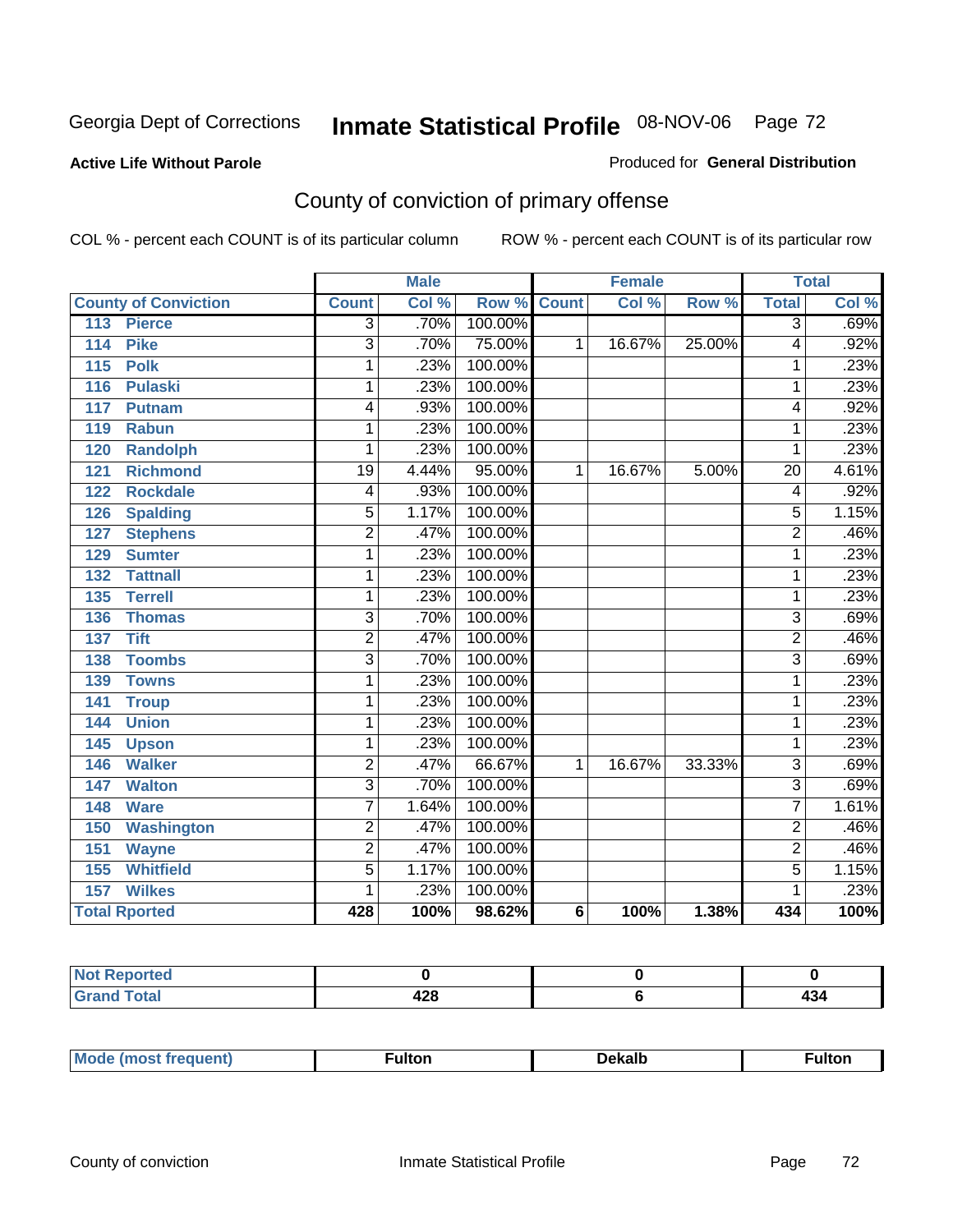### **Active Life Without Parole**

#### Produced for **General Distribution**

# Circuit of conviction of primary offense

|                         |                                 |                         | <b>Male</b> |                    |   | <b>Female</b> |        |                 | <b>Total</b> |
|-------------------------|---------------------------------|-------------------------|-------------|--------------------|---|---------------|--------|-----------------|--------------|
|                         | <b>Circuit of Conviction</b>    | <b>Count</b>            | Col %       | <b>Row % Count</b> |   | Col %         | Row %  | <b>Total</b>    | Col %        |
| 1                       | <b>Alapaha Circuit</b>          | 5                       | 1.17%       | 100.00%            |   |               |        | $\overline{5}$  | 1.15%        |
| $\overline{2}$          | <b>Alcovy Circuit</b>           | $\overline{6}$          | 1.40%       | 85.71%             | 1 | 16.67%        | 14.29% | 7               | 1.61%        |
| $\overline{\mathbf{3}}$ | <b>Atlanta Circuit</b>          | $\overline{39}$         | 9.11%       | 100.00%            |   |               |        | $\overline{39}$ | 8.99%        |
| 4                       | <b>Atlantic Circuit</b>         | $\overline{10}$         | 2.34%       | 100.00%            |   |               |        | 10              | 2.30%        |
| 5                       | <b>Augusta Circuit</b>          | $\overline{28}$         | 6.54%       | 96.55%             | 1 | 16.67%        | 3.45%  | $\overline{29}$ | 6.68%        |
| $6\phantom{a}$          | <b>Blue Ridge Circuit</b>       | $\overline{2}$          | .47%        | 100.00%            |   |               |        | $\overline{2}$  | .46%         |
| $\overline{\mathbf{7}}$ | <b>Brunswick Circuit</b>        | $\overline{18}$         | 4.21%       | 100.00%            |   |               |        | $\overline{18}$ | 4.15%        |
| 8                       | <b>Chattahoochee Circuit</b>    | $\overline{17}$         | 3.97%       | 100.00%            |   |               |        | $\overline{17}$ | 3.92%        |
| 9                       | <b>Cherokee Circuit</b>         | 1                       | .23%        | 100.00%            |   |               |        | 1               | .23%         |
| 10                      | <b>Clayton Circuit</b>          | $\overline{16}$         | 3.74%       | 100.00%            |   |               |        | $\overline{16}$ | 3.69%        |
| 11                      | <b>Cobb Circuit</b>             | $\overline{12}$         | 2.80%       | 100.00%            |   |               |        | $\overline{12}$ | 2.76%        |
| 12                      | <b>Conasauga Circuit</b>        | $\overline{5}$          | 1.17%       | 100.00%            |   |               |        | $\overline{5}$  | 1.15%        |
| 13                      | <b>Cordele Circuit</b>          | $\overline{5}$          | 1.17%       | 100.00%            |   |               |        | 5               | 1.15%        |
| 14                      | <b>Coweta Circuit</b>           | $\overline{5}$          | 1.17%       | 100.00%            |   |               |        | $\overline{5}$  | 1.15%        |
| 15                      | <b>Dougherty Circuit</b>        | $\overline{15}$         | 3.50%       | 100.00%            |   |               |        | $\overline{15}$ | 3.46%        |
| 16                      | <b>Dublin Circuit</b>           | $\overline{2}$          | .47%        | 100.00%            |   |               |        | $\overline{2}$  | .46%         |
| 17                      | <b>Eastern Circuit</b>          | $\overline{15}$         | 3.50%       | 100.00%            |   |               |        | $\overline{15}$ | 3.46%        |
| 18                      | <b>Flint Circuit</b>            | $\overline{9}$          | 2.10%       | 100.00%            |   |               |        | $\overline{9}$  | 2.07%        |
| 19                      | <b>Griffin Circuit</b>          | $\overline{13}$         | 3.04%       | 92.86%             | 1 | 16.67%        | 7.14%  | 14              | 3.23%        |
| 20                      | <b>Gwinnett Circuit</b>         | $\overline{8}$          | 1.87%       | 100.00%            |   |               |        | 8               | 1.84%        |
| 21                      | <b>Houston Circuit</b>          | $\overline{6}$          | 1.40%       | 100.00%            |   |               |        | $\overline{6}$  | 1.38%        |
| 22                      | <b>Lookout Mountain Circuit</b> | $\overline{\mathbf{4}}$ | .93%        | 80.00%             | 1 | 16.67%        | 20.00% | $\overline{5}$  | 1.15%        |
| 23                      | <b>Macon Circuit</b>            | $\overline{15}$         | 3.50%       | 100.00%            |   |               |        | $\overline{15}$ | 3.46%        |
| 24                      | <b>Middle Circuit</b>           | $\overline{6}$          | 1.40%       | 100.00%            |   |               |        | 6               | 1.38%        |
| 25                      | <b>Mountain Circuit</b>         | $\overline{5}$          | 1.17%       | 100.00%            |   |               |        | 5               | 1.15%        |
| 26                      | <b>Northeastern Circuit</b>     | 6                       | 1.40%       | 100.00%            |   |               |        | 6               | 1.38%        |
| 27                      | <b>Northern Circuit</b>         | $\overline{9}$          | 2.10%       | 100.00%            |   |               |        | $\overline{9}$  | 2.07%        |
| 28                      | <b>Ocmulgee Circuit</b>         | $\overline{13}$         | 3.04%       | 100.00%            |   |               |        | $\overline{13}$ | 3.00%        |
| 29                      | <b>Oconee Circuit</b>           | $\overline{3}$          | .70%        | 100.00%            |   |               |        | $\overline{3}$  | .69%         |
| 30                      | <b>Ogeechee Circuit</b>         | $\overline{3}$          | .70%        | 100.00%            |   |               |        | $\overline{3}$  | .69%         |
| $\overline{31}$         | <b>Pataula Circuit</b>          | 4                       | .93%        | 100.00%            |   |               |        | 4               | .92%         |
| 32                      | <b>Piedmont Circuit</b>         | 12                      | 2.80%       | 100.00%            |   |               |        | 12              | 2.76%        |
| 33                      | <b>Rome Circuit</b>             | $\overline{5}$          | 1.17%       | 100.00%            |   |               |        | $\overline{5}$  | 1.15%        |
| 34                      | <b>South Georgia Circuit</b>    | $\overline{2}$          | .47%        | 100.00%            |   |               |        | $\overline{2}$  | .46%         |
| 35                      | <b>Southern Circuit</b>         | $\overline{10}$         | 2.34%       | 100.00%            |   |               |        | 10              | 2.30%        |
| 36                      | <b>Southwestern Circuit</b>     | $\overline{2}$          | .47%        | 100.00%            |   |               |        | $\overline{2}$  | .46%         |
| 37                      | <b>Stone Mountain Circuit</b>   | $\overline{35}$         | 8.18%       | 97.22%             | 1 | 16.67%        | 2.78%  | $\overline{36}$ | 8.29%        |
| 38                      | <b>Tallapoosa Circuit</b>       | $\mathbf 1$             | .23%        | 100.00%            |   |               |        | $\mathbf{1}$    | .23%         |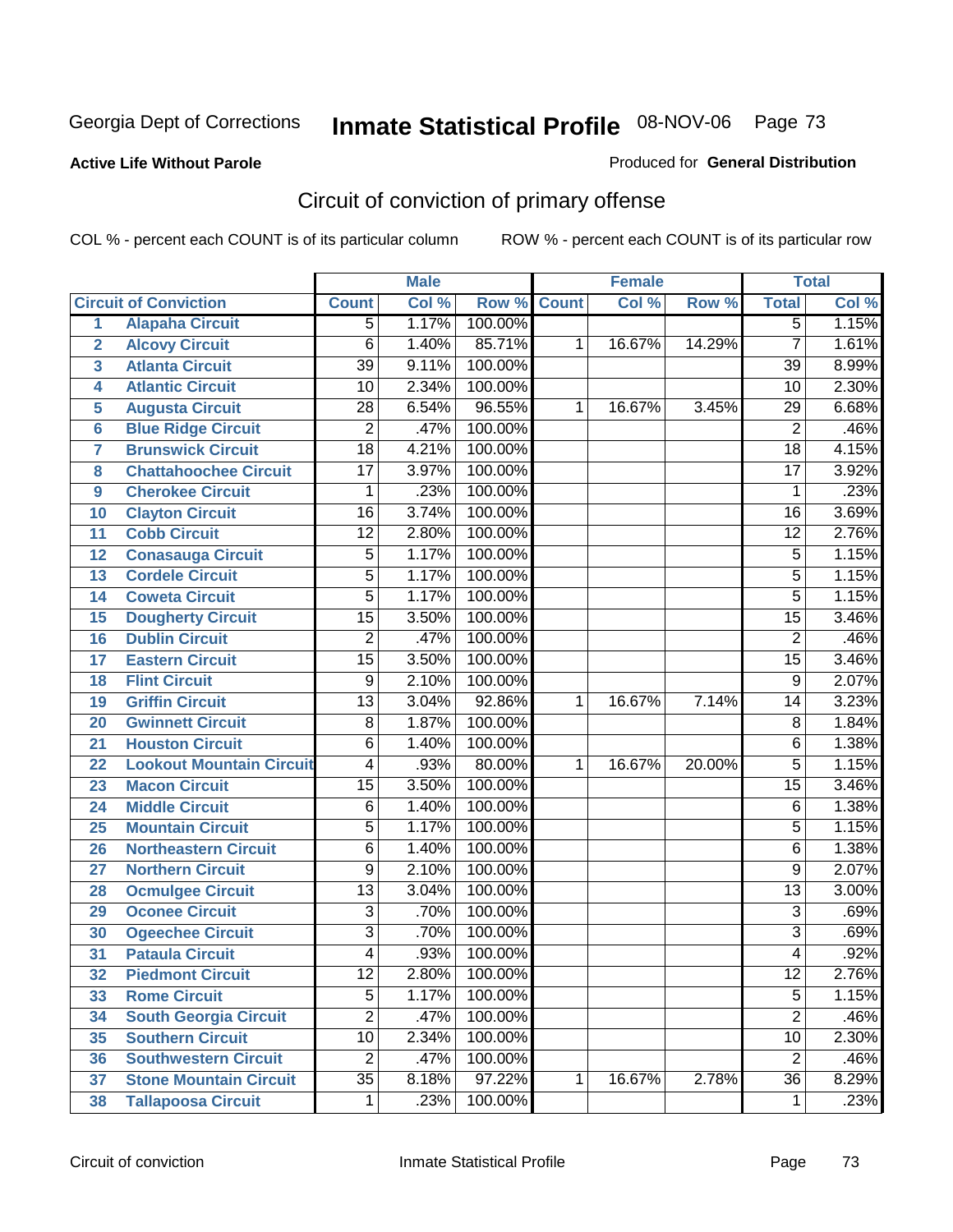**Active Life Without Parole** 

#### Produced for **General Distribution**

# Circuit of conviction of primary offense

|                      |                              |              | <b>Male</b> |         |              | <b>Female</b> |       |              | <b>Total</b> |
|----------------------|------------------------------|--------------|-------------|---------|--------------|---------------|-------|--------------|--------------|
|                      | <b>Circuit of Conviction</b> | <b>Count</b> | Col %       | Row %   | <b>Count</b> | Col %         | Row % | <b>Total</b> | Col %        |
| 39                   | <b>Tifton Circuit</b>        | 2            | .47%        | 100.00% |              |               |       |              | .46%         |
| 40                   | <b>Toombs Circuit</b>        |              | .23%        | 100.00% |              |               |       |              | .23%         |
| 41                   | <b>Waycross Circuit</b>      | 16           | 3.74%       | 100.00% |              |               |       | 16           | 3.69%        |
| 42                   | <b>Western Circuit</b>       | 11           | 2.57%       | 100.00% |              |               |       | 11           | 2.53%        |
| 43                   | <b>Rockdale Circuit</b>      | 4            | .93%        | 100.00% |              |               |       | 4            | .92%         |
| 44                   | <b>Douglas Circuit</b>       | 12           | 2.80%       | 92.31%  |              | 16.67%        | 7.69% | 13           | $3.00\%$     |
| 45                   | <b>Appalachian Circuit</b>   |              | .23%        | 100.00% |              |               |       |              | .23%         |
| 46                   | <b>Enotah Circuit</b>        | 2            | .47%        | 100.00% |              |               |       | 2            | .46%         |
| 47                   | <b>Bell-Forsyth Circuit</b>  |              | .23%        | 100.00% |              |               |       |              | .23%         |
| 48                   | <b>Towaliga Circuit</b>      | 5            | 1.17%       | 100.00% |              |               |       | 5            | 1.15%        |
| 49                   | <b>Paulding Circuit</b>      |              | .23%        | 100.00% |              |               |       |              | .23%         |
| <b>Total Rported</b> |                              | 428          | 100%        | 98.62%  | 6            | 100%          | 1.38% | 434          | 100%         |

| <b>Reported</b><br>. Nr |     |                          |
|-------------------------|-----|--------------------------|
| <b>otal</b>             | 490 | $\overline{\phantom{a}}$ |
| $\mathbf{v}$ and        | 440 | טו                       |

| Mc<br>.+Inn+,<br>.<br>ำ∨∿<br>''Ilta<br>idlik<br><b>ALIE</b><br>$ -$ |  |  |
|---------------------------------------------------------------------|--|--|
|                                                                     |  |  |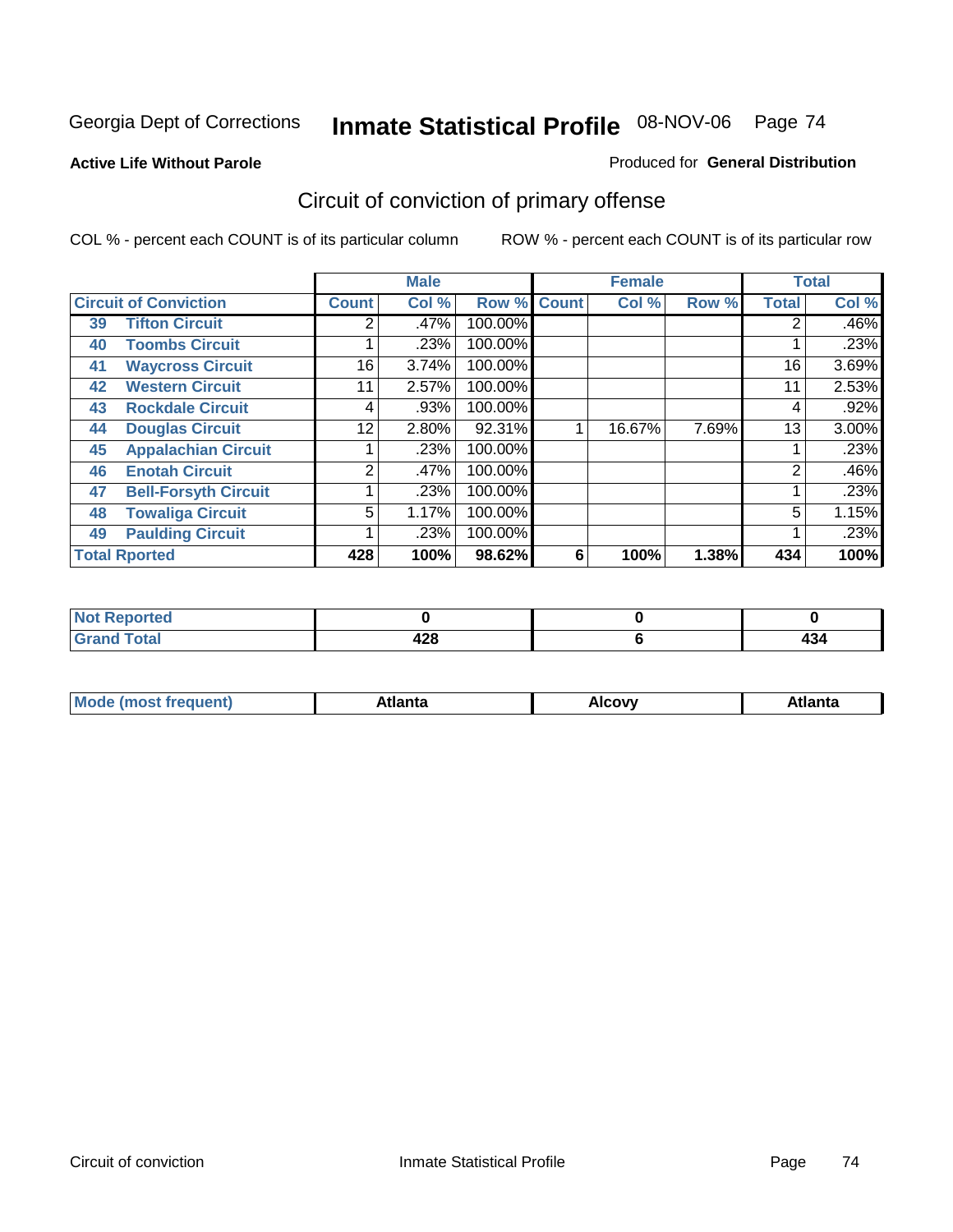### **Active Life Without Parole**

### Produced for **General Distribution**

## Years served (jail + prison) in this incarceration

|                       |                 | <b>Male</b> |         |                | <b>Female</b> |       |                 | <b>Total</b> |
|-----------------------|-----------------|-------------|---------|----------------|---------------|-------|-----------------|--------------|
| <b>Years Served</b>   | <b>Count</b>    | Col %       | Row %   | <b>Count</b>   | Col %         | Row % | <b>Total</b>    | Col %        |
| Less than one year    | 4               | 0.94%       | 100.00% |                |               |       | 4               | 0.93%        |
| 1 to 1.99 years       | $\overline{10}$ | 2.35%       | 100.00% |                |               |       | $\overline{10}$ | 2.32%        |
| 2 to 2.99 years       | $\overline{24}$ | 5.65%       | 100.00% |                |               |       | $\overline{24}$ | 5.57%        |
| 3 to 3.99 years       | 29              | 6.82%       | 96.67%  | 1              | 16.67%        | 3.33% | 30              | 6.96%        |
| $4$ to $4.99$ years   | $\overline{36}$ | 8.47%       | 92.31%  | $\overline{3}$ | 50.00%        | 7.69% | $\overline{39}$ | 9.05%        |
| 5 to 5.99 years       | 43              | 10.12%      | 100.00% |                |               |       | 43              | 9.98%        |
| 6 to 6.99 years       | 44              | 10.35%      | 100.00% |                |               |       | 44              | 10.21%       |
| 7 to 7.99 years       | 32              | 7.53%       | 100.00% |                |               |       | 32              | 7.42%        |
| 8 to 8.99 years       | 42              | 9.88%       | 97.67%  | $\mathbf{1}$   | 16.67%        | 2.33% | 43              | 9.98%        |
| 9 to 9.99 years       | $\overline{43}$ | 10.12%      | 97.73%  | $\mathbf{1}$   | 16.67%        | 2.27% | 44              | 10.21%       |
| 10 to 10.99 years     | 39              | 9.18%       | 100.00% |                |               |       | 39              | 9.05%        |
| 11 to 11.99 years     | $\overline{22}$ | 5.18%       | 100.00% |                |               |       | $\overline{22}$ | 5.10%        |
| 12 to 12.99 years     | $\overline{20}$ | 4.71%       | 100.00% |                |               |       | 20              | 4.64%        |
| 13 to 13.99 years     | 14              | 3.29%       | 100.00% |                |               |       | 14              | 3.25%        |
| 14 to 14.99 years     | 3               | 0.71%       | 100.00% |                |               |       | $\overline{3}$  | 0.70%        |
| 15 to 15.99 years     | $\overline{5}$  | 1.18%       | 100.00% |                |               |       | $\overline{5}$  | 1.16%        |
| 16 to 16.99 years     | 1               | 0.24%       | 100.00% |                |               |       | 1               | 0.23%        |
| 17 to 17.99 years     | 4               | 0.94%       | 100.00% |                |               |       | 4               | 0.93%        |
| 18 to 18.99 years     | 1               | 0.24%       | 100.00% |                |               |       | 1               | 0.23%        |
| 19 to 19.99 years     | $\overline{3}$  | 0.71%       | 100.00% |                |               |       | $\overline{3}$  | 0.70%        |
| 22 to 22.99 years     | 1               | 0.24%       | 100.00% |                |               |       | 1               | 0.23%        |
| 25 to 25.99 years     | 1               | 0.24%       | 100.00% |                |               |       | 1               | 0.23%        |
| 28 to 28.99 years     | 1               | 0.24%       | 100.00% |                |               |       | 1               | 0.23%        |
| 29 to 29.99 years     | $\overline{3}$  | 0.71%       | 100.00% |                |               |       | $\overline{3}$  | 0.70%        |
| <b>Total Reported</b> | 425             | 100%        | 98.61%  | $\overline{6}$ | 100%          | 1.39% | 431             | 100.0%       |

| المتحدقات للمراجع<br>чтест |            |                 |
|----------------------------|------------|-----------------|
| Coto!                      | Ann<br>440 | . .<br>-<br>TV- |

| Mean<br>(average)    | 8.05              | 5.67            | 8.02                     |
|----------------------|-------------------|-----------------|--------------------------|
| Median (middle)      | 7.59              | 4.32            | 7.59                     |
| Mode (most frequent) | 10 to 10.99 years | 3 to 3.99 years | <b>10 to 10.99 years</b> |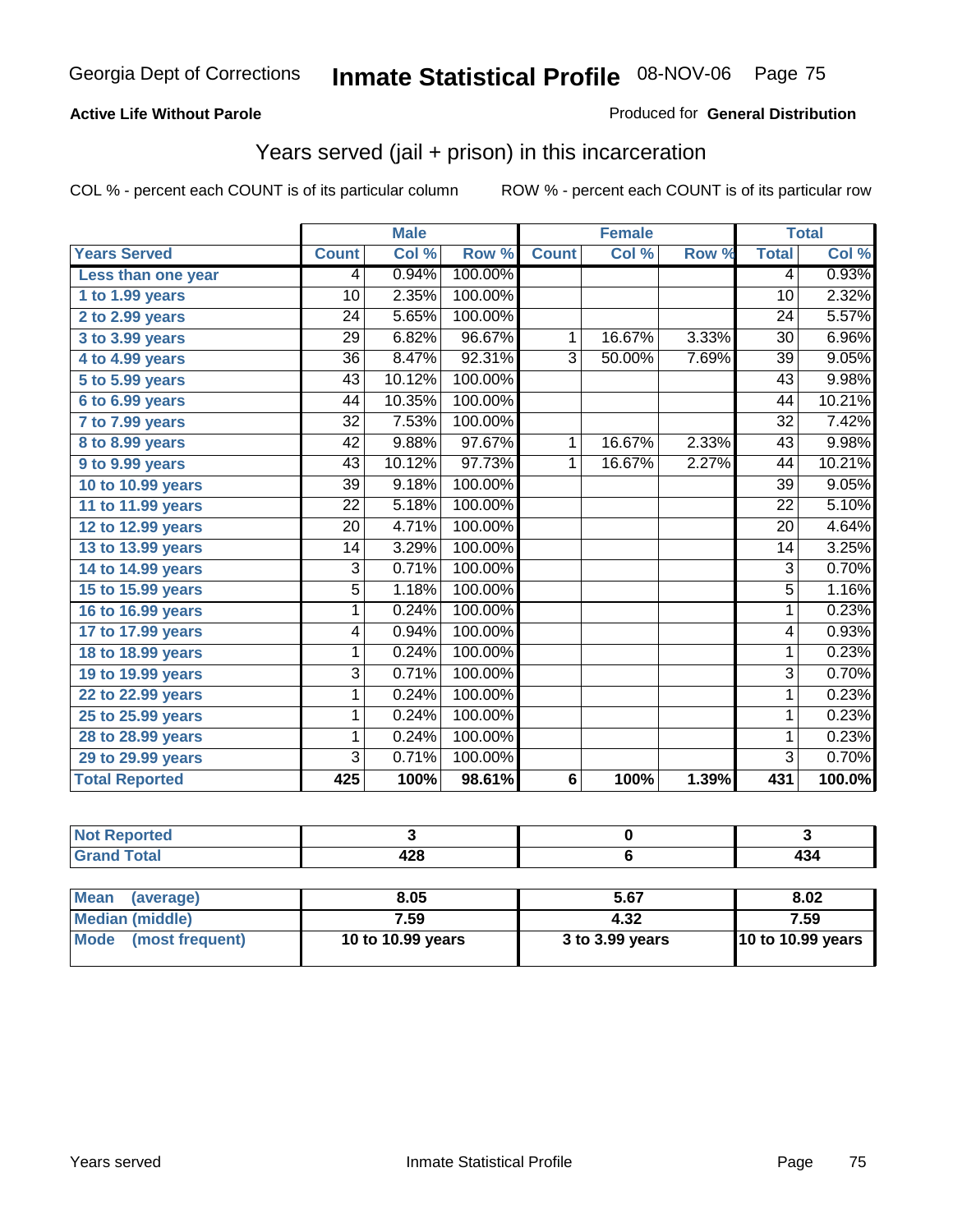### **Active Life Without Parole**

Produced for **General Distribution**

## Results of most recent HIV tests

|                         | <b>Male</b>  |        | <b>Female</b> |              |           | Total    |       |          |
|-------------------------|--------------|--------|---------------|--------------|-----------|----------|-------|----------|
| <b>HIV Test Results</b> | <b>Count</b> | Col %  | Row %         | <b>Count</b> | Col %     | Row %    | Total | Col %    |
| <b>Positive</b>         |              | 0.47%  | 66.67%        |              | 16.67%    | 33.33%   |       | $0.69\%$ |
| <b>Negative</b>         | 424          | 99.53% | 98.83%        |              | $83.33\%$ | $1.17\%$ | 429   | 99.31%   |
| <b>Total Reported</b>   | 426          | 100%   | 98.61%        |              | 100%      | 1.39%    | 432   | 100%     |

| <b>Not Reported</b> |                    |    |
|---------------------|--------------------|----|
| <b>Grand Total</b>  | ה הו<br>440<br>--- | 40 |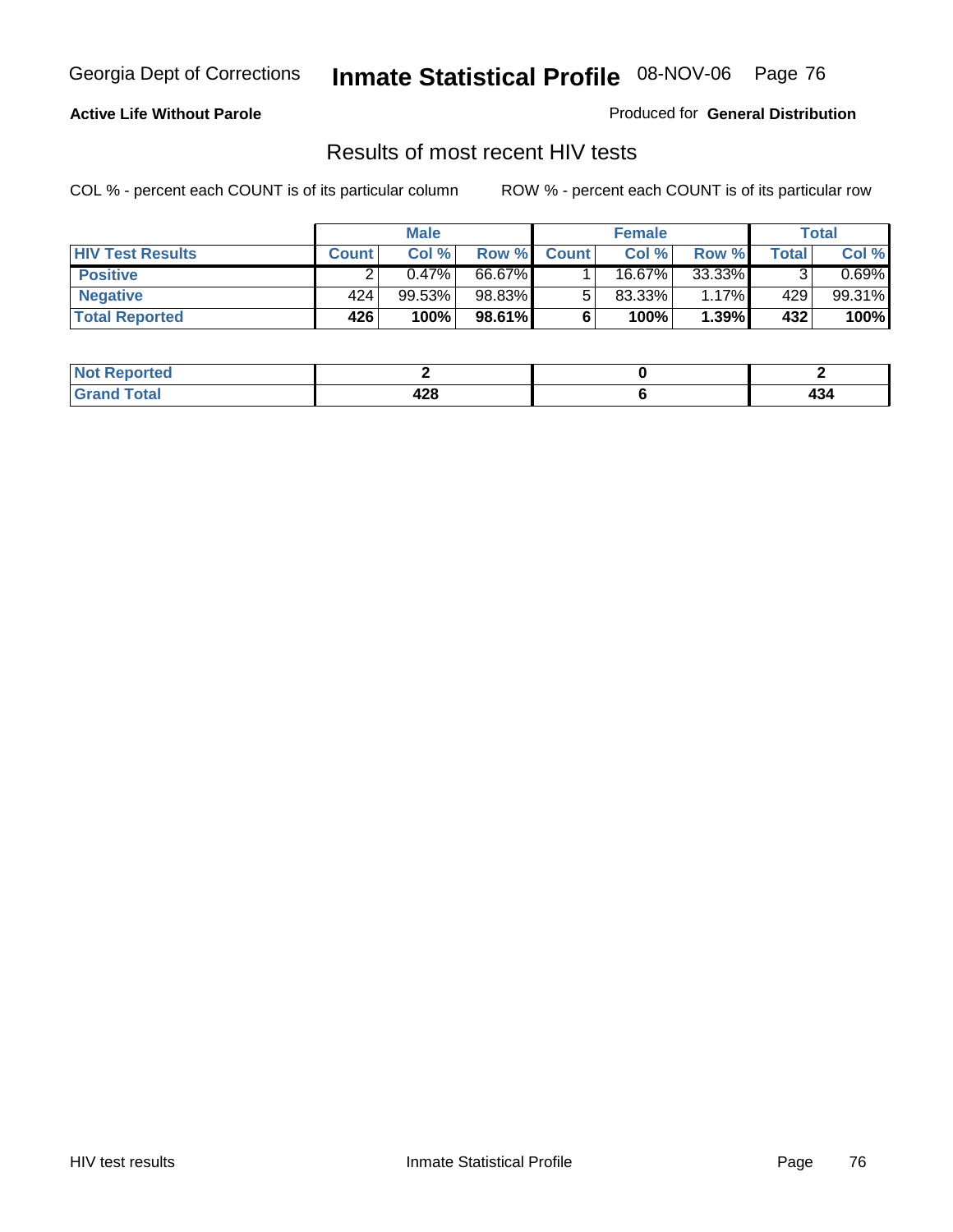### **Active Life Without Parole**

### Produced for **General Distribution**

## Results of most recent tuberculosis test

|                                  | <b>Male</b>  |          | <b>Female</b> |              |         | Total |       |          |
|----------------------------------|--------------|----------|---------------|--------------|---------|-------|-------|----------|
| <b>Tuberculosis Test Results</b> | <b>Count</b> | Col%     | Row %         | <b>Count</b> | Col%    | Row % | Total | Col %    |
| <b>Positive on current test</b>  | 21           | $4.96\%$ | 100.00%       |              |         |       | 21    | $4.90\%$ |
| <b>Positive on previous test</b> | 77           | 18.20%   | 100.00%       |              |         |       | 77    | 17.95%   |
| <b>Negative</b>                  | 325          | 76.83%   | 98.19%        | 6            | 100.00% | 1.81% | 331   | 77.16%   |
| <b>Total Reported</b>            | 423          | 100%     | 98.60%        | 6            | 100%    | 1.40% | 429   | 100.0%   |

| <b>Reported</b><br><b>NOT</b> |            |               |
|-------------------------------|------------|---------------|
| <b>Total</b>                  | 100<br>42ŏ | $\sim$<br>434 |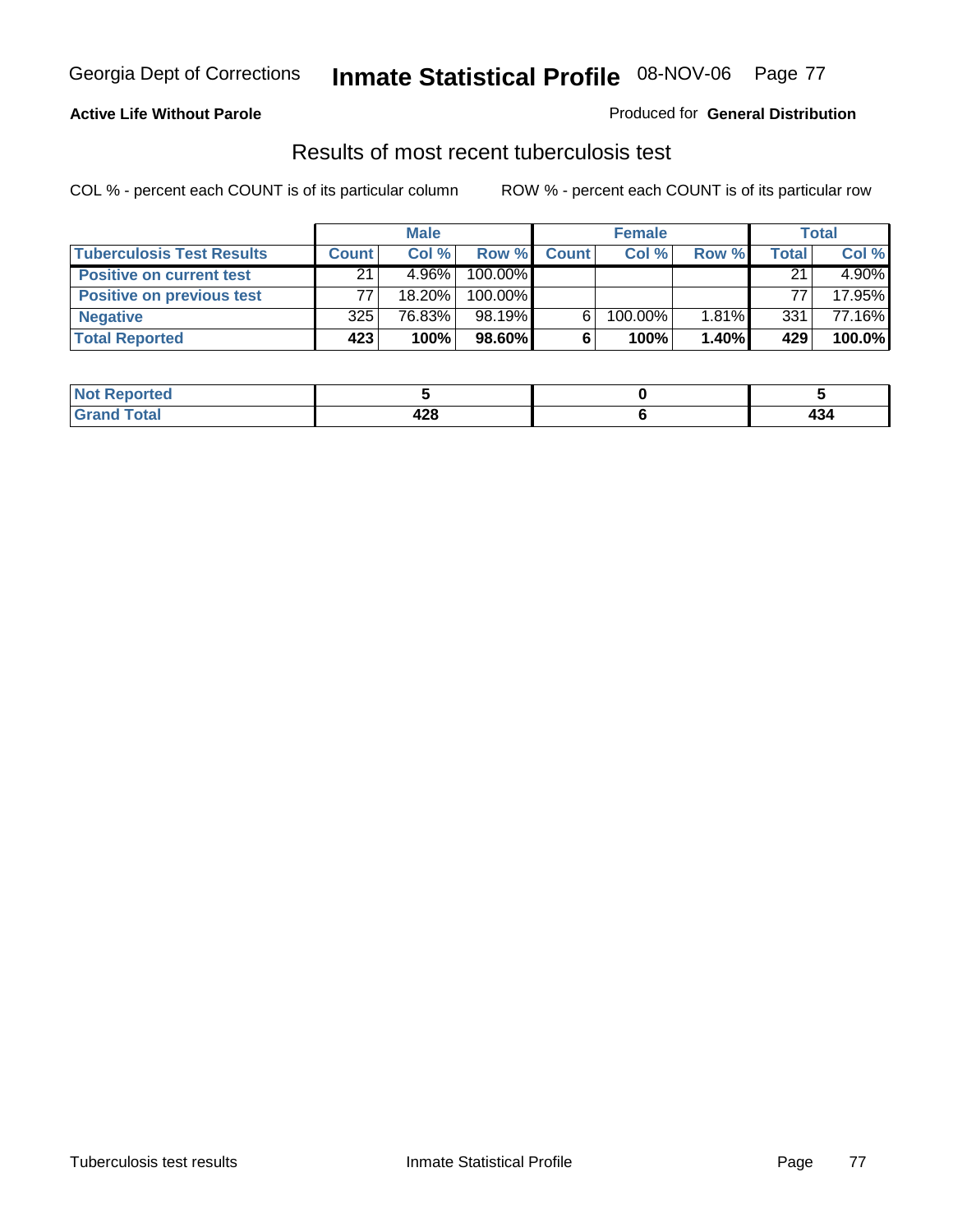### **Active Life Without Parole**

Produced for **General Distribution**

## Results of most recent syphilis test

|                                 | <b>Male</b>     |          | <b>Female</b> |              |            | Total    |       |          |
|---------------------------------|-----------------|----------|---------------|--------------|------------|----------|-------|----------|
| <b>Syphilis Test Results</b>    | <b>Count</b>    | Col%     | Row %         | <b>Count</b> | Col%       | Row %    | Total | Col %    |
| <b>Positive on current test</b> | 14 <sub>1</sub> | $3.32\%$ | 100.00%       |              |            |          | 14    | $3.27\%$ |
| <b>Negative</b>                 | 408             | 96.68%   | 98.55%        |              | $100.00\%$ | 1.45%    | 414   | 96.73%   |
| <b>Total Reported</b>           | 422             | 100%     | 98.60%        |              | 100%       | $1.40\%$ | 428   | 100%     |

| <b>Not Reported</b> |            |     |
|---------------------|------------|-----|
| <b>Total</b>        | ההו<br>440 | 474 |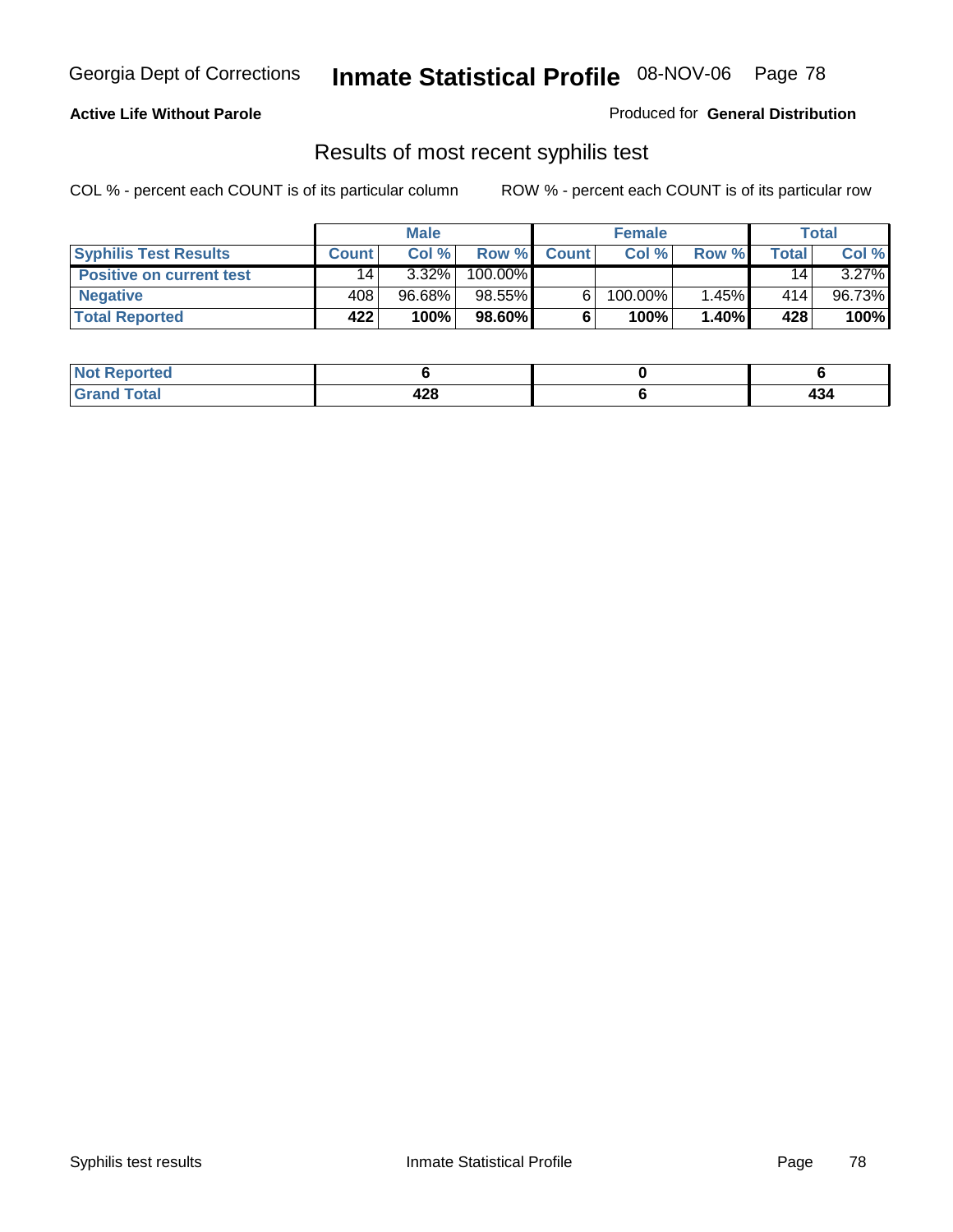### **Active Life Without Parole**

Produced for **General Distribution**

## Results of most recent Hepatitis-C test

|                                 |              | <b>Male</b> |         |             | <b>Female</b> |          |       | <b>Total</b> |
|---------------------------------|--------------|-------------|---------|-------------|---------------|----------|-------|--------------|
| <b>Hepatitis-C Test Results</b> | <b>Count</b> | Col%        |         | Row % Count | Col %         | Row %    | Total | Col %        |
| <b>Positive on current test</b> |              | 33.33%      | 100.00% |             |               |          |       | 33.33%       |
| <b>Negative</b>                 |              | 66.67%      | 100.00% |             |               |          |       | 66.67%       |
| <b>Total Reported</b>           |              | 100%        | 100.00% |             | %             | $0.00\%$ |       | 100%         |

| <b>ported</b>          | $\overline{10}$ | . .  |
|------------------------|-----------------|------|
| <b>NOT</b>             | 44J             | − ∪. |
| <i>i</i> otal<br>. Gro | 00<br>44O       | 494  |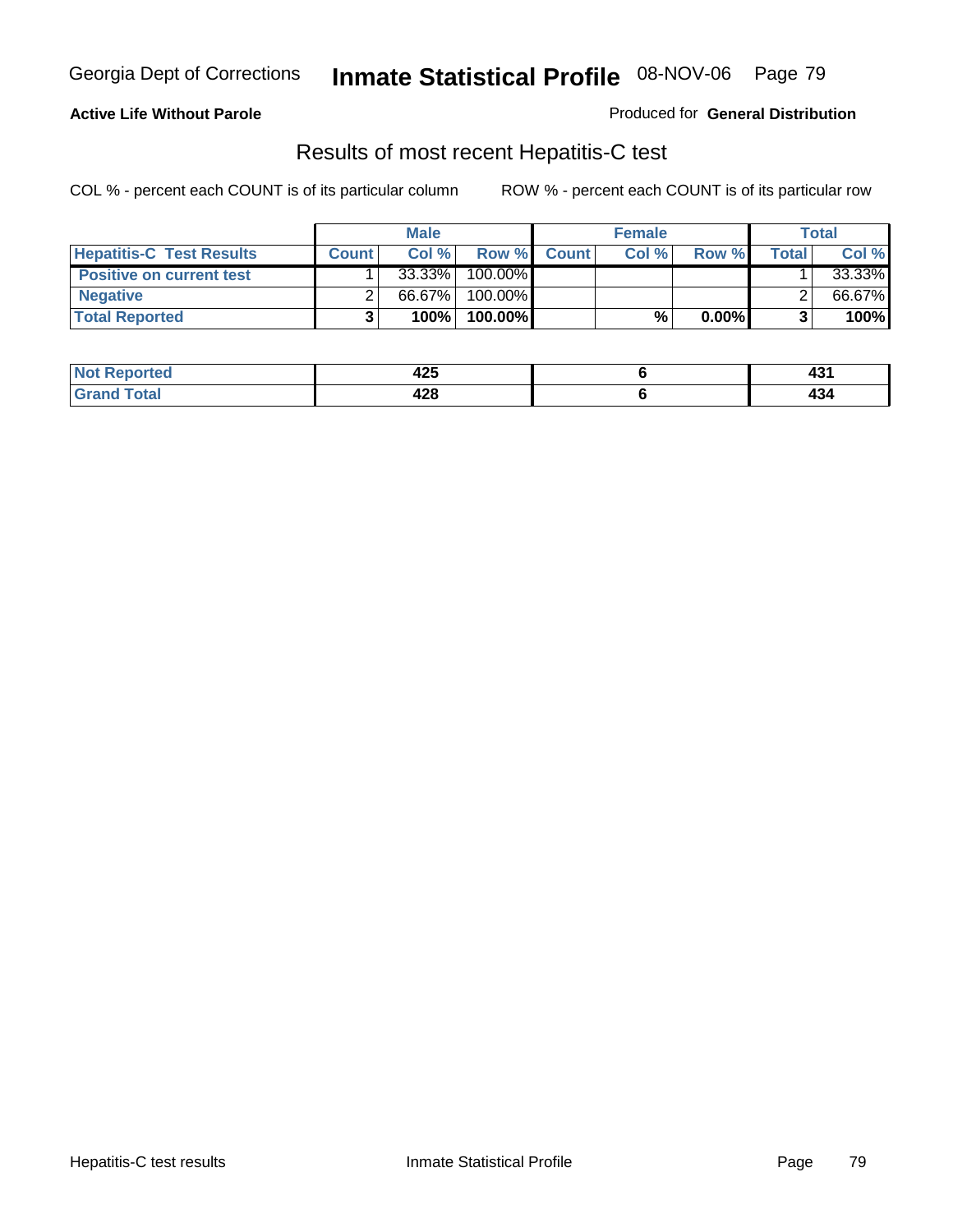### **Active Life Without Parole**

Produced for **General Distribution**

## Results of most recent pregnancy test

|                               | <b>Male</b>  |      |          | <b>Female</b> |         |         | <b>Total</b> |         |
|-------------------------------|--------------|------|----------|---------------|---------|---------|--------------|---------|
| <b>Pregnancy Test Results</b> | <b>Count</b> | Col% | Row %    | <b>Count</b>  | Col %   | Row %   | <b>Total</b> | Col %   |
| <b>Negative</b>               |              |      |          |               | 100.00% | 100.00% |              | 100.00% |
| <b>Total Reported</b>         |              | %    | $0.00\%$ |               | 100%    | 100.00% |              | 100%    |

| orted        | 190<br>440 | 0 מ<br>44O |
|--------------|------------|------------|
| <b>Total</b> | ៱៱៰<br>44O | 494        |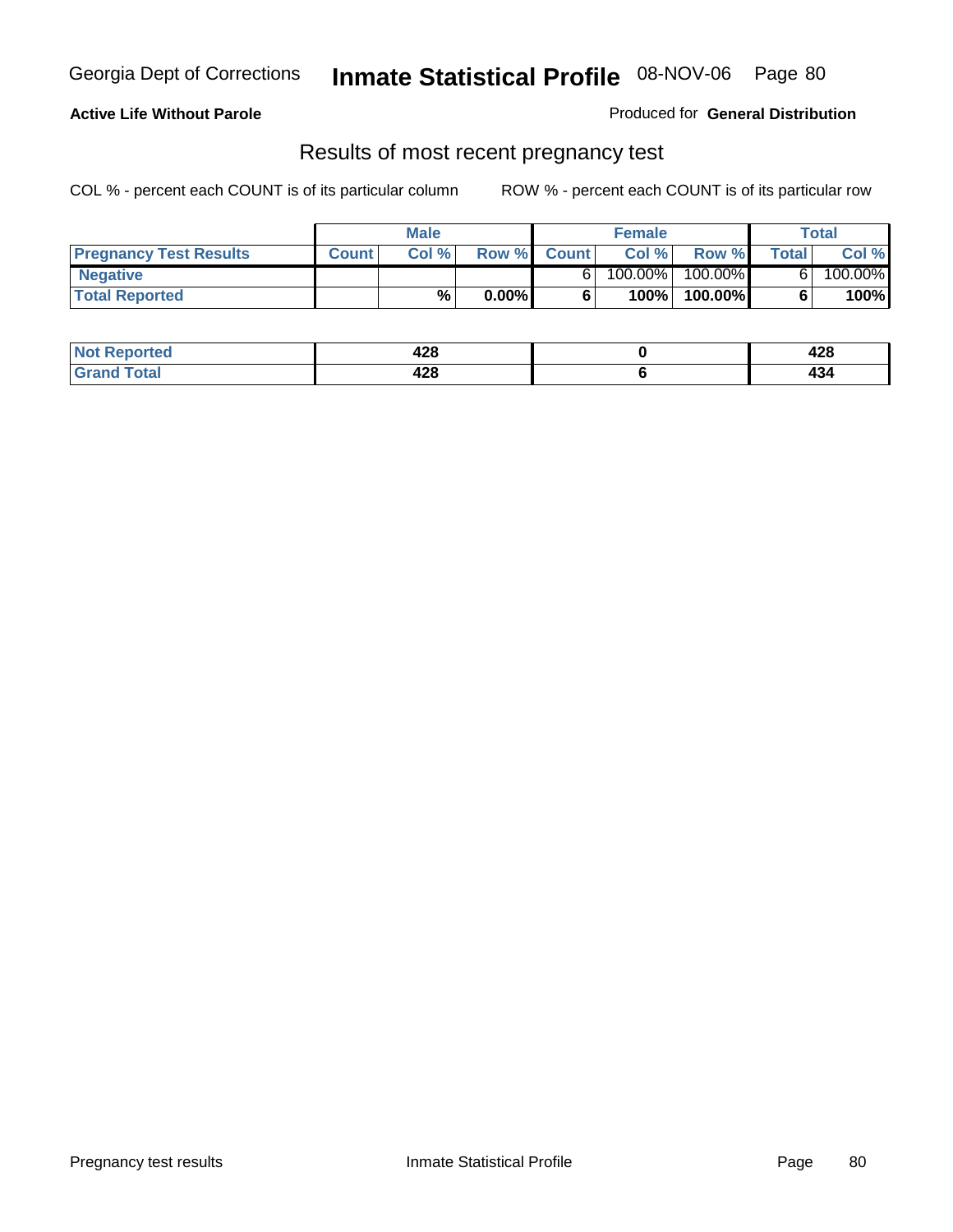### **Active Life Without Parole**

### Produced for **General Distribution**

## Results of most recent diabetes test

|                                 |              | <b>Male</b> |            |             | <b>Female</b> |          |              | Total   |
|---------------------------------|--------------|-------------|------------|-------------|---------------|----------|--------------|---------|
| <b>Diabetes Test Results</b>    | <b>Count</b> | Col %       |            | Row % Count | Col%          | Row %    | <b>Total</b> | Col %   |
| <b>Positive on current test</b> |              | 100.00%     | $100.00\%$ |             |               |          |              | 100.00% |
| <b>Total Reported</b>           |              | 100%        | 100.00%    |             | %             | $0.00\%$ |              | 100%    |

| <b>Reported</b>      | 1 ገር<br>44 U | ,,,<br>-92  |
|----------------------|--------------|-------------|
| <b>otal</b><br>_____ | 428          | 494<br>$ -$ |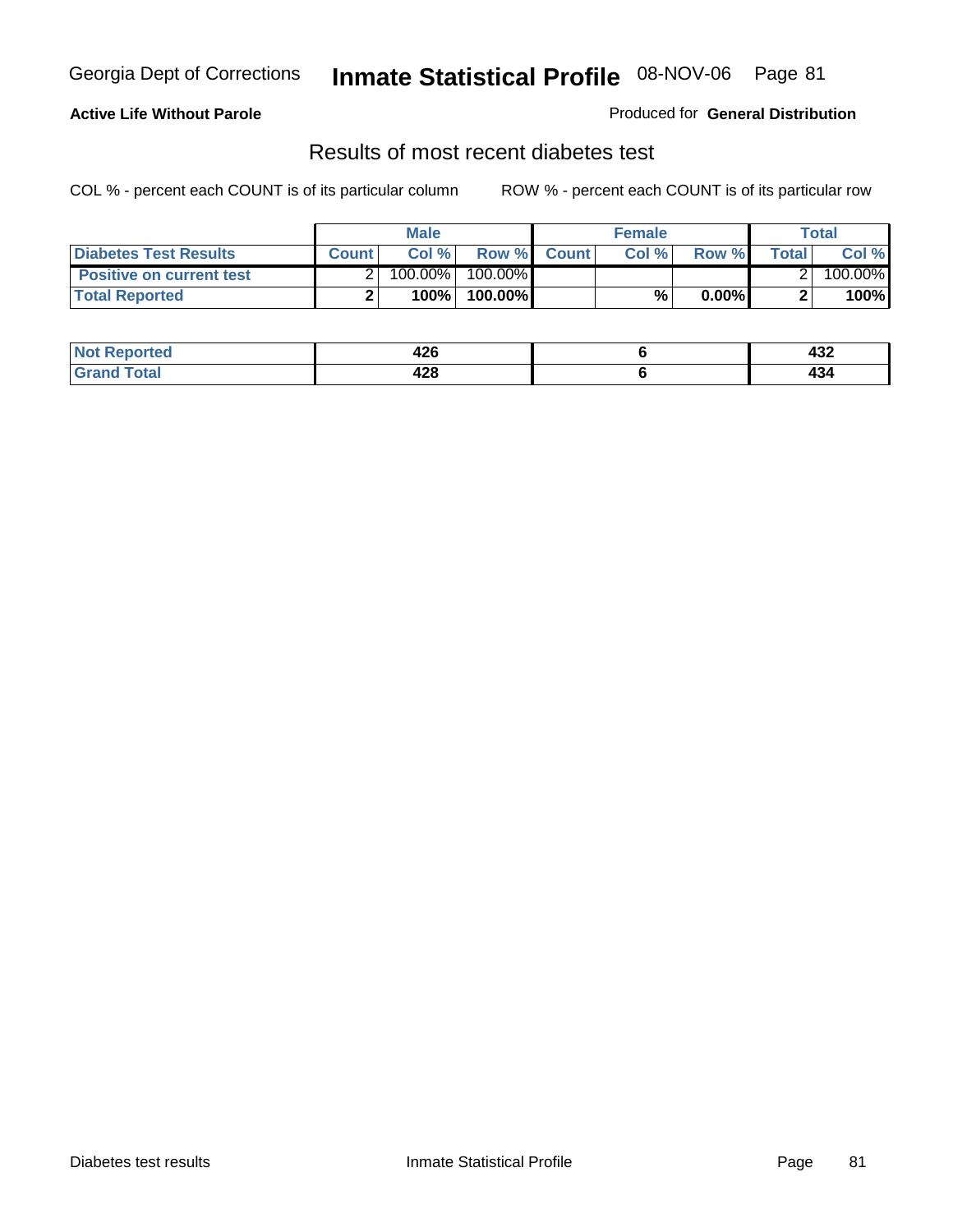### **Active Life Without Parole**

### Produced for **General Distribution**

## Results of most recent hypertension test

|                                  |              | <b>Male</b> |            |             | <b>Female</b> |          |       | <b>Total</b> |
|----------------------------------|--------------|-------------|------------|-------------|---------------|----------|-------|--------------|
| <b>Hypertension Test Results</b> | <b>Count</b> | Col %       |            | Row % Count | Col%          | Row %    | Total | Col %        |
| <b>Positive on current test</b>  |              | 100.00%     | $100.00\%$ |             |               |          |       | 100.00%      |
| <b>Total Reported</b>            |              | 100%        | 100.00%    |             | %             | $0.00\%$ |       | 100%         |

| <u>rted</u> | "^^<br>424 | 0 מ<br>44O |
|-------------|------------|------------|
| <b>ota</b>  | ៱៱៰<br>44O | 474        |